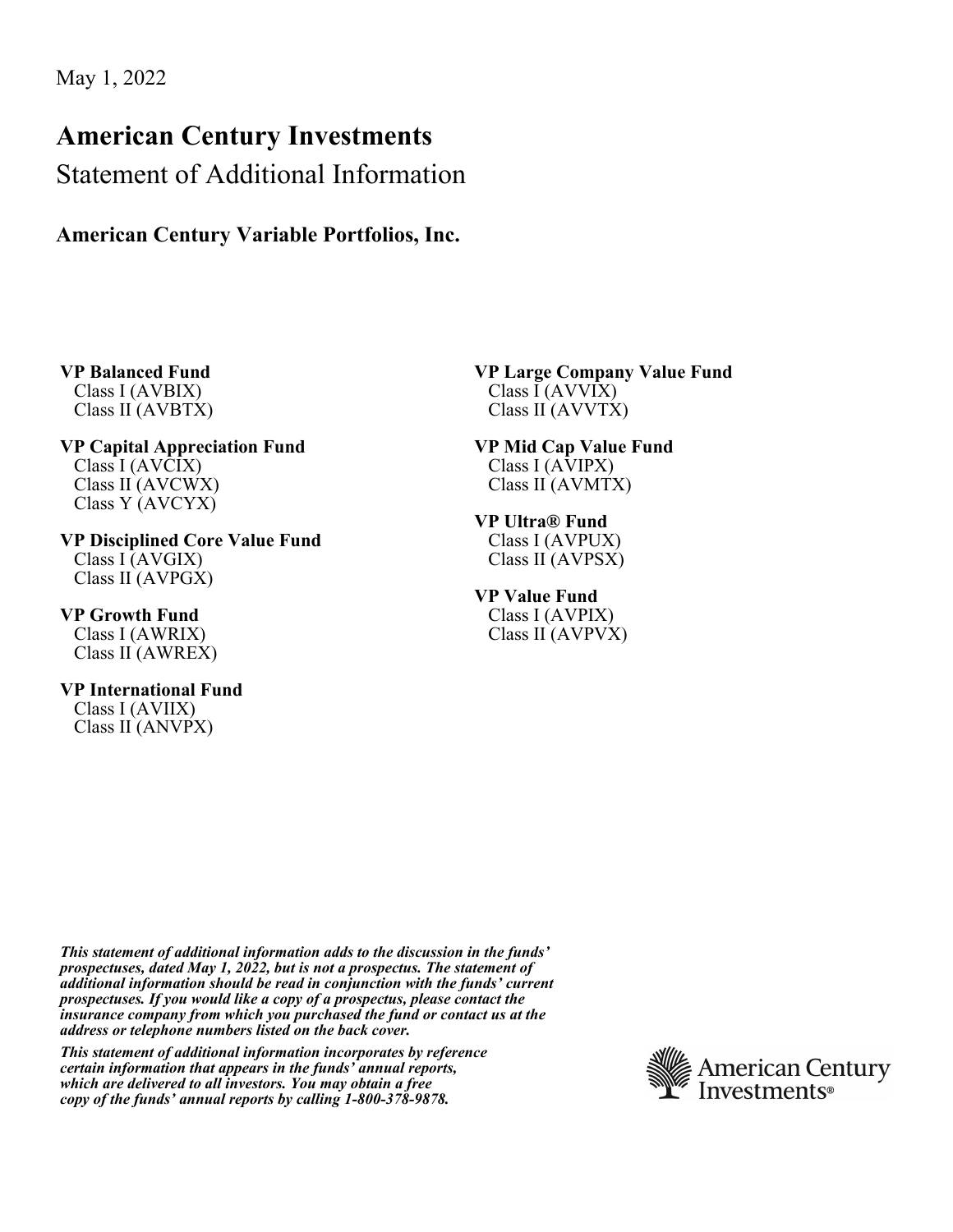© 2022 American Century Proprietary Holdings, Inc. All rights reserved.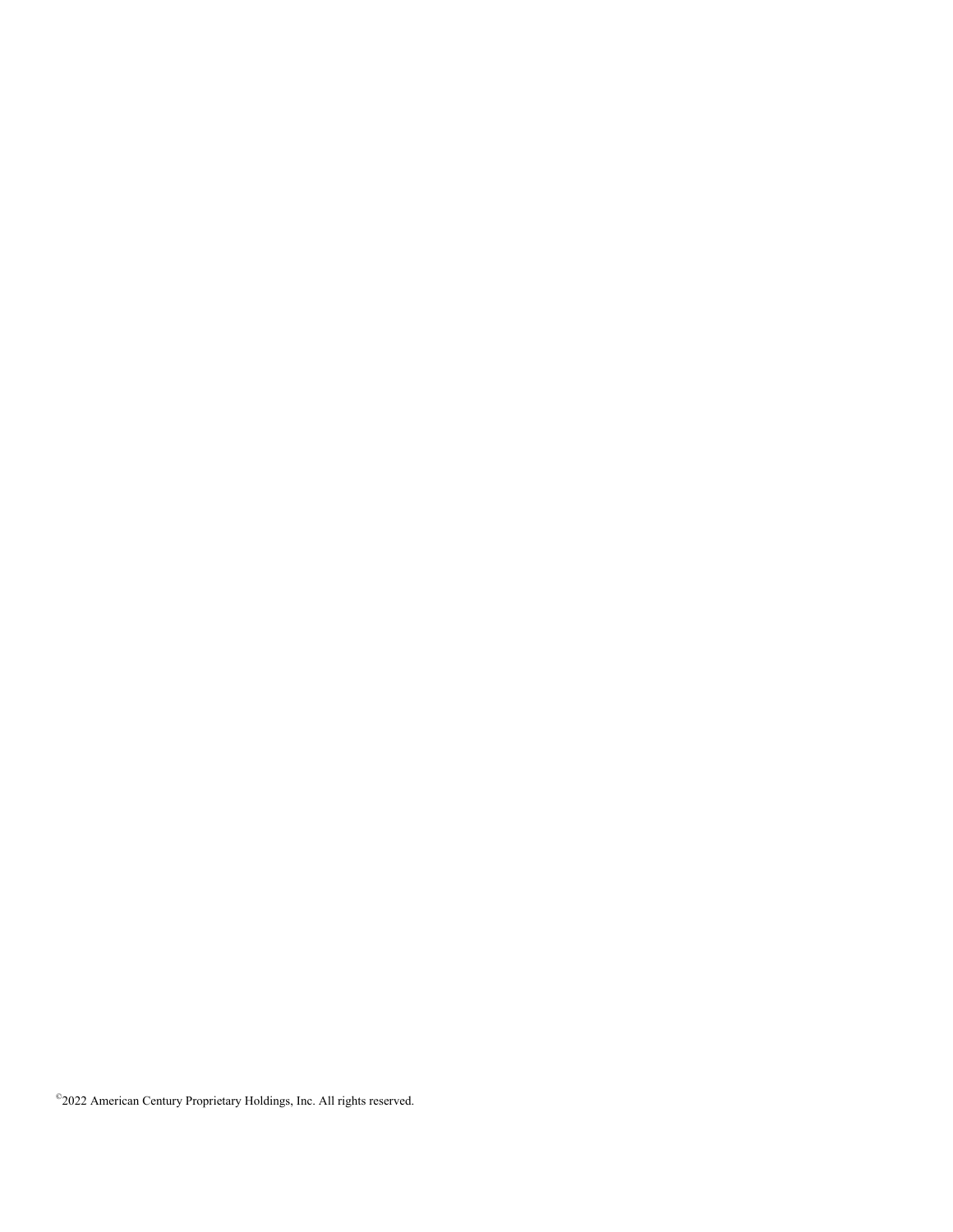# **Table of Contents**

| $\mathbf{2}$   |
|----------------|
| 3              |
| 3              |
| 3              |
| 3              |
| 4              |
| 4              |
| 4              |
| $\overline{4}$ |
| 24             |
| 26             |
| 27             |
| 27             |
| 31             |
| 31             |
| 37             |
| 37             |
| 37             |
| 37             |
| 37             |
| 38             |
| 40             |
| 43             |
| 44             |
| 44             |
| 44             |
| 44             |
| 45             |
| 45             |
| 47             |
| 47             |
| 48             |
| 49             |
| 50             |
| 51             |
| 51             |
| 52             |
| $A-1$          |
| $B-1$          |
| $C-1$          |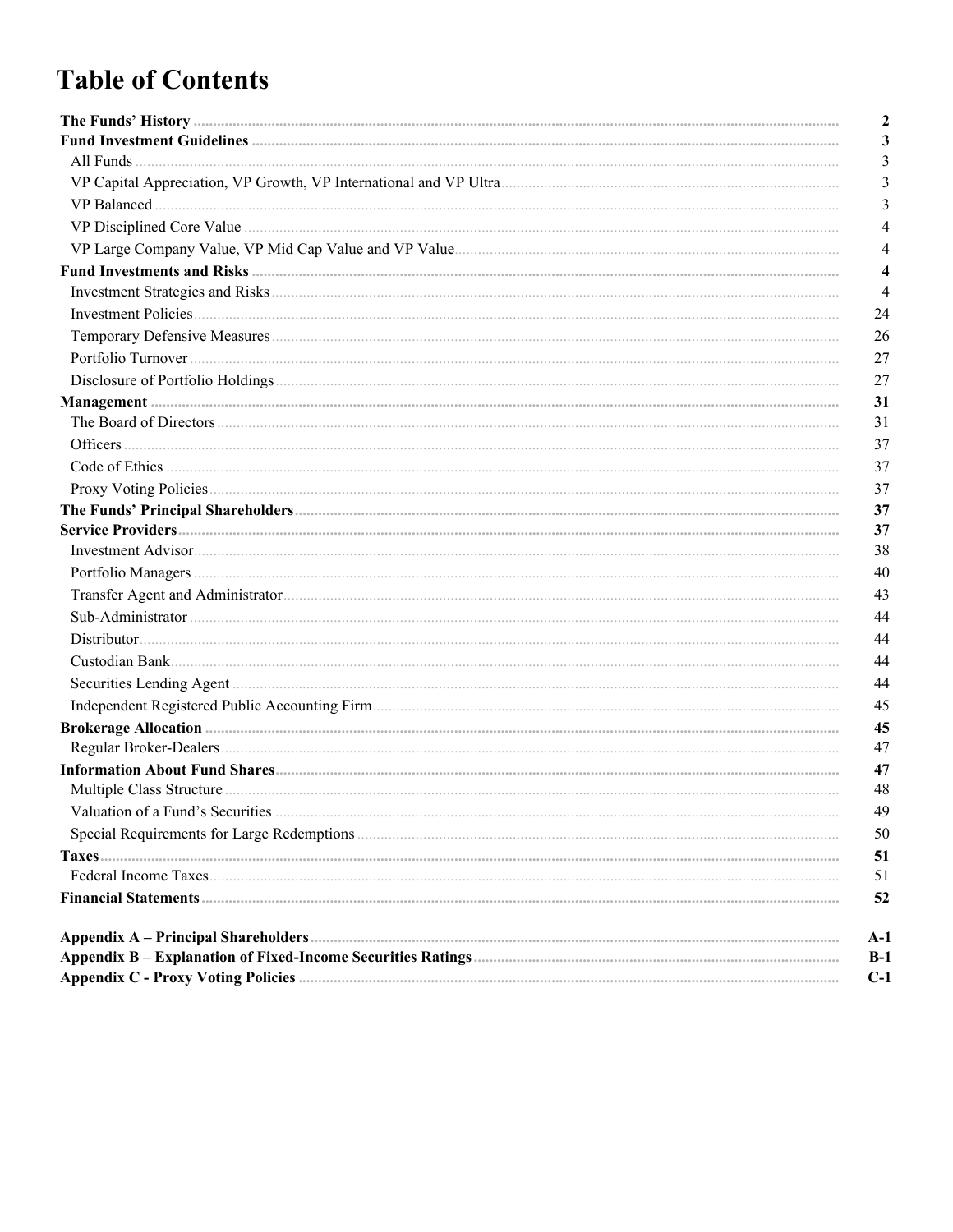# **The Funds' History**

American Century Variable Portfolios, Inc. is a registered open-end management investment company that was organized as a Maryland corporation on June 4, 1987. The corporation was known as TCI Portfolios, Inc. until May 1997. Throughout this statement of additional information we refer to American Century Variable Portfolios, Inc., as the corporation.

Each fund described in this statement of additional information is a separate series of the corporation and operates for many purposes as if it were an independent company. Each fund has its own investment objective, strategy, management team, assets, and tax identification and stock registration numbers. Effective September 25, 2020, VP Income & Growth Fund was renamed VP Disciplined Core Value Fund.

| Fund                             | <b>Inception Date</b> |  |
|----------------------------------|-----------------------|--|
| <b>VP Balanced</b>               |                       |  |
| Class I                          | 05/01/1991            |  |
| Class II                         | 05/02/2016            |  |
| <b>VP Capital Appreciation</b>   |                       |  |
| Class I                          | 11/20/1987            |  |
| Class II                         | 04/25/2014            |  |
| Class Y                          | 09/22/2017            |  |
| <b>VP Disciplined Core Value</b> |                       |  |
| Class I                          | 10/30/1997            |  |
| Class II                         | 05/01/2002            |  |
| <b>VP Growth</b>                 |                       |  |
| Class I                          | 05/02/2011            |  |
| Class II                         | 05/02/2011            |  |
| <b>VP</b> International          |                       |  |
| Class I                          | 05/01/1994            |  |
| Class II                         | 08/15/2001            |  |
| <b>VP Large Company Value</b>    |                       |  |
| Class I                          | 12/01/2004            |  |
| Class II                         | 10/29/2004            |  |
| <b>VP Mid Cap Value</b>          |                       |  |
| Class I                          | 12/01/2004            |  |
| Class II                         | 10/29/2004            |  |
| <b>VP Ultra</b>                  |                       |  |
| Class I                          | 05/01/2001            |  |
| Class II                         | 05/01/2002            |  |
| <b>VP Value</b>                  |                       |  |
| Class I                          | 05/01/1996            |  |
| Class II                         | 08/14/2001            |  |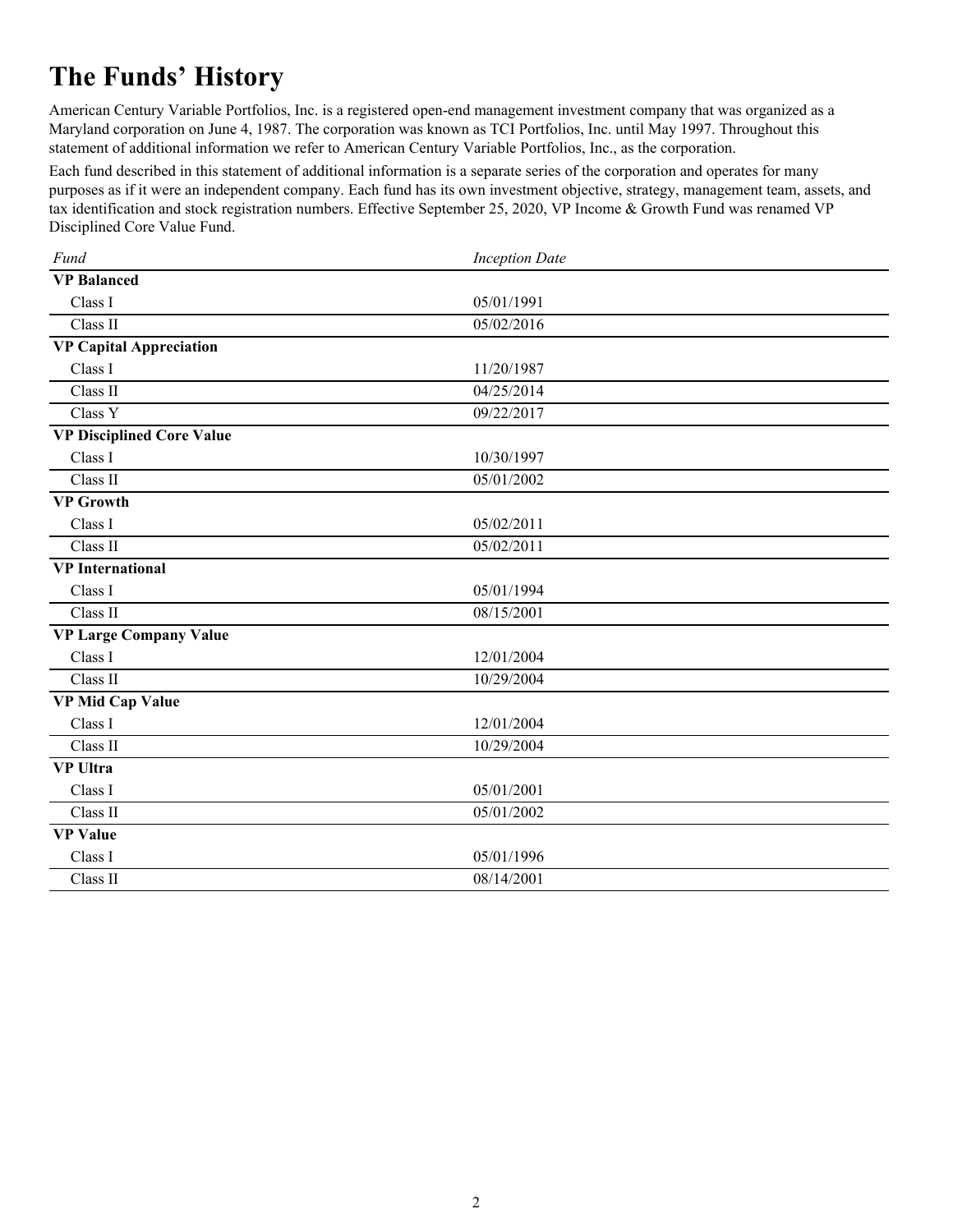# **Fund Investment Guidelines**

This section explains the extent to which the funds' advisor, American Century Investment Management, Inc. (ACIM), can use various investment vehicles and strategies in managing a fund's assets. Descriptions of the investment techniques and risks associated with each appear in the section, *Investment Strategies and Risks*, which begins on page 4. In the case of the funds' principal investment strategies, these descriptions elaborate upon the discussion contained in the prospectuses.

Each fund is diversified as defined in the Investment Company Act of 1940 (the Investment Company Act). Diversified means that, with respect to 75% of its total assets, each fund will not invest more than 5% of its total assets in the securities of a single issuer or own more than 10% of the outstanding voting securities of a single issuer (other than U.S. government securities and securities of other investment companies).

# **All Funds**

To meet federal tax requirements for qualification as a regulated investment company, each fund must limit its investments so that at the close of each quarter of its taxable year

- (1) no more than 25% of its total assets are invested in the securities of a single issuer (other than the U.S. government or a regulated investment company), and
- (2) with respect to at least 50% of its total assets, no more than 5% of its total assets are invested in the securities of a single issuer (other than the U.S. government or a regulated investment company) and it does not own more than 10% of the outstanding voting securities of a single issuer.

In general, within the restrictions outlined here and in the funds' prospectuses, the fund managers have broad powers to decide how to invest fund assets, including the power to hold them uninvested. Investments are varied according to what is judged advantageous under changing economic conditions. It is the advisor's policy to retain maximum flexibility in management without restrictive provisions as to the proportion of one or another class of securities that may be held, subject to the investment restrictions described on the following pages. Subject to the specific limitations applicable to a fund, the funds' management teams may invest the assets of each fund in varying amounts in other instruments and may use other techniques when such a course is deemed appropriate to pursue a fund's investment objective. Unless otherwise noted, all investment restrictions described below and in each fund's prospectus are measured at the time of the transaction in the security. If market action affecting fund securities (including, but not limited to, appreciation, depreciation or a credit rating event) causes a fund to exceed an investment restriction, the advisor is not required to take immediate action. Under normal market conditions, however, the advisor's policies and procedures indicate that the advisor will not make any purchases that will make the fund further outside the investment restriction.

# **VP Capital Appreciation, VP Growth, VP International and VP Ultra**

It is the advisor's intention that each fund will generally consist of domestic and foreign common stocks, convertible securities and equity equivalent securities. Senior securities that, in the opinion of the portfolio managers, are high-grade issues also may be purchased for defensive purposes.

So long as a sufficient number of acceptable securities are available, the portfolio managers intend to keep the funds fully invested in securities, regardless of the movement of stock or bond prices, generally. However, should a fund's investment methodology fail to identify sufficient acceptable securities, or for any other reason, including the desire to take a temporary defensive position, the funds may invest up to 100% of their assets in U.S. government securities. In most circumstances, each fund's actual level of cash and cash equivalents will be less than 10%. The managers may use futures contracts as a way to expose each fund's cash assets to the market while maintaining liquidity. The managers may not leverage a fund's portfolio without appropriately segregating assets to cover such positions. See *Derivative Instruments,* page 8, *Futures and Options,* page 12 and *Short-Term Securities,* page 22.

# **VP Balanced**

In general, within the restrictions outlined here and in the fund's prospectus, the portfolio managers have broad powers to decide how to invest fund assets, including the power to hold them uninvested. As a matter of fundamental policy, the managers will invest approximately 60% of the fund's portfolio in equity securities and the remainder in bonds and other fixed-income securities. The equity portion of the fund generally will be invested in equity securities of large capitalization companies. The fund's investment approach may cause its equity portion to be more heavily invested in some industries than in others. However, it may not invest more than 25% of its net assets in companies whose principal business activities are in the same industry. In addition, as a diversified investment company, its investments in a single issue are limited, as described above in *Fund Investment Guidelines.* The portfolio managers also may purchase foreign securities, convertible securities, equity-equivalent securities, futures contracts and similar securities, and short-term securities. For more information regarding equity equivalents, see *Equity Equivalents*.

The fixed-income portion of the fund generally will be invested in a diversified portfolio of high- and medium-grade government, corporate, mortgage-backed, asset-backed and similar securities. There are no maturity restrictions on the individual securities in which the fund invests. The fixed-income portion of the fund will have a weighted average maturity of three and one-half years or longer. The managers will actively manage the portfolio, adjusting the portfolio's weighted average maturity in response to expected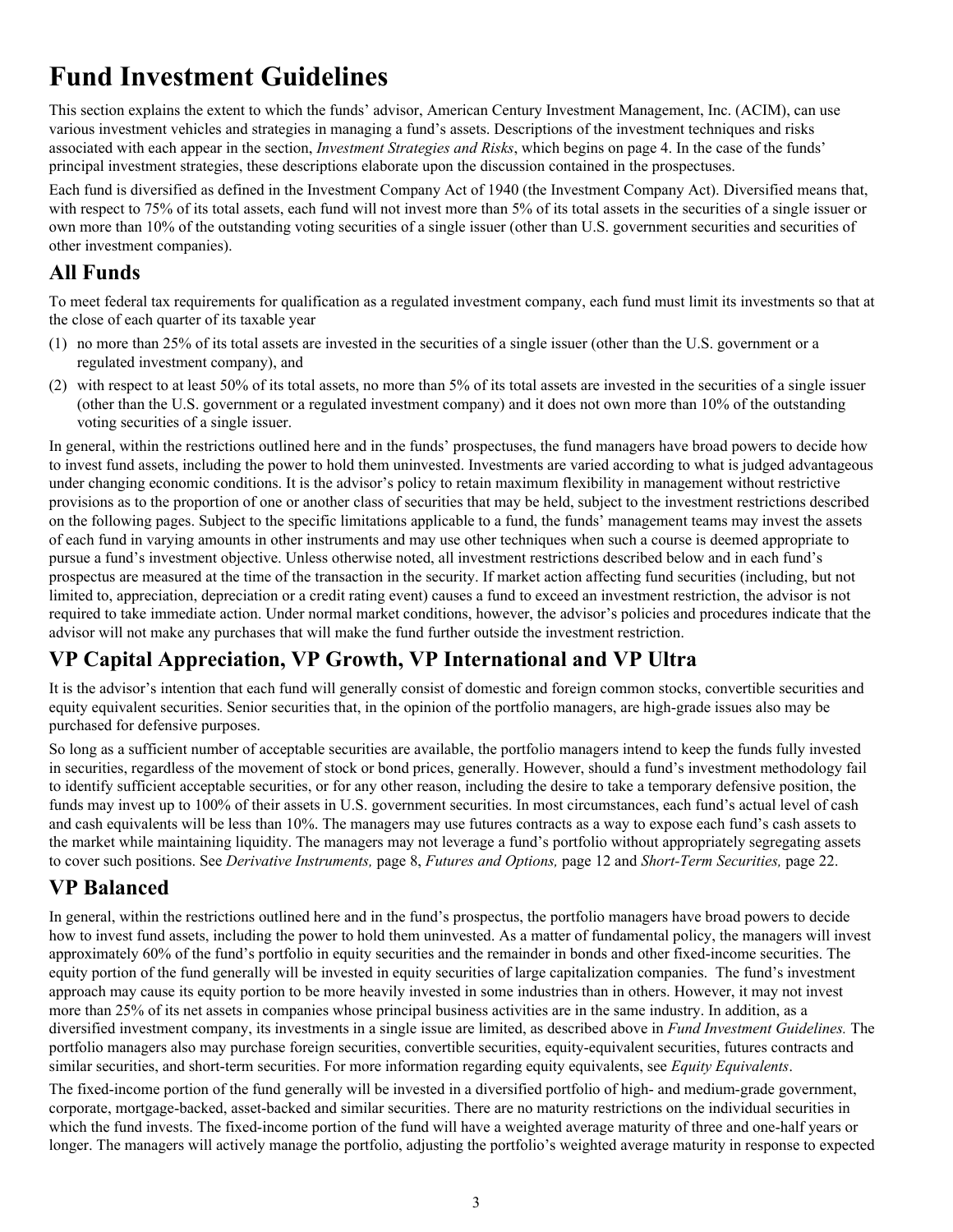changes in interest rates. During periods of rising interest rates, or when rates are expected to rise, a shorter-weighted average maturity may be adopted in order to reduce the effect of bond price declines on the fund's net asset value. When interest rates are falling, or expected to fall, and bond prices rising, or expected to rise, a longer-weighted average portfolio maturity may be adopted.

To achieve its objective, the fixed-income portion of the fund may invest some or all of its assets in a diversified portfolio of highand medium-grade debt securities payable in U.S. and up to 10% in foreign currencies. Non-investment-grade securities are subject to greater credit risk and consequently offer higher yields.

The fixed-income portion of the fund may invest no more than 5% of its assets in securities rated below investment grade. For a description of the fixed-income securities rating system, see *Explanation of Fixed-Income Securities Ratings,* in *Appendix B*. It also may invest in unrated securities if the portfolio managers determine that they are of equivalent credit quality. The fixed-income portion of VP Balanced also may invest in derivative instruments such as options, futures contracts, options on futures contracts, and swap agreements (including, but not limited to, credit default swap agreements), or in mortgage- or asset-backed securities, provided that such investments are in keeping with the fund's investment objective.

The fixed-income portion of VP Balanced may invest in U.S. dollar-denominated securities issued or guaranteed by the U.S. government and its agencies and instrumentalities. Specifically, it may invest in (1) direct obligations of the United States, such as Treasury bills, notes and bonds, which are supported by the full faith and credit of the United States; and (2) obligations (including mortgage-related securities) issued or guaranteed by agencies and instrumentalities of the U.S. government. These agencies and instrumentalities may include, but are not limited to, the Government National Mortgage Association, Federal National Mortgage Association, Federal Home Loan Mortgage Corporation, Federal Farm Credit Banks, Federal Home Loan Banks and Resolution Funding Corporation.

The securities of some of these agencies and instrumentalities, such as the Government National Mortgage Association, are guaranteed as to principal and interest by the U.S. Treasury, and other securities are supported by the right of the issuer, such as the Federal Home Loan Banks, to borrow from the Treasury. Other obligations, including those issued by the Federal National Mortgage Association and the Federal Home Loan Mortgage Corporation, are supported only by the credit of the instrumentality.

# **VP Disciplined Core Value**

VP Disciplined Core Value will generally be invested in equity securities of publicly traded U.S. companies. The fund's investment approach may cause its investments in equity securities to be more heavily invested in some industries than in others. However, it may not invest more than 25% of the net assets in companies whose principal business activities are in the same industry. In addition, as a diversified investment company, its investments in a single issuer are limited, as described previously in *Fund Investment Guidelines*. The portfolio managers also may purchase foreign securities, convertible securities, equity-equivalent securities, futures contracts and similar securities, and short-term securities.

# **VP Large Company Value, VP Mid Cap Value and VP Value**

The managers of VP Large Company Value, VP Mid Cap Value and VP Value will invest primarily in stocks of companies that the managers believe are undervalued at the time of purchase. The portfolio managers usually will purchase equity securities of U.S. and foreign companies, but they can purchase other types of securities as well, such as notes, bonds and other debt securities.

Income is a secondary objective of VP Large Company Value, VP Mid Cap Value and VP Value. As a result, a portion of the funds' assets may consist of debt securities.

# **Fund Investments and Risks**

# **Investment Strategies and Risks**

This section describes investment vehicles and techniques the portfolio managers can use in managing a fund's assets. It also details the risks associated with each, because each investment vehicle and technique contributes to a fund's overall risk profile.

# **Asset-Backed Securities (ABS)**

ABS are structured like mortgage-backed securities, but instead of mortgage loans or interest in mortgage loans, the underlying assets may include, for example, such items as motor vehicle installment sales or installment loan contracts, leases of various types of real and personal property, home equity loans, student loans, small business loans, and receivables from credit card agreements. The ability of an issuer of ABS to enforce its security interest in the underlying assets may be limited. The value of an asset-backed security is affected by changes in the market's perception of the assets backing the security, the creditworthiness of the servicing agent for the loan pool, the originator of the loans, or the financial institution providing any credit enhancement.

Payments of principal and interest passed through to holders of ABS are typically supported by some form of credit enhancement, such as a letter of credit, surety bond, limited guarantee by another entity or a priority to certain of the borrower's other securities. The degree of credit enhancement varies, and generally applies to only a fraction of the asset-backed security's par value until exhausted. If the credit enhancement of an asset-backed security held by the fund has been exhausted, and if any required payments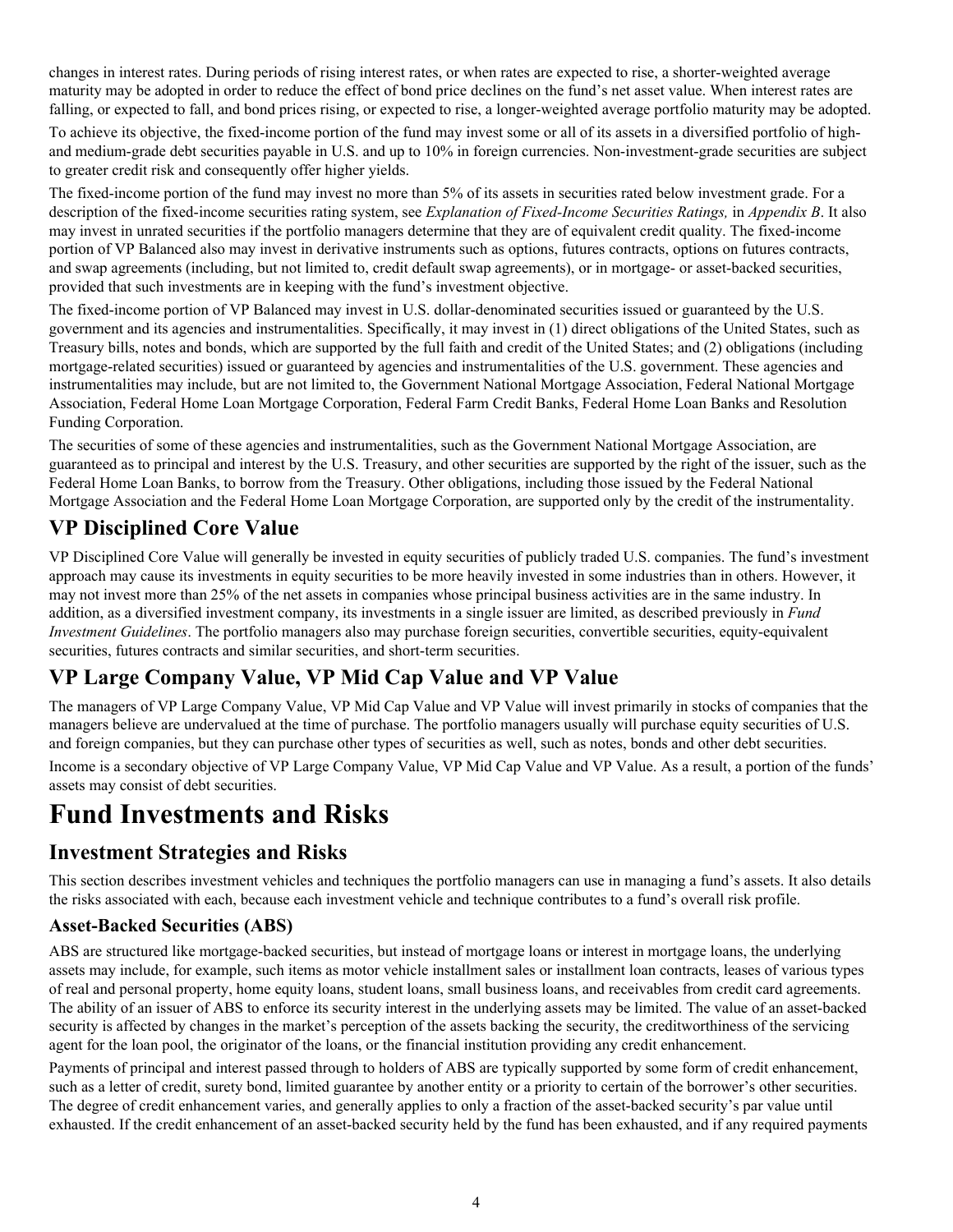of principal and interest are not made with respect to the underlying loans, the fund may experience losses or delays in receiving payment.

Some types of ABS may be less effective than other types of securities as a means of "locking in" attractive long-term interest rates. One reason is the need to reinvest prepayments of principal, another is the possibility of significant unscheduled prepayments resulting from declines in interest rates. These prepayments would have to be reinvested at lower rates. As a result, these securities may have less potential for capital appreciation during periods of declining interest rates than other securities of comparable maturities, although they may have a similar risk of decline in market value during periods of rising interest rates. Prepayments may also significantly shorten the effective maturities of these securities, especially during periods of declining interest rates. Conversely, during periods of rising interest rates, a reduction in prepayments may increase the effective maturities of these securities, subjecting them to a greater risk of decline in market value in response to rising interest rates than traditional debt securities, and, therefore, potentially increasing the volatility of the fund.

The risks of investing in ABS are ultimately dependent upon the repayment of loans by the individual or corporate borrowers. Although the fund would generally have no recourse against the entity that originated the loans in the event of default by a borrower, ABS typically are structured to mitigate this risk of default.

ABS are generally issued in more than one class, each with different payment terms. Multiple class ABS may be used as a method of providing credit support through creation of one or more classes whose right to payments is made subordinate to the right to such payments of the remaining class or classes. Multiple classes also may permit the issuance of securities with payment terms, interest rates or other characteristics differing both from those of each other and from those of the underlying assets. Examples include socalled strips (ABS entitling the holder to disproportionate interests with respect to the allocation of interest and principal of the assets backing the security), and securities with classes having characteristics such as floating interest rates or scheduled amortization of principal.

#### **Bank Loans**

VP Balanced may invest in bank loans, which include senior secured and unsecured floating rate loans of corporations, partnerships, or other entities. Typically, these loans hold a senior position in the borrower's capital structure, may be secured by the borrower's assets and have interest rates that reset frequently. These loans are usually rated non-investment grade by the rating agencies. An economic downturn generally leads to higher non-payment and default rates by borrowers, and a bank loan can lose a substantial part of its value due to these and other adverse conditions and events. However, as compared to junk bonds, senior floating rate loans are typically senior in the capital structure and are often secured by collateral of the borrower. A fund's investments in bank loans are subject to credit risk, and there is no assurance that the liquidation of collateral would satisfy the claims of the borrower's obligations in the event of non-payment of scheduled interest or principal, or that the collateral could be readily liquidated. The interest rates on many bank loans reset frequently, and therefore investors are subject to the risk that the return will be less than anticipated when the investment was first made. Most bank loans, like most investment grade bonds, are not traded on any national securities exchange. Bank loans generally have less liquidity than investment grade bonds and there may be less publicly available information about them.

A fund eligible to invest in bank loans may purchase bank loans from other lenders (sometimes referred to as loan assignments) or it may also acquire a participation interest in another lender's portion of the bank loan. Large bank loans to corporations or governments may be shared or syndicated among several lenders, usually commercial or investment banks. A fund may participate in such syndicates, or can buy part of a loan, becoming a direct lender. Participation interests involve special types of risk, including liquidity risk and the risks of being a lender. Risks of being a lender include credit risk (the borrower's ability to meet required principal and interest payments under the terms of the loan), industry risk (the borrower's industry's exposure to rapid change or regulation), financial risk (the effectiveness of the borrower's financial policies and use of leverage), liquidity risk (the adequacy of the borrower's back-up sources of cash), and collateral risk (the sufficiency of the collateral's value to repay the loan in the event of non-payment or default by the borrower). If a fund purchases a participation interest, it may only be able to enforce its rights through the lender, and may assume the credit risk of the lender in addition to the credit risk of the borrower.

In addition, transactions in bank loans may take more than seven days to settle. As a result, the proceeds from the sale of bank loans may not be readily available to make additional investments or to meet the fund's redemption obligations. To mitigate these risks, the fund monitors its short-term liquidity needs in light of the longer settlement period of bank loans. Some bank loan interests may not be registered under the Securities Act of 1933 and therefore not afforded the protections of the federal securities laws.

## **Collateralized Debt Obligations**

The funds may also invest in collateralized debt obligations (CDOs), including collateralized loan obligations (CLOs), collateralized bond obligations (CBOs), and other similarly structured investments. CBOs and CLOs are types of asset backed securities. A CLO is a trust or other special purpose entity that is typically collateralized by a pool of loans, which may include, among others, U.S. and non-U.S. senior secured loans, senior unsecured loans, and subordinate corporate loans, including loans that may be rated below investment grade or equivalent unrated loans. A CBO is generally a trust which is backed by a diversified pool of high risk, below investment grade fixed income securities. The risks of an investment in a CDO depend largely on the type of the collateral backing the obligation and the class of the CDO in which a fund invests. CDOs are subject to credit, interest rate, valuation, prepayment and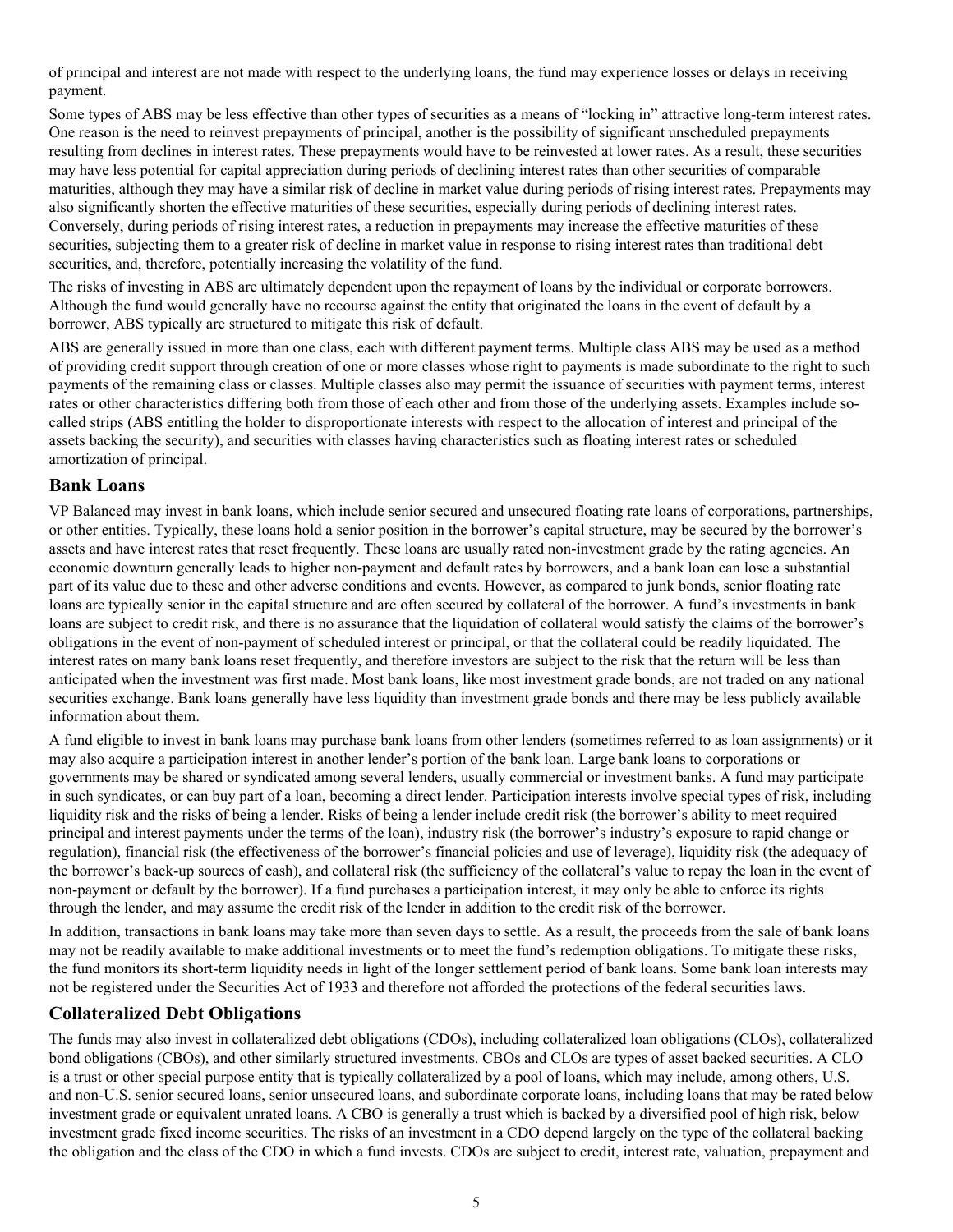extension risks. These securities are also subject to risk of default on the underlying asset, particularly during periods of economic downturn. CDOs carry additional risks including, but not limited to, (i) the possibility that distributions from collateral securities will not be adequate to make interest or other payments, (ii) the collateral may decline in value or default, (iii) a fund may invest in CDOs that are subordinate to other classes, and (iv) the complex structure of the security may not be fully understood at the time of investment and may produce disputes with the issuer or unexpected investment results.

### **Convertible Securities**

A convertible security is a bond, debenture, note, preferred stock or other security that may be converted into or exchanged for a prescribed amount of common stock of the same or a different issuer within a particular time period at a specified price or formula. A convertible security entitles the holder to receive the interest paid or accrued on debt or the dividend paid on preferred stock until the convertible security matures or is redeemed, converted or exchanged. Before conversion or exchange, such securities ordinarily provide a stream of income with generally higher yields than common stocks of the same or similar issuers, but lower than the yield on non-convertible debt. Of course, there can be no assurance of current income because issuers of convertible securities may default on their obligations. In addition, there can be no assurance of capital appreciation because the value of the underlying common stock will fluctuate. Because of the conversion feature, the managers consider some convertible securities to be equity equivalents.

The price of a convertible security will normally fluctuate in some proportion to changes in the price of the underlying asset. A convertible security is subject to risks relating to the activities of the issuer and/or general market and economic conditions. The stream of income typically paid on a convertible security may tend to cushion the security against declines in the price of the underlying asset. However, the value of a convertible security fluctuates based upon changes of the underlying security, changes in interest rates and changes in credit quality of the issuer or quality spreads. In general, the value of a convertible security is a function of (1) its yield in comparison with yields of other securities of comparable maturity and quality that do not have a conversion privilege and (2) its worth, at market value, if converted or exchanged into the underlying common stock. The price of a convertible security often reflects such variations in the price of the underlying common stock in a way that a non-convertible security does not. At any given time, investment value generally depends upon such factors as the general level of interest rates, the yield of similar nonconvertible securities, the financial strength of the issuer and the seniority of the security in the issuer's capital structure.

A convertible security may be subject to redemption at the option of the issuer at a predetermined price. If a convertible security held by a fund is called for redemption, the fund would be required to permit the issuer to redeem the security and convert it to underlying common stock or to cash, or would sell the convertible security to a third party, which may have an adverse effect on the fund. A convertible security may feature a put option that permits the holder of the convertible security to sell that security back to the issuer at a predetermined price. A fund generally invests in convertible securities for their favorable price characteristics and total return potential and normally would not exercise an option to convert unless the security is called or conversion is forced.

## **Counterparty Risk**

A fund will be exposed to the credit risk of the counterparties with which, or the brokers, dealers and exchanges through which, it deals, whether it engaged in exchange traded or off-exchange transactions. If a fund's futures commission merchant (FCM) becomes bankrupt or insolvent, or otherwise defaults on its obligations to the fund, the fund may not receive all amounts owed to it in respect of its trading, despite the clearinghouse fully discharging all of its obligations. The Commodity Exchange Act requires an FCM to segregate all funds received from its customers with respect to regulated futures transactions from such FCM's proprietary funds. If an FCM were not to do so to the full extent required by law, the assets of an account might not be fully protected in the event of the bankruptcy of an FCM. Furthermore, in the event of an FCM's bankruptcy, a fund would be limited to recovering only a pro rata share of all available funds segregated on behalf of an FCM's combined customer accounts, even though certain property specifically traceable to the fund (for example, U.S. Treasury bills deposited by the fund) was held by an FCM. FCM bankruptcies have occurred in which customers were unable to recover from the FCM's estate the full amount of their funds on deposit with such FCM and owing to them. Such situations could arise due to various factors, or a combination of factors, including inadequate FCM capitalization, inadequate controls on customer trading and inadequate customer capital. In addition, in the event of the bankruptcy or insolvency of a clearinghouse, the fund might experience a loss of funds deposited through its FCM as margin with the clearinghouse, a loss of unrealized profits on its open positions, and the loss of funds owed to it as realized profits on closed positions. Such a bankruptcy or insolvency might also cause a substantial delay before the fund could obtain the return of funds owed to it by an FCM who was a member of such clearinghouse.

Because bi-lateral derivative transactions are traded between counterparties based on contractual relationships, a fund is subject to the risk that a counterparty will not perform its obligations under the related contracts. Although each fund intends to enter into transactions only with counterparties which the advisor believes to be creditworthy, there can be no assurance that a counterparty will not default and that the funds will not sustain a loss on a transaction as a result. In situations where a fund is required to post margin or other collateral with a counterparty, the counterparty may fail to segregate the collateral or may commingle the collateral with the counterparty's own assets. As a result, in the event of the counterparty's bankruptcy or insolvency, a fund's collateral may be subject to the conflicting claims of the counterparty's creditors, and a fund may be exposed to the risk of a court treating a fund as a general unsecured creditor of the counterparty, rather than as the owner of the collateral.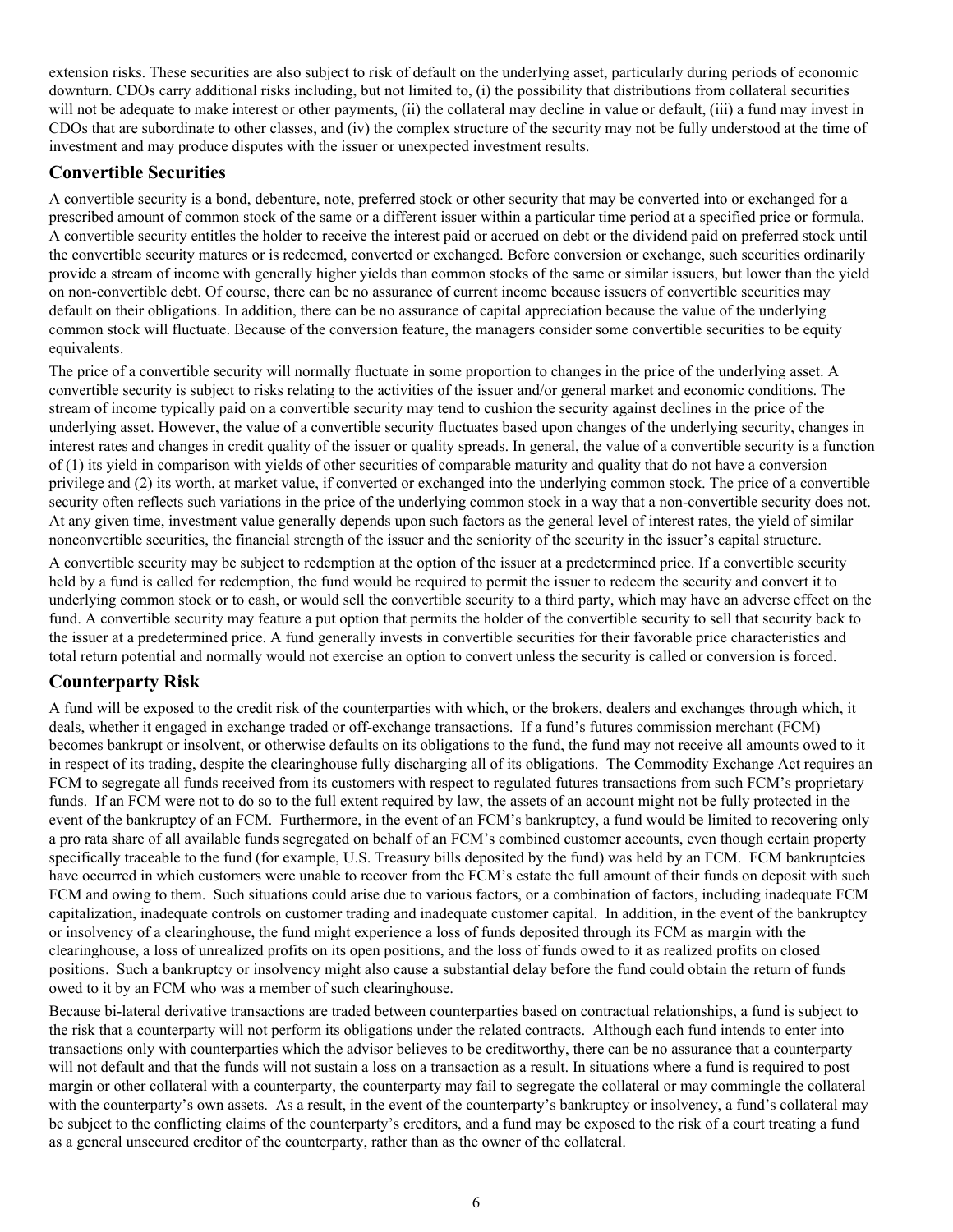A fund is subject to the risk that issuers of the instruments in which it invests and trades may default on their obligations under those instruments, and that certain events may occur that have an immediate and significant adverse effect on the value of those instruments. There can be no assurance that an issuer of an instrument in which a fund invests will not default, or that an event that has an immediate and significant adverse effect on the value of an instrument will not occur, and that a fund will not sustain a loss on a transaction as a result.

Transactions entered into by a fund may be executed on various U.S. and non-U.S. exchanges, and may be cleared and settled through various clearinghouses, custodians, depositories and prime brokers throughout the world. Although a fund attempts to execute, clear and settle the transactions through entities the advisor believes to be sound, there can be no assurance that a failure by any such entity will not lead to a loss to a fund.

# **Cyber Security Risk**

As the funds increasingly rely on technology and information systems to operate, they become susceptible to operational risks linked to security breaches in those information systems. Both calculated attacks and unintentional events can cause failures in the funds' information systems. Cyber attacks can include acquiring unauthorized access to information systems, usually through hacking or the use of malicious software, for purposes of stealing assets or confidential information, corrupting data, or disrupting fund operations. Cyber attacks can also occur without direct access to information systems, for example by making network services unavailable to intended users. Cyber security failures by, or breaches of the information systems of, the advisor, distributors, brokerdealers, other service providers (including, but not limited to, index providers, fund accountants, custodians, transfer agents and administrators), or the issuers of securities the fund invests in may also cause disruptions and impact the funds' business operations. Breaches in information security may result in financial losses, interference with the funds' ability to calculate NAV, impediments to trading, inability of fund shareholders to transact business, violations of applicable privacy and other laws, regulatory fines, penalties, reputational damage, reimbursement or other compensation costs, or additional compliance costs. Additionally, the funds may incur substantial costs to prevent future cyber incidents. The funds have business continuity plans in the event of, and risk management systems to help prevent, such cyber attacks, but these plans and systems have limitations, including the possibility that certain risks have not been identified. Moreover, the funds do not control the cyber security plans and systems of our service providers and other third party business partners. The funds and their shareholders could be negatively impacted as a result.

# **Debt Securities**

Each of the funds (other than VP Balanced, for whom investing in debt securities is required) may invest in debt securities. The secondary objective of VP Large Company Value, VP Mid Cap Value and VP Value is income creation. The funds may invest in debt securities when the portfolio managers believe such securities represent an attractive investment for the fund. These funds may invest in debt securities for income, or as a defensive strategy when the managers believe adverse economic or market conditions exist.

In the event of exceptional market or economic conditions, the funds may, as a temporary defensive measure, invest all or a substantial portion of their assets in cash or high-quality, short-term debt securities. To the extent a fund assumes a defensive position, it will not be pursuing its objective. All funds, except as described below, generally will limit their purchases of debt securities to investment-grade obligations. For long-term debt obligations, this includes securities that are rated Baa or better by Moody's Investors Service, Inc. or BBB or better by Standard & Poor's Corporation (S&P), or that are not rated but are considered by the managers to be of equivalent quality. According to Moody's, bonds rated Baa are medium-grade and possess some speculative characteristics. A BBB rating by S&P indicates S&P's belief that a security exhibits an adequate capacity for repayment, but is more vulnerable to adverse economic conditions or changing circumstances than is the case with higher-quality debt securities. See *Explanation of Fixed-Income Securities Ratings, Appendix B*.

VP Balanced, VP Large Company Value, VP Mid Cap Value and VP Value may invest up to 5% of their assets in high-yield securities. These securities, sometimes referred to as "junk bonds," are higher risk debt obligations that are rated below investmentgrade securities, or are unrated, but with similar credit quality. There are no credit or maturity restrictions on the fixed-income securities in which the high-yield portion of a fund's portfolio may be invested.

Debt securities rated lower than Baa by Moody's or BBB by S&P, or their equivalent, are considered by many to be predominantly speculative. Changes in economic conditions or other circumstances are more likely to lead to a weakened capacity to make principal and interest payments on such securities than is the case with higher quality debt securities. Regardless of rating levels, all debt securities considered for purchase by a fund are analyzed by the investment manager to determine, to the extent reasonably possible, that the planned investment is sound, given the fund's investment objective. See *Explanation of Fixed-Income Securities Ratings*, *Appendix B*.

If the aggregate value of high-yield securities exceeds 5% of a fund's assets because of their market appreciation or other assets' depreciation, the funds will not necessarily sell them. Instead, the portfolio managers will not purchase additional high-yield securities until their value is less than 5% of a fund's assets. Portfolio managers will monitor these investments to determine whether holding them will likely help the fund meet its investment objectives.

In addition to other factors that will affect its value, the value of a fund's investments in fixed-income securities will change as prevailing interest rates change. In general, the prices of such securities vary inversely with interest rates. As prevailing interest rates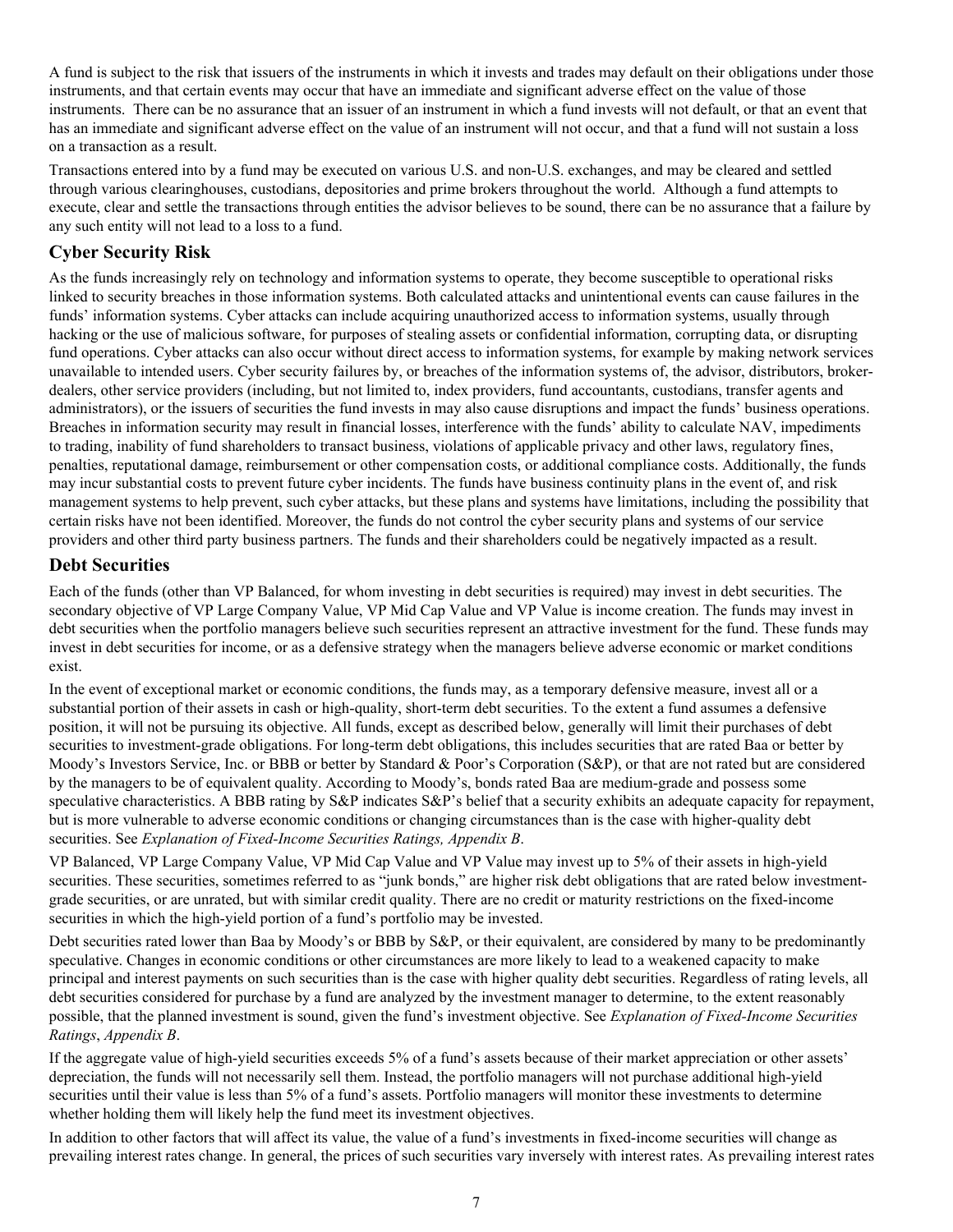fall, the prices of bonds and other securities that trade on a yield basis rise. When prevailing interest rates rise, bond prices generally fall. Depending upon the particular amount and type of fixed-income securities holdings of a fund, these changes may impact the net asset value of that fund's shares.

## **Derivative Instruments**

To the extent permitted by its investment objectives and policies, each of the funds may invest in instruments that are commonly referred to as derivative instruments. Generally, a derivative instrument is a financial arrangement the value of which is based on, or derived from, a traditional security, asset, or market index. Examples of common derivative instruments include futures contracts, warrants, structured notes, credit default swaps, options contracts, swap transactions, forward currency contracts, and treasury futures, including foreign government bond futures. Certain derivative instruments are described more accurately as index/ structured instruments. Index/structured instruments are derivative instruments whose value or performance is linked to other equity securities, currencies, interest rates, indices or other financial indicators (reference indices).

Some derivative instruments, such as mortgage-related and other asset-backed securities, are in many respects like any other investment, although they may be more volatile or less liquid than more traditional debt securities.

There are many different types of derivative instruments and many different ways to use them. Futures and options are commonly used for traditional hedging purposes to attempt to protect a fund from exposure to changing interest rates, securities prices, or currency exchange rates and for cash management purposes as a low-cost method of gaining exposure to a particular securities market without investing directly in those securities.

The return on a derivative instrument may increase or decrease, depending upon changes in the reference index or instrument to which it relates.

There are risks associated with investing in derivatives, including:

- the risk that the underlying security, interest rate, market index or other financial asset will not move in the direction the portfolio managers anticipate or that the value of the structured or derivative instrument will not move or react to changes in the underlying security, interest rate, market index or other financial asset as anticipated;
- the possibility that there may be no liquid secondary market, which may make it difficult or impossible to close out a position when desired;
- the risk that daily limits on price fluctuations and speculative position limits on exchanges on which a fund may conduct its transactions in derivative instruments may prevent profitable liquidation of positions, subjecting a fund to the potential of greater losses;
- the risk that adverse price movements in an instrument can result in a loss substantially greater than a fund's initial investment;
- the risk that a fund will have an obligation to deliver securities or currency pursuant to a derivatives transaction that such fund does not own at the inception of the derivatives trade;
- the risk that the counterparty will fail to perform its obligations; and
- the risk that a fund will be subject to higher volatility because some derivative instruments create leverage.

The funds' Board of Directors has reviewed the advisor's policy regarding investments in derivative instruments. That policy specifies factors that must be considered in connection with a purchase of derivative instruments. The policy also establishes a committee that must review certain proposed purchases before the purchases can be made. The advisor will report on fund activity in derivative instruments to the Board of Directors as necessary.

Recently adopted Rule 18f-4 will regulate the use of derivatives for certain funds registered under the 1940 Act. Unless a fund qualifies as a "limited derivatives user" as defined by the rule, the fund will be required to establish a comprehensive derivatives risk management program, comply with value-at-risk based leverage limits, appoint a derivatives risk manager, and provide additional disclosure regarding its derivatives positions. A fund designated as a limited derivatives user will be required to implement policies and procedures to manage its aggregate derivatives risk. These requirements may increase the costs of entering into derivatives transactions and may require a fund to materially alter its use of derivatives, which may impact fund performance. Funds have until August 2022 to come into compliance with Rule 18f-4. In connection with the adoption of Rule 18f-4, the SEC also eliminated the existing asset segregation framework for covering derivatives and certain financial instruments. As the funds transition into reliance on Rule 18f-4, the funds' approach to asset segregation and coverage requirements may be impacted.

## **Equity Equivalents**

In addition to investing in common stocks, the funds may invest in other equity securities and equity equivalents, including securities that permit a fund to receive an equity interest in an issuer, the opportunity to acquire an equity interest in an issuer, or the opportunity to receive a return on its investment that permits the fund to benefit from the growth over time in the equity of an issuer. Examples of equity securities and equity equivalents include common stock, preferred stock, securities convertible into common stock, stock futures contracts and stock index futures contracts.

The funds may make foreign investments either directly in foreign securities or indirectly by purchasing depositary receipts, depositary shares or similar instruments (DRs) for foreign securities. DRs are securities that are listed on exchanges or quoted in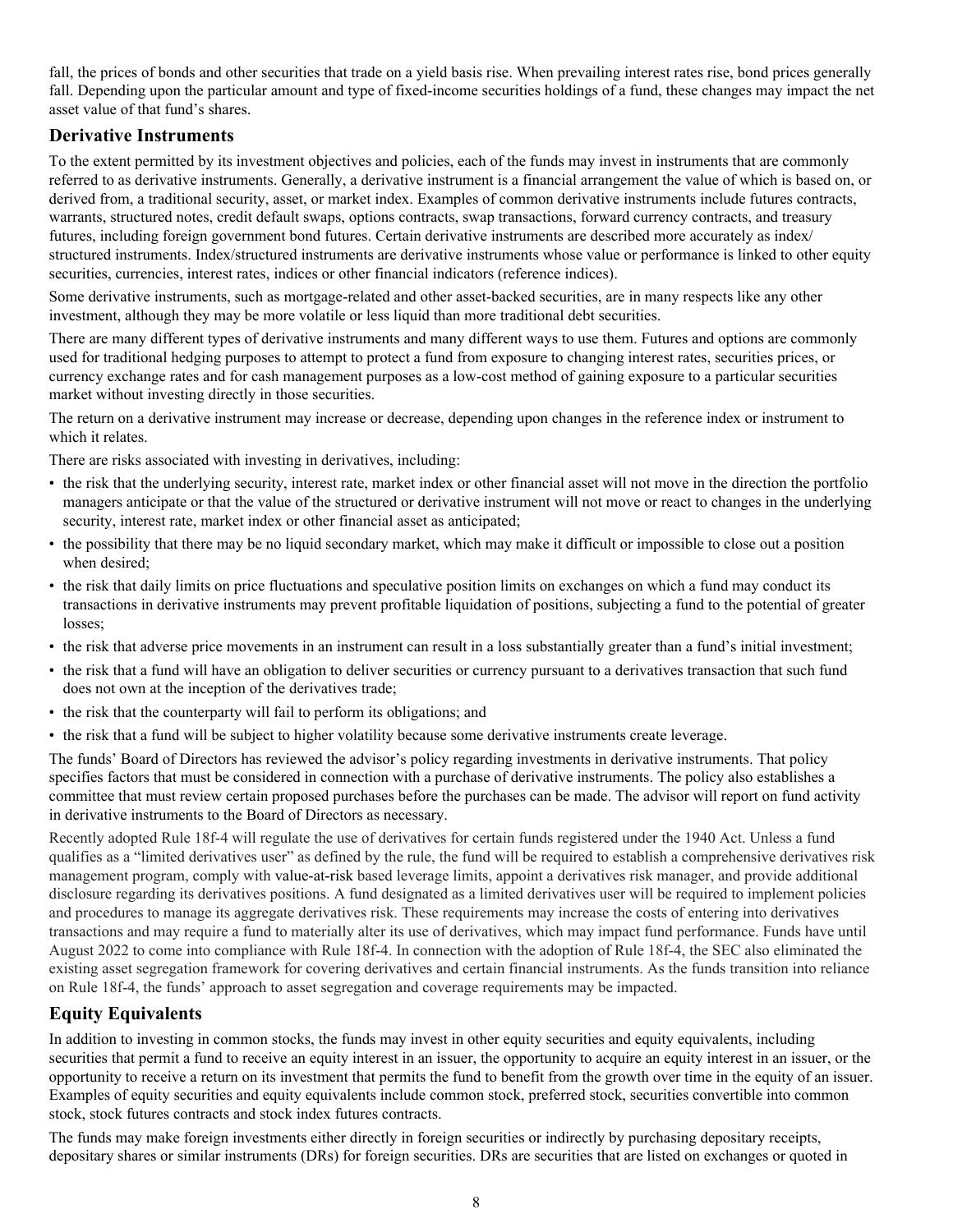over-the-counter markets in one country but represent shares of issuers domiciled in another country. Direct investments in foreign securities may be made either on foreign securities exchanges, electronic trading networks or in over-the-counter markets.

# **Foreign Currency Transactions and Forward Exchange Contracts**

A fund may conduct foreign currency transactions on a spot basis (i.e., cash) or forward basis (i.e., by entering into forward currency exchange contracts, currency options and futures transactions to purchase or sell foreign currencies). Although foreign exchange dealers generally do not charge a fee for such transactions, they do realize a profit based on the difference between the prices at which they are buying and selling various currencies.

Forward contracts are customized transactions that require a specific amount of a currency to be delivered at a specific exchange rate on a specific date or range of dates in the future. Forward contracts are generally traded in an interbank market directly between currency traders (usually larger commercial banks) and their customers. The parties to a forward contract may agree to offset or terminate the contract before its maturity, or may hold the contract to maturity and complete the contemplated currency exchange.

The following summarizes the principal currency management strategies involving forward contracts. A fund may also use swap agreements, indexed securities, and options and futures contracts relating to foreign currencies for the same purposes.

- (1) *Settlement Hedges or Transaction Hedges.* When the portfolio managers wish to lock in the U.S. dollar price of a foreign currency-denominated security when a fund is purchasing or selling the security, the fund may enter into a forward contract to do so. This type of currency transaction, often called a "settlement hedge" or "transaction hedge," protects the fund against an adverse change in foreign currency values between the date a security is purchased or sold and the date on which payment is made or received (i.e., "settled"). Forward contracts to purchase or sell a foreign currency may also be used by a fund in anticipation of future purchases or sales of securities denominated in foreign currency, even if the specific investments have not yet been selected by the portfolio managers. This strategy is often referred to as "anticipatory hedging."
- (2) *Position Hedges*. When the portfolio managers believe that the currency of a particular foreign country may suffer substantial decline against the U.S. dollar, a fund may enter into a forward contract to sell foreign currency for a fixed U.S. dollar amount approximating the value of some or all of its portfolio securities either denominated in, or whose value is tied to, such foreign currency. This use of a forward contract is sometimes referred to as a "position hedge." For example, if a fund owned securities denominated in Euros, it could enter into a forward contract to sell Euros in return for U.S. dollars to hedge against possible declines in the Euro's value. This hedge would tend to offset both positive and negative currency fluctuations, but would not tend to offset changes in security values caused by other factors.

A fund could also hedge the position by entering into a forward contract to sell another currency expected to perform similarly to the currency in which the fund's existing investments are denominated. This type of hedge, often called a "proxy hedge," could offer advantages in terms of cost, yield or efficiency, but may not hedge currency exposure as effectively as a simple position hedge against U.S. dollars. This type of hedge may result in losses if the currency used to hedge does not perform similarly to the currency in which the hedged securities are denominated.

The precise matching of forward contracts in the amounts and values of securities involved generally would not be possible because the future values of such foreign currencies will change as a consequence of market movements in the values of those securities between the date the forward contract is entered into and the date it matures. Predicting short-term currency market movements is extremely difficult, and the successful execution of a short-term hedging strategy is highly uncertain. Normally, consideration of the prospect for currency parities will be incorporated into the long-term investment decisions made with respect to overall diversification strategies. However, the managers believe that it is important to have flexibility to enter into such forward contracts when they determine that a fund's best interests may be served.

At the maturity of the forward contract, the fund may either sell the portfolio security and make delivery of the foreign currency, or it may retain the security and terminate the obligation to deliver the foreign currency by purchasing an "offsetting" forward contract with the same currency trader obligating the fund to purchase, on the same maturity date, the same amount of the foreign currency.

It is impossible to forecast with absolute precision the market value of portfolio securities at the expiration of the forward contract. Accordingly, it may be necessary for a fund to purchase additional foreign currency on the spot market (and bear the expense of such purchase) if the market value of the security is less than the amount of foreign currency the fund is obligated to deliver and if a decision is made to sell the security and make delivery of the foreign currency the fund is obligated to deliver.

(3) *Shifting Currency Exposure (VP International Only).* This fund may also enter into forward contracts to shift their investment exposure from one currency into another. This may include shifting exposure from U.S. dollars to foreign currency, or from one foreign currency to another foreign currency. This strategy tends to limit exposure to the currency sold, and increase exposure to the currency that is purchased, much as if a fund had sold a security denominated in one currency and purchased an equivalent security denominated in another currency. For example, if the portfolio managers believed that the U.S. dollar may suffer a substantial decline against the Euro, they could enter into a forward contract to purchase Euros for a fixed amount of U.S. dollars. This transaction would protect against losses resulting from a decline in the value of the U.S. dollar, but would cause the fund to assume the risk of fluctuations in the value of the Euro.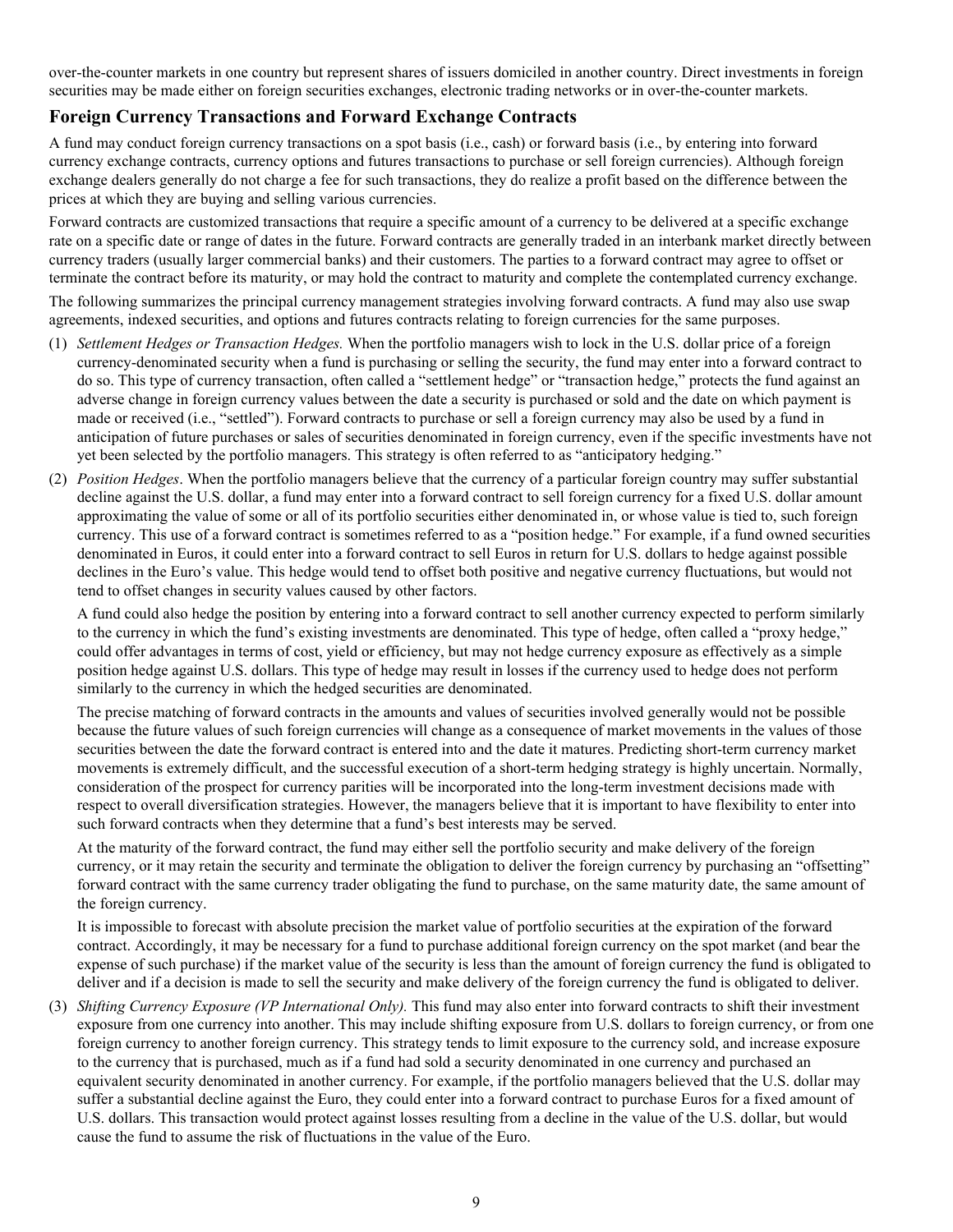Successful use of currency management strategies will depend on the fund management team's skill in analyzing currency values. Currency management strategies may substantially subject a fund's investment exposure to changes in currency rates and could result in losses to a fund if currencies do not perform as the portfolio managers anticipate. For example, if a currency's value rose at a time when the portfolio manager hedged a fund by selling the currency in exchange for U.S. dollars, a fund would not participate in the currency's appreciation. Similarly, if the portfolio managers increase a fund's exposure to a currency and that currency's value declines, a fund will sustain a loss. There is no assurance that the portfolio managers' use of foreign currency management strategies will be advantageous to a fund or that they will hedge at appropriate times.

The funds will generally cover outstanding forward contracts by maintaining liquid portfolio securities denominated in, or whose value is tied to, the currency underlying the forward contract or the currency being hedged. To the extent that a fund is not able to cover its forward currency positions with underlying portfolio securities, the fund will segregate on its records cash or other liquid assets having a value equal to the aggregate amount of a fund's commitments under forward contracts.

### **Foreign Securities**

An unlimited portion of each fund's assets may be invested in the securities of issuers located in foreign countries, including foreign governments, when securities meet its standards of selection, except for VP Mid Cap Value and VP Value, which may invest up to 35% of their assets in foreign securities, and VP Large Company Value, which may invest up to 20% of its assets in foreign securities. In addition, VP Disciplined Core Value, VP Large Company Value, VP Value and VP Mid Cap Value will limit their purchases of foreign securities to those of issuers whose principal business activities are located in developed countries. In determining where a company is located, the portfolio managers will consider various factors, including where the company is headquartered, where the company's principal operations are located, where a majority of the company's revenues are derived, where the principal trading market is located and the country in which the company was legally organized. The weight given to each of these factors will vary depending on the circumstances in a given case. The funds consider a security to be a developed country security if its issuer is located in the following developed countries list, which is subject to change: Australia, Austria, Belgium, Bermuda, Canada, Denmark, Finland, France, Germany, Hong Kong, Ireland, Israel, Italy, Japan, Luxembourg, The Netherlands, New Zealand, Norway, Portugal, Singapore, Spain, Sweden, Switzerland, the United Kingdom and the United States. Securities of foreign issuers may trade in the U.S. or foreign securities markets.

Investments in foreign securities may present certain risks, including:

**Currency Risk.** The value of the foreign investments held by the funds may be significantly affected by changes in currency exchange rates. The dollar value of a foreign security generally decreases when the value of the dollar rises against the foreign currency in which the security is denominated and tends to increase when the value of the dollar falls against such currency. In addition, the value of fund assets may be affected by losses and other expenses incurred in converting between various currencies in order to purchase and sell foreign securities and buy currency restrictions, exchange control regulation, currency devaluations and political developments.

**Social, Political and Economic Risk.** The economies of many of the countries in which the funds may invest are not as developed as the economy of the United States and may be subject to significantly different forces. Political or social instability, expropriation, nationalization, confiscatory taxation, and limitations on the removal of funds or other assets, could also adversely affect the value of investments. Further, the funds may find it difficult or be unable to enforce ownership rights, pursue legal remedies or obtain judgments in foreign courts.

**Regulatory Risk.** Foreign companies generally are not subject to the regulatory controls imposed on U.S. issuers and, in general, there is less publicly available information about foreign securities than is available about domestic securities. Many foreign companies are not subject to uniform accounting, auditing and financial reporting standards, practices and requirements comparable to those applicable to domestic companies and there may be less stringent investor protection and disclosure standards in some foreign markets. Certain jurisdictions do not currently provide the Public Company Accounting Oversight Board ("PCAOB") with sufficient access to inspect audit work papers and practices, or otherwise do not cooperate with U.S. regulators, potentially exposing investors in U.S. capital markets to significant risks. Income from foreign securities owned by the funds may be reduced by a withholding tax at the source, which would reduce dividend income payable to shareholders.

**Market and Trading Risk.** Brokerage commission rates in foreign countries, which generally are fixed rather than subject to negotiation as in the United States, are likely to be higher. The securities markets in many of the countries in which the funds may invest will have substantially less trading volume than the principal U.S. markets. As a result, the securities of some companies in these countries may be less liquid, more volatile and harder to value than comparable U.S. securities. Furthermore, one securities broker may represent all or a significant part of the trading volume in a particular country, resulting in higher trading costs and decreased liquidity due to a lack of alternative trading partners. There generally is less government regulation and supervision of foreign stock exchanges, brokers and issuers, which may make it difficult to enforce contractual obligations.

**Clearance and Settlement Risk.** Foreign securities markets also have different clearance and settlement procedures, and in certain markets there have been times when settlements have been unable to keep pace with the volume of securities transactions, making it difficult to conduct such transactions. Delays in clearance and settlement could result in temporary periods when assets of the funds are uninvested and no return is earned. The inability of the funds to make intended security purchases due to clearance and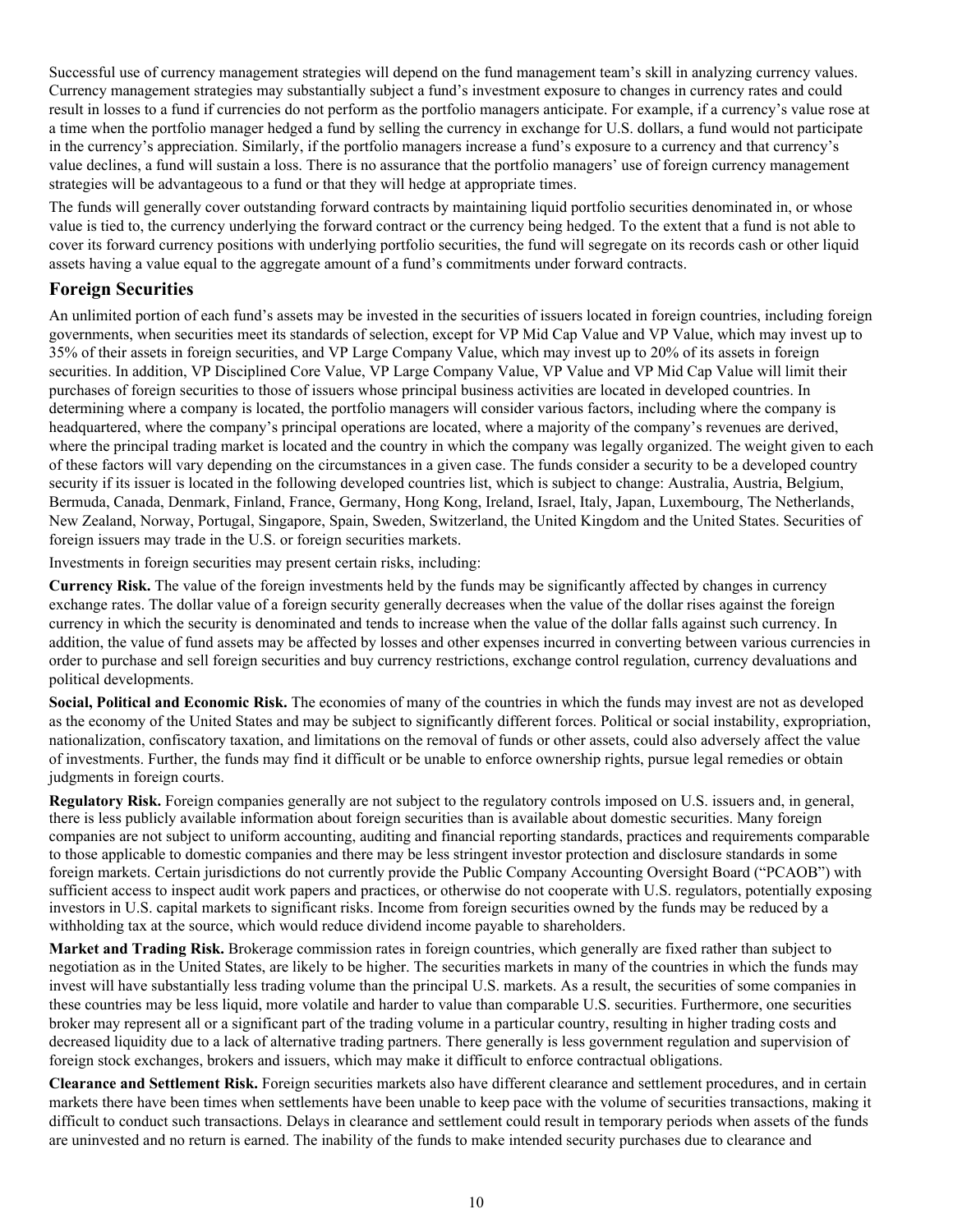settlement problems could cause the funds to miss attractive investment opportunities. Inability to dispose of portfolio securities due to clearance and settlement problems could result either in losses to the funds due to subsequent declines in the value of the portfolio security or, if the funds have entered into a contract to sell the security, liability to the purchaser.

**Ownership Risk.** Evidence of securities ownership may be uncertain in many foreign countries. As a result, there is a risk that a fund's trade details could be incorrectly or fraudulently entered at the time of the transaction, resulting in a loss to the fund.

**Emerging Markets Risk.** Each fund other than VP Large Company Value, VP Mid Cap Value and VP Value, may invest its holdings in securities of issuers located in emerging market (developing) countries. The funds consider "emerging market countries" to include all countries that are not considered by the advisor to be developed countries, which are listed on page 10.

Investing in securities of issuers in emerging market countries involves exposure to significantly higher risk than investing in countries with developed markets. Emerging market countries may have economic structures that generally are less diverse and mature, and political systems that can be expected to be less stable than those of developed countries. Securities prices in emerging market countries can be significantly more volatile than in developed countries, reflecting the greater uncertainties of investing in lesser developed markets and economies. In particular, emerging market countries may have relatively unstable governments, and may present the risk of nationalization of businesses, expropriation, confiscatory taxation or in certain instances, reversion to closedmarket, centrally planned economies. Such countries may also have less protection of property rights than developed countries.

The economies of emerging market countries may be based predominantly on only a few industries or may be dependent on revenues from particular commodities or on international aid or developmental assistance, may be highly vulnerable to changes in local or global trade conditions, and may suffer from extreme and volatile debt burdens or inflation rates. In addition, securities markets in emerging market countries may trade a relatively small number of securities and may be unable to respond effectively to increases in trading volume, potentially resulting in a lack of liquidity and in volatility in the price of securities traded on those markets. Also, securities markets in emerging market countries typically offer less regulatory protection for investors.

**Sanctions.** The U.S. may impose economic sanctions against companies in various sectors of certain countries. This could limit a fund's investment opportunities in such countries, impairing the fund's ability to invest in accordance with its investment strategy and/or to meet its investment objective. For example, a fund may be prohibited from investing in securities issued by companies subject to such sanctions. In addition, the sanctions may require a fund to freeze its existing investments in sanctioned companies, prohibiting the fund from selling or otherwise transacting in these investments. Current sanctions or the threat of potential sanctions may also impair the value or liquidity of affected securities and negatively impact a fund.

In early 2022, the United States and countries throughout the world imposed economic sanctions on Russia in response to its military invasion of Ukraine. The sanctions are broad and include restrictions on the Russian government as well as Russian companies, individuals, and banking entities. The sanctions and other measures, such as boycotts or changes in consumer preferences, will likely cause declines in the value and liquidity of Russian securities, downgrades in the credit ratings of Russian securities, devaluation of Russia's currency, and increased market volatility and disruption in Russia and throughout the world. Sanctions and similar measures, such as banning Russia from financial transaction systems that facilitate international transfers of funds, could limit or prevent the funds from selling and buying impacted securities both in Russia and in other markets. Such measures will likely cause significant delay in the settlement of impacted securities transactions or prevent settlement all together. The lack of available market prices for such securities may cause the funds to use fair value procedures to value certain securities. The consequences of the war and sanctions may negatively impact other regional and global economic markets. Additionally, Russia may take counter measures or engage in retaliatory actions—including cyberattacks and espionage—which could further disrupt global markets and supply chains. Companies in other countries that do business with Russia and the global commodities market for oil and natural gas, especially, will likely feel the impact of the sanctions. The sanctions, together with the potential for a wider armed or cyber conflict, could increase financial market volatility globally and negatively impact the funds' performance beyond any direct exposure to Russian issuers or securities.

**Risk of Focusing Investment on Region or Country.** Investing a significant portion of assets in one country or region makes a fund more dependent upon the political and economic circumstances of that particular country or region.

*Eurozone Investment Risk –* The Economic and Monetary Union of the European Union (EMU) is comprised of the European Union (EU) members that have adopted the euro currency. By adopting the euro as its currency, a member state relinquishes control of its own monetary policies and is subject to fiscal and monetary controls. EMU members could voluntarily abandon, or be forced out of, the euro. Such events could impact the market values of Eurozone and various other securities and currencies, cause redenomination of certain securities into less valuable local currencies, and create more volatile and illiquid markets. As a result, European countries are significantly affected by fiscal and monetary controls implemented by the EMU. The euro currency may not fully reflect the strengths and weaknesses of the various economies that comprise the EMU and Europe generally. Certain countries and regions in the EU are experiencing significant financial difficulties. Some of these countries may be dependent on assistance from other European governments and institutions or agencies. Assistance may be dependent on a country's implementation of reforms or reaching a certain level of performance. Failure to reach those objectives or an insufficient level of assistance could result in an economic downturn that could significantly affect the value of investments in those and other European countries. One or more countries could depart from the EU, which could weaken the EU and, by extension, its remaining members. For example, the United Kingdom's departure, described in more detail below.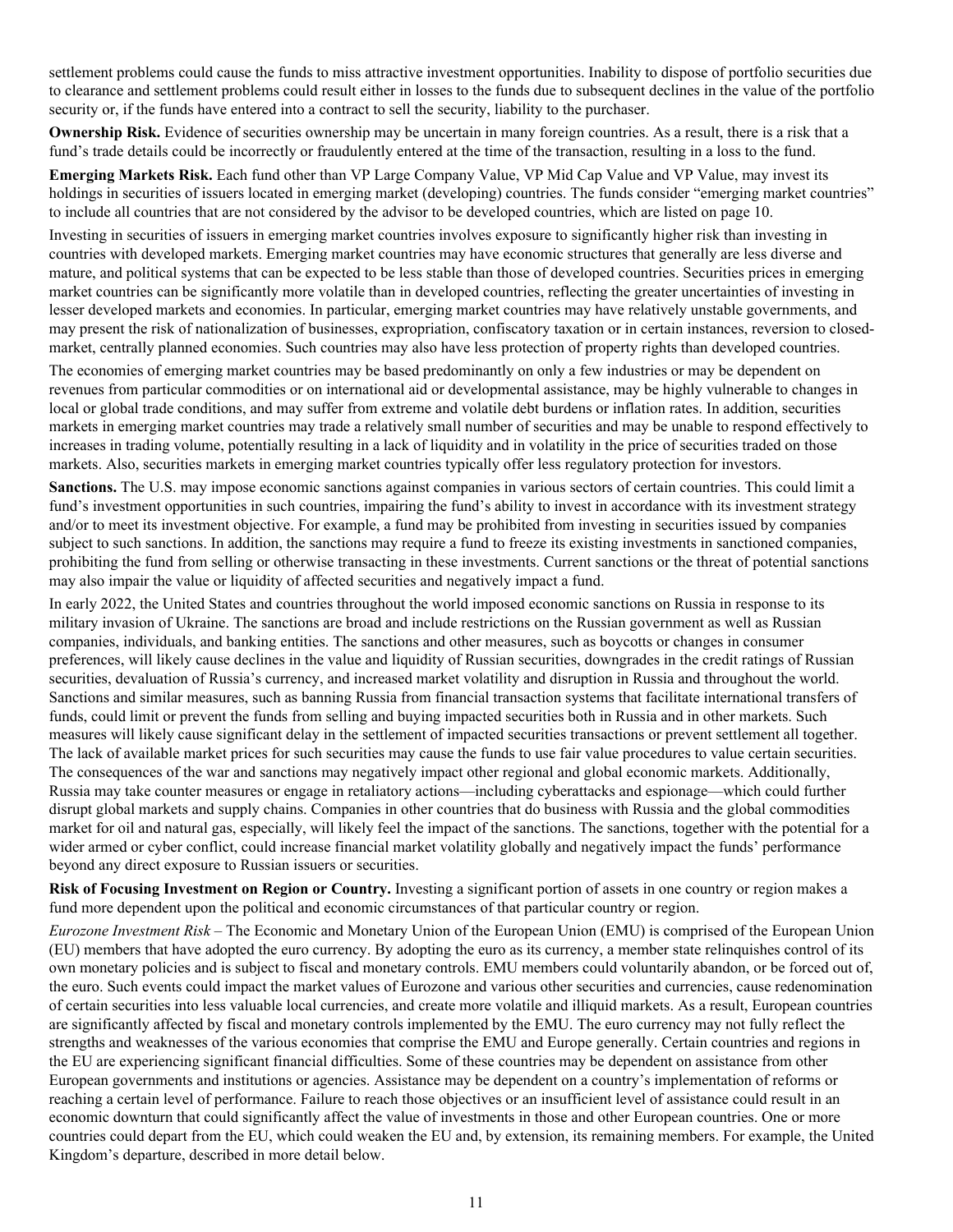*United Kingdom Investment Risk –* Commonly known as "Brexit," the United Kingdom's exit from the EU occurred in January of 2021. The UK and the EU continue to work to establish regulatory frameworks for cooperation on financial services. Continuing uncertainty in the UK, EU, and other financial markets may result in volatility, fluctuations in asset values and exchange rates, decreased liquidity and unwillingness or inability of financial and other counterparties to enter into transactions.

*Risk of Investing in China*. Investing in Chinese securities is riskier than investing in U.S. securities. Although the Chinese government is currently implementing reforms to promote foreign investment and reduce government economic control, there is no guarantee that the reforms will be ongoing or effective. Investing in China involves risk of loss due to nationalization, expropriation, and confiscation of assets and property. Losses may also occur due to new or expanded restrictions on foreign investments or repatriation of capital. Participants in the Chinese market are subject to less regulation and oversight than participants in the U.S. market. This may lead to trading volatility, difficulty in the settlement and recording of transactions, and uncertainty in interpreting and applying laws and regulations. Reduction in spending on Chinese products and services, institution of tariffs or other trade barriers, or a downturn in the economies of any of China's key trading partners may adversely affect the securities of Chinese issuers. Regional conflict could also have an adverse effect on the Chinese economy. The SEC and the PCAOB continue to have concerns about their ability to inspect international auditing standards of U.S. companies operating in China and PCAOB-registered auditing firms in China. Because the SEC and PCAOB have limited access to information about these auditing firms and are restricted from inspecting the audit work and practices of registered accountants in China, there is the risk that material information about Chinese issuers may be unavailable. As a result, there is substantially greater risk that disclosures will be incomplete or misleading and, in the event of investor harm, substantially less access to recourse, in comparison to U.S. domestic companies.

The U.S. government may occasionally place restrictions on investments in Chinese companies. For example, in November 2020, an Executive Order was issued that prohibits U.S. persons from purchasing or investing in certain publicly-traded securities of companies identified as "Communist Chinese military companies" or in instruments that are designed to provide investment exposure to those companies. The companies identified may change from time to time. A fund may incur losses if more investors attempt to sell such securities or if the fund is unable to participate in an otherwise attractive investment. Securities that are or become prohibited may become less liquid and their market prices may decline. In addition, the market for securities of other Chinese-based issuers may also be negatively impacted, resulting in reduced liquidity and price declines.

Due to Chinese governmental restrictions on foreign ownership of companies in certain industries, Chinese operating companies often rely on variable interest entity (VIE) structures to raise capital from non-Chinese investors. In a VIE structure, a China-based operating company establishes an entity—typically offshore—that enters into service and other contracts with the Chinese company designed to provide economic exposure to the company. The offshore entity then issues shares that are sold to non-Chinese investors. A U.S.-listed company and its China-based VIE might appear to be the same company—because they are presented in a consolidated manner—but they are not. The U.S.-listed company's control over the China-based company is predicated on contracts with the China-based company, not equity ownership. The Chinese government has never explicitly approved these structures and thus could determine at any time, and without notice, that the VIE's underlying contractual arrangements violate Chinese law. If either the China-based company (or its officers, directors, or Chinese equity owners) breach those contracts with the U.S.-listed shell company, or Chinese law changes in a way that affects the enforceability of these arrangements, or those contracts are otherwise not enforceable under Chinese law, U.S. investors may suffer losses with limited recourse available. Additionally, investments in the U.S.-listed company may be affected by conflicts of interest and duties between the legal owners of the Chinabased VIE and the stockholders of the U.S.-listed company. Finally, if Chinese companies listed on U.S. exchanges, including ADRs and companies that rely on VIE structures, do not meet U.S. accounting standards and auditor oversight requirements they may be delisted, which would likely decrease the liquidity and value of these securities.

## **Futures and Options**

Each fund may enter into futures contracts, options or options on futures contracts. Futures contracts provide for the sale by one party and purchase by another party of a specific security at a specified future time and price. Generally, futures transactions will be used to:

- protect against a decline in market value of the fund's securities (taking a short futures position);
- protect against the risk of an increase in market value for securities in which the fund generally invests at a time when the fund is not fully invested (taking a long futures position); or
- provide a temporary substitute for the purchase of an individual security that may not be purchased in an orderly fashion.

Some futures and options strategies, such as selling futures, buying puts and writing calls, hedge a fund's investments against price fluctuations. Other strategies, such as buying futures, writing puts and buying calls, tend to increase market exposure.

Although other techniques may be used to control a fund's exposure to market fluctuations, the use of futures contracts may be a more effective means of hedging this exposure. While a fund pays brokerage commissions in connection with opening and closing out futures positions, these costs are lower than the transaction costs incurred in the purchase and sale of the underlying securities.

For example, the sale of a future by a fund means the fund becomes obligated to deliver the security (or securities, in the case of an index future) at a specified price on a specified date. The purchase of a future means the fund becomes obligated to buy the security (or securities) at a specified price on a specified date. The portfolio managers may engage in futures and options transactions,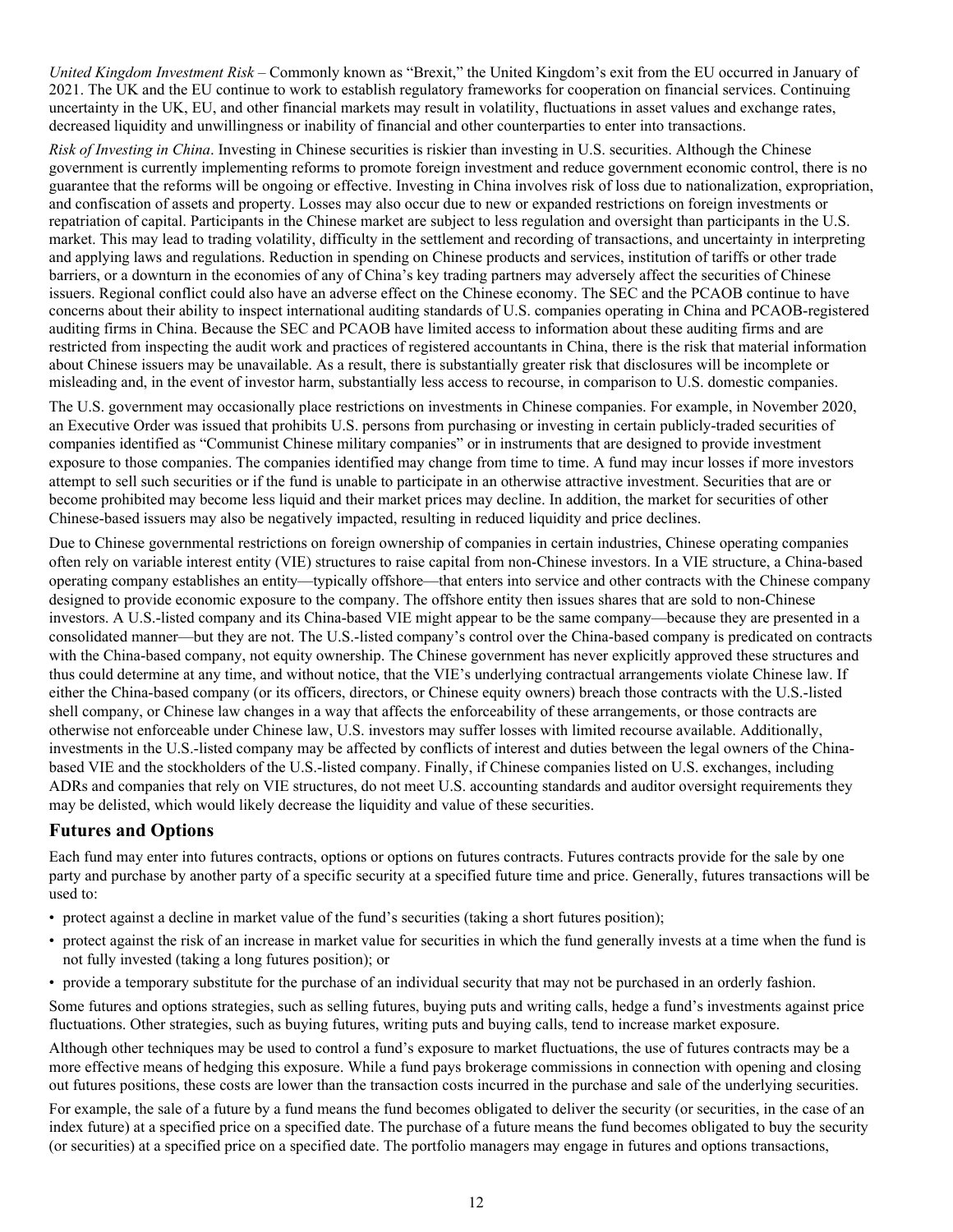provided that the transactions are consistent with the fund's investment objectives. The managers also may engage in futures and options transactions based on specific securities. Futures contracts are traded on national futures exchanges. Futures exchanges and trading are regulated under the Commodity Exchange Act by the Commodity Futures Trading Commission (CFTC), a U.S. government agency.

Index futures contracts differ from traditional futures contracts in that when delivery takes place, no stocks or bonds change hands. Instead, these contracts settle in cash at the spot market value of the index. Although other types of futures contracts by their terms call for actual delivery or acceptance of the underlying securities, in most cases, the contracts are closed out before the settlement date. A futures position may be closed by taking an opposite position in an identical contract (i.e., buying a contract that has previously been sold or selling a contract that has previously been bought).

Unlike when the fund purchases or sells a security, no price is paid or received by the fund upon the purchase or sale of the future. Initially, the fund will be required to deposit an amount of cash or securities equal to a varying specified percentage of the contract amount. This amount is known as initial margin. The margin deposit is intended to ensure completion of the contract (delivery or acceptance of the underlying security) if it is not terminated prior to the specified delivery date. A margin deposit does not constitute a margin transaction for purposes of the fund's investment restrictions. Minimum initial margin requirements are established by the futures exchanges and may be revised.

In addition, brokers may establish margin deposit requirements that are higher than the exchange minimums. Cash held in the margin accounts generally is not income-producing. However, coupon bearing securities, such as Treasury bills and bonds, held in margin accounts generally will earn income. Subsequent payments to and from the broker, called variation margin, will be made on a daily basis as the price of the underlying security or index fluctuates, making the future more or less valuable, a process known as marking the contract to market. Changes in variation margin are recorded by the fund as unrealized gains or losses. At any time prior to expiration of the future, the fund may elect to close the position by taking an opposite position. A final determination of variation margin is then made; additional cash is required to be paid by or released to the fund and the fund realizes a loss or gain.

By buying a put option, a fund obtains the right (but not the obligation) to sell the instrument underlying the option at a fixed strike price and in return a fund pays the current market price for the option (known as the option premium). A fund may terminate its position in a put option it has purchased by allowing it to expire, by exercising the option or by entering into an offsetting transaction, if a liquid market exists. If the option is allowed to expire, a fund will lose the entire premium it paid. If a fund exercises a put option on a security, it will sell the instrument underlying the option at the strike price. The buyer of a typical put option can expect to realize a gain if the value of the underlying instrument falls substantially. However, if the price of the instrument underlying the option does not fall enough to offset the cost of purchasing the option, a put buyer can expect to suffer a loss limited to the amount of the premium paid, plus related transaction costs.

The features of call options are essentially the same as those of put options, except that the buyer of a call option obtains the right to purchase, rather than sell, the instrument underlying the option at the option's strike price. The buyer of a typical call option can expect to realize a gain if the value of the underlying instrument increases substantially and can expect to suffer a loss if security prices do not rise sufficiently to offset the cost of the option.

When a fund writes a put option, it takes the opposite side of the transaction from the option's buyer. In return for the receipt of the premium, a fund assumes the obligation to pay the strike price for the instrument underlying the option if the other party to the option chooses to exercise it. A fund may seek to terminate its position in a put option it writes before exercise by purchasing an offsetting option in the market at its current price. Otherwise, a fund must continue to be prepared to pay the strike price while the option is outstanding, regardless of price changes, and must continue to post margin as discussed below. If the price of the underlying instrument rises, a put writer would generally realize as profit the premium it received. If the price of the underlying instrument remains the same over time, it is likely that the writer will also profit, because it should be able to close out the option at a lower price. If the price of the underlying instrument falls, the put writer would expect to suffer a loss.

A fund writing a call option is obligated to sell or deliver the option's underlying instrument in return for the strike price upon exercise of the option. Writing calls generally is a profitable strategy if the price of the underlying instrument remains the same or falls. A call writer offsets part of the effect of a price decline by receipt of the option premium, but gives up some ability to participate in security price increases. The writer of an exchange traded put or call option on a security, an index of securities or a futures contract is required to deposit cash or securities or a letter of credit as margin and to make mark to market payments of variation margin as the position becomes unprofitable.

#### *Risks Related to Futures and Options Transactions*

Futures and options prices can be volatile, and trading in these markets involves certain risks. If the portfolio managers apply a hedge at an inappropriate time or judge interest rate or equity market trends incorrectly, futures and options strategies may lower a fund's return.

A fund could suffer losses if it is unable to close out its position because of an illiquid secondary market. Futures contracts may be closed out only on an exchange that provides a secondary market for these contracts, and there is no assurance that a liquid secondary market will exist for any particular futures contract at any particular time. Consequently, it may not be possible to close a futures position when the portfolio managers consider it appropriate or desirable to do so. In the event of adverse price movements,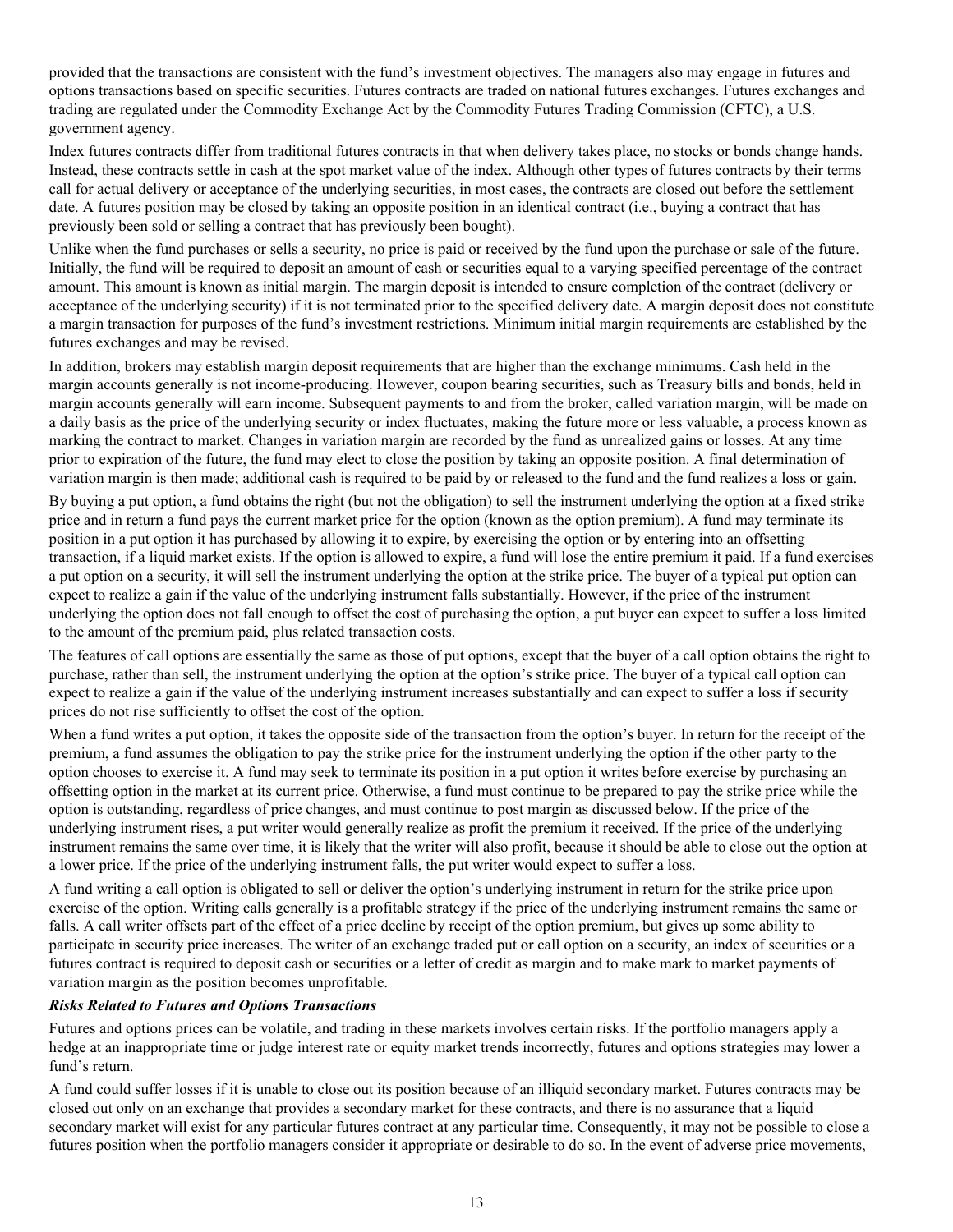a fund would be required to continue making daily cash payments to maintain its required margin. If the fund had insufficient cash, it might have to sell portfolio securities to meet daily margin requirements at a time when the portfolio managers would not otherwise elect to do so. In addition, a fund may be required to deliver or take delivery of instruments underlying futures contracts it holds. The portfolio managers will seek to minimize these risks by limiting the futures contracts entered into on behalf of the funds to those traded on national futures exchanges and for which there appears to be a liquid secondary market.

A fund could suffer losses if the prices of its futures and options positions were poorly correlated with its other investments, or if securities underlying futures contracts purchased by a fund had different maturities than those of the portfolio securities being hedged. Such imperfect correlation may give rise to circumstances in which a fund loses money on a futures contract at the same time that it experiences a decline in the value of its hedged portfolio securities. A fund also could lose margin payments it has deposited with a margin broker if, for example, the broker became bankrupt.

Most futures exchanges limit the amount of fluctuation permitted in futures contract prices during a single trading day. The daily limit establishes the maximum amount that the price of a futures contract may vary either up or down from the previous day's settlement price at the end of the trading session. Once the daily limit has been reached in a particular type of contract, no trades may be made on that day at a price beyond the limit. However, the daily limit governs only price movement during a particular trading day and, therefore, does not limit potential losses. In addition, the daily limit may prevent liquidation of unfavorable positions. Futures contract prices have occasionally moved to the daily limit for several consecutive trading days with little or no trading, thereby preventing prompt liquidation of futures positions and subjecting some futures traders to substantial losses.

#### *Options on Futures*

By purchasing an option on a futures contract, a fund obtains the right, but not the obligation, to sell the futures contract (a put option) or to buy the contract (a call option) at a fixed strike price. A fund can terminate its position in a put option by allowing it to expire or by exercising the option. If the option is exercised, the fund completes the sale of the underlying security at the strike price. Purchasing an option on a futures contract does not require a fund to make margin payments unless the option is exercised.

Although they do not currently intend to do so, the funds may write (or sell) call options that obligate them to sell (or deliver) the option's underlying instrument upon exercise of the option. While the receipt of option premiums would mitigate the effects of price declines, the funds would give up some ability to participate in a price increase on the underlying security. If a fund were to engage in options transactions, it would own the futures contract at the time a call was written and would keep the contract open until the obligation to deliver it pursuant to the call expired.

#### *Restrictions on the Use of Futures Contracts and Options*

Each fund may enter into futures contracts, options, options on futures contracts, or swap agreements as permitted by its investment policies and the Commodity Futures Trading Commission (CFTC) rules. The advisor to each fund has claimed an exclusion from the definition of the term "commodity pool operator" under the Commodity Exchange Act and, therefore, the advisor is not subject to registration or regulation as a commodity pool operator under that Act with respect to its provision of services to each fund.

Certain rules adopted by the CFTC may impose additional limits on the ability of a fund to invest in futures contracts, options on futures, swaps, and certain other commodity interests if its investment advisor does not register with the CFTC as a "commodity pool operator" with respect to such fund. It is expected that the funds will be able to execute their investment strategies within the limits adopted by the CFTC's rules. As a result, the advisor does not intend to register with the CFTC as a commodity pool operator on behalf of any of the funds. In the event that one of the funds engages in transactions that necessitate future registration with the CFTC, the advisor will register as a commodity pool operator and comply with applicable regulations with respect to that fund.

To the extent required by law, each fund will segregate cash, cash equivalents or other appropriate liquid securities on its records in an amount sufficient to cover its obligations under the futures contracts, options and swap agreements.

#### **Inflation-linked Securities**

VP Balanced may purchase inflation-linked securities issued by the U.S. Treasury, U.S. government agencies and instrumentalities other than the U.S. Treasury, and entities other than the U.S. Treasury or U.S. government agencies and instrumentalities.

Inflation-linked securities are designed to offer a return linked to inflation, thereby protecting future purchasing power of the money invested in them. However, inflation-linked securities provide this protected return only if held to maturity. In addition, inflationlinked securities may not trade at par value. Real interest rates (the market rate of interest less the anticipated rate of inflation) change over time as a result of many factors, such as what investors are demanding as a true value for money. When real rates do change, inflation-linked securities prices will be more sensitive to these changes than conventional bonds, because these securities were sold originally based upon a real interest rate that is no longer prevailing. Should market expectations for real interest rates rise, the price of inflation-linked securities and the share price of a fund holding these securities will fall. Investors in the funds should be prepared to accept not only this share price volatility but also the possible adverse tax consequences it may cause.

An investment in securities featuring inflation-indexed principal and/or interest involves factors not associated with more traditional fixed-principal securities. Such factors include the possibility that the inflation index may be subject to significant changes, that changes in the index may or may not correlate to changes in interest rates generally or changes in other indices, or that the resulting interest may be greater or less than that payable on other securities of similar maturities. In the event of sustained deflation, it is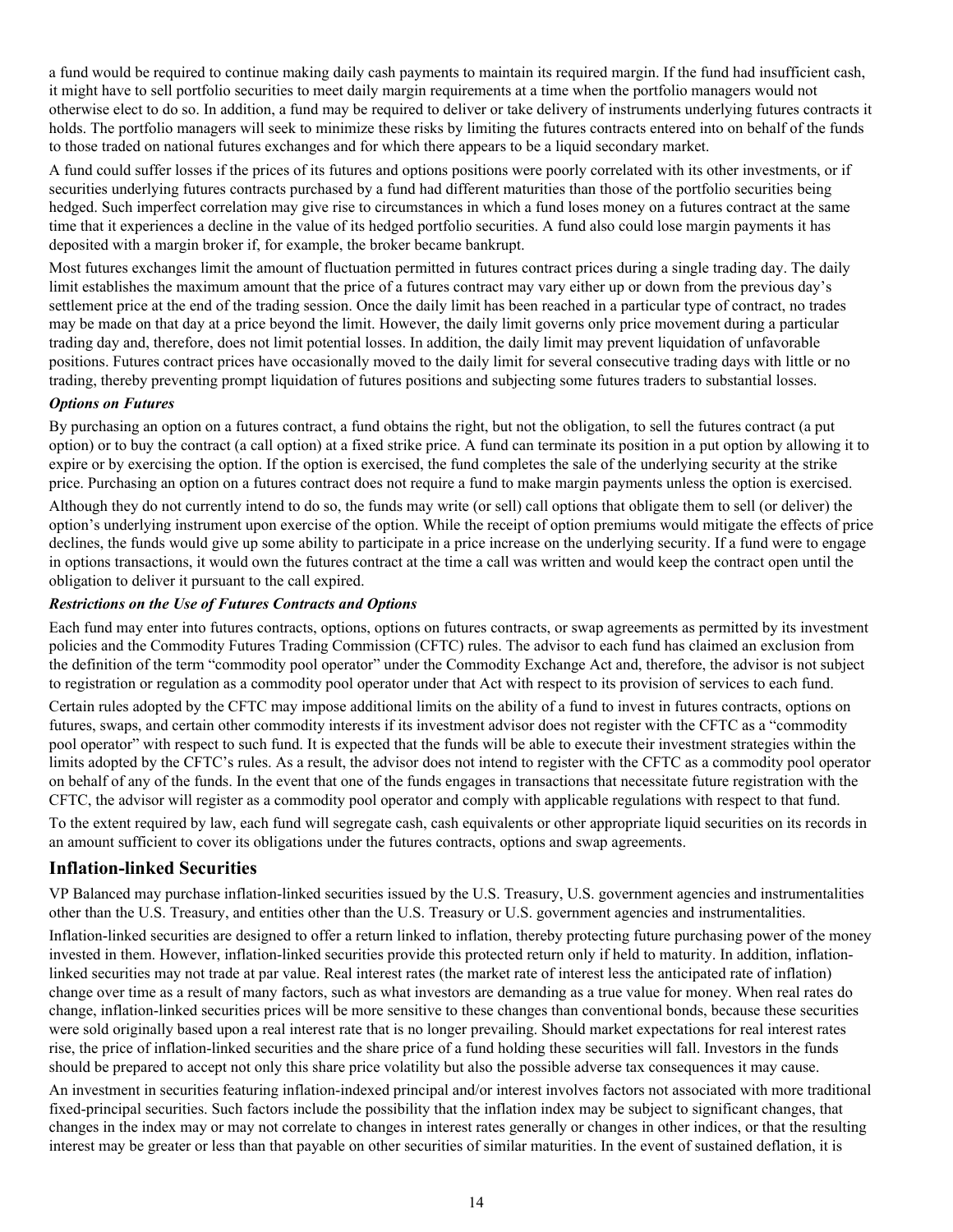possible that the amount of semiannual interest payments, the inflation-indexed principal of the security or the value of the stripped components will decrease. If any of these possibilities are realized, a fund's net asset value could be negatively affected.

#### *Inflation-linked Treasury Securities*

Inflation-linked U.S. Treasury securities are U.S. Treasury securities with a final value and interest payment stream linked to the inflation rate. Inflation-linked U.S. Treasury securities may be issued in either note or bond form. Inflation-linked U.S. Treasury notes have maturities of at least one year, but not more than 10 years. Inflation-linked U.S. Treasury bonds have maturities of more than 10 years.

Inflation-linked U.S. Treasury securities may be attractive to investors seeking an investment backed by the full faith and credit of the U.S. government that provides a return in excess of the rate of inflation. These securities were first sold in the U.S. market in January 1997. Inflation-linked U.S. Treasury securities are auctioned and issued on a quarterly basis.

*Structure and Inflation Index* – The principal value of inflation-linked U.S. Treasury securities will be adjusted to reflect changes in the level of inflation. The index for measuring the inflation rate for inflation-linked U.S. Treasury securities is the non-seasonally adjusted U.S. City Average All Items Consumer Price Index for All Urban Consumers (Consumer Price Index) published monthly by the U.S. Department of Labor's Bureau of Labor Statistics.

Semiannual coupon interest payments are made at a fixed percentage of the inflation-linked principal value. The coupon rate for the semiannual interest rate of each issuance of inflation-linked U.S. Treasury securities is determined at the time the securities are sold to the public (i.e., by competitive bids in the auction). The coupon rate will likely reflect real yields available in the U.S. Treasury market; real yields are the prevailing yields on U.S. Treasury securities with similar maturities, less then-prevailing inflation expectations. While a reduction in inflation will cause a reduction in the interest payment made on the securities, the repayment of principal at the maturity of the security is guaranteed by the U.S. Treasury to be no less than the original face or par amount of the security at the time of issuance.

*Indexing Methodology* - The principal value of inflation-linked U.S. Treasury securities will be indexed, or adjusted, to account for changes in the Consumer Price Index. Semiannual coupon interest payment amounts will be determined by multiplying the inflation-linked principal amount by one-half the stated rate of interest on each interest payment date.

*Taxation* - The taxation of inflation-linked U.S. Treasury securities is similar to the taxation of conventional bonds. Both interest payments and the difference between original principal and the inflation-indexed principal will be treated as interest income subject to taxation. Interest payments are taxable when received or accrued. The inflation adjustment to the principal is subject to tax in the year the adjustment is made, not at maturity of the security when the cash from the repayment of principal is received. If an upward adjustment has been made, investors in non-tax-deferred accounts will pay taxes on this amount currently. Decreases in the indexed principal can be deducted only from current or previous interest payments reported as income.

Inflation-linked U.S. Treasury securities therefore have a potential cash flow mismatch to an investor, because investors must pay taxes on the inflation-indexed principal before the repayment of principal is received. It is possible that, particularly for high income tax bracket investors, inflation-linked U.S. Treasury securities would not generate enough cash in a given year to cover the tax liability they could create. This is similar to the current tax treatment for zero-coupon bonds and other discount securities. If inflation-linked U.S. Treasury securities are sold prior to maturity, capital losses or gains are realized in the same manner as traditional bonds.

Investors in a fund will receive dividends that represent both the interest payments and the principal adjustments of the inflationlinked securities held in the fund's portfolio. An investment in a fund may, therefore, be a means to avoid the cash flow mismatch associated with a direct investment in inflation-linked securities. For more information about taxes and their effect on you as an investor in the funds, see *Taxes,* page 51.

#### *U.S. Government Agencies*

A number of U.S. government agencies and instrumentalities other than the U.S. Treasury may issue inflation-linked securities. Some U.S. government agencies have issued inflation-linked securities whose design mirrors that of the inflation-linked U.S. Treasury securities described above.

#### *Other Entities*

Entities other than the U.S. Treasury or U.S. government agencies and instrumentalities may issue inflation-linked securities. While some entities have issued inflation-linked securities whose design mirrors that of the inflation-linked U.S. Treasury securities described above, others utilize different structures. For example, the principal value of these securities may be adjusted with reference to the Consumer Price Index, but the semiannual coupon interest payments are made at a fixed percentage of the original issue principal. Alternatively, the principal value may remain fixed, but the coupon interest payments may be adjusted with reference to the Consumer Price Index.

## **Initial Public Offerings**

The funds may invest in initial public offerings (IPOs) of common stock or other equity securities issued by a company. The purchase of securities in an IPO may involve higher transaction costs than those associated with the purchase of securities already traded on exchanges or other established markets. In addition to the risks associated with equity securities generally, IPO securities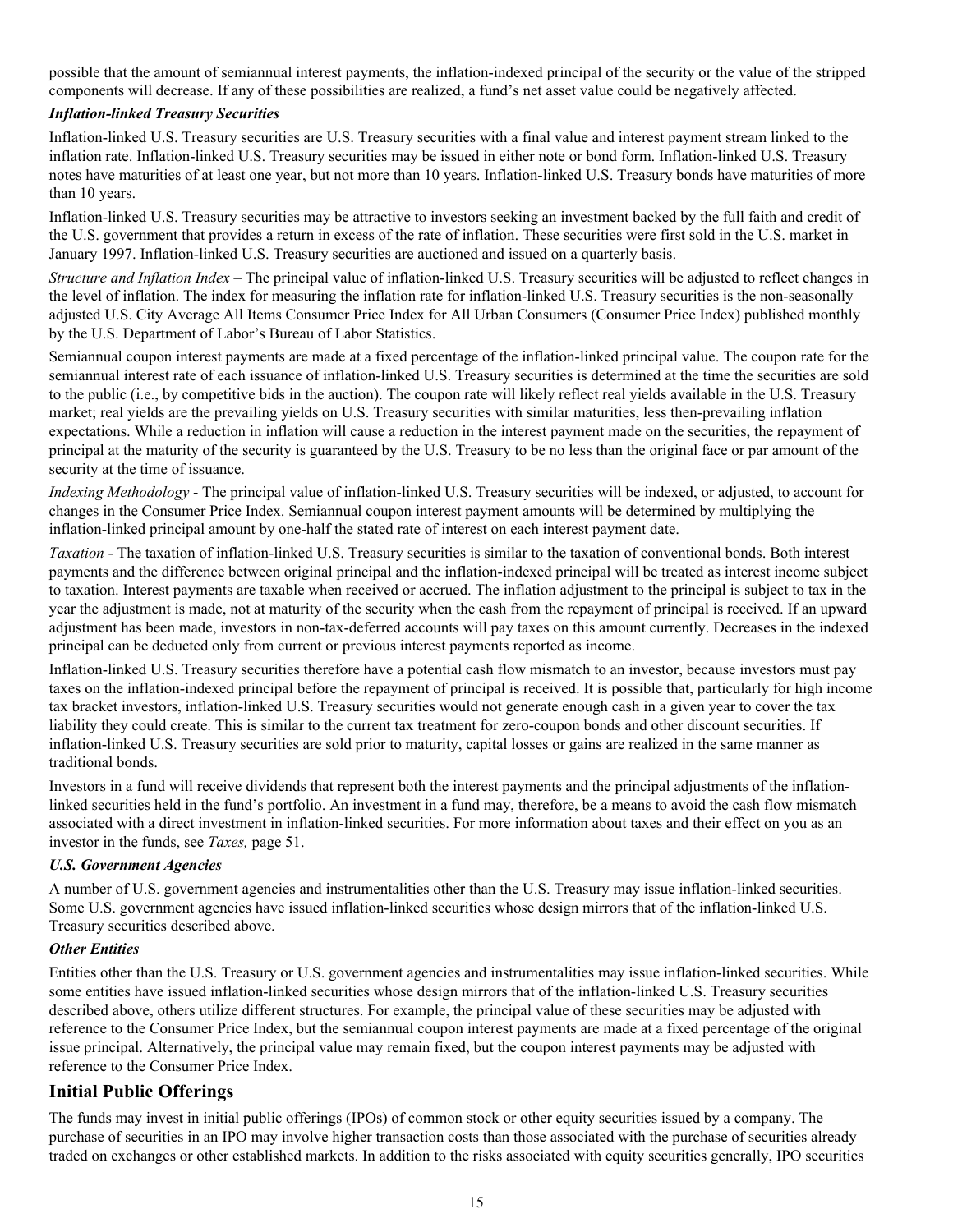may be subject to additional risk due to factors such as the absence of a prior public market, unseasoned trading and speculation, a potentially small number of securities available for trading, limited information about the issuer and other factors. These factors may cause IPO shares to be volatile in price. While a fund may hold IPO securities for a period of time, it may sell them in the aftermarket soon after the purchase, which could increase portfolio turnover and lead to increased expenses such as commissions and transaction costs. Investments in IPOs could have a magnified impact (either positive or negative) on performance if a fund's assets are relatively small. The impact of IPOs on a fund's performance may tend to diminish as assets grow.

## **Inverse Floaters**

VP Balanced may invest in inverse floaters. An inverse floater is a type of derivative security that bears an interest rate that moves inversely to market interest rates. As market interest rates rise, the interest rate on inverse floaters goes down, and vice versa. Generally, this is accomplished by expressing the interest rate on the inverse floater as an above-market fixed rate of interest, reduced by an amount determined by reference to a market-based or bond-specific floating interest rate (as well as by any fees associated with administering the inverse floater program).

Inverse floaters may be issued in conjunction with an equal amount of Dutch Auction floating-rate bonds (floaters), or a marketbased index may be used to set the interest rate on these securities. A Dutch Auction is an auction system in which the price of the security is gradually lowered until it meets a responsive bid and is sold. Floaters and inverse floaters may be brought to market by (1) a broker-dealer who purchases fixed-rate bonds and places them in a trust, or (2) an issuer seeking to reduce interest expenses by using a floater/inverse floater structure in lieu of fixed-rate bonds.

In the case of a broker-dealer structured offering (where underlying fixed-rate bonds have been placed in a trust), distributions from the underlying bonds are allocated to floater and inverse floater holders in the following manner:

- (i) Floater holders receive interest based on rates set at a six-month interval or at a Dutch Auction, which typically is held every 28 to 35 days. Current and prospective floater holders bid the minimum interest rate that they are willing to accept on the floaters, and the interest rate is set just high enough to ensure that all of the floaters are sold.
- (ii) Inverse floater holders receive all of the interest that remains, if any, on the underlying bonds after floater interest and auction fees are paid. The interest rates on inverse floaters may be significantly reduced, even to zero, if interest rates rise.

Procedures for determining the interest payment on floaters and inverse floaters brought to market directly by the issuer are comparable, although the interest paid on the inverse floaters is based on a presumed coupon rate that would have been required to bring fixed-rate bonds to market at the time the floaters and inverse floaters were issued.

Where inverse floaters are issued in conjunction with floaters, inverse floater holders may be given the right to acquire the underlying security (or to create a fixed-rate bond) by calling an equal amount of corresponding floaters. The underlying security may then be held or sold. However, typically, there are time constraints and other limitations associated with any right to combine interests and claim the underlying security.

Floater holders subject to a Dutch Auction procedure generally do not have the right to put back their interests to the issuer or to a third party. If a Dutch Auction fails, the floater holder may be required to hold its position until the underlying bond matures, during which time interest on the floater is capped at a predetermined rate.

The secondary market for floaters and inverse floaters may be limited. The market value of inverse floaters tends to be significantly more volatile than fixed-rate bonds.

# **Investment in Issuers with Limited Operating Histories**

Each fund may invest a portion of its assets in the equity securities of issuers with limited operating histories. VP Balanced, VP Capital Appreciation, VP Growth, VP Disciplined Core Value, VP International, VP Large Company Value, VP Mid Cap Value, VP Ultra and VP Value may invest up to 5% of their assets in such companies. The portfolio managers consider an issuer to have a limited operating history if that issuer has a record of less than three years of continuous operation. The managers will consider periods of capital formation, incubation, consolidations, and research and development in determining whether a particular issuer has a record of three years of continuous operation.

Investments in securities of issuers with limited operating histories may involve greater risks than investments in securities of more mature issuers. By their nature, such issuers present limited operating histories and financial information upon which the managers may base their investment decision on behalf of the funds. In addition, financial and other information regarding such issuers, when available, may be incomplete or inaccurate.

For purposes of this limitation, "issuers" refers to operating companies that issue securities for the purposes of issuing debt or raising capital as a means of financing their ongoing operations. It does not, however, refer to entities, corporate or otherwise, that are created for the express purpose of securitizing obligations or income streams. For example, a fund's investments in a trust created for the purpose of pooling mortgage obligations or other financial assets would not be subject to the limitation.

# **LIBOR Transition Risk**

The London Interbank Offered Rate ("LIBOR") is a benchmark interest rate intended to be representative of the rate at which major international banks who are members of the British Bankers Association lend to one another over short-terms. LIBOR is the most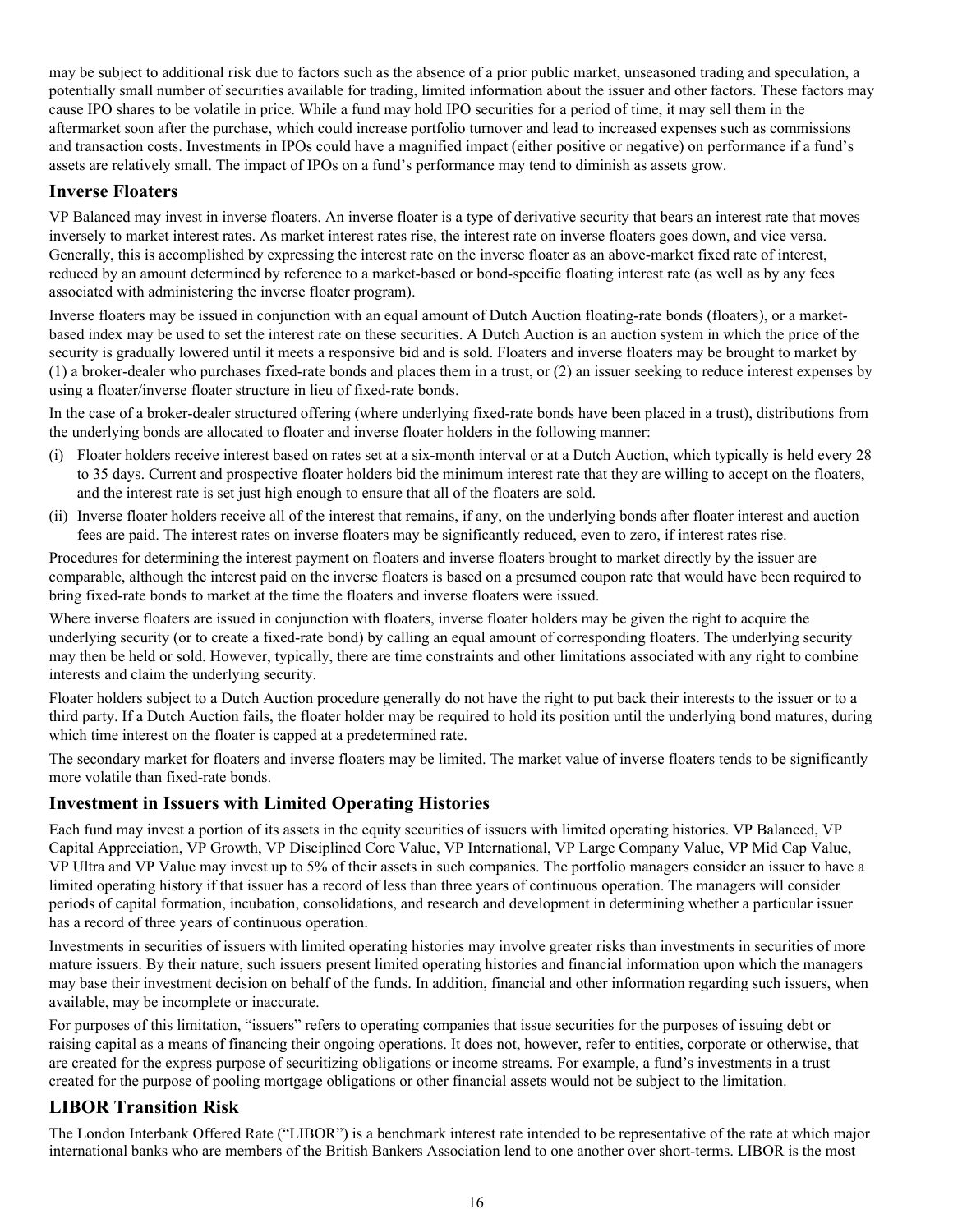common benchmark interest rate index used to make adjustments to variable-rate loans. Global banking and financial industries use LIBOR to determine interest rates for a variety of financial instruments-such as debt instruments and derivatives-and borrowing arrangements. Following manipulation allegations, financial institutions have started the process of phasing out the use of LIBOR. The transition process to a replacement rate or rates may lead to increased volatility or illiquidity in markets for instruments that currently rely on LIBOR. The transition may also result in a change in the value of certain instruments the funds hold or a change in the cost of temporary borrowing for the funds. As LIBOR is discontinued, the LIBOR replacement rate may be lower than market expectations, which could have an adverse impact on the value of preferred and debt-securities with floating or fixed-to-floating rate coupons. The transition away from LIBOR could result in losses to the funds.

# **Loans of Portfolio Securities**

In order to realize additional income, a fund may lend its portfolio securities. Such loans may not exceed one-third of the fund's total assets valued at market, however, this limitation does not apply to purchases of debt securities in accordance with the fund's investment objectives, policies and limitations, or to repurchase agreements with respect to portfolio securities.

Cash received from the borrower as collateral through loan transactions may be invested in other eligible securities. Investing this cash subjects that investment to market appreciation or depreciation. If a borrower defaults on a securities loan because of insolvency or other reasons, the lending fund could experience delays and costs in recovering the securities loan, the lending fund could experience delays in recovering the securities it loaned; if the value of the loaned securities increased over the value of the collateral, the fund could suffer a loss. To minimize the risk of default on securities loans, the advisor adheres to guidelines prescribed by the Board of Directors governing lending of securities. These guidelines strictly govern:

(1) the type and amount of collateral that must be received by the fund;

- (2) the circumstances under which additions to that collateral must be made by borrowers;
- (3) the return to be received by the fund on the loaned securities;
- (4) the limitations on the percentage of fund assets on loan; and
- (5) the credit standards applied in evaluating potential borrowers of portfolio securities.

In addition, the guidelines require that the fund have the option to terminate any loan of a portfolio security at any time and set requirements for recover of securities from borrowers.

#### **Mortgage-Backed Securities**

#### *Background*

A mortgage-backed security represents an ownership interest in a pool of mortgage loans. The loans are made by financial institutions to finance home and other real estate purchases. As the loans are repaid, investors receive payments of both interest and principal.

Like fixed-income securities such as U.S. Treasury bonds, mortgage-backed securities pay a stated rate of interest during the life of the security. However, unlike a bond, which returns principal to the investor in one lump sum at maturity, mortgage-backed securities return principal to the investor in increments during the life of the security.

Because the timing and speed of principal repayments vary, the cash flow on mortgage-backed securities is irregular. If mortgage holders sell their homes, refinance their loans, prepay their mortgages or default on their loans, the principal is distributed pro rata to investors.

As with other fixed-income securities, the prices of mortgage-backed securities fluctuate in response to changing interest rates; when interest rates fall, the prices of mortgage-backed securities rise, and vice versa. Changing interest rates have additional significance for mortgage-backed securities investors, however, because they influence prepayment rates (the rates at which mortgage holders prepay their mortgages), which in turn affect the yields on mortgage-backed securities. When interest rates decline, prepayment rates generally increase. Mortgage holders take advantage of the opportunity to refinance their mortgages at lower rates with lower monthly payments. When interest rates rise, mortgage holders are less inclined to refinance their mortgages. The effect of prepayment activity on yield depends on whether the mortgage-backed security was purchased at a premium or at a discount.

A fund may receive principal sooner than it expected because of accelerated prepayments. Under these circumstances, the fund might have to reinvest returned principal at rates lower than it would have earned if principal payments were made on schedule. Conversely, a mortgage-backed security may exceed its anticipated life if prepayment rates decelerate unexpectedly. Under these circumstances, a fund might miss an opportunity to earn interest at higher prevailing rates.

#### *GNMA Certificates*

The Government National Mortgage Association (GNMA) is a wholly owned corporate instrumentality of the United States within the Department of Housing and Urban Development. The National Housing Act of 1934 (Housing Act), as amended, authorizes GNMA to guarantee the timely payment of interest and repayment of principal on certificates that are backed by a pool of mortgage loans insured by the Federal Housing Administration under the Housing Act, or by Title V of the Housing Act of 1949 (FHA Loans), or guaranteed by the Department of Veterans Affairs under the Servicemen's Readjustment Act of 1944 (VA Loans), as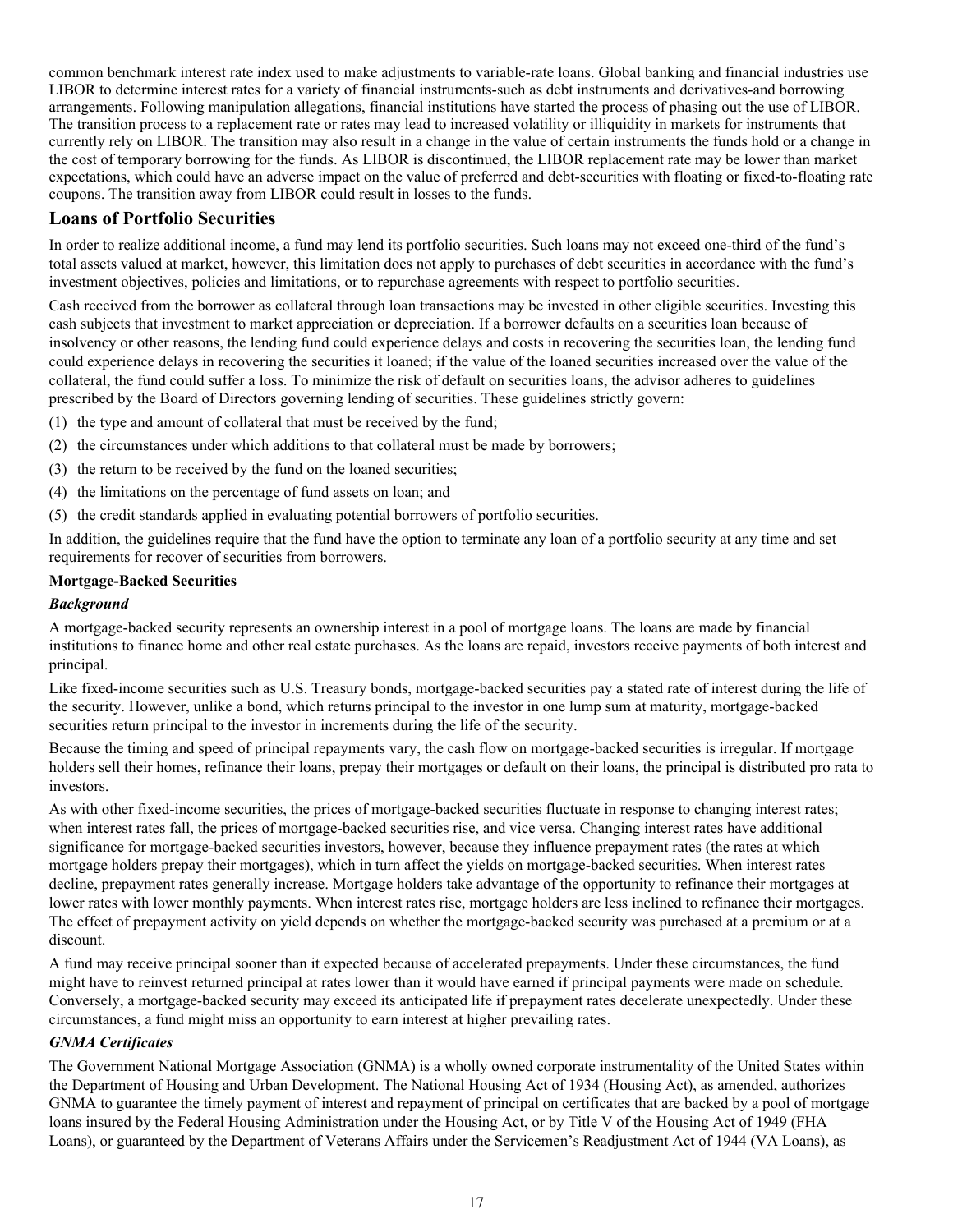amended, or by pools of other eligible mortgage loans. The Housing Act provides that the full faith and credit of the U.S. government is pledged to the payment of all amounts that may be required to be paid under any guarantee. GNMA has unlimited authority to borrow from the U.S. Treasury in order to meet its obligations under this guarantee.

GNMA certificates represent a pro rata interest in one or more pools of the following types of mortgage loans: (a) fixed-rate level payment mortgage loans; (b) fixed-rate graduated payment mortgage loans (GPMs); (c) fixed-rate growing equity mortgage loans (GEMs); (d) fixed-rate mortgage loans secured by manufactured (mobile) homes (MHs); (e) mortgage loans on multifamily residential properties under construction (CLCs); (f) mortgage loans on completed multifamily projects (PLCs); (g) fixed-rate mortgage loans that use escrowed funds to reduce the borrower's monthly payments during the early years of the mortgage loans (buydown mortgage loans); and (h) mortgage loans that provide for payment adjustments based on periodic changes in interest rates or in other payment terms of the mortgage loans.

#### *Fannie Mae Certificates*

The Federal National Mortgage Association (FNMA or Fannie Mae) is a federally chartered and privately owned corporation established under the Federal National Mortgage Association Charter Act. Fannie Mae was originally established in 1938 as a U.S. government agency designed to provide supplemental liquidity to the mortgage market and was reorganized as a stockholder-owned and privately managed corporation by legislation enacted in 1968. Fannie Mae acquires capital from investors who would not ordinarily invest in mortgage loans directly and thereby expands the total amount of funds available for housing. This money is used to buy home mortgage loans from local lenders, replenishing the supply of capital available for mortgage lending.

Fannie Mae certificates represent a pro rata interest in one or more pools of FHA Loans, VA Loans, or, most commonly, conventional mortgage loans (i.e., mortgage loans that are not insured or guaranteed by a government agency) of the following types: (a) fixed-rate level payment mortgage loans; (b) fixed-rate growing equity mortgage loans; (c) fixed-rate graduated payment mortgage loans; (d) adjustable-rate mortgage loans; and (e) fixed-rate mortgage loans secured by multifamily projects.

Fannie Mae certificates entitle the registered holder to receive amounts representing a pro rata interest in scheduled principal and interest payments (at the certificate's pass-through rate, which is net of any servicing and guarantee fees on the underlying mortgage loans), any principal prepayments, and a proportionate interest in the full principal amount of any foreclosed or otherwise liquidated mortgage loan. The full and timely payment of interest and repayment of principal on each Fannie Mae certificate is guaranteed by Fannie Mae; this guarantee is not backed by the full faith and credit of the U.S. government. See *Current Status of Fannie Mae and Freddie Mac* below.

#### *Freddie Mac Certificates*

The Federal Home Loan Mortgage Corporation (FHLMC or Freddie Mac) is a corporate instrumentality of the United States created pursuant to the Emergency Home Finance Act of 1970 (FHLMC Act), as amended. Freddie Mac was established primarily for the purpose of increasing the availability of mortgage credit. Its principal activity consists of purchasing first-lien conventional residential mortgage loans (and participation interests in such mortgage loans) and reselling these loans in the form of mortgagebacked securities, primarily Freddie Mac certificates.

Freddie Mac certificates represent a pro rata interest in a group of mortgage loans (a Freddie Mac certificate group) purchased by Freddie Mac. The mortgage loans underlying Freddie Mac certificates consist of fixed- or adjustable-rate mortgage loans with original terms to maturity of between 10 and 30 years, substantially all of which are secured by first-liens on one- to four-family residential properties or multifamily projects. Each mortgage loan must meet standards set forth in the FHLMC Act. A Freddie Mac certificate group may include whole loans, participation interests in whole loans, undivided interests in whole loans, and participations composing another Freddie Mac certificate group.

Freddie Mac guarantees to each registered holder of a Freddie Mac certificate the timely payment of interest at the rate provided for by the certificate. Freddie Mac also guarantees ultimate collection of all principal on the related mortgage loans, without any offset or deduction, but generally does not guarantee the timely repayment of principal. Freddie Mac may remit principal at any time after default on an underlying mortgage loan, but no later than 30 days following (a) foreclosure sale, (b) payment of a claim by any mortgage insurer, or (c) the expiration of any right of redemption, whichever occurs later, and in any event no later than one year after demand has been made upon the mortgager for accelerated payment of principal. Obligations guaranteed by Freddie Mac are not backed by the full faith and credit pledge of the U.S. government. See *Current Status of Fannie Mae and Freddie Mac* below.

#### *Current Status of Fannie Mae and Freddie Mac*

Since September 2008, Fannie Mae and Freddie Mac have operated under a conservatorship administered by the Federal Housing Finance Agency (FHFA). In addition, the U.S. Treasury has entered into senior preferred stock purchase agreements (SPSPAs) to provide additional financing to Fannie Mae and Freddie Mac. Although the SPSPAs are intended to provide Fannie Mae and Freddie Mac with the necessary cash resources to meet their obligations, Fannie Mae and Freddie Mac continue to operate as going concerns while in conservatorship, and each remains liable for all of its obligations, including its guaranty obligations, associated with mortgage-backed securities.

The future status and role of Fannie Mae or Freddie Mac could be impacted by, among other things, the actions taken and restrictions placed on Fannie Mae or Freddie Mac by the FHFA in its role as conservator, the restrictions placed on Fannie Mae's or Freddie Mac's operations and activities under the senior preferred stock purchase agreements, market responses to developments at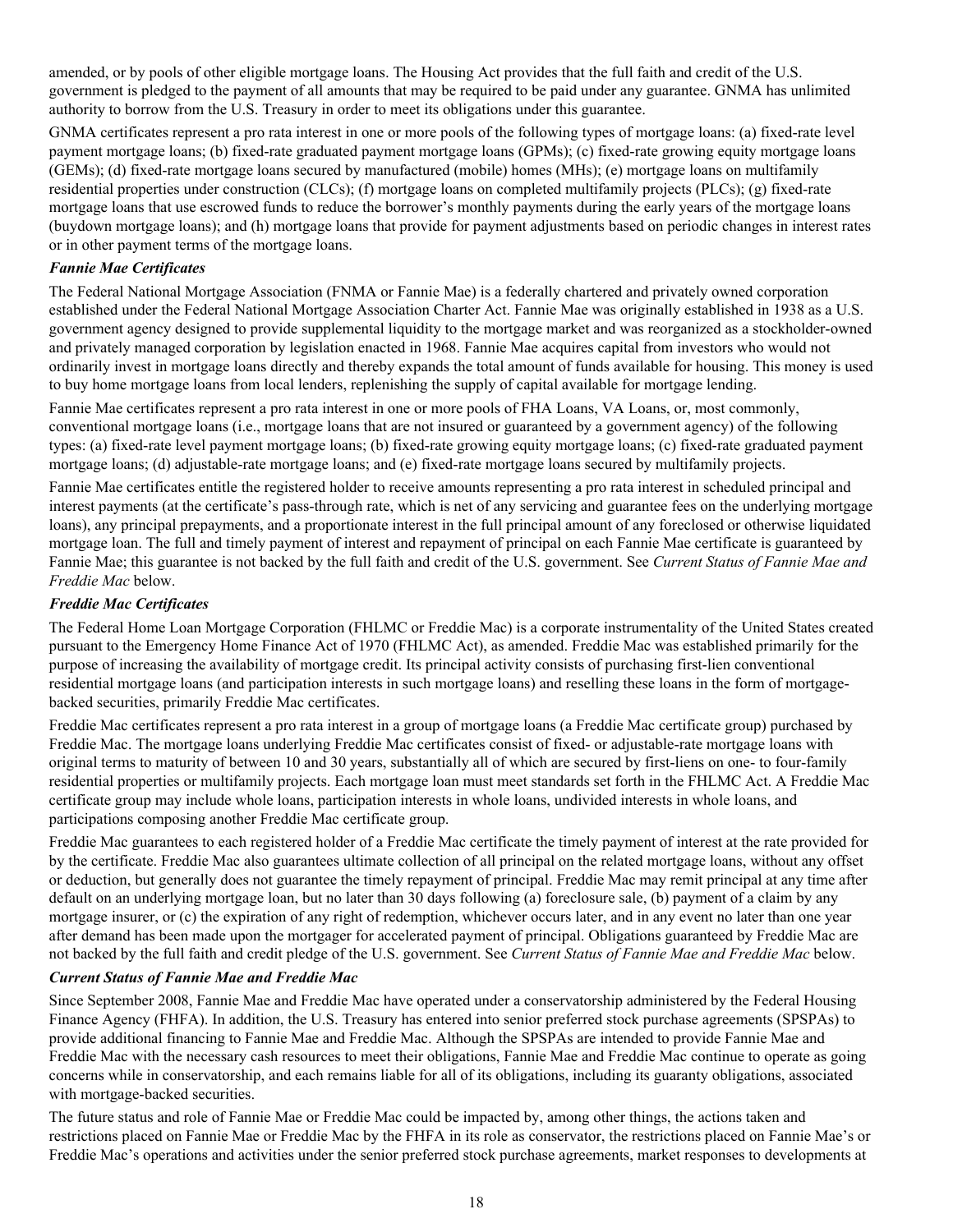Fannie Mae or Freddie Mac, and future legislative, regulatory, or legal action that alters the operations, ownership, structure and/or mission of Fannie Mae or Freddie Mac, each of which may, in turn, impact the value of, and cash flows on, any securities guaranteed by Fannie Mae and Freddie Mac.

#### *Collateralized Mortgage Obligations (CMOs)*

A CMO is a multiclass bond backed by a pool of mortgage pass-through certificates or mortgage loans. CMOs may be collateralized by (a) GNMA, Fannie Mae or Freddie Mac pass-through certificates; (b) unsecured mortgage loans insured by the Federal Housing Administration or guaranteed by the Department of Veterans' Affairs; (c) unsecuritized conventional mortgages; or (d) any combination thereof.

In structuring a CMO, an issuer distributes cash flow from the underlying collateral over a series of classes called tranches. Each CMO is a set of two or more tranches, with average lives and cash flow patterns designed to meet specific investment objectives. The average life expectancies of the different tranches in a four-part deal, for example, might be two, five, seven and 20 years.

As payments on the underlying mortgage loans are collected, the CMO issuer pays the coupon rate of interest to the bondholders in each tranche. At the outset, scheduled and unscheduled principal payments go to investors in the first tranches. Investors in later tranches do not begin receiving principal payments until the prior tranches are paid off. This basic type of CMO is known as a sequential pay or plain vanilla CMO.

Some CMOs are structured so that the prepayment or market risks are transferred from one tranche to another. Prepayment stability is improved in some tranches if other tranches absorb more prepayment variability.

The final tranche of a CMO often takes the form of a Z-bond, also known as an accrual bond or accretion bond. Holders of these securities receive no cash until the earlier tranches are paid in full. During the period that the other tranches are outstanding, periodic interest payments are added to the initial face amount of the Z-bond but are not paid to investors. When the prior tranches are retired, the Z-bond receives coupon payments on its higher principal balance plus any principal prepayments from the underlying mortgage loans. The existence of a Z-bond tranche helps stabilize cash flow patterns in the other tranches. In a changing interest rate environment, however, the value of the Z-bond tends to be more volatile.

As CMOs have evolved, some classes of CMO bonds have become more prevalent. The planned amortization class (PAC) and targeted amortization class (TAC), for example, were designed to reduce prepayment risk by establishing a sinking-fund structure. PAC and TAC bonds assure to varying degrees that investors will receive payments over a predetermined period under various prepayment scenarios. Although PAC and TAC bonds are similar, PAC bonds are better able to provide stable cash flows under various prepayment scenarios than TAC bonds because of the order in which these tranches are paid.

The existence of a PAC or TAC tranche can create higher levels of risk for other tranches in the CMO because the stability of the PAC or TAC tranche is achieved by creating at least one other tranche — known as a companion bond, support or non-PAC bond — that absorbs the variability of principal cash flows. Because companion bonds have a high degree of average life variability, they generally pay a higher yield. A TAC bond can have some of the prepayment variability of a companion bond if there is also a PAC bond in the CMO issue.

Floating-rate CMO tranches (floaters) pay a variable rate of interest that is usually tied to a reference rate, such as the Secured Overnight Financing Rate (SOFR). Institutional investors with short-term liabilities, such as commercial banks, often find floatingrate CMOs attractive investments. Super floaters (which float a certain percentage above a reference rate) and inverse floaters (which float inversely to a reference rate) are variations on the floater structure that have highly variable cash flows.

#### *Stripped Mortgage-Backed Securities*

Stripped mortgage-backed securities are created by segregating the cash flows from underlying mortgage loans or mortgage securities to create two or more new securities, each with a specified percentage of the underlying security's principal or interest payments. Mortgage-backed securities may be partially stripped so that each investor class receives some interest and some principal. When securities are completely stripped, however, all of the interest is distributed to holders of one type of security, known as an interest-only security, or IO, and all of the principal is distributed to holders of another type of security known as a principal-only security, or PO. Strips can be created in a pass-through structure or as tranches of a CMO.

The market values of IOs and POs are very sensitive to interest rate and prepayment rate fluctuations. POs, for example, increase (or decrease) in value as interest rates decline (or rise). The price behavior of these securities also depends on whether the mortgage collateral was purchased at a premium or discount to its par value. Prepayments on discount coupon POs generally are much lower than prepayments on premium coupon POs. IOs may be used to hedge a fund's other investments because prepayments cause the value of an IO strip to move in the opposite direction from other mortgage-backed securities.

#### *Commercial Mortgage-Backed Securities (CMBS)*

CMBS are securities created from a pool of commercial mortgage loans, such as loans for hotels, shopping centers, office buildings, apartment buildings, and the like. Interest and principal payments from these loans are passed on to the investor according to a particular schedule of payments. They may be issued by U.S. government agencies or by private issuers. The credit quality of CMBS depends primarily on the quality of the underlying loans and on the structure of the particular deal. Generally, deals are structured with senior and subordinate classes. Multiple classes may permit the issuance of securities with payment terms, interest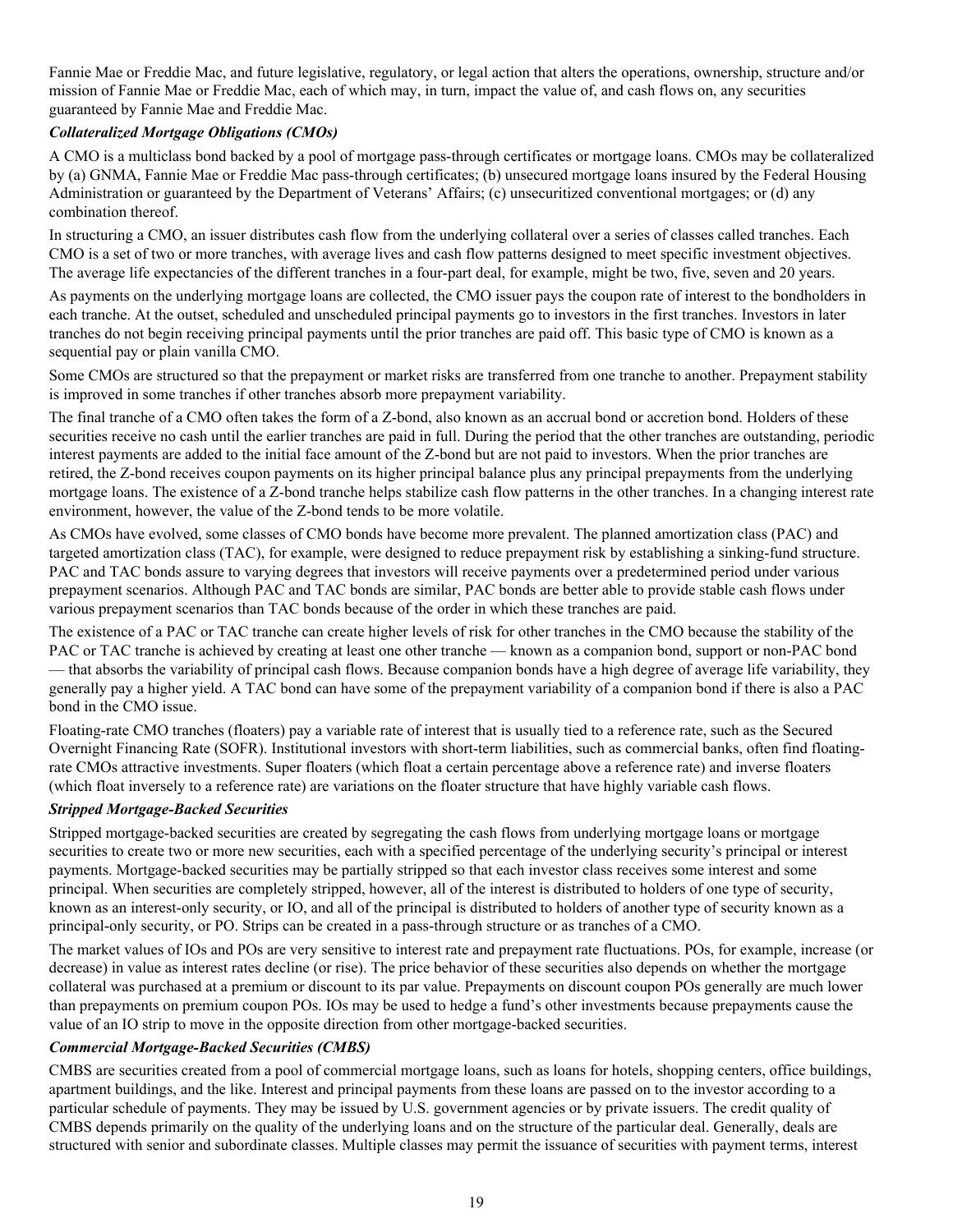rates, or other characteristics differing both from those of each other and those of the underlying assets. Examples include classes having characteristics such as floating interest rates or scheduled amortization of principal. Rating agencies rate the individual classes of the deal based on the degree of seniority or subordination of a particular class and other factors. The value of these securities may change because of actual or perceived changes in the creditworthiness of individual borrowers, their tenants, the servicing agents, or the general state of commercial real estate and other factors.

#### *Adjustable Rate Mortgage Securities*

Adjustable rate mortgage securities (ARMs) have interest rates that reset at periodic intervals. Acquiring ARMs permits a fund to participate in increases in prevailing current interest rates through periodic adjustments in the coupons of mortgages underlying the pool on which ARMs are based. In addition, when prepayments of principal are made on the underlying mortgages during periods of rising interest rates, a fund can reinvest the proceeds of such prepayments at rates higher than those at which they were previously invested. Mortgages underlying most ARMs, however, have limits on the allowable annual or lifetime increases that can be made in the interest rate that the mortgagor pays. Therefore, if current interest rates rise above such limits over the period of the limitation, a fund holding an ARM does not benefit from further increases in interest rates. Moreover, when interest rates are in excess of coupon rates (i.e., the rates being paid by mortgagors) of the mortgages, ARMs behave more like fixed income securities and less like adjustable rate securities and are subject to the risks associated with fixed income securities.

In addition, during periods of rising interest rates, increases in the coupon rate of adjustable rate mortgages generally lag current market interest rates slightly, thereby creating the potential for capital depreciation on such securities.

## **Mortgage Dollar Rolls**

VP Balanced may enter into mortgage dollar rolls in which a fund sells mortgage-backed securities to financial institutions for delivery in the current month and simultaneously contracts to repurchase similar securities on a specified future date. During the period between the sale and repurchase (the "roll period"), the fund forgoes principal and interest paid on the mortgage-backed securities. The fund is compensated by the difference between the current sales price and the forward price for the future purchase (often referred to as the "drop"), as well as by the interest earned on the cash proceeds of the initial sale. The fund will use the proceeds generated from the transaction to invest in other securities that are permissible investments for the fund. Such investments may have a leveraging effect, increasing the volatility of the fund.

For each mortgage dollar roll transaction, a fund will cover the roll by segregating on its books an offsetting cash position or a position of liquid securities of equivalent value.

A fund could suffer a loss if the contracting party fails to perform the future transaction and the fund is therefore unable to buy back the mortgage-backed securities it initially sold. The fund also takes the risk that the mortgage-backed securities that it repurchases at a later date will have less favorable market characteristics than the securities originally sold.

# **Municipal Bonds**

Municipal bonds, which generally have maturities of more than one year when issued, are designed to meet longer-term capital needs. These securities have two principal classifications: general obligation bonds and revenue bonds.

General obligation (GO) bonds are issued by states, counties, cities, towns, school districts and regional districts to fund a variety of public projects, including construction of and improvements to schools, highways, and water and sewer systems. GO bonds are backed by the issuer's full faith and credit based on its ability to levy taxes for the timely payment of interest and repayment of principal, although such levies may be constitutionally or statutorily limited as to rate or amount.

Revenue bonds are not backed by an issuer's taxing authority; rather, interest and principal are secured by the net revenues from a project or facility. Revenue bonds are issued to finance a variety of capital projects, including construction or refurbishment of utility and waste disposal systems, highways, bridges, tunnels, air and seaport facilities and hospitals.

Industrial development bonds (IDBs), a type of revenue bond, are issued by or on behalf of public authorities to finance privately operated facilities. These bonds are used to finance business, manufacturing, housing, athletic and pollution control projects, as well as public facilities such as mass transit systems, air and seaport facilities and parking garages. Payment of interest and repayment of principal on an IDB depend solely on the ability of the facility's operator to meet financial obligations, and on the pledge, if any, of the real or personal property financed. The interest earned on IDBs may be subject to the federal alternative minimum tax.

Some longer-term municipal bonds allow an investor to "put" or sell the security at a specified time and price to the issuer or other "put provider." If a put provider fails to honor its commitment to purchase the security, the fund may have to treat the security's final maturity as its effective maturity, lengthening the fund's weighted average maturity and increasing the volatility of the fund.

#### **Municipal Notes**

Municipal notes are issued by state and local governments or government entities to provide short-term capital or to meet cash flow needs.

Tax anticipation notes (TANs) are issued in anticipation of seasonal tax revenues, such as ad valorem property, income, sales, use and business taxes, and are payable from these future taxes. TANs usually are general obligations of the issuer. General obligations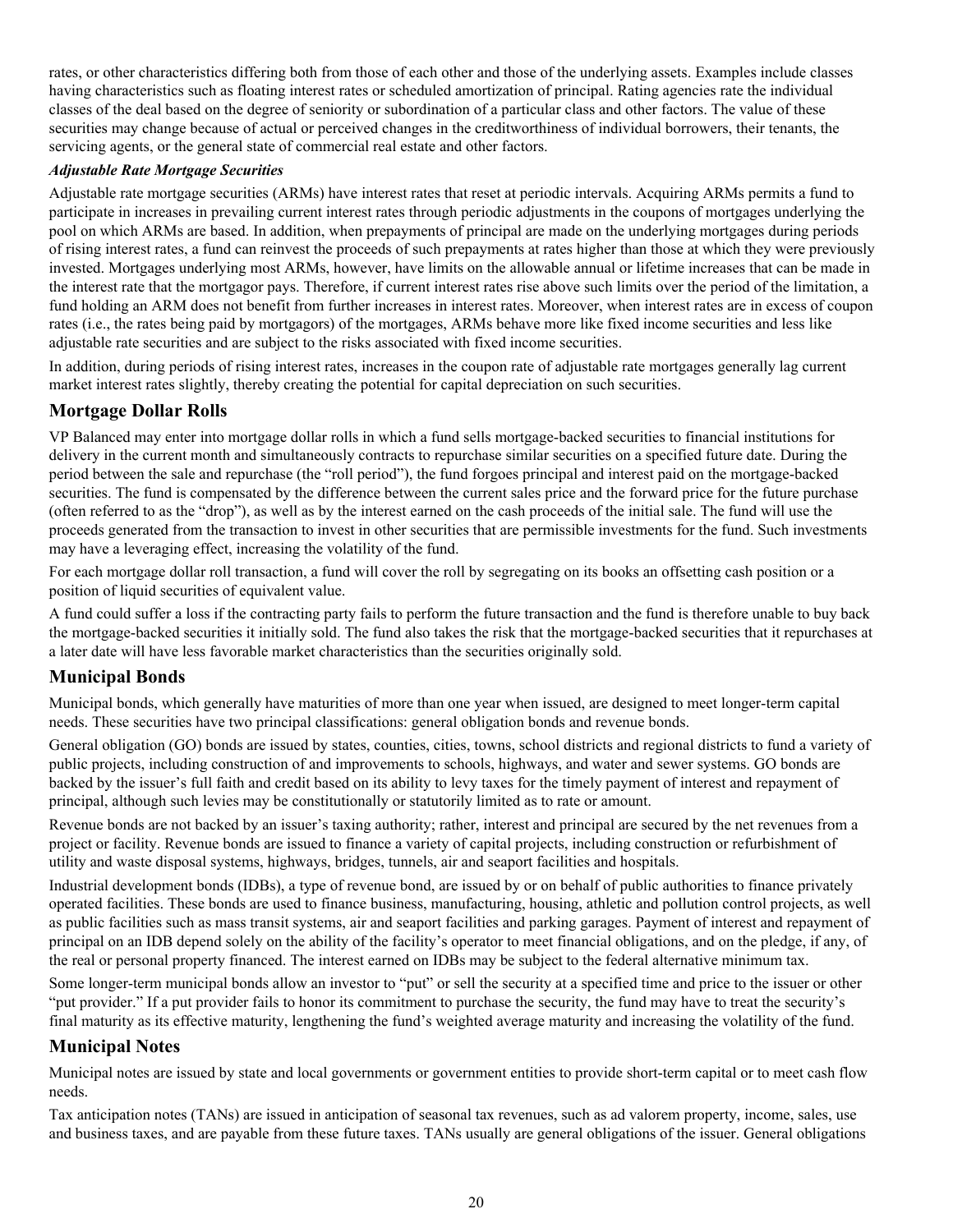are backed by the issuer's full faith and credit based on its ability to levy taxes for the timely payment of interest and repayment of principal, although such levies may be constitutionally or statutorily limited as to rate or amount.

Revenue anticipation notes (RANs) are issued with the expectation that receipt of future revenues, such as federal revenue sharing or state aid payments, will be used to repay the notes. Typically, these notes also constitute general obligations of the issuer.

Bond anticipation notes (BANs) are issued to provide interim financing until long-term financing can be arranged. In most cases, the long-term bonds provide the money for repayment of the notes.

### **Other Investment Companies**

Each of the funds may invest in other investment companies, such as closed-end investment companies, unit investment trusts, exchange traded funds (ETFs) and other open-end investment companies, provided that the investment is consistent with the fund's investment policies and restrictions. Under the Investment Company Act, a fund's investment in such securities, subject to certain exceptions, currently is limited to:

- (a) 3% of the total voting stock of any one investment company;
- (b) 5% of the fund's total assets with respect to any one investment company; and
- (c) 10% of the fund's total assets in the aggregate.

Such exceptions may include reliance on Rule 12d1-4 of the Investment Company Act. Rule 12d1-4, subject to certain requirements, would permit a fund to invest in affiliated investment companies (other American Century mutual funds and ETFs) and unaffiliated investment companies in excess of the limitations described above.

A fund's investments in other investment companies may include money market funds managed by the advisor. Investments in money market funds are not subject to the percentage limitations set forth above.

As a shareholder of another investment company, a fund would bear, along with other shareholders, its pro rata portion of the other investment company's expenses, including advisory fees. These expenses would be in addition to the management fee that each fund bears directly in connection with its own operations.

ETFs are a type of fund bought and sold on a securities exchange. An ETF trades like common stock and may be actively managed or index-based. A fund may purchase an ETF to temporarily gain exposure to a portion of the U.S. or a foreign market while awaiting purchase of underlying securities, to gain exposure to specific asset classes or sectors, or as a substitute for investing directly in securities. The risks of owning an ETF generally reflect the risks of owning the underlying securities. Additionally, because the price of ETF shares is based on market price rather than net asset value (NAV), shares may trade at a price greater than NAV (a premium) or less than NAV (a discount). A fund may also incur brokerage commissions, as well as the cost of the bid/ask spread, when purchasing or selling ETF shares.

#### **Private Placement Securities**

The funds may invest in private placement securities. Private placement securities are securities that are not registered under the Securities Act of 1933. They are generally eligible for sale only to certain eligible investors. Private placements often may offer attractive opportunities for investment not otherwise available on the open market.

Investments in private placements are generally considered to be illiquid. Privately placed securities may be difficult to sell promptly or at reasonable prices and might thereby cause a fund difficulty in satisfying redemption requests. In addition, less information may be available about companies that make private placements than about publicly offered companies and such companies may not be subject to the disclosure and other investor protection requirements that would be applicable if their securities were publicly traded. Privately placed securities are typically fair valued and generally have no secondary trading market; therefore, such investments may be more difficult to value than publicly traded securities. Difficulty in valuing a private placement may make it difficult to accurately determine a fund's exposure to private placement investments, which could cause a fund to invest to a greater extent than permitted in illiquid investments and subject a fund to increased risks.

## **Repurchase Agreements**

Each fund may invest in repurchase agreements when they present an attractive short-term return on cash that is not otherwise committed to the purchase of securities pursuant to the investment policies of that fund.

A repurchase agreement occurs when, at the time a fund purchases an interest-bearing obligation, the seller (a bank or a brokerdealer registered under the Securities Exchange Act of 1934) agrees to purchase it on a specified date in the future at an agreed-upon price. The repurchase price reflects an agreed-upon interest rate during the time the fund's money is invested in the security.

Because the security purchased constitutes collateral for the repurchase obligation, a repurchase agreement can be considered a loan collateralized by the security purchased. The fund's risk is the seller's ability to pay the agreed-upon repurchase price on the repurchase date. If the seller defaults, the fund may incur costs in disposing of the collateral, which would reduce the amount realized thereon. If the seller seeks relief under the bankruptcy laws, the disposition of the collateral may be delayed or limited. To the extent the value of the security decreases, the fund could experience a loss.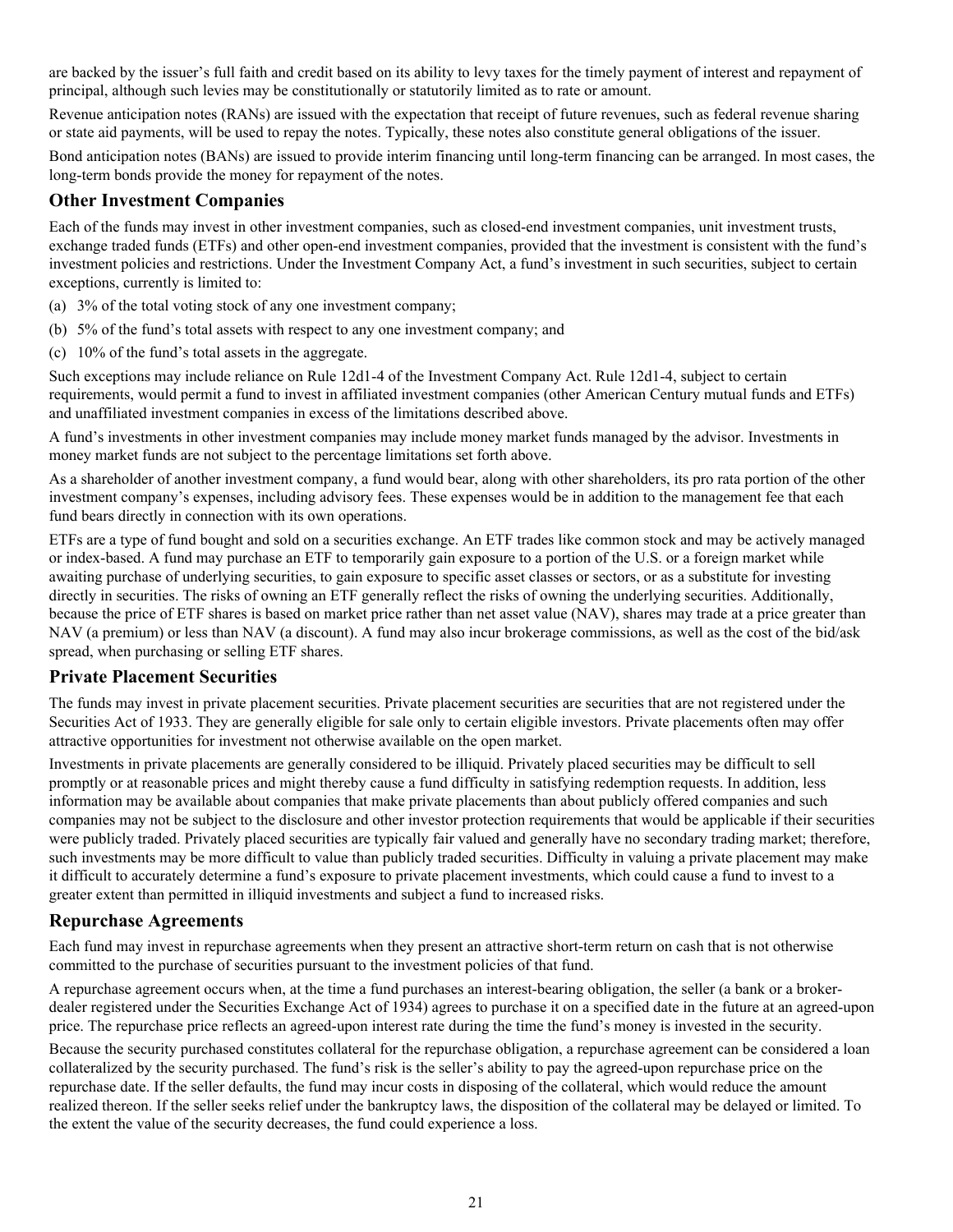The funds will limit repurchase agreement transactions to securities issued by the U.S. government and its agencies and instrumentalities, and will enter into such transactions with those banks and securities dealers who are deemed creditworthy by the funds' advisor.

Repurchase agreements maturing in more than seven days would count toward a fund's 15% limit on illiquid securities.

# **Restricted and Illiquid Securities**

The funds may, from time to time, purchase restricted or illiquid securities, including Rule 144A securities, when they present attractive investment opportunities that otherwise meet the funds' criteria for selection. Restricted securities include securities that cannot be sold to the public without registration under the Securities Act of 1933 or the availability of an exemption from registration, or that are "not readily marketable" because they are subject to other legal or contractual delays in or restrictions on resale. Rule 144A securities are securities that are privately placed with and traded among qualified institutional investors rather than the general public. Although Rule 144A securities are considered "restricted securities," they are not necessarily illiquid.

With respect to securities eligible for resale under Rule 144A, the advisor will determine the liquidity of such securities pursuant to the fund's Liquidity Risk Management Program approved by the Board of Directors in accordance with Rule 22e-4.

Because the secondary market for such securities is generally limited to certain qualified institutional investors, the liquidity of such securities may be limited accordingly and a fund may, from time to time, hold a Rule 144A or other security that is illiquid. In such an event, the portfolio managers will consider appropriate remedies to minimize the effect on such fund's liquidity. Each of the funds may invest no more than 15% of the value of its assets in illiquid securities.

## **Short Sales**

A fund may engage in short sales for cash management purposes only if, at the time of the short sale, the fund owns or has the right to acquire securities equivalent in kind and amount to the securities being sold short.

In a short sale, the seller does not immediately deliver the securities sold and is said to have a short position in those securities until delivery occurs. To make delivery to the purchaser, the executing broker borrows the securities being sold short on behalf of the seller. While the short position is maintained, the seller collateralizes its obligation to deliver the securities sold short in an amount equal to the proceeds of the short sale plus an additional margin amount established by the Board of Governors of the Federal Reserve. If a fund engages in a short sale, the fund will segregate cash, cash equivalents or other appropriate liquid securities on its records in an amount sufficient to meet the purchase price. There will be certain additional transaction costs associated with short sales, but the fund will endeavor to offset these costs with income from the investment of the cash proceeds of short sales.

## **Short-Term Securities**

In order to meet anticipated redemptions, anticipated purchases of additional securities for a fund's portfolio, or, in some cases, for temporary defensive purposes, the funds may invest a portion of their assets in money market and other short-term securities.

Examples of those securities include:

- Securities issued or guaranteed by the U.S. government and its agencies and instrumentalities;
- Commercial Paper;
- Certificates of Deposit and Euro Dollar Certificates of Deposit;
- Bankers' Acceptances;
- Short-term notes, bonds, debentures or other debt instruments;
- Repurchase agreements; and
- Money Market funds.

#### **Swap Agreements**

Each fund may invest in swap agreements, consistent with its investment objective and strategies. A fund may enter into a swap agreement in order to, for example, attempt to obtain or preserve a particular return or spread at a lower cost than obtaining a return or spread through purchases and/or sales of instruments in other markets; protect against currency fluctuations; attempt to manage duration to protect against any increase in the price of securities the fund anticipates purchasing at a later date; or gain exposure to certain markets in the most economical way possible.

Swap agreements are two-party contracts entered into primarily by institutional investors for periods ranging from a few weeks to more than one year. In a standard "swap" transaction, two parties agree to exchange the returns (or differentials in rates of return) earned or realized on particular predetermined investments or instruments, which may be adjusted for an interest factor. The gross returns to be exchanged or "swapped" between the parties are generally calculated with respect to a "notional amount," i.e., the return on or increase in value of a particular dollar amount invested at a particular interest rate, in a particular foreign currency, or in a "basket" of securities representing a particular index. Forms of swap agreements include, for example, interest rate swaps, under which fixed- or floating-rate interest payments on a specific principal amount are exchanged and total return swaps, under which one party agrees to pay the other the total return of a defined underlying asset (usually an index, including inflation indexes, stock,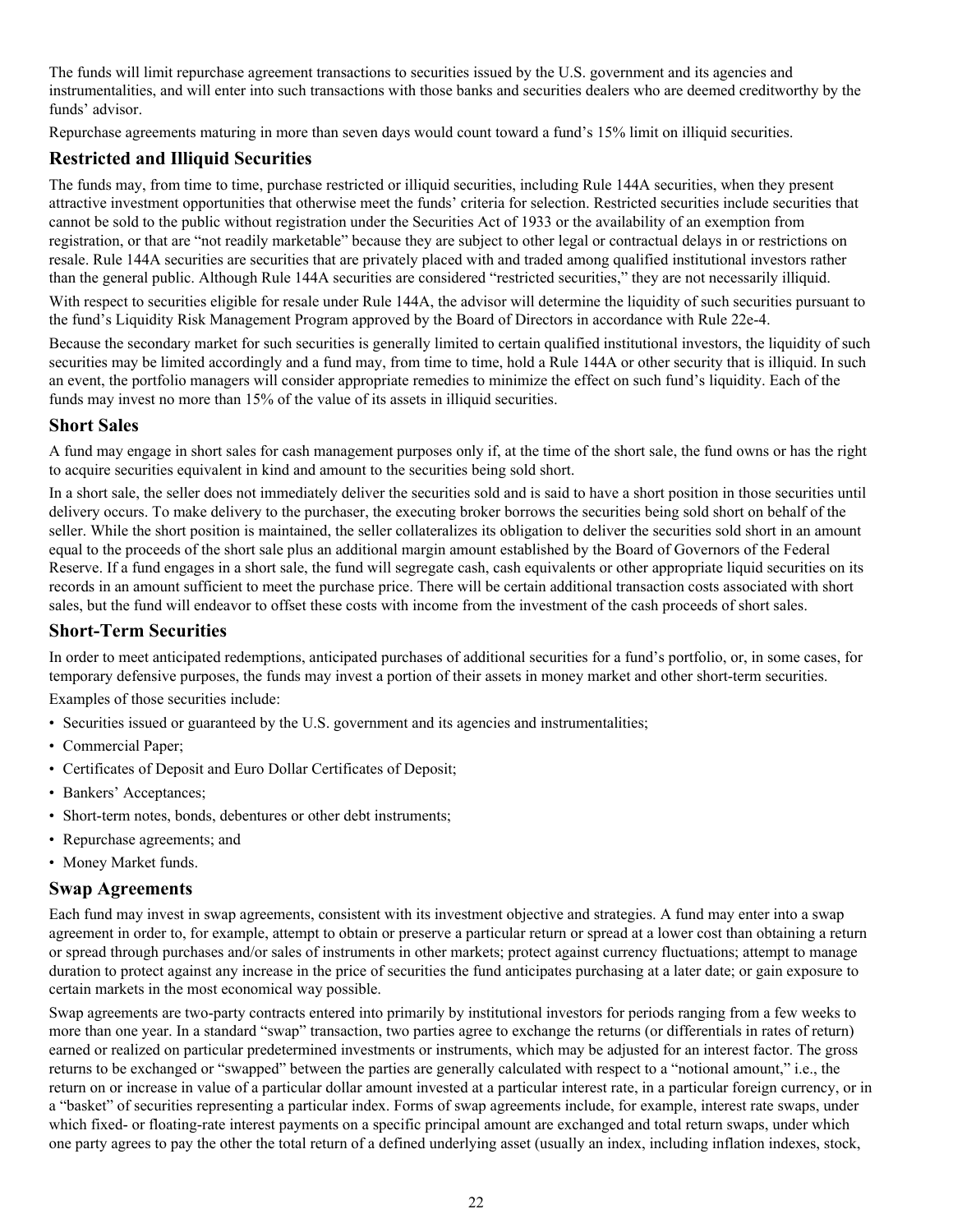bond or defined portfolio of loans and mortgages) in exchange for fee payments, often a variable stream of cash flows based on a reference rate.

The funds may enter into credit default swap agreements to hedge an existing position by purchasing or selling credit protection. Credit default swaps enable an investor to buy/sell protection against a credit event of a specific issuer. The seller of credit protection against a security or basket of securities receives an up-front or periodic payment to compensate against potential default event(s). The fund may enhance returns by selling protection or attempt to mitigate credit risk by buying protection. Market supply and demand factors may cause distortions between the cash securities market and the credit default swap market.

Whether a fund's use of swap agreements will be successful depends on the advisor's ability to predict correctly whether certain types of investments are likely to produce greater returns than other investments. Interest rate swaps could result in losses if interest rate changes are not correctly anticipated by the fund. Total return swaps could result in losses if the reference index, security, or investments do not perform as anticipated by the fund. Credit default swaps could result in losses if the fund does not correctly evaluate the creditworthiness of the issuer on which the credit default swap is based. Because they are two-party contracts and because they may have terms of greater than seven days, swap agreements may be considered to be illiquid. Moreover, a fund bears the risk of loss of the amount expected to be received under a swap agreement in the event of the default or bankruptcy of a swap agreement counterparty. The funds will enter into swap agreements only with counterparties that meet certain standards of creditworthiness or that are cleared through a Derivatives Clearing Organization ("DCO"). Certain restrictions imposed on the funds by the Internal Revenue Code may limit the funds' ability to use swap agreements.

The Dodd-Frank Wall Street Reform and Consumer Protection Act (the "Dodd-Frank Act") and related regulatory developments require the clearing and exchange-trading of certain standardized derivative instruments that the CFTC and SEC have defined as "swaps." The CFTC has implemented mandatory exchange-trading and clearing requirements under the Dodd-Frank Act and the CFTC continues to approve contracts for central clearing. Although exchange trading is designed to decrease counterparty risk, it does not do so entirely because the fund will still be subject to the credit risk of the central clearinghouse. Cleared swaps are subject to margin requirements imposed by both the central clearinghouse and the clearing member FCM. Uncleared swaps are now subject to posting and collecting collateral on a daily basis to secure mark-to-market obligations (variation margin). Swaps data reporting may subject a fund to administrative costs, and the safeguards established to protect trader anonymity may not function as expected. Exchange trading, central clearing, margin requirements, and data reporting regulations may increase a fund's cost of hedging risk and, as a result, may affect shareholder returns.

### **U.S. Government Securities**

U.S. Treasury bills, notes, zero-coupon bonds and other bonds are direct obligations of the U.S. Treasury, which has never failed to pay interest and repay principal when due. Treasury bills have initial maturities of one year or less, Treasury notes from two to 10 years, and Treasury bonds more than 10 years. Although U.S. Treasury securities carry little principal risk if held to maturity, the prices of these securities (like all debt securities) change between issuance and maturity in response to fluctuating market interest rates.

A number of U.S. government agencies and instrumentalities issue debt securities. These agencies generally are created by Congress to fulfill a specific need, such as providing credit to home buyers or farmers. Among these agencies are the Federal Home Loan Banks, the Federal Farm Credit Banks, and the Resolution Funding Corporation.

Some agency securities are backed by the full faith and credit of the U.S. government, and some are guaranteed only by the issuing agency. Agency securities typically offer somewhat higher yields than U.S. Treasury securities with similar maturities. However, these securities may involve greater risk of default than securities backed by the U.S. Treasury.

Interest rates on agency securities may be fixed for the term of the investment (fixed-rate agency securities) or tied to prevailing interest rates (floating-rate agency securities). Interest rate resets on floating-rate agency securities generally occur at intervals of one year or less, based on changes in a predetermined interest rate index.

Floating-rate agency securities frequently have caps limiting the extent to which coupon rates can be raised. The price of a floatingrate agency security may decline if its capped coupon rate is lower than prevailing market interest rates. Fixed- and floating-rate agency securities may be issued with a call date (which permits redemption before the maturity date). The exercise of a call may reduce an obligation's yield to maturity.

#### *Interest Rate Resets on Floating-Rate U.S. Government Agency Securities*

Interest rate resets on floating-rate U.S. government agency securities generally occur at intervals of one year or less in response to changes in a predetermined interest rate index. There are two main categories of indices: those based on U.S. Treasury securities and those derived from a calculated measure, such as a cost-of-funds index. Commonly used indices include the three-month, six-month and one-year Treasury bill rates; the two-year Treasury note yield; and the Eleventh District Federal Home Loan Bank Cost of Funds Index (EDCOFI). Fluctuations in the prices of floating-rate U.S. government agency securities are typically attributed to differences between the coupon rates on these securities and prevailing market interest rates between interest rate reset dates.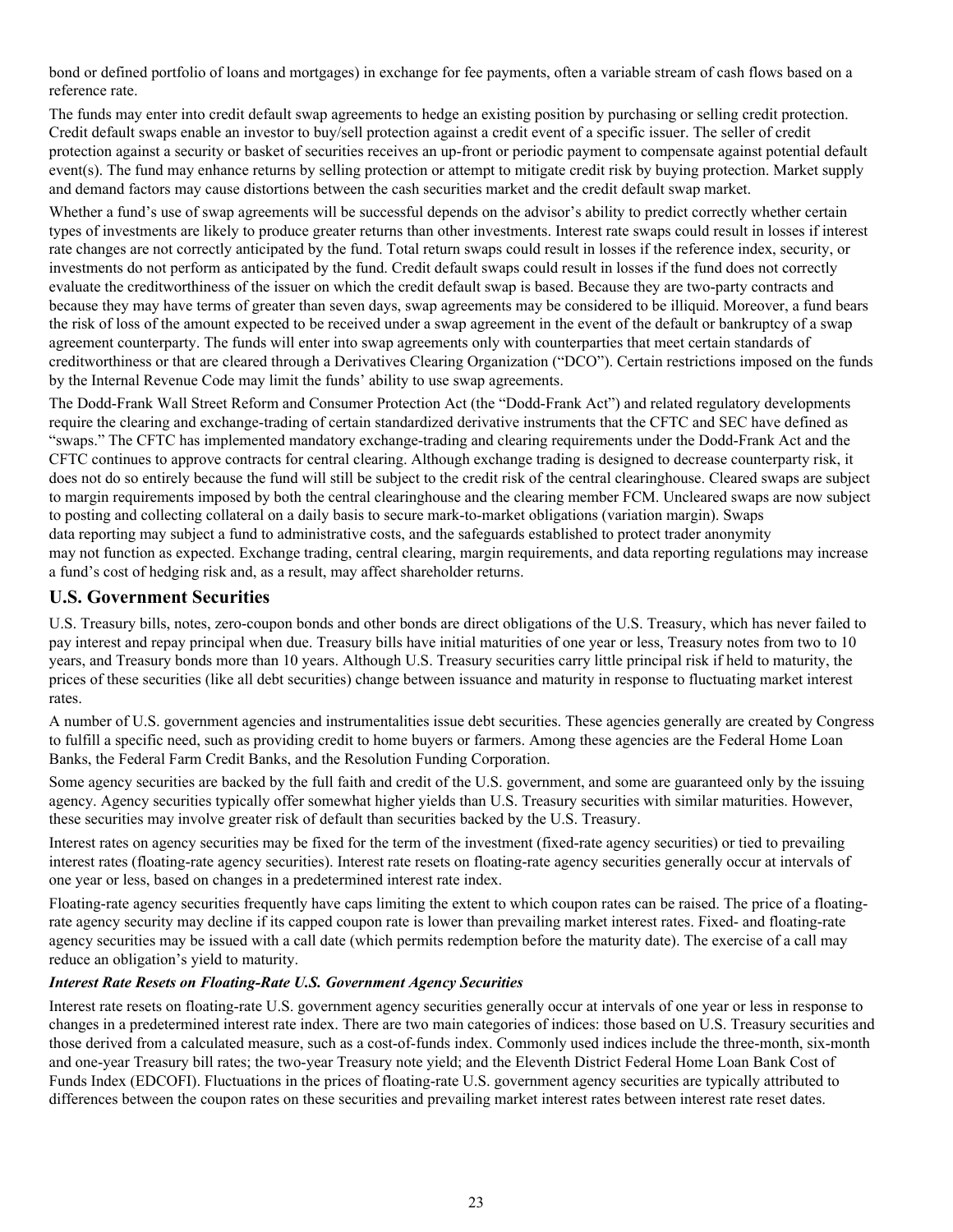# **Variable-and Floating-Rate Securities**

Variable- and floating-rate securities, including variable-rate demand obligations (VRDOs) and floating-rate notes (FRNs), provide for periodic adjustments to the interest rate. The adjustments are generally based on an index-linked formula, or determined through a remarketing process.

These types of securities may be combined with a put or demand feature that permits the fund to demand payment of principal plus accrued interest from the issuer or a financial institution. Examples of VRDOs include variable-rate demand note (VRDN) and variable-rate demand preferreds (VRDP). VRDNs combine a demand feature with an interest rate reset mechanism designed to result in a market value for the security that approximates par. VRDNs are generally designed to meet the requirements of money market fund Rule 2a-7. VRDPs are issued by a closed-end fund that in turn invests primarily in portfolios of bonds. They feature a floating rate dividend set via a weekly remarketing and have a fixed term, mandatory redemption, and an unconditional par put option.

## **When-Issued and Forward Commitment Agreements**

The funds may sometimes purchase new issues of securities on a when-issued or forward commitment basis in which the transaction price and yield are each fixed at the time the commitment is made, but payment and delivery occur at a future date.

For example, a fund may sell a security and at the same time make a commitment to purchase the same or a comparable security at a future date and specified price. Conversely, a fund may purchase a security and at the same time make a commitment to sell the same or a comparable security at a future date and specified price. These types of transactions are executed simultaneously in what are known as dollar-rolls, buy/sell back transactions, cash and carry, or financing transactions. For example, a broker-dealer may seek to purchase a particular security that a fund owns. The fund will sell that security to the broker-dealer and simultaneously enter into a forward commitment agreement to buy it back at a future date. This type of transaction generates income for the fund if the dealer is willing to execute the transaction at a favorable price in order to acquire a specific security.

When purchasing securities on a when-issued or forward commitment basis, a fund assumes the rights and risks of ownership, including the risks of price and yield fluctuations. Market rates of interest on debt securities at the time of delivery may be higher or lower than those contracted for on the when-issued security. Accordingly, the value of that security may decline prior to delivery, which could result in a loss to the fund. While the fund will make commitments to purchase or sell securities with the intention of actually receiving or delivering them, it may sell the securities before the settlement date if doing so is deemed advisable as a matter of investment strategy.

In purchasing securities on a when-issued or forward commitment basis, a fund will segregate cash, cash equivalents or other appropriate liquid securities on its records in an amount sufficient to meet the purchase price. To the extent a fund remains fully invested or almost fully invested at the same time it has purchased securities on a when-issued basis, there will be greater fluctuations in its net asset value than if it solely set aside cash to pay for when-issued securities. When the time comes to pay for the when-issued securities, a fund will meet its obligations with available cash, through the sale of securities, or, although it would not normally expect to do so, by selling the when-issued securities themselves (which may have a market value greater or less than the fund's payment obligation). Selling securities to meet when-issued or forward commitment obligations may generate taxable capital gains or losses.

## **Zero-Coupon and Step-Coupon Securities**

The funds may purchase zero-coupon debt securities. Zero-coupon securities do not make regular cash interest payments, and are sold at a deep discount to their face value.

The funds may also purchase step-coupon or step-rate debt securities. Instead of having a fixed coupon for the life of the security, coupon or interest payments may increase to predetermined rates at future dates. The issuer generally retains the right to call the security. Some step-coupon securities are issued with no coupon payments at all during an initial period, and only become interestbearing at a future date; these securities are sold at a deep discount to their face value.

Although zero-coupon and certain step-coupon securities may not pay current cash income, federal income tax law requires the holder to include in income each year the portion of any original issue discount and other noncash income on such securities accrued during that year. In order to continue to qualify for treatment as a regulated investment company under the Internal Revenue Code and avoid certain excise tax, the funds are required to make distributions of any original issue discount and other noncash income accrued for each year. Accordingly, the funds may be required to dispose of other portfolio securities, which may occur in periods of adverse market prices, in order to generate a case to meet these distribution requirements.

# **Investment Policies**

Unless otherwise indicated, with the exception of the percentage limitations on borrowing, the policies described below apply at the time a fund enters into a transaction. Accordingly, any later increase or decrease beyond the specified limitation resulting from a change in a fund's assets will not be considered in determining whether it has complied with its investment policies.

For purposes of a fund's investment policies, the party identified as the "issuer" of a municipal security depends on the form and conditions of the security. When the assets and revenues of a political subdivision are separate from those of the government that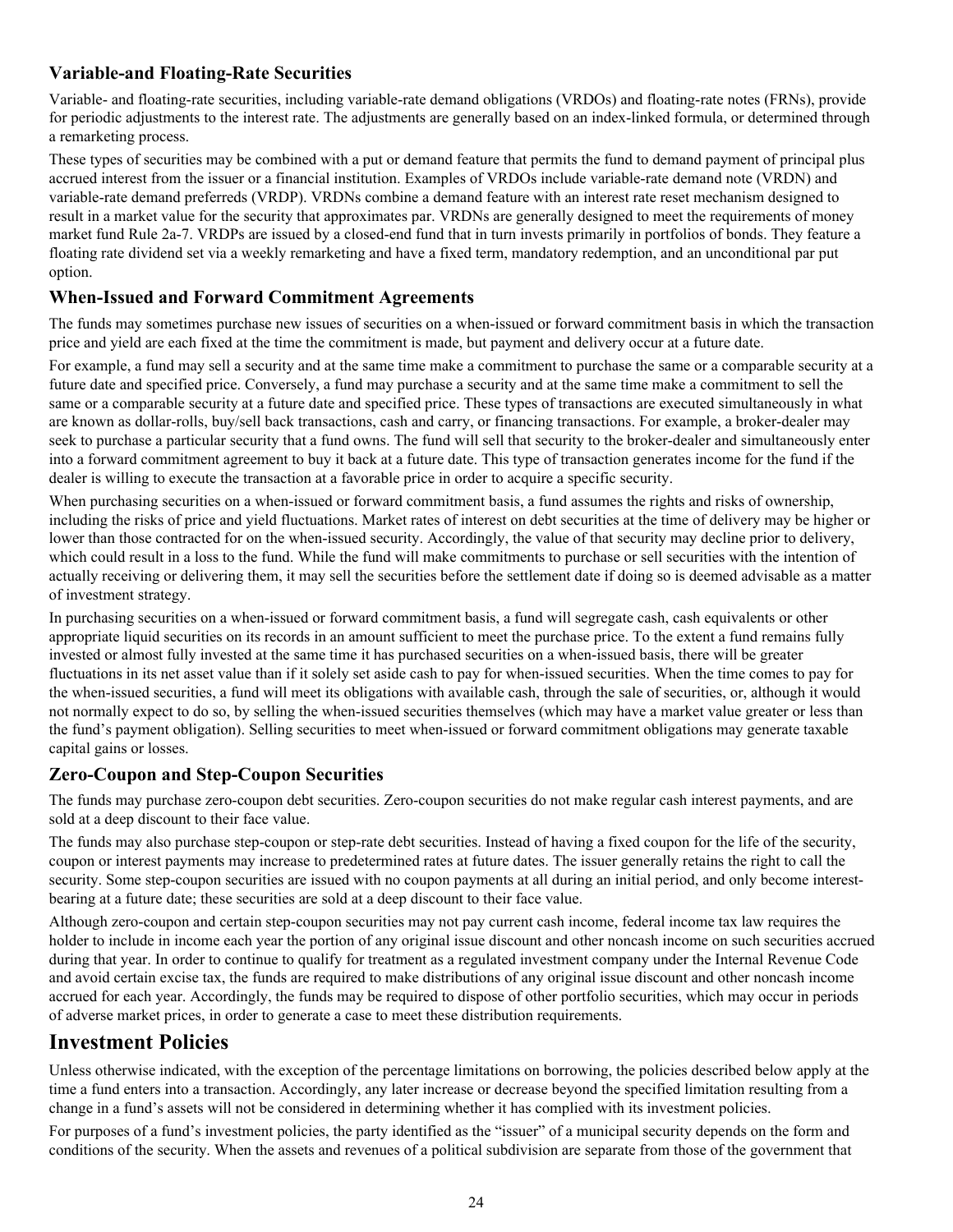created the subdivision and the security is backed only by the assets and revenues of the subdivision, the subdivision is deemed the sole issuer. Similarly, in the case of an Industrial Development Bond, if the bond were backed only by the assets and revenues of a non-governmental user, the non-governmental user would be deemed the sole issuer. If, in either case, the creating government or some other entity were to guarantee the security, the guarantee would be considered a separate security and treated as an issue of the guaranteeing entity.

# **Fundamental Investment Policies**

The funds' fundamental investment policies are set forth below. These investment policies, a fund's investment objective set forth in its prospectus, and a fund's status as diversified may not be changed without approval of a majority of the outstanding votes of shareholders of a fund. Under the Investment Company Act, the vote of a majority of the outstanding votes of shareholders means, the vote of  $(A)$  67 percent or more of the voting securities present at a shareholder meeting, if the holders of more than 50 percent of the outstanding voting securities are present or represented by proxy; or (B) more than 50 percent of the outstanding voting securities, whichever is less.

| Subject              | Policy                                                                                                                                                                                                                                                                                                                                                                                |
|----------------------|---------------------------------------------------------------------------------------------------------------------------------------------------------------------------------------------------------------------------------------------------------------------------------------------------------------------------------------------------------------------------------------|
| Senior<br>Securities | A fund may not issue senior securities, except as permitted under the Investment Company Act.                                                                                                                                                                                                                                                                                         |
| Borrowing            | A fund may not borrow money, except that a fund may borrow for temporary or emergency purposes (not<br>for leveraging or investment) in an amount not exceeding $33\frac{1}{3}\%$ of the fund <sup>3</sup> s total assets (including the<br>amount borrowed) less liabilities (other than borrowings).                                                                                |
| Lending              | A fund may not lend any security or make any other loan if, as a result, more than $33\frac{1}{3}\%$ of the fund's<br>total assets would be lent to other parties except, (i) through the purchase of debt securities in accordance<br>with its investment objective, policies and limitations or $(i)$ by engaging in repurchase agreements with<br>respect to portfolio securities. |
| <b>Real Estate</b>   | A fund may not purchase or sell real estate unless acquired as a result of ownership of securities or other<br>instruments. This policy shall not prevent a fund from investing in securities or other instruments backed<br>by real estate or securities of companies that deal in real estate or are engaged in the real estate business.                                           |
| Concentration        | A fund may not concentrate its investments in securities of issuers in a particular industry (other than<br>securities issued or guaranteed by the U.S. government or any of its agencies or instrumentalities).                                                                                                                                                                      |
| Underwriting         | A fund may not act as an underwriter of securities issued by others, except to the extent that the fund may<br>be considered an underwriter within the meaning of the Securities Act of 1933 in the disposition of<br>restricted securities.                                                                                                                                          |
| Commodities          | A fund may not purchase or sell physical commodities unless acquired as a result of ownership of<br>securities or other instruments, provided that this limitation shall not prohibit the fund from purchasing or<br>selling options and futures contracts or from investing in securities or other instruments backed by<br>physical commodities.                                    |
| Control              | A fund may not invest for purposes of exercising control over management.                                                                                                                                                                                                                                                                                                             |

For purposes of the investment policy relating to senior securities, a fund may borrow from any bank provided that immediately after any such borrowing there is asset coverage of at least 300% for all borrowings of such fund. In the event that such asset coverage falls below 300%, the fund shall, within three days thereafter (not including Sundays and holidays) or such longer period as the SEC may prescribe by rules and regulations, reduce the amount of its borrowings to an extent that the asset coverage of such borrowings is at least 300%. In addition, when a fund enters into certain transactions involving potential leveraging, it will hold offsetting positions or segregate assets to cover such obligations at levels consistent with the guidance of the SEC and its staff.

For purposes of the investment policies relating to lending and borrowing, the funds have received an exemptive order from the SEC regarding an interfund lending program. Under the terms of the exemptive order, the funds may borrow money from or lend money to other American Century Investments-advised funds that permit such transactions. All such transactions will be subject to the limits for borrowing and lending set forth above. The funds will borrow money through the program only when the costs are equal to or lower than the cost of short-term bank loans. Interfund loans and borrowings normally extend only overnight, but can have a maximum duration of seven days. The funds will lend through the program only when the returns are higher than those available from other short-term instruments (such as repurchase agreements). The funds may have to borrow from a bank at a higher interest rate if an interfund loan is called or not renewed. Any delay in repayment to a lending fund could result in a lost investment opportunity or additional borrowing costs. For purposes of the funds' investment policy relating to borrowing, short positions held by the funds are not considered borrowings.

For purposes of the investment policy relating to concentration, a fund shall not purchase any securities that would cause 25% or more of the value of the fund's net assets at the time of purchase to be invested in the securities of one or more issuers conducting their principal business activities in the same industry, provided that

(a) there is no limitation with respect to obligations issued or guaranteed by the U.S. government, any state, territory or possession of the United States, the District of Columbia or any of their authorities, agencies, instrumentalities or political subdivisions and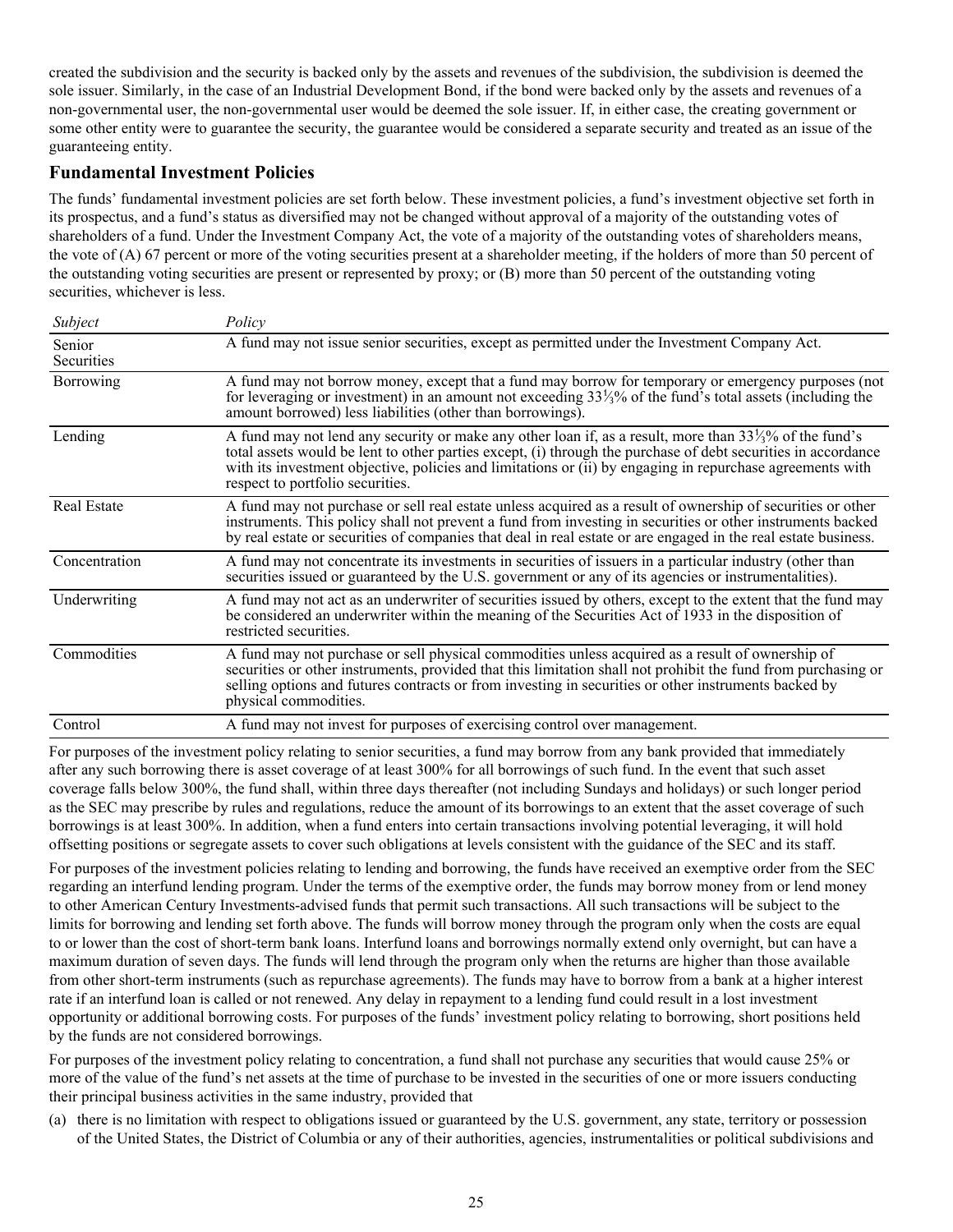repurchase agreements secured by such obligations (except that an Industrial Development Bond backed only by the assets and revenues of a non-governmental user will be deemed to be an investment in the industry represented by such user);

- (b) wholly owned finance companies will be considered to be in the industries of their parents if their activities are primarily related to financing the activities of the parents;
- (c) utilities will be divided according to their services, for example, gas, gas transmission, electric and gas, electric and telephone will each be considered a separate industry; and
- (d) personal credit and business credit businesses will be considered separate industries.

### **Nonfundamental Investment Policies**

In addition, the funds are subject to the following investment policies that are not fundamental and may be changed by the Board of Directors.

| Subject                                                  | Policy                                                                                                                                                                                                                                                                                                                                                                                                                                                                                                                                                        |
|----------------------------------------------------------|---------------------------------------------------------------------------------------------------------------------------------------------------------------------------------------------------------------------------------------------------------------------------------------------------------------------------------------------------------------------------------------------------------------------------------------------------------------------------------------------------------------------------------------------------------------|
| Leveraging                                               | A fund may not purchase additional investment securities at any time during which outstanding<br>borrowings exceed 5% of the total assets of the fund.                                                                                                                                                                                                                                                                                                                                                                                                        |
| Liquidity                                                | A fund may not purchase any security or enter into a repurchase agreement if, as a result, more than 15%<br>of its net assets would be invested in illiquid securities. Illiquid securities include repurchase agreements<br>not entitling the holder to payment of principal and interest within seven days, and securities that are<br>illiquid by virtue of legal or contractual restrictions on resale or the absence of a readily available market.                                                                                                      |
| <b>Short Sales</b>                                       | A fund may not sell securities short, unless it owns or has the right to obtain securities equivalent in kind<br>and amount to the securities sold short, and provided that transactions in futures contracts and options are<br>not deemed to constitute selling securities short.                                                                                                                                                                                                                                                                           |
| Margin                                                   | A fund may not purchase securities on margin, except to obtain such short-term credits as are necessary<br>for the clearance of transactions, and provided that margin payments and other deposits in connection<br>with transactions involving futures, options (puts, calls, etc.), swaps, short sales, forward contracts,<br>commitment agreements, and other similar investment techniques shall not be deemed to constitute<br>purchasing securities on margin.                                                                                          |
| Futures and<br>Options                                   | A fund may enter into futures contracts and write and buy put and call options relating to futures<br>contracts. A fund may not, however, enter into leveraged futures transactions if it would be possible for<br>the fund to lose more than the notional value of the investment.                                                                                                                                                                                                                                                                           |
| Issuers with<br>Limited<br>Operating<br><b>Histories</b> | The funds may invest in the equity securities of issuers with limited operating histories. See <i>Investment in</i><br>Issuers with Limited Operating Histories under Fund Investments and Risks. An issuer is considered to<br>have a limited operating history if that issuer has a record of less than three years of continuous operation.<br>Periods of capital formation, incubation, consolidations, and research and development may be considered<br>in determining whether a particular issuer has a record of three years of continuous operation. |

For purposes of the funds' investment policy relating to leveraging, short positions held by the funds are not considered borrowings.

The Investment Company Act imposes certain additional restrictions upon the funds' ability to acquire securities issued by insurance companies, broker-dealers, underwriters or investment advisors, and upon transactions with affiliated persons as defined by the Act. It also defines and forbids the creation of cross and circular ownership. Neither the SEC nor any other agency of the federal or state government participates in or supervises the management of the funds or their investment practices or policies.

# **Temporary Defensive Measures**

For temporary defensive purposes, each fund may invest in securities that may not fit its investment objective or its stated market. During a temporary defensive period, a fund may invest a portion of its assets in money market, cash, cash-equivalents or other short-term securities.

Examples of those securities include:

- securities issued or guaranteed by the U.S. government and its agencies and instrumentalities;
- commercial paper;
- interest-bearing bank accounts or certificates of deposit;
- short-term notes, bonds, or other debt instruments;
- repurchase agreements; and
- money market funds.

To the extent a fund assumes a defensive position, it may not achieve its investment objective.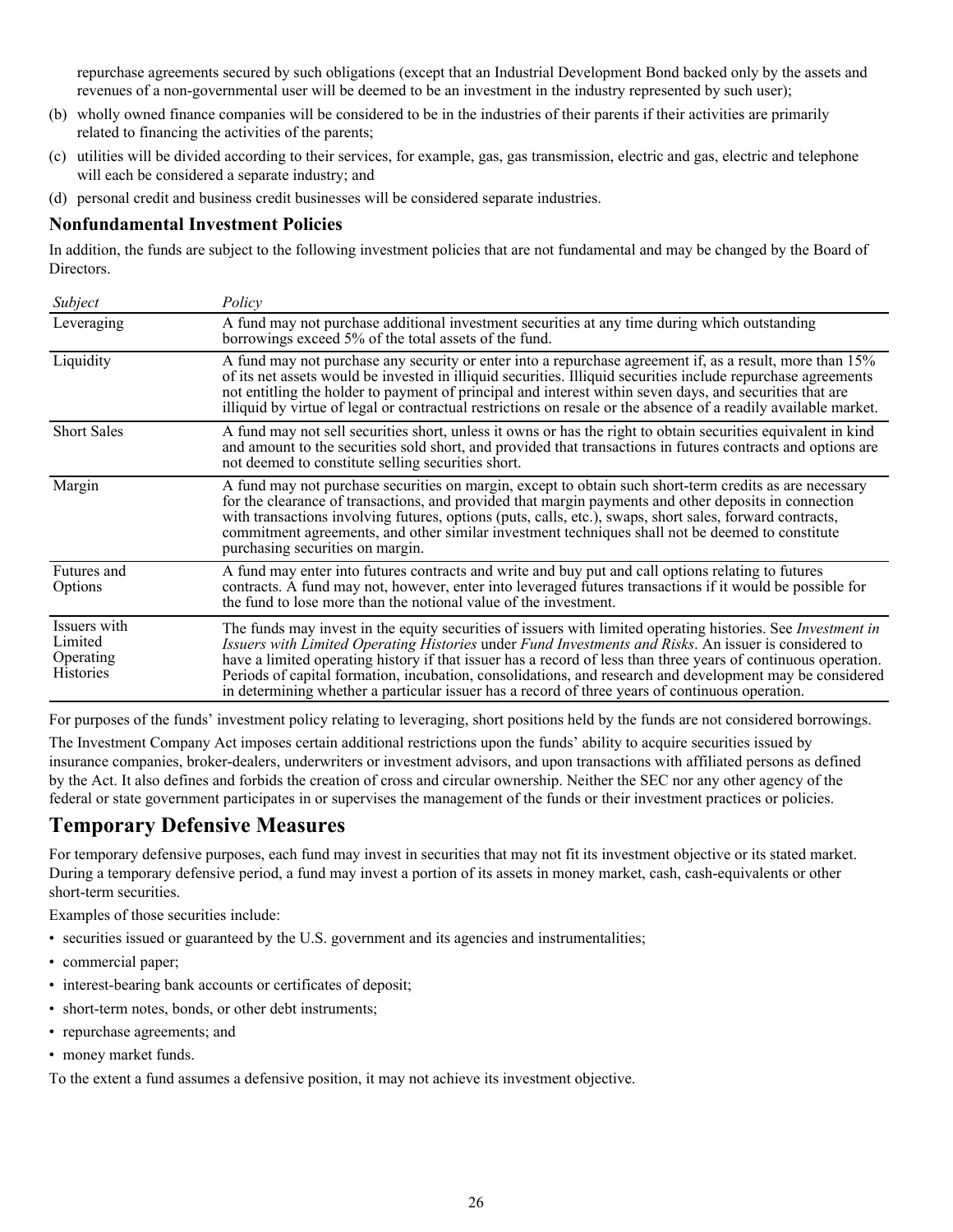# **Portfolio Turnover**

The portfolio turnover rate of each fund for its most recent fiscal year is included in the *Fund Summary* section of that fund's prospectus. The portfolio turnover rate for each fund's last five fiscal years (or a shorter period if the fund is less than five years old) is shown in the Financial Highlights tables in the prospectus. Variations in a fund's portfolio turnover rate from year to year may be due to a fluctuating volume of shareholder purchase and redemption activity, varying market conditions, and/or changes in the manager's investment outlook. The increase in VP Disciplined Core Value's portfolio turnover over the past year largely reflects actions by the portfolio managers to manage risk in response to heightened market volatility, as well as updates to the fund's quantitative stock-selection models.

# **VP Large Company Value**

The portfolio managers of VP Large Company Value purchase portfolio securities with a view to the long-term investment merits of each security and, consequently, the fund may hold its investment securities for several years. However, the decision to purchase or sell any security is ultimately based upon the anticipated contribution of the security to the stated objective of the fund. In order to achieve the fund's objective, the portfolio managers may sell a given security regardless of the time it has been held in the portfolio. Portfolio turnover may affect the character of capital gains realized and distributed by the fund, if any, because short-term capital gains are characterized as ordinary income. Higher turnover would generate correspondingly higher brokerage commissions, which is a cost the fund pays directly.

# **Other Funds**

With respect to each other fund, the managers may sell securities without regard to the length of time the security has been held. Accordingly, each fund's portfolio turnover rate may be substantial.

The portfolio managers intend to purchase a given security whenever they believe it will contribute to the stated objective of a particular fund. In order to achieve each fund's investment objective, the managers may sell a given security regardless of the length of time it has been held in the portfolio and regardless of the gain or loss realized on the sale. The managers may sell a portfolio security if they believe that the security is not fulfilling its purpose because, among other things, it did not live up to the managers' expectations, because it may be replaced with another security holding greater promise, because it has reached its optimum potential, because of a change in the circumstances of a particular company or industry or in general economic conditions, or because of some combination of such reasons.

When a general decline in security prices is anticipated, the equity funds may decrease or eliminate entirely their equity positions and increase their cash positions, and when a general rise in price levels is anticipated, the equity funds may increase their equity positions and decrease their cash positions. However, it should be expected that the funds will, under most circumstances, be essentially fully invested in equity securities.

Because investment decisions are based on a particular security's anticipated contribution to a fund's investment objective, the managers believe that the rate of portfolio turnover is irrelevant when they determine that a change is required to pursue the fund's investment objective. As a result, a fund's annual portfolio turnover rate cannot be anticipated and may be higher than that of other mutual funds with similar investment objectives. Higher turnover would generate correspondingly greater brokerage commissions, which is a cost the funds pay directly. Portfolio turnover also may affect the character of capital gains realized and distributed by the fund, if any, because short-term capital gains are characterized as ordinary income.

Because the managers do not take portfolio turnover rate into account in making investment decisions, (1) the managers have no intention of maintaining any particular rate of portfolio turnover, whether high or low, and (2) the portfolio turnover rates in the past should not be considered as representative of the rates that will be attained in the future.

# **Disclosure of Portfolio Holdings**

The advisor (ACIM) has adopted policies and procedures with respect to the disclosure of fund portfolio holdings and characteristics, which are described below.

# **Distribution to the Public**

Month-end full portfolio holdings for each fund will generally be made available for distribution 15 days after the end of each calendar quarter for each of the preceding three months. This disclosure is in addition to the portfolio disclosure in annual and semiannual shareholder reports and the quarter-end portfolio disclosures on Form N-PORT. Such disclosures are filed with the Securities and Exchange Commission within 60 days of each fiscal quarter end and also posted on americancentury.com at approximately the same time the filings are made. The distribution of holdings after the above time periods is not limited.

On a monthly basis, top 10 holdings (on an absolute basis and relative to the appropriate benchmark) for each fund (except AC Alternatives Market Neutral Value Fund, which is limited to the top five pairs by type, as described below) will generally be made available for distribution 7 days after the end of each month, and will be posted on americancentury.com at approximately the same time.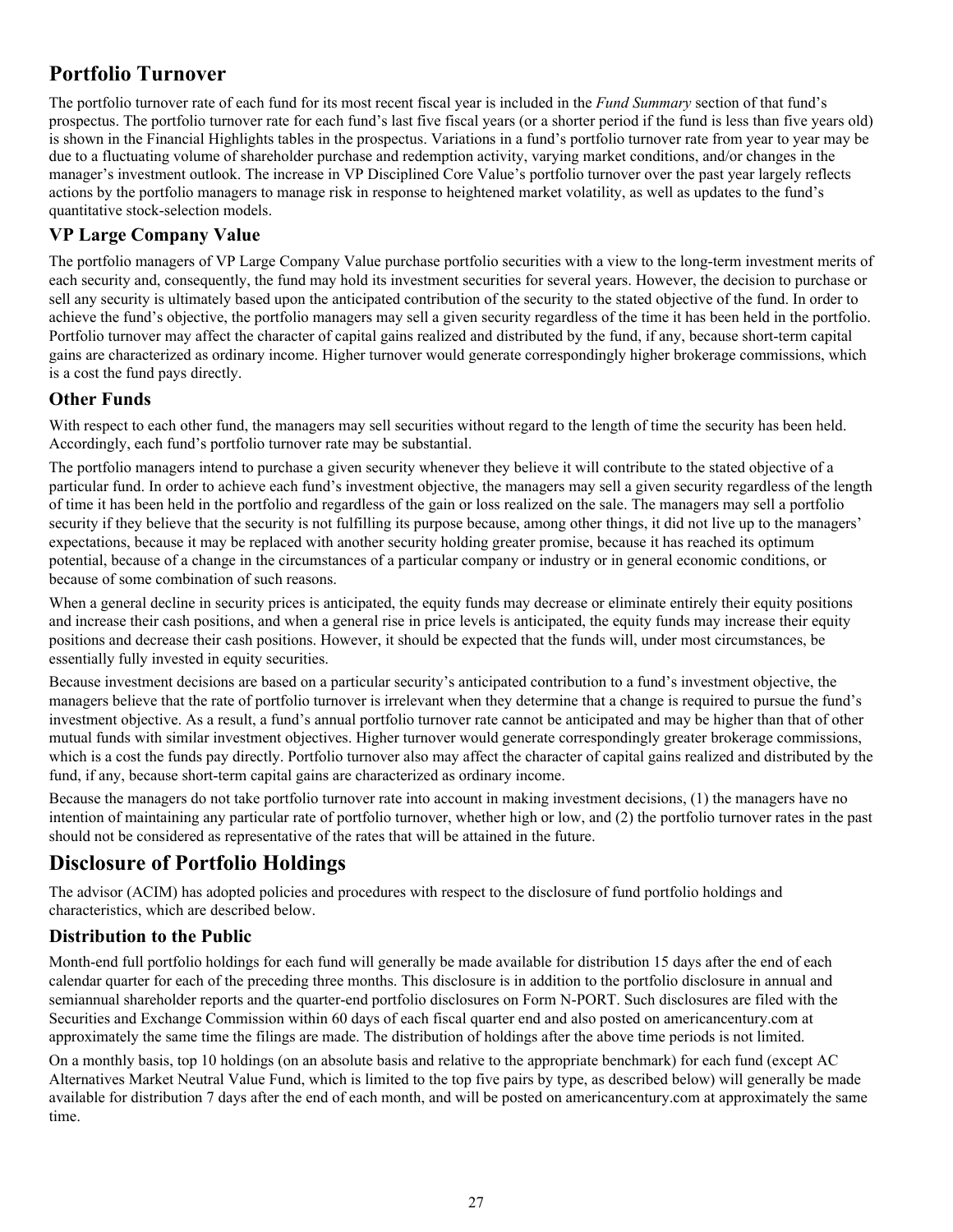Portfolio characteristics that are derived from portfolio holdings will be made available for distribution 7 days after the end of each month, or as soon thereafter as possible, which timeframe may vary by fund. Certain characteristics, as determined by the advisor, will be posted on americancentury.com monthly at approximately the time they are made available for distribution. Data derived from portfolio returns and any other characteristics not deemed confidential will be available for distribution at any time. The advisor may make determinations of confidentiality on a fund-by-fund basis, and may add or delete characteristics to or from those considered confidential at any time.

Any American Century Investments fund that sells securities short as an investment strategy will disclose full portfolio holdings in annual and semiannual shareholder reports and on Form N-PORT. These funds will make long and short holdings as of the end of a calendar quarter available for distribution 15 days after the end of each calendar quarter. These funds may also make limited disclosures as noted in the Single Event Requests section below. The distribution of holdings after the above time periods is not limited.

Examples of securities (both long and short) currently or previously held in a portfolio may be included in presentations or other marketing documents as soon as available. The inclusion of such examples is at the relevant portfolio's team discretion.

So long as portfolio holdings are disclosed in accordance with the above parameters, the advisor makes no distinction among different categories of recipients, such as individual investors, institutional investors, intermediaries that distribute the funds' shares, third-party service providers, rating and ranking organizations, and fund affiliates. Because this information is publicly available and widely disseminated, the advisor places no conditions or restrictions on, and does not monitor, its use. Nor does the advisor require special authorization for its disclosure.

### **Accelerated Disclosure**

The advisor recognizes that certain parties, in addition to the advisor and its affiliates, may have legitimate needs for information about portfolio holdings and characteristics prior to the times prescribed above. Such accelerated disclosure is permitted under the circumstances described below.

#### *Ongoing Arrangements*

Certain parties, such as investment consultants who provide regular analysis of fund portfolios for their clients and intermediaries who pass through information to fund shareholders, may have legitimate needs for accelerated disclosure. These needs may include, for example, the preparation of reports for customers who invest in the funds, the creation of analyses of fund characteristics for intermediary or consultant clients, the reformatting of data for distribution to the intermediary's or consultant's clients, and the review of fund performance for ERISA fiduciary purposes.

In such cases, accelerated disclosure is permitted if the service provider enters an appropriate non-disclosure agreement with the funds' distributor in which it agrees to treat the information confidentially until the public distribution date and represents that the information will be used only for the legitimate services provided to its clients (i.e., not for trading). Non-disclosure agreements require the approval of an attorney in the advisor's legal department. The advisor's compliance department receives quarterly reports detailing which clients received accelerated disclosure, what they received, when they received it and the purposes of such disclosure. Compliance personnel are required to confirm that an appropriate non-disclosure agreement has been obtained from each recipient identified in the reports.

Those parties who have entered into non-disclosure agreements as of December 31, 2021, are as follows:

- Aetna Inc.
- Alight Solutions LLC
- AllianceBernstein L.P.
- American Fidelity Assurance Co.
- Ameritas Life Insurance Corporation
- AMP Capital Investors Limited
- Annuity Investors Life Insurance Company
- Aon Hewitt Investment Consulting
- Athene Annuity & Life Assurance Company
- AUL/American United Life Insurance Company
- AXA Equitable Funds Management Group, LLC
- Bell Globemedia Publishing
- Bellwether Consulting, LLC
- BNY Mellon Performance & Risk Analytics, LLC
- Brighthouse Life Insurance Company
- Callan Associates, Inc.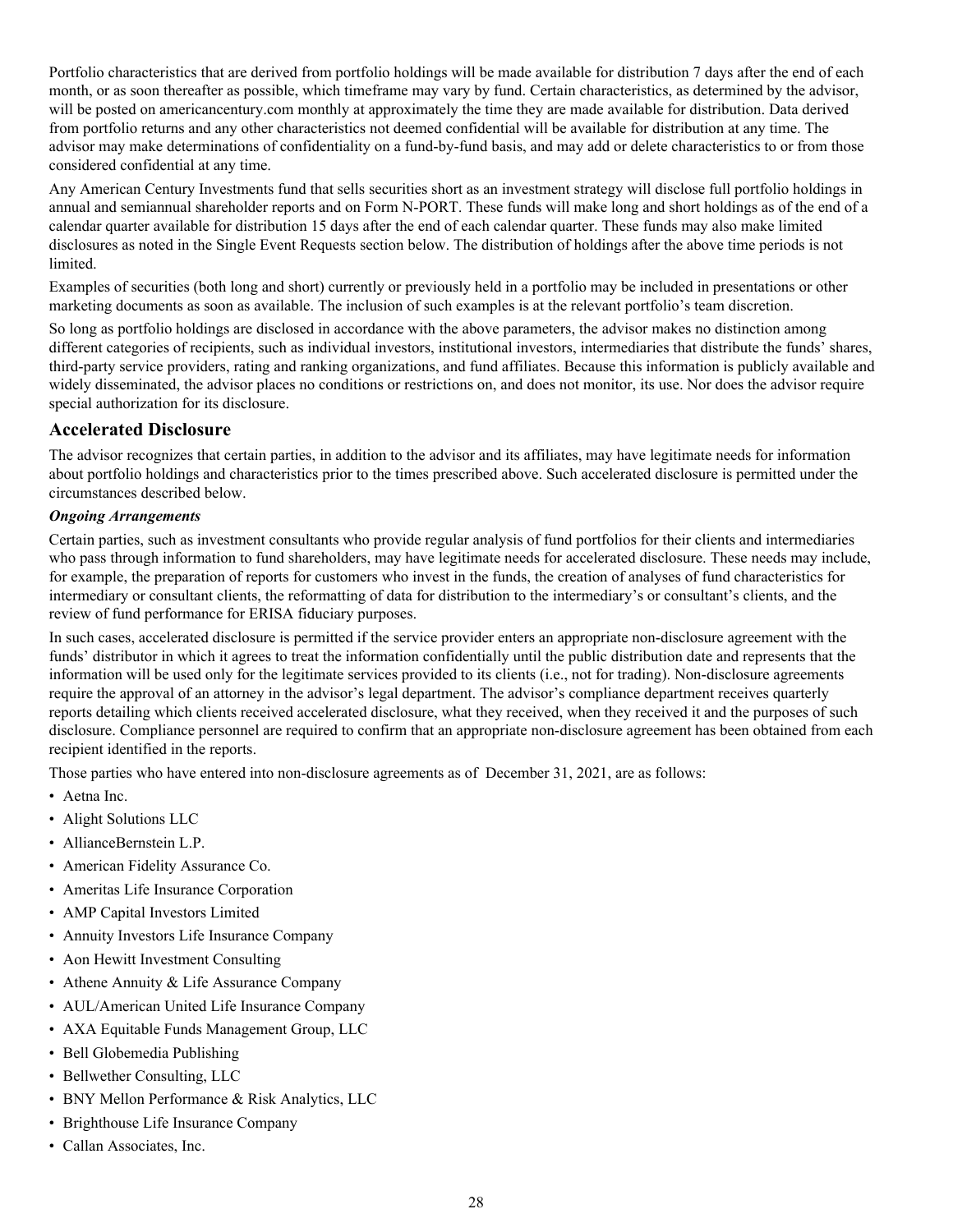- Calvert Asset Management Company, Inc.
- Cambridge Associates, LLC
- Cambridge Financial Services, Inc.
- Capital Cities, LLC
- Charles Schwab & Co., Inc.
- Clearwater Analytics, LLC
- Cleary Gull Inc.
- Commerce Bank
- Connecticut General Life Insurance Company
- Corestone Investment Managers AG
- Corning Incorporated
- Curcio Webb LLC
- Deutsche AM Distributors, Inc.
- Eckler Partners Ltd.
- Electra Information Systems, Inc.
- Equitable Investment Management Group, LLC
- EquiTrust Life Insurance Company
- Farm Bureau Life Insurance Company
- FCA US LLC
- Fidelity Workplace Services, LLC
- FIL Investment Management
- Finance-Doc Multimanagement AG
- Fund Evaluation Group, LLC
- Gavion, LLC
- Government Employees Pension Service
- Great-West Financial Retirement Plan Services, LLC
- The Guardian Life Insurance Company of America
- ICMA Retirement Corporation
- Intel Corporation
- InvesTrust Consulting, LLC
- Iron Capital Advisors
- Jefferson National Life Insurance Company
- JLT Investment Management Limited
- John Hancock Financial Services, Inc.
- Kansas City Life Insurance Company
- Kiwoom Asset Management
- Kmotion, Inc.
- Korea Investment Management Co. Ltd.
- Korea Teachers Pension
- Legal Super Pty Ltd.
- The Lincoln National Life Insurance Company
- Lipper Inc.
- Marquette Associates
- Massachusetts Mutual Life Insurance Company
- Mercer Investment Management, Inc.
- Merrill Lynch
- Midland National Life Insurance Company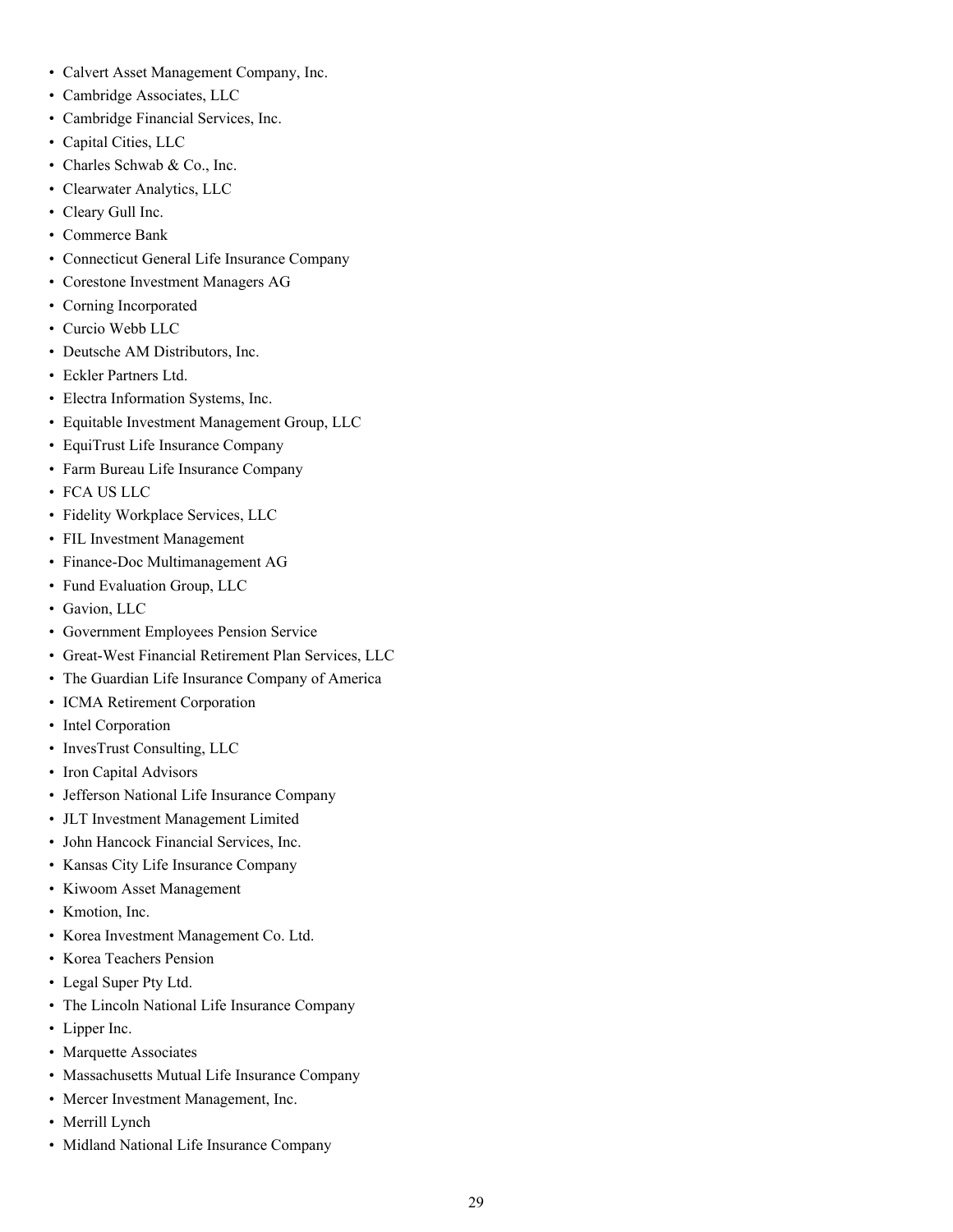- Minnesota Life Insurance Company
- Modern Woodmen of America
- Montana Board of Investments
- Morgan Stanley Smith Barney LLC
- Morningstar Investment Management LLC
- Morningstar, Inc.
- Morningstar Investment Services, Inc.
- MUFG Union Bank, NA
- Mutual of America Life Insurance Company
- National Life Insurance Company
- Nationwide Financial
- NEPC
- The Newport Group
- Nomura Asset Management U.S.A. Inc.
- Nomura Securities International, Inc.
- The Northern Trust Company
- Northwestern Mutual Life Insurance Co.
- NYLIFE Distributors, LLC
- Old Mutual Global Investors (UK) Limited
- Pacific Life Insurance Company
- Pavilion Advisory Group Inc.
- Principal Life Insurance Company
- Prudential Financial
- RidgeWorth Capital Management, Inc.
- Rocaton Investment Advisors, LLC
- RSM US Wealth Management LLC
- RVK, Inc.
- S&P Financial Communications
- Säästöpankki (The Savings Banks)
- Security Benefit Life Insurance Co.
- Shinhan BNP Paribas Asset Management
- SP-Fund Management Ltd.
- State Street Global Exchange
- SunTrust Bank
- Symetra Life Insurance Company
- Tokio Marine Asset Management Co., Ltd.
- Towers Watson Investment Services, Inc.
- Towers Watson Limited
- UBS Financial Services, Inc.
- UBS Wealth Management
- Valic Financial Advisors Inc.
- VALIC Retirement Services Company
- Vestek Systems, Inc.
- Voya Retirement Insurance and Annuity Company
- Wells Fargo Bank, N.A.
- Wilshire Associates Incorporated
- Zeno Consulting Group, LLC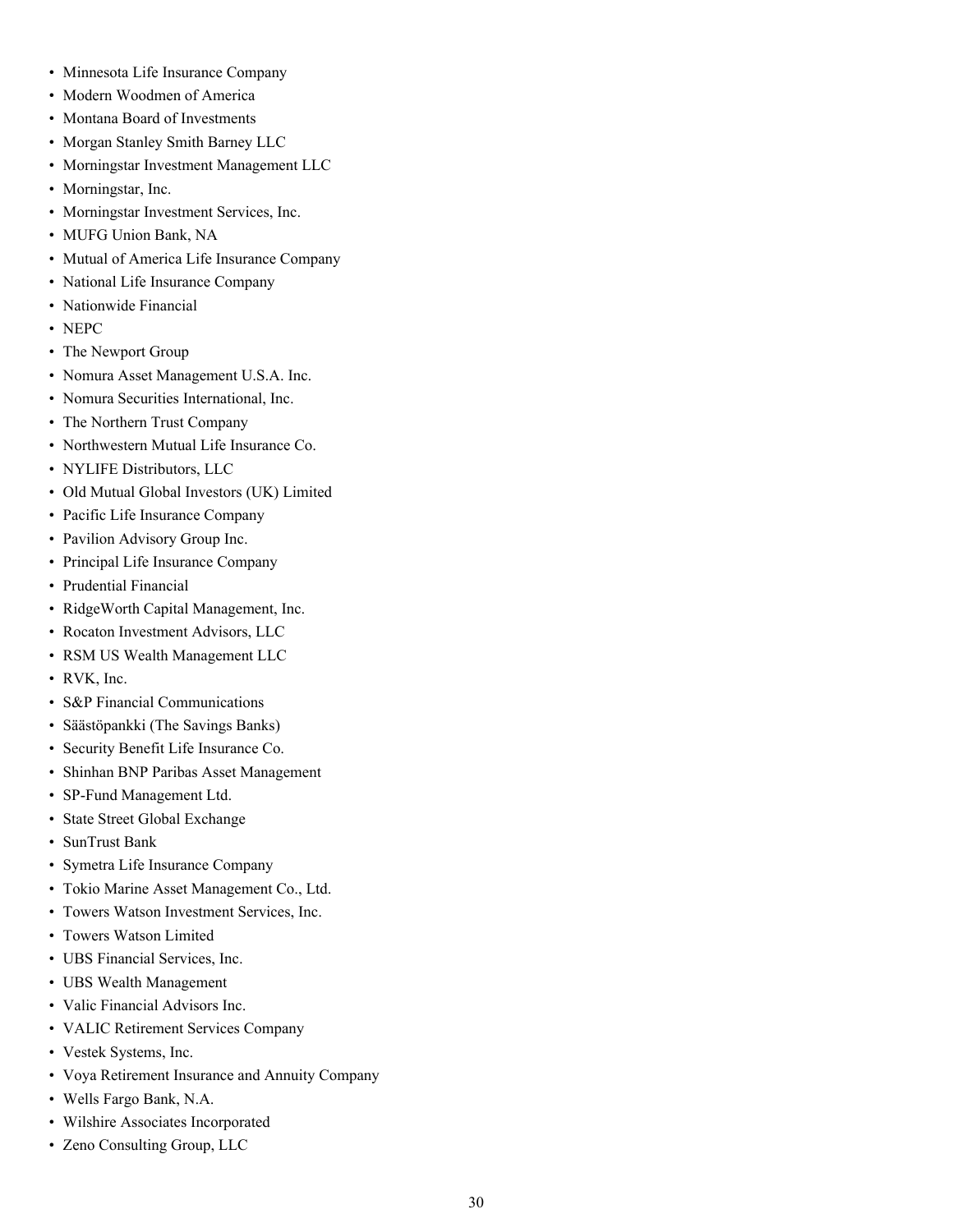Once a party has executed a non-disclosure agreement, it may receive any or all of the following data for funds in which its clients have investments or are actively considering investment:

- (1) Full holdings (both long and short) quarterly as soon as reasonably available;
- (2) Full holdings (long only) monthly as soon as reasonably available;
- (3) Top 10 holdings (top 5 pairs for each type for AC Alternatives Market Neutral Value Fund) monthly as soon as reasonably available; and
- (4) Portfolio attributes (such as sector or country weights), characteristics and performance attribution monthly as soon as reasonably available.

The types, frequency and timing of disclosure to such parties vary.

#### *Single Event Requests*

In certain circumstances, the advisor may provide fund holding information on an accelerated basis outside of an ongoing arrangement with manager-level or higher authorization. For example, from time to time the advisor may receive requests for proposals (RFPs) from consultants or potential clients that request information about a fund's holdings on an accelerated basis. As long as such requests are on a one-time basis, and do not result in continued receipt of data, such information may be provided in the RFP. In these circumstances, top 15 long and short holdings may be disclosed 7 days after the end of each month. Such disclosure may be presented in paired trades, such as by showing a long holding in one sector or security and a corresponding short holding in another sector or security together to show a long/short strategy. Such information will be provided with a confidentiality legend and only in cases where the advisor has reason to believe that the data will be used only for legitimate purposes and not for trading.

#### *Service Providers*

Various service providers to the funds and the funds' advisor must have access to some or all of the funds' portfolio holdings information on an accelerated basis from time to time in the ordinary course of providing services to the funds. These service providers include the funds' custodian (daily, with no lag), auditors (as needed) and brokers involved in the execution of fund trades (as needed). Additional information about these service providers and their relationships with the funds and the advisor are provided elsewhere in this statement of additional information. In addition, the funds' investment advisor may use analytical systems provided by third party data aggregators who have access to the funds' portfolio holdings daily, with no lag. These data aggregators enter into separate non-disclosure agreements after authorization by an appropriate officer of the advisor. The agreements with service providers and data aggregators generally require that they treat the funds' portfolio holdings information confidentially until the public distribution date and represent that the information will be used only for the legitimate services it provides (i.e., not for trading).

## **Additional Safeguards**

The advisor's policies and procedures include a number of safeguards designed to control disclosure of portfolio holdings and characteristics so that such disclosure is consistent with the best interests of fund shareholders, including procedures to address conflicts between the interests of shareholders and those of the advisor and its affiliates. First, the frequency with which this information is disclosed to the public, and the length of time between the date of the information and the date on which the information is disclosed, are selected to minimize the possibility of a third party improperly benefiting from fund investment decisions to the detriment of fund shareholders. In the event that a request for portfolio holdings or characteristics creates a potential conflict of interest that is not addressed by the safeguards and procedures described above, the advisor's procedures require that such requests may only be granted with the approval of the advisor's legal department and the relevant chief investment officers. In addition, distribution of portfolio holdings information, including compliance with the advisor's policies and the resolution of any potential conflicts that may arise, is monitored quarterly by the advisor's compliance department. Finally, the funds' Board of Directors exercises oversight of disclosure of the funds' portfolio securities. The board has received and reviewed a summary of the advisor's policy and is informed on a quarterly basis of any changes to or violations of such policy detected during the prior quarter.

Neither the advisor nor the funds receive any compensation from any party for the distribution of portfolio holdings information.

The advisor reserves the right to change its policies and procedures with respect to the distribution of portfolio holdings information at any time. There is no guarantee that these policies and procedures will protect the funds from the potential misuse of holdings information by individuals or firms in possession of such information.

# **Management**

# **The Board of Directors**

The individuals listed below serve as directors of the funds. Each director will continue to serve in this capacity until death, retirement, resignation or removal from office. The board has adopted a mandatory retirement age for directors who are not "interested persons," as that term is defined in the Investment Company Act (independent directors). Independent directors shall retire on December 31 of the year in which they reach their  $75<sup>th</sup>$  birthday.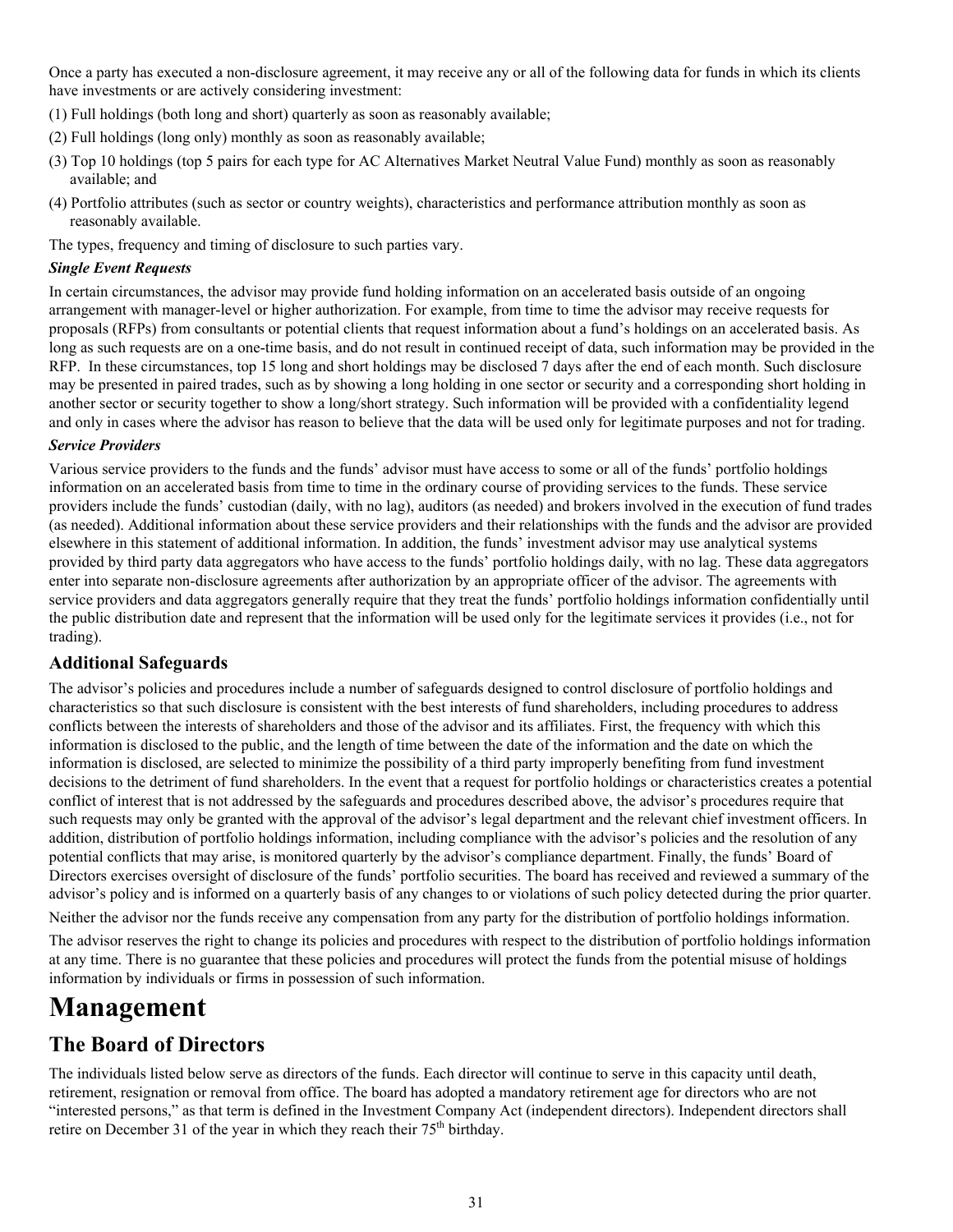Jonathan S. Thomas is an "interested person" because he currently serves as President and Chief Executive Officer of American Century Companies, Inc. (ACC), the parent company of American Century Investment Management, Inc. (ACIM or the advisor). The other directors (more than three-fourths of the total number) are independent. They are not employees, directors or officers of, and have no financial interest in, ACC or any of its wholly owned, direct or indirect, subsidiaries, including ACIM, American Century Investment Services, Inc. (ACIS) and American Century Services, LLC (ACS), and they do not have any other affiliations, positions or relationships that would cause them to be considered "interested persons" under the Investment Company Act. The directors serve in this capacity for seven (in the case of Jonathan S. Thomas, 16; and Stephen E. Yates, 8) registered investment companies in the American Century Investments family of funds.

The following table presents additional information about the directors. The mailing address for each director is 4500 Main Street, Kansas City, Missouri 64111.

| Name (Year of<br>Birth)         | Position(s)<br>Held with<br><b>Funds</b> | Length of<br>Time Served                      | Principal Occupation(s) During<br>Past 5 Years                                                                                                                                                                                                                                                                                     | Number of<br>American<br>Century<br>Portfolios<br>Overseen<br>by Director | <b>Other Directorships</b><br><b>Held During Past</b><br>5 Years |
|---------------------------------|------------------------------------------|-----------------------------------------------|------------------------------------------------------------------------------------------------------------------------------------------------------------------------------------------------------------------------------------------------------------------------------------------------------------------------------------|---------------------------------------------------------------------------|------------------------------------------------------------------|
| <b>Independent Directors</b>    |                                          |                                               |                                                                                                                                                                                                                                                                                                                                    |                                                                           |                                                                  |
| Thomas W. Bunn<br>(1953)        | Director                                 | Since 2017                                    | Retired                                                                                                                                                                                                                                                                                                                            | 64                                                                        | None                                                             |
| Chris H.<br>Cheesman<br>(1962)  | Director                                 | Since 2019                                    | Retired. Senior Vice President &<br>Chief Audit Executive,<br>AllianceBernstein (1999 to 2018)                                                                                                                                                                                                                                     | 64                                                                        | Alleghany<br>Corporation                                         |
| <b>Barry Fink</b><br>(1955)     | Director                                 | Since 2012<br>(independent<br>since $2016$    | Retired                                                                                                                                                                                                                                                                                                                            | 64                                                                        | None                                                             |
| Rajesh K. Gupta<br>(1960)       | Director                                 | Since 2019                                    | Partner Emeritus, SeaCrest<br>Investment Management and<br>SeaCrest Wealth Management (2019<br>to Present); Chief Executive Officer<br>and Chief Investment Officer,<br>SeaCrest Investment Management<br>(2006 to 2019); Chief Executive<br>Officer and Chief Investment<br>Officer, SeaCrest Wealth<br>Management (2008 to 2019) | 64                                                                        | None                                                             |
| Lynn Jenkins<br>(1963)          | Director                                 | Since 2019                                    | Consultant, LJ Strategies (2019 to<br>present); United States<br>Representative, U.S. House of<br>Representatives (2009 to 2018)                                                                                                                                                                                                   | 64                                                                        | MGP Ingredients,<br><i>Inc.</i> $(2019 \text{ to } 2021)$        |
| Jan M. Lewis<br>(1957)          | Director and<br>Board Chair              | Since 2011<br>(Board Chair)<br>since $2022$ ) | Retired                                                                                                                                                                                                                                                                                                                            | 64                                                                        | None                                                             |
| Stephen E. Yates<br>(1948)      | Director                                 | Since 2012                                    | Retired                                                                                                                                                                                                                                                                                                                            | 104                                                                       | None                                                             |
| <b>Interested Director</b>      |                                          |                                               |                                                                                                                                                                                                                                                                                                                                    |                                                                           |                                                                  |
| Jonathan S.<br>Thomas<br>(1963) | Director                                 | Since 2007                                    | President and Chief Executive<br>Officer, <i>ACC</i> (2007 to present).<br>Also serves as Chief Executive<br>Officer, ACS; Director, ACC and<br>other <i>ACC</i> subsidiaries                                                                                                                                                      | 142                                                                       | None                                                             |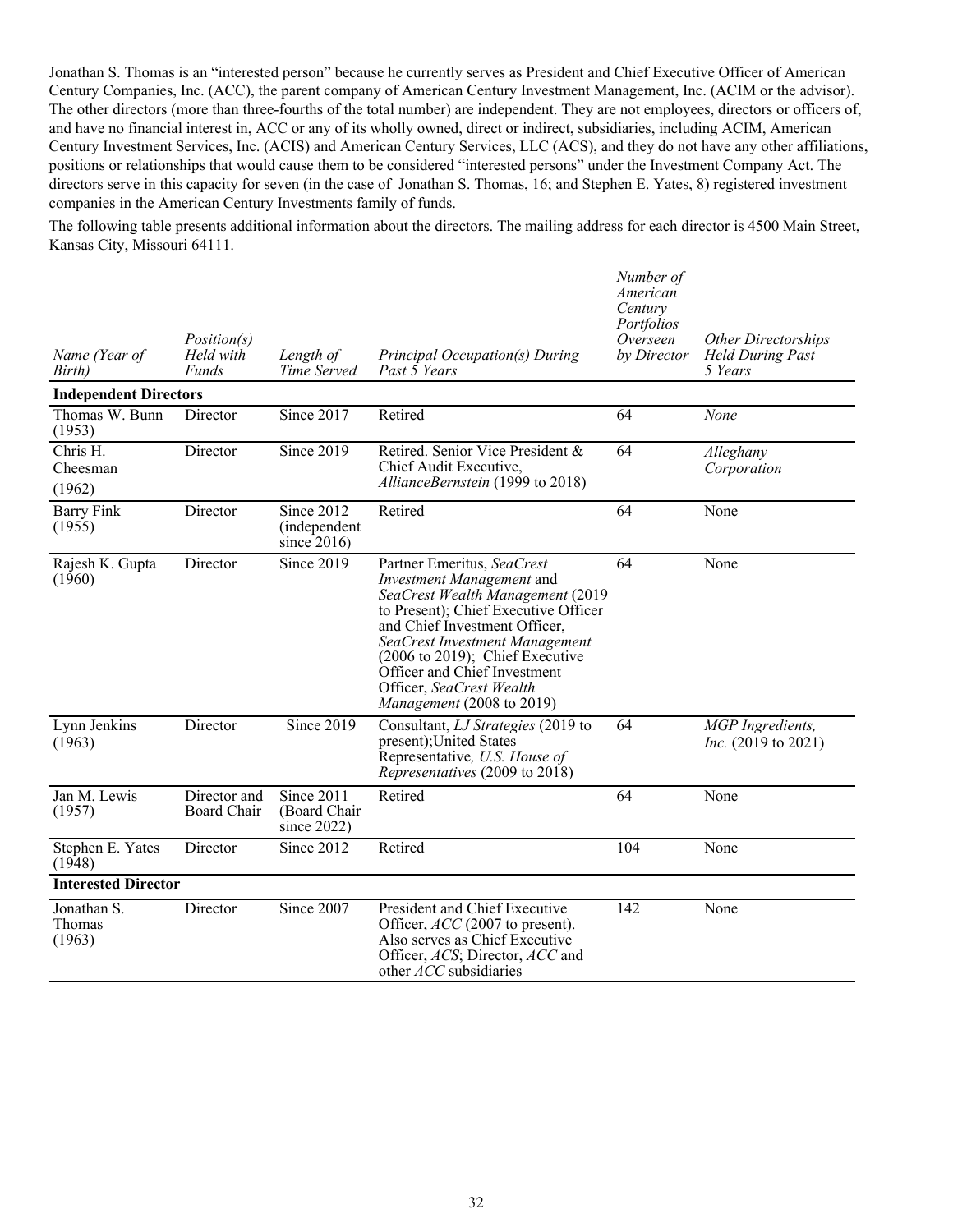# **Qualifications of Directors**

Generally, no one factor was decisive in the selection of the directors to the board. Qualifications considered by the board to be important to the selection and retention of directors include the following: (i) the individual's business and professional experience and accomplishments; (ii) the individual's educational background and accomplishments; (iii) the individual's experience and expertise performing senior policy-making functions in business, government, education, accounting, law and/or administration; (iv) how the individual's expertise and experience would contribute to the mix of relevant skills and experience on the board; (v) the individual's ability to work effectively with the other members of the board; and (vi) the individual's ability and willingness to make the time commitment necessary to serve as an effective director. In addition, the individuals' ability to review and critically evaluate information, their ability to evaluate fund service providers, their ability to exercise good business judgment on behalf of fund shareholders, their prior service on the board, and their familiarity with the funds are considered important assets.

When assessing potential new directors, the board has a policy of considering individuals from various and diverse backgrounds. Such diverse backgrounds may include differences in professional experience, education, individual skill sets and other individual attributes. Additional information about each director's individual educational and professional experience (supplementing the information provided in the table above) follows and was considered as part of his or her nomination to, or retention on, the board.

**Thomas W. Bunn:** BS in Business Administration, Wake Forest University; MBA in Finance, University of North Carolina at Chapel Hill; formerly Vice Chairman and President, KeyCorp (banking services); 31 years of experience in investment, commercial and corporate banking managing directorship roles with Bank of America

**Chris H. Cheesman:** BS in Business Administration (Accounting), Hofstra University; 32 years of experience in global financial services at AllianceBernstein; formerly, auditor with Price Waterhouse; Certified Public Accountant and Certified Financial Services Auditor

**Barry Fink:** BA in English and History, Binghamton University; Juris Doctorate, University of Michigan; formerly held leadership roles including chief operating officer with American Century Investments; formerly held leadership roles during a 20-year career with Morgan Stanley Investment Management; formerly asset management and securities law attorney at Seward & Kissel; serves as chairman and is on the Executive Committee of the Board of Directors of ICI Mutual Insurance Company

**Rajesh K. Gupta:** BS in Quantitative Analysis, New York University, Stern School of Business; MBA in Finance, New York University, Stern School of Business; formerly held leadership roles during 19-year career with Morgan Stanley Investment Management

**Lynn Jenkins:** BS in Accounting, Weber State University; AA in Business, Kansas State University; formerly, United States Representative; formerly, Kansas State Treasurer, Kansas State Senator and Kansas State Representative; 20 years of experience in finance and accounting, including as a certified public accountant

**Jan M. Lewis:** BS in Civil Engineering, University of Nebraska and MBA, Rockhurst College; Graduate Certificate in Financial Markets and Institutions, Boston University; formerly, President and Chief Executive Officer, Catholic Charities of Northeast Kansas (human services organization); President, BUCON, Inc. (full-service design-build construction company); 20 years of experience with Butler Manufacturing Company (metal buildings producer) and its subsidiaries

**Jonathan S. Thomas:** BA in Economics, University of Massachusetts; MBA, Boston College; formerly held senior leadership roles with Fidelity Investments, Boston Financial Services, Bank of America and Morgan Stanley; serves on the Board of Governors of the Investment Company Institute

**Stephen E. Yates:** BS and MS in Industrial Engineering, University of Alabama; formerly, Executive Vice President, Technology & Operations, Key Corp (banking services); formerly, President, USAA Information Technology Company (financial services); 33 years of experience in Information Technology; formerly, Director, Applied Industrial Technologies, Inc.

## **Responsibilities of the Board**

The board is responsible for overseeing the advisor's management and operations of the funds pursuant to the management agreements. Directors also have significant responsibilities under the federal securities laws. Among other things, they:

- oversee the performance of the funds;
- oversee the quality of the advisory and shareholder services provided by the advisor and other service providers to the funds;
- review annually the fees paid to the advisor for its services;
- monitor potential conflicts of interest between the funds and their affiliates, including the advisor;
- oversee custody of assets and the valuation of securities; and
- oversee the funds' compliance program.

In performing their duties, board members receive detailed information about the funds, the advisor and other service providers to the funds regularly throughout the year, and meet at least quarterly with management of the advisor to review reports about fund operations. The directors' role is to provide oversight and not to provide day-to-day management.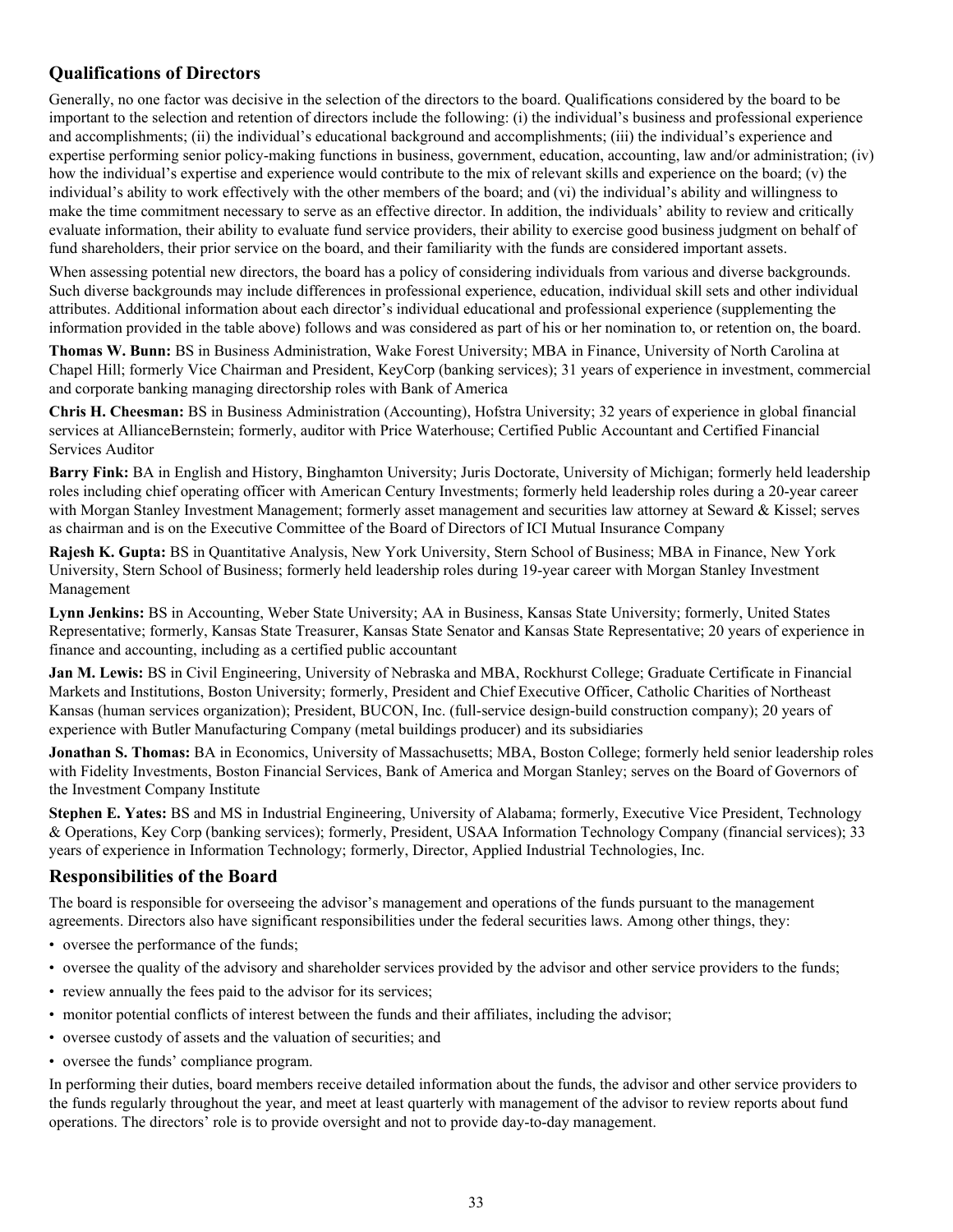The board has all powers necessary or convenient to carry out its responsibilities. Consequently, the board may adopt bylaws providing for the regulation and management of the affairs of the funds and may amend and repeal them to the extent that such bylaws do not reserve that right to the funds' shareholders. They may increase or reduce the number of board members and may, subject to the Investment Company Act, fill board vacancies. Board members also may elect and remove such officers and appoint and terminate such agents as they consider appropriate. They may establish and terminate committees consisting of two or more directors who may exercise the powers and authority of the board as determined by the directors. They may, in general, delegate such authority as they consider desirable to any officer of the funds, to any board committee and to any agent or employee of the funds or to any custodian, transfer agent, investor servicing agent, principal underwriter or other service provider for a fund.

To communicate with the board, or a member of the board, a shareholder should send a written communication addressed to the attention of the corporate secretary (the "Corporate Secretary") at American Century funds, P.O. Box 418210, Kansas City, Missouri 64141-9210. Shareholders who prefer to communicate by email may send their comments to

corporatesecretary@americancentury.com. The Corporate Secretary will forward all such communications to each member of the Compliance and Shareholder Services Committee, or if applicable, the individual director(s) and/or committee chair named in the correspondence. However, if a shareholder communication is addressed exclusively to the funds' independent directors, the Corporate Secretary will forward the communication to the Compliance and Shareholder Services Committee chair, who will determine the appropriate action.

### **Board Leadership Structure and Standing Board Committees**

Jan M. Lewis currently serves as the independent board chair and has served in such capacity since 2022. All of the board's members except Jonathan S. Thomas are independent directors. The independent directors meet separately, as needed and at least in conjunction with each quarterly meeting of the board, to consider a variety of matters that are scheduled to come before the board and meet periodically with the funds' Chief Compliance Officer and fund auditors. They are advised by independent legal counsel. No independent director may serve as an officer or employee of a fund. The board has also established several committees, as described below. The board believes that the current leadership structure, with independent directors filling all but one position on the board, with an independent director serving as board chair, and with the board committees comprised only of independent directors is appropriate and allows for independent oversight of the funds.

The board has an Audit Committee that approves the funds' (or corporation's) engagement of the independent registered public accounting firm and recommends approval of such engagement to the independent directors. The committee also oversees the activities of the accounting firm, receives regular reports regarding fund accounting, oversees securities valuation (approving the funds' valuation policy and receiving reports regarding instances of fair valuation thereunder) and receives regular reports from the advisor's internal audit department. The committee currently consists of Chris H. Cheesman (chair), Barry Fink and Lynn M. Jenkins. It met four times during the fiscal year ended December 31, 2021.

The board has a Governance Committee that is responsible for reviewing board procedures and committee structures. The committee also considers and recommends individuals for nomination as directors, and may recommend the creation of new committees. The names of potential director candidates may be drawn from a number of sources, including members of the board, management and shareholders. Shareholders may submit director nominations at any time to the Corporate Secretary, American Century funds, P.O. Box 418210, Kansas City, MO 64141-9210. When submitting nominations, shareholders should include the name, age and address of the candidate, as well as a detailed resume of the candidate's qualifications and a signed statement from the candidate of his/her willingness to serve on the board. Shareholders submitting nominations should also include information concerning the number of fund shares and length of time held by the shareholder, and if applicable, similar information for the potential candidate. All nominations submitted by shareholders will be forwarded to the chair of the Governance Committee for consideration. The Corporate Secretary will maintain copies of such materials for future reference by the committee when filling board positions.

If this process yields more than one desirable candidate, the committee will rank them by order of preference depending on their qualifications and the funds' needs. The candidate(s) may then be contacted to evaluate their interest and be interviewed by the full committee. Based upon its evaluation and any appropriate background checks, the committee will decide whether to recommend a candidate's nomination to the board.

The Governance Committee also may recommend the creation of new committees, evaluate the membership structure of new and existing committees, consider the frequency and duration of board and committee meetings and otherwise evaluate the responsibilities, processes, resources, performance and compensation of the board. The committee currently consists of Barry Fink (chair), Lynn M. Jenkins, Jan M. Lewis and Stephen E. Yates. It met four times during the fiscal year ended December 31, 2021.

The board also has a Compliance and Shareholder Services Committee, which reviews the results of the funds' compliance testing program, meets regularly with the funds' Chief Compliance Officer, reviews shareholder communications, reviews quarterly reports regarding the quality of shareholder service provided by the advisor, and monitors implementation of the funds' Code of Ethics. The committee currently consists of Thomas W. Bunn (chair), Rajesh K. Gupta, Jan M. Lewis and Stephen E. Yates. It met four times during the fiscal year ended December 31, 2021.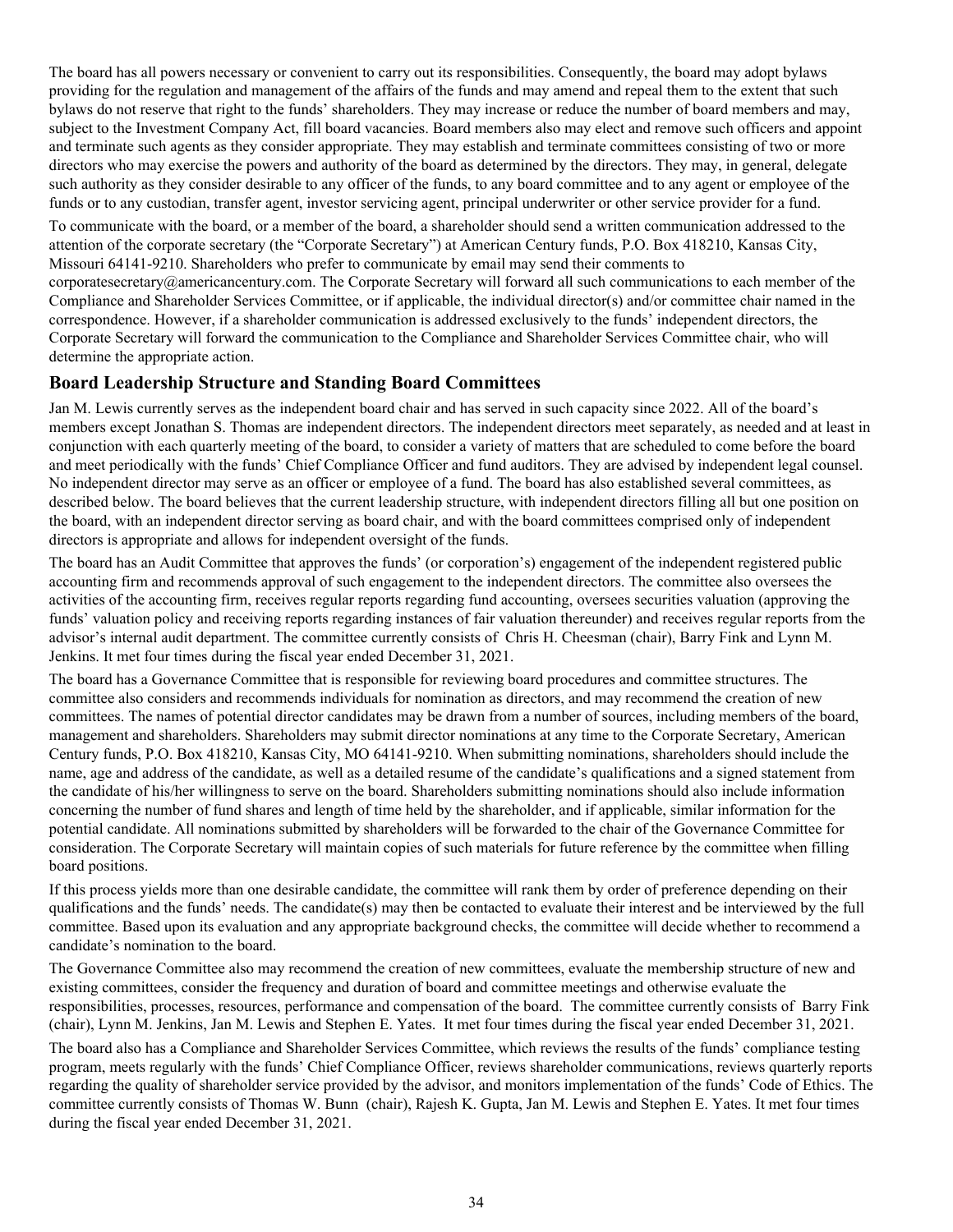The board has a Fund Performance Review Committee that meets quarterly to review the investment activities and strategies used to manage fund assets and monitor investment performance. The committee regularly receives reports from the advisor's chief investment officer, portfolio managers and other investment personnel concerning the funds' efforts to achieve their investment objectives. The committee also receives information regarding fund trading activities and monitors derivative usage. The committee does not review individual security selections. The committee currently consists of Rajesh K. Gupta (chair), Thomas W. Bunn, Chris H. Cheesman, Barry Fink, Lynn M. Jenkins, Jan M. Lewis and Stephen E. Yates. The committee met four times during the fiscal year ended December 31, 2021.

# **Risk Oversight by the Board**

As previously disclosed, the board oversees the advisor's management of the funds and meets at least quarterly with management of the advisor to review reports and receive information regarding fund operations. Risk oversight relating to the funds is one component of the board's oversight and is undertaken in connection with the duties of the board. As described above, the board's committees assist the board in overseeing various types of risks relating to the funds, including, but not limited to, investment risk, operational risk and enterprise risk. The board receives regular reports from each committee regarding the committee's areas of oversight responsibility and, through those reports and its regular interactions with management of the advisor during and between meetings, analyzes, evaluates, and provides feedback on the advisor's risk management processes. In addition, the board receives information regarding, and has discussions with senior management of the advisor about, the advisor's enterprise risk management systems and strategies, including an annual review of the advisor's risk management practices. There can be no assurance that all elements of risk, or even all elements of material risk, will be disclosed to or identified by the board, or that the advisor's risk management systems and strategies, and the board's oversight thereof, will mitigate all elements of risk, or even all elements of material risk to the funds.

# **Board Compensation**

For the fiscal year ended December 31, 2021, each independent director received the following compensation for his or her service to the funds and the American Century family of funds. Under the terms of the management agreement with the advisor, the funds are responsible for paying such fees and expenses. Neither Jonathan S. Thomas nor any officers of the funds receives compensation from the funds.

|                              | <b>Total Compensation for Services as</b> | Total Compensation for Service as                                                         |
|------------------------------|-------------------------------------------|-------------------------------------------------------------------------------------------|
| Name of Director             | Director of<br>the Funds <sup>(1)</sup>   | Directors/Trustees for the American<br>Century Investments Family of Funds <sup>(2)</sup> |
| <b>Independent Directors</b> |                                           |                                                                                           |
| Thomas W. Bunn               | \$10,037                                  | \$343,500                                                                                 |
| Chris H. Cheesman            | \$10,037                                  | \$343,500                                                                                 |
| <b>Barry Fink</b>            | \$10,329                                  | \$353,500                                                                                 |
| Rajesh K. Gupta              | \$10,037                                  | \$343,500                                                                                 |
| Lynn Jenkins                 | \$9,803                                   | \$335,500                                                                                 |
| Jan M. Lewis                 | \$9,803                                   | \$335,500                                                                                 |
| John R. Whitten $^{(3)}$     | \$9,511                                   | \$325,500                                                                                 |
| Stephen E. Yates             | \$11,702                                  | \$460,500                                                                                 |

*<sup>1</sup>Includes compensation paid to the directors for the fiscal year ended December 31, 2021, and also includes amounts deferred at the election of the directors under the American Century Mutual Funds' Independent Directors' Deferred Compensation Plan.*

*<sup>2</sup>Includes compensation paid to each director for his or her service as director/trustee for seven (in the case of Mr. Yates, eight) investment companies in the American Century Investments family of funds. The total amount of deferred compensation included in the table is as follows: Ms. Jenkins, \$134,200 and Mr. Yates, \$460,500.*

*<sup>3</sup> Mr. Whitten retired from the board on December 31, 2021.*

None of the funds currently provides any pension or retirement benefits to the directors except pursuant to the American Century Mutual Funds' Independent Directors' Deferred Compensation Plan adopted by the corporation. Under the plan, the independent directors may defer receipt of all or any part of the fees to be paid to them for serving as directors of the funds. All deferred fees are credited to accounts established in the names of the directors. The amounts credited to each account then increase or decrease, as the case may be, in accordance with the performance of one or more American Century funds selected by the directors. The account balance continues to fluctuate in accordance with the performance of the selected fund or funds until final payment of all amounts credited to the account. Directors are allowed to change their designation of funds from time to time.

Generally, deferred fees are not payable to a director until the distribution date elected by the director in accordance with the terms of the plan. Such distribution date may be a date on or after the director's retirement date, but may be an earlier date if the director agrees not to make any additional deferrals after such distribution date. Distributions may commence prior to the elected payment date for certain reasons specified in the plan, such as unforeseeable emergencies, death or disability. Directors may receive deferred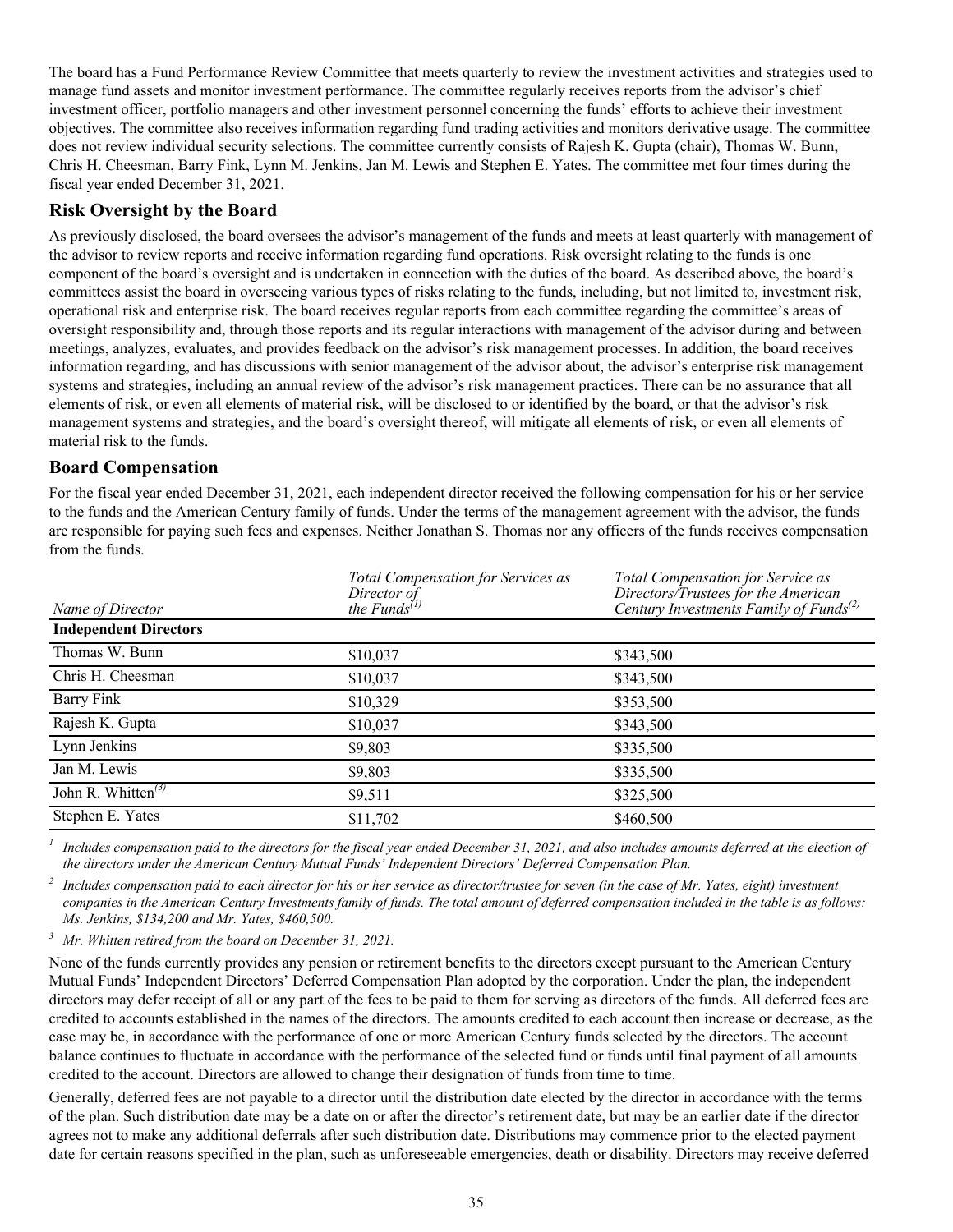fee account balances either in a lump sum payment or in substantially equal installment payments to be made over a period not to exceed 10 years. Upon the death of a director, all remaining deferred fee account balances are paid to the director's beneficiary or, if none, to the director's estate.

The plan is an unfunded plan and, accordingly, the funds have no obligation to segregate assets to secure or fund the deferred fees. To date, the funds have met all payment obligations under the plan. The rights of directors to receive their deferred fee account balances are the same as the rights of a general unsecured creditor of the funds. The plan may be terminated at any time by the administrative committee of the plan. If terminated, all deferred fee account balances will be paid in a lump sum.

### **Ownership of Fund Shares**

The directors owned shares in the funds as of December 31, 2021 as shown in the table below.

|                                                                                                                                                                                      | <b>Name of Director</b>      |                |                   |               |
|--------------------------------------------------------------------------------------------------------------------------------------------------------------------------------------|------------------------------|----------------|-------------------|---------------|
|                                                                                                                                                                                      | Jonathan S.<br><i>Thomas</i> | Thomas W. Bunn | Chris H. Cheesman | Barry<br>Fink |
| <b>Dollar Range of Equity</b><br><b>Securities in the Funds:</b>                                                                                                                     |                              |                |                   |               |
| VP Balanced                                                                                                                                                                          | A                            | A              | A                 | A             |
| VP Capital Appreciation                                                                                                                                                              | $\mathsf{A}$                 | A              | $\mathsf{A}$      | A             |
| VP Disciplined Core Value                                                                                                                                                            | $\mathsf{A}$                 | A              | A                 | A             |
| VP Growth                                                                                                                                                                            | $\overline{A}$               | A              | $\mathsf{A}$      | A             |
| VP International                                                                                                                                                                     | $\mathsf{A}$                 | $\overline{A}$ | $\mathsf{A}$      | $\mathsf{A}$  |
| VP Large Company Value                                                                                                                                                               | $\overline{A}$               | $\overline{A}$ | $\mathsf{A}$      | A             |
| VP Mid Cap Value                                                                                                                                                                     | A                            | A              | A                 | A             |
| VP Ultra                                                                                                                                                                             | A                            | A              | A                 | A             |
| VP Value                                                                                                                                                                             | A                            | A              | A                 | A             |
| <b>Aggregate Dollar Range of</b><br>Equity Securities in all<br><b>Registered Investment</b><br><b>Companies Overseen by</b><br>Director in Family of<br><b>Investment Companies</b> | E                            | E              | E                 | E             |

*Ranges: A—none, B—\$1-\$10,000, C—\$10,001-\$50,000, D—\$50,001-\$100,000, E—More than \$100,000*

|                                                                                                                                                                                             | <b>Name of Director</b> |              |                 |                     |
|---------------------------------------------------------------------------------------------------------------------------------------------------------------------------------------------|-------------------------|--------------|-----------------|---------------------|
|                                                                                                                                                                                             | Rajesh K. Gupta         | Lynn Jenkins | Jan M.<br>Lewis | Stephen E.<br>Yates |
| <b>Dollar Range of Equity</b><br><b>Securities in the Funds:</b>                                                                                                                            |                         |              |                 |                     |
| <b>VP</b> Balanced                                                                                                                                                                          | A                       | A            | A               | A                   |
| VP Capital Appreciation                                                                                                                                                                     | A                       | A            | A               | A                   |
| VP Disciplined Core Value                                                                                                                                                                   | A                       | A            | A               | A                   |
| VP Growth                                                                                                                                                                                   | A                       | A            | A               | A                   |
| VP International                                                                                                                                                                            | A                       | A            | A               | A                   |
| VP Large Company Value                                                                                                                                                                      | A                       | A            | $\mathbf{A}$    | A                   |
| VP Mid Cap Value                                                                                                                                                                            | A                       | A            | A               | A                   |
| VP Ultra                                                                                                                                                                                    | A                       | A            | A               | A                   |
| VP Value                                                                                                                                                                                    | A                       | A            | A               | A                   |
| <b>Aggregate Dollar Range of</b><br><b>Equity Securities in all</b><br><b>Registered Investment</b><br><b>Companies Overseen by</b><br>Director in Family of<br><b>Investment Companies</b> | E                       | E            | E               | E                   |

*Ranges: A—none, B—\$1-\$10,000, C—\$10,001-\$50,000, D—\$50,001-\$100,000, E—More than \$100,000*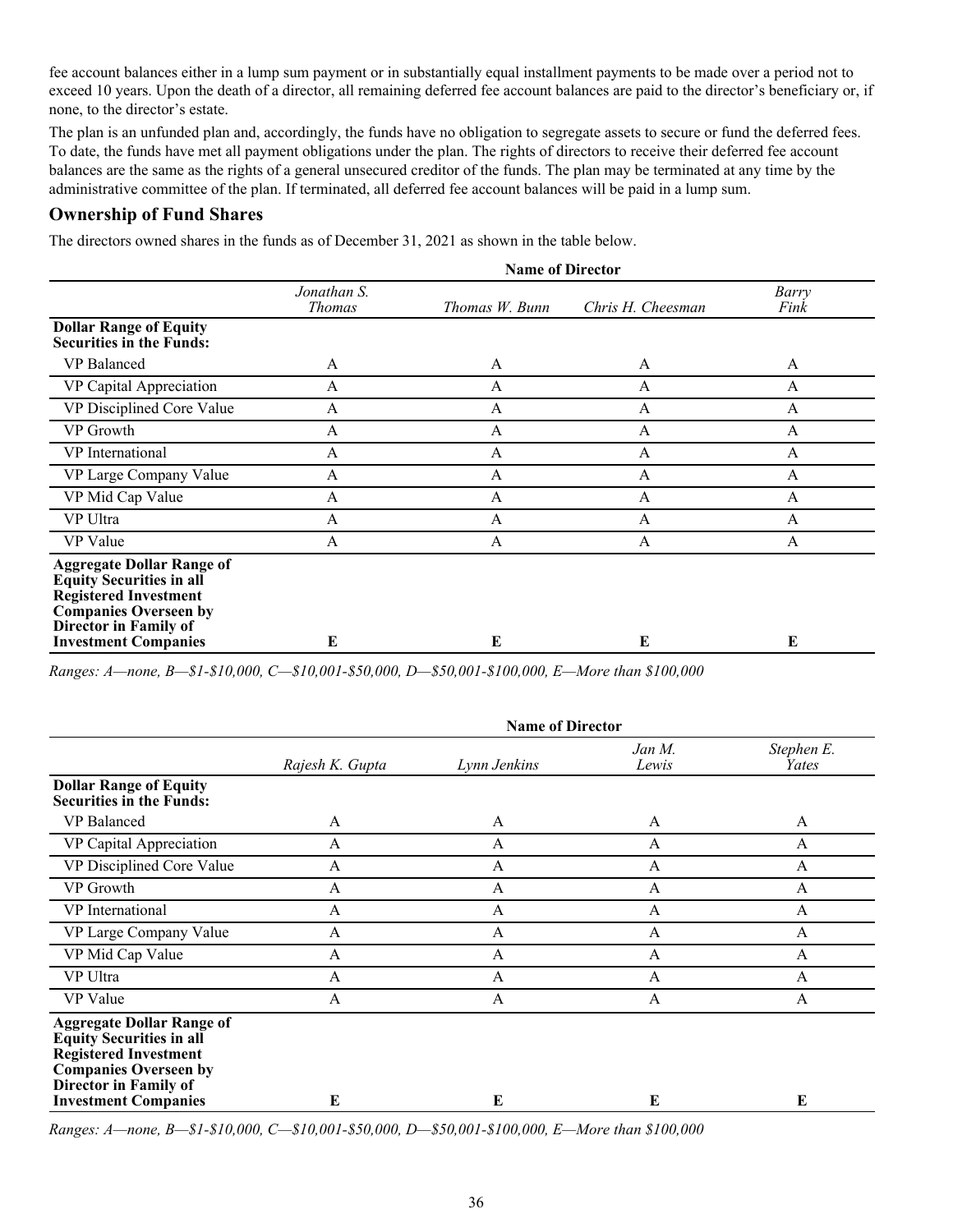# **Beneficial Ownership of Affiliates by Independent Directors**

No independent director or his or her immediate family members beneficially owned shares of the advisor, the funds' principal underwriter or any other person directly or indirectly controlling, controlled by, or under common control with the advisor or the funds' principal underwriter as of December 31, 2021.

# **Officers**

The following table presents certain information about the executive officers of the funds. Each officer serves as an officer for 16 (in the case of Robert J. Leach, 15) investment companies in the American Century family of funds. No officer is compensated for his or her service as an officer of the funds. The listed officers are interested persons of the funds and are appointed or re-appointed on an annual basis. The mailing address for each officer listed below is 4500 Main Street, Kansas City, Missouri 64111.

| Name (Year<br>of Birth)          | <i>Offices with</i><br>the Funds                                | Principal Occupation(s) During the Past Five Years                                                                                                                                                                                                                                                                                        |
|----------------------------------|-----------------------------------------------------------------|-------------------------------------------------------------------------------------------------------------------------------------------------------------------------------------------------------------------------------------------------------------------------------------------------------------------------------------------|
| Patrick<br>Bannigan<br>(1965)    | President since 2019                                            | Executive Vice President and Director, ACC (2012 to present). Chief Financial Officer, Chief<br>Accounting Officer and Treasurer, ACC (2015 to present). Also serves as President, ACS; Vice<br>President, ACIM; Chief Financial Officer, Chief Accounting Officer and/or Director, ACIM,<br><i>ACS</i> and other <i>ACC</i> subsidiaries |
| R. Wes<br>Campbell<br>(1974)     | <b>Chief Financial</b><br>Officer and Treasurer<br>since $2018$ | Vice President, ACS, (2020 to present); Investment Operations and Investment<br>Accounting, $ACS (2000$ to present)                                                                                                                                                                                                                       |
| Amy D.<br>Shelton<br>(1964)      | Chief Compliance<br>Officer and Vice<br>President since 2014    | Chief Compliance Officer, American Century funds (2014 to present); Chief<br>Compliance Officer, ACIM (2014 to present); Chief Compliance Officer, ACIS (2009<br>to present). Also serves as Vice President, ACIS                                                                                                                         |
| John Pak<br>(1968)               | General Counsel and<br>Senior Vice President<br>since $2021$    | General Counsel and Senior Vice President, ACC (2021 to present). Also serves as<br>General Counsel and Senior Vice President, ACIM, ACS and ACIS. Chief Legal<br>Officer of Investment and Wealth Management, The Bank of New York Mellon (2014)<br>to $2021$ )                                                                          |
| C. Jean Wade<br>(1964)           | Vice President since<br>2012                                    | Senior Vice President, ACS (2017 to present); Vice President, ACS (2007 to 2017)                                                                                                                                                                                                                                                          |
| Robert J.<br>Leach<br>(1966)     | Vice President<br>since 2006                                    | Vice President, <i>ACS</i> (2000 to present)                                                                                                                                                                                                                                                                                              |
| David H.<br>Reinmiller<br>(1963) | Vice President<br>since $2000$                                  | Attorney, ACC (1994 to present). Also serves as Vice President, ACIM and ACS                                                                                                                                                                                                                                                              |
| Ward D.<br>Stauffer<br>(1960)    | Secretary<br>since $2005$                                       | Attorney, ACC (2003 to present)                                                                                                                                                                                                                                                                                                           |

# **Code of Ethics**

The funds, their investment advisor, principal underwriter and, if applicable, subadvisor have adopted codes of ethics under Rule 17j-1 of the Investment Company Act. They permit personnel subject to the codes to invest in securities, including securities that may be purchased or held by the funds, provided that they first obtain approval from the compliance department before making such investments.

# **Proxy Voting Policies**

The advisor is responsible for exercising the voting rights associated with the securities purchased and/or held by the funds. The funds' Board of Directors has approved the advisor's proxy voting policies to govern the advisor's proxy voting activities.

A copy of the advisor's proxy voting policies is attached hereto as Appendix C. Information regarding how the advisor voted proxies relating to portfolio securities during the most recent 12-month period ended June 30 is available at americancentury.com/ proxy. The advisor's proxy voting record also is available on the SEC's website at sec.gov.

# **The Funds' Principal Shareholders**

A list of the funds' principal shareholders appears in *Appendix A*.

# **Service Providers**

The funds have no employees. To conduct the funds' day-to-day activities, the corporation has hired a number of service providers. Each service provider has a specific function to fill on behalf of the funds that is described below.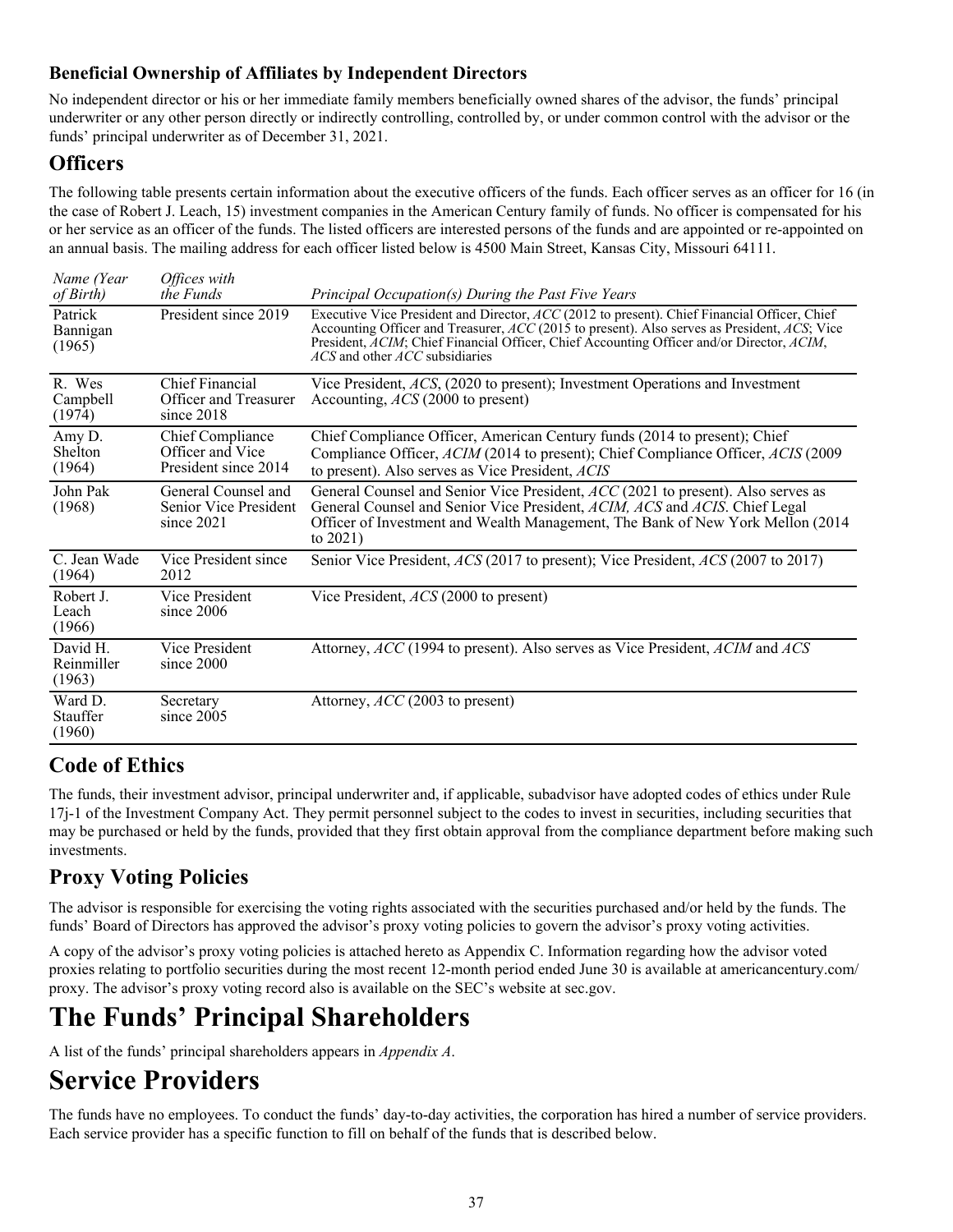ACIM, ACS and ACIS are wholly owned, directly or indirectly, by ACC. The Stowers Institute for Medical Research (SIMR) controls ACC by virtue of its beneficial ownership of more than 25% of the voting securities of ACC. SIMR is part of a not-forprofit biomedical research organization dedicated to finding the keys to the causes, treatments and prevention of disease.

# **Investment Advisor**

American Century Investment Management, Inc. (ACIM) serves as the investment advisor for each of the funds. A description of the responsibilities of the advisor appears in each prospectus under the heading *Management.*

Each class of each fund is subject to a contractual unified management fee based on a percentage of the daily net assets of such class. For more information about the unified management fee, see *The Investment Advisor* under the heading *Management* in each fund's prospectus. The amount of the fee is calculated daily and paid monthly in arrears. For each fund with a stepped fee schedule, the rate of the fee is determined by applying the formula indicated on the table below. This formula takes into account the assets of the fund as well as certain assets, if any, of other clients of the advisor outside the American Century Investments fund family (such as subadvised funds and separate accounts) that use very similar investment teams and strategies (strategy assets). The use of strategy assets, rather than fund assets alone, in calculating the fee rate for a particular fund could allow the fund to realize scheduled cost savings more quickly. However, it is possible that a fund's strategy assets will not include assets of other client accounts or that any such assets may not be sufficient to result in a lower fee rate. The management fee schedules for the funds appear below.

| Fund                             | Class              | Percentage of Strategy Assets                                                                |
|----------------------------------|--------------------|----------------------------------------------------------------------------------------------|
| <b>VP Balanced</b>               | Class I & Class II | 0.90% of first \$250 million<br>0.85% of the next \$250 million<br>0.80% over \$500 million  |
| <b>VP Capital Appreciation</b>   | Class I            | 1.00% of first \$500 million<br>0.95% of the next \$500 million<br>$0.90\%$ over \$1 billion |
|                                  | Class II           | $0.90\%$ of first \$500 million<br>$0.85\%$ of next \$500 million<br>0.80% over \$1 billion  |
|                                  | Class Y            | 0.65% of first \$500 million<br>$0.60\%$ of the next \$500 million<br>0.55% over \$1 billion |
| <b>VP Disciplined Core Value</b> | Class I & Class II | 0.70% of first \$5 billion<br>0.65% over \$5 billion                                         |
| <b>VP Growth</b>                 | Class I            | $0.90\%$                                                                                     |
|                                  | Class II           | 0.80%                                                                                        |
| <b>VP</b> International          | Class I            | 1.06% of first \$1 billion<br>1.00% over \$1 billion                                         |
|                                  | Class II           | $0.96\%$ of first \$1 billion<br>0.90% over \$1 billion                                      |
| <b>VP Large Company Value</b>    | Class I            | 0.83% of the first \$1 billion<br>0.80% of the next \$4 billion<br>0.70% over \$5 billion    |
|                                  | Class II           | 0.73% of the first \$1 billion<br>0.70% of the next \$4 billion<br>0.60% over \$5 billion    |
| <b>VP Mid Cap Value</b>          | Class I            | 0.85%                                                                                        |
|                                  | Class II           | 0.75%                                                                                        |
| <b>VP</b> Ultra                  | Class I            | 0.89%                                                                                        |
|                                  | Class II           | 0.79%                                                                                        |
| <b>VP Value</b>                  | Class I            | 0.83%                                                                                        |
|                                  | Class II           | 0.73%                                                                                        |

On each calendar day, each class of each fund accrues a management fee that is equal to the class's management fee rate (as calculated pursuant to the above schedules) times the net assets of the class divided by 365 (366 in leap years). On the first business day of each month, the funds pay a management fee to the advisor for the previous month. The management fee is the sum of the daily fee calculations for each day of the previous month.

The management agreement between the corporation and the advisor shall continue in effect for a period of two years from its effective date (unless sooner terminated in accordance with its terms) and shall continue in effect from year to year thereafter for each fund so long as such continuance is approved at least annually by: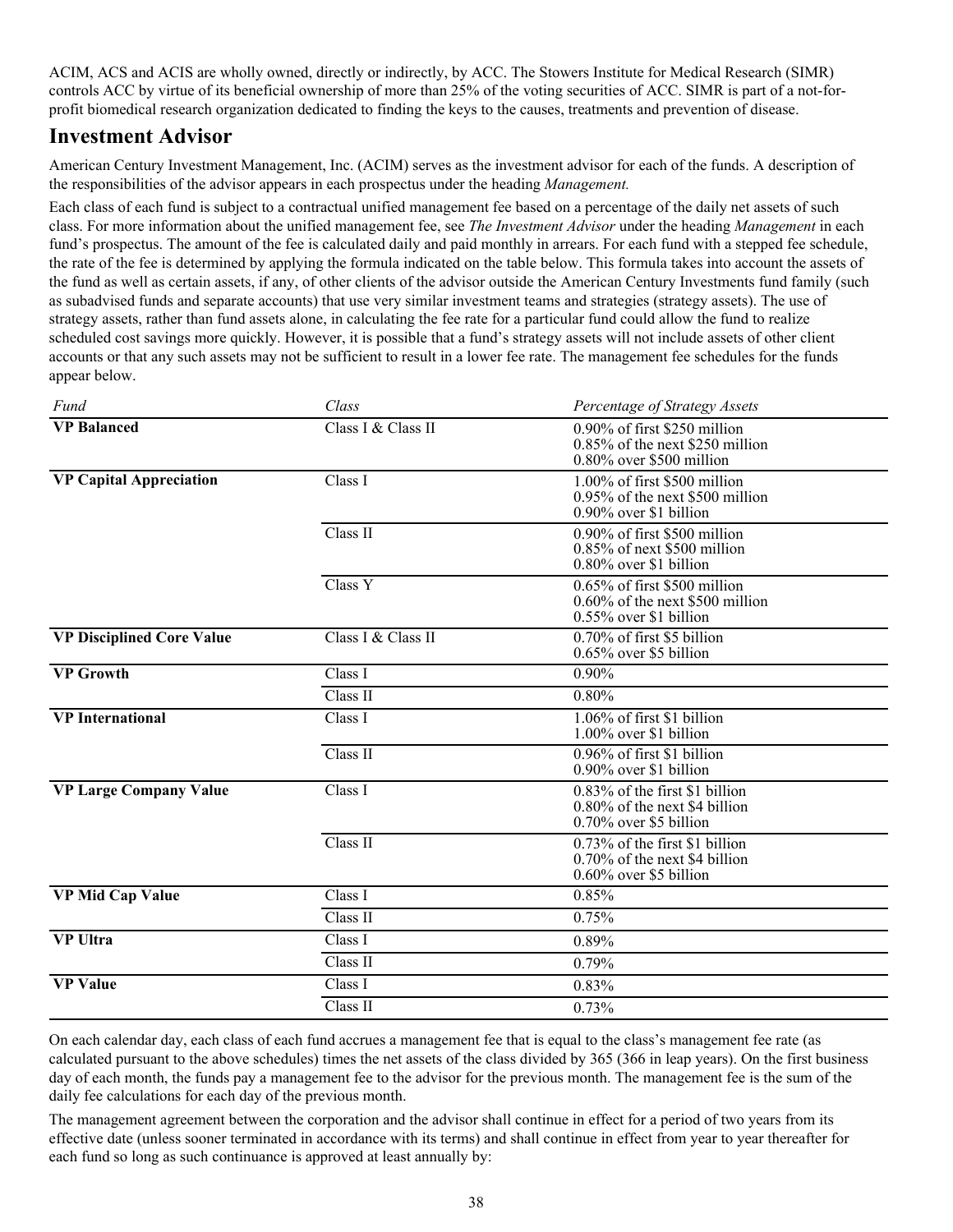- (1) either the funds' Board of Directors, or a majority of the outstanding voting securities of such fund (as defined in the Investment Company Act) and
- (2) the vote of a majority of the directors of the fund who are not parties to the agreement or interested persons of the advisor, cast in person at a meeting called for the purpose of voting on such approval.

The management agreement states that the funds' Board of Directors or a majority of the outstanding voting securities of each class of such fund may terminate the management agreement at any time without payment of any penalty on 60 days' written notice to the advisor. The management agreement shall be automatically terminated if it is assigned.

The management agreement states the advisor shall not be liable to the funds or their shareholders for anything other than willful misfeasance, bad faith, gross negligence or reckless disregard of its obligations and duties.

The management agreement also provides that the advisor and its officers, directors and employees may engage in other business, render services to others, and devote time and attention to any other business whether of a similar or dissimilar nature.

Certain investments may be appropriate for the funds and also for other clients advised by the advisor. Investment decisions for the funds and other clients are made with a view to achieving their respective investment objectives after consideration of such factors as their current holdings, availability of cash for investment and the size of their investment generally. A particular security may be bought or sold for only one client or fund, or in different amounts and at different times for more than one but less than all clients or funds. A particular security may be bought for one client or fund on the same day it is sold for another client or fund, and a client or fund may hold a short position in a particular security at the same time another client or fund holds a long position. In addition, purchases or sales of the same security may be made for two or more clients or funds on the same date. The advisor has adopted procedures designed to ensure such transactions will be allocated among clients and funds in a manner believed by the advisor to be equitable to each. In some cases this procedure could have an adverse effect on the price or amount of the securities purchased or sold by a fund.

The advisor may aggregate purchase and sale orders of the funds with purchase and sale orders of its other clients when the advisor believes that such aggregation provides the best execution for the funds. The Board of Directors has approved the policy of the advisor with respect to the aggregation of portfolio transactions. To the extent equity trades are aggregated, shares purchased or sold are generally allocated to the participating portfolios pro rata based on order size. The advisor will not aggregate portfolio transactions of the funds unless it believes such aggregation is consistent with its duty to seek best execution on behalf of the funds and the terms of the management agreement. The advisor receives no additional compensation or remuneration as a result of such aggregation.

Unified management fees incurred by each fund for the fiscal periods ended December 31, 2021, 2020, and 2019, are indicated in the following table.

| $\bullet$                 |                     |                             |                                          |
|---------------------------|---------------------|-----------------------------|------------------------------------------|
| Fund                      | 2021                | 2020                        | 2019                                     |
| VP Balanced               | $$3,076,235^{(1)}$$ | $$2,541,949^{(9)}$          | \$2,005,784 <sup>(17)</sup>              |
| VP Capital Appreciation   | $$4,313,335^{(2)}$$ | \$3,191 066 <sup>(10)</sup> | $\sqrt{3,107,273}^{(18)}$                |
| VP Disciplined Core Value | \$3,069,988         | \$2,460,213                 | \$2,591,041                              |
| VP Growth                 | $$42,496^{(3)}$     | $$36,386^{(11)}$            | $$37,113^{(19)}$                         |
| VP International          | $$2,275,143^{(4)}$  | $$1,775,225^{(12)}$         | $$1,728,755^{(20)}$                      |
| VP Large Company Value    | $$535,457^{(5)}$    | $$382,832^{(13)}$$          | $$317,528^{(21)}$                        |
| VP Mid Cap Value          | $$5,063,502^{(6)}$  | $$4,429,202^{(14)}$         | $$5,730,487^{(22)}$                      |
| VP Ultra                  | $$2,284,179^{(7)}$  | $$1,745,328^{(15)}$         | \$1,532,795 <sup><math>(23)</math></sup> |
| VP Value                  | $$6,333,520^{(8)}$$ | \$5,150,804 (16)            | \$6,032,976 <sup>(24)</sup>              |
|                           |                     |                             |                                          |

#### **Unified Management Fees**

*<sup>1</sup>Amount shown reflects waiver by advisor of \$196,552 in management fees.*

*<sup>2</sup>Amount shown reflects waiver by advisor of \$511,011 in management fees.*

*<sup>3</sup>Amount shown reflects waiver by advisor of \$9,494 in management fees.*

*<sup>4</sup>Amount shown reflects waiver by advisor of \$575,607 in management fees.*

*<sup>5</sup>Amount shown reflects waiver by advisor of \$118,986 in management fees.*

*<sup>6</sup>Amount shown reflects waiver by advisor of \$935,540 in management fees.*

*<sup>7</sup>Amount shown reflects waiver by advisor of \$508,785 in management fees.*

*8 Amount shown reflects waiver by advisor of \$1,746,106 in management fees*

*<sup>9</sup>Amount shown reflects waiver by advisor of \$136,701 in management fees.*

*<sup>10</sup>Amount shown reflects waiver by advisor of \$538,193 in management fees.*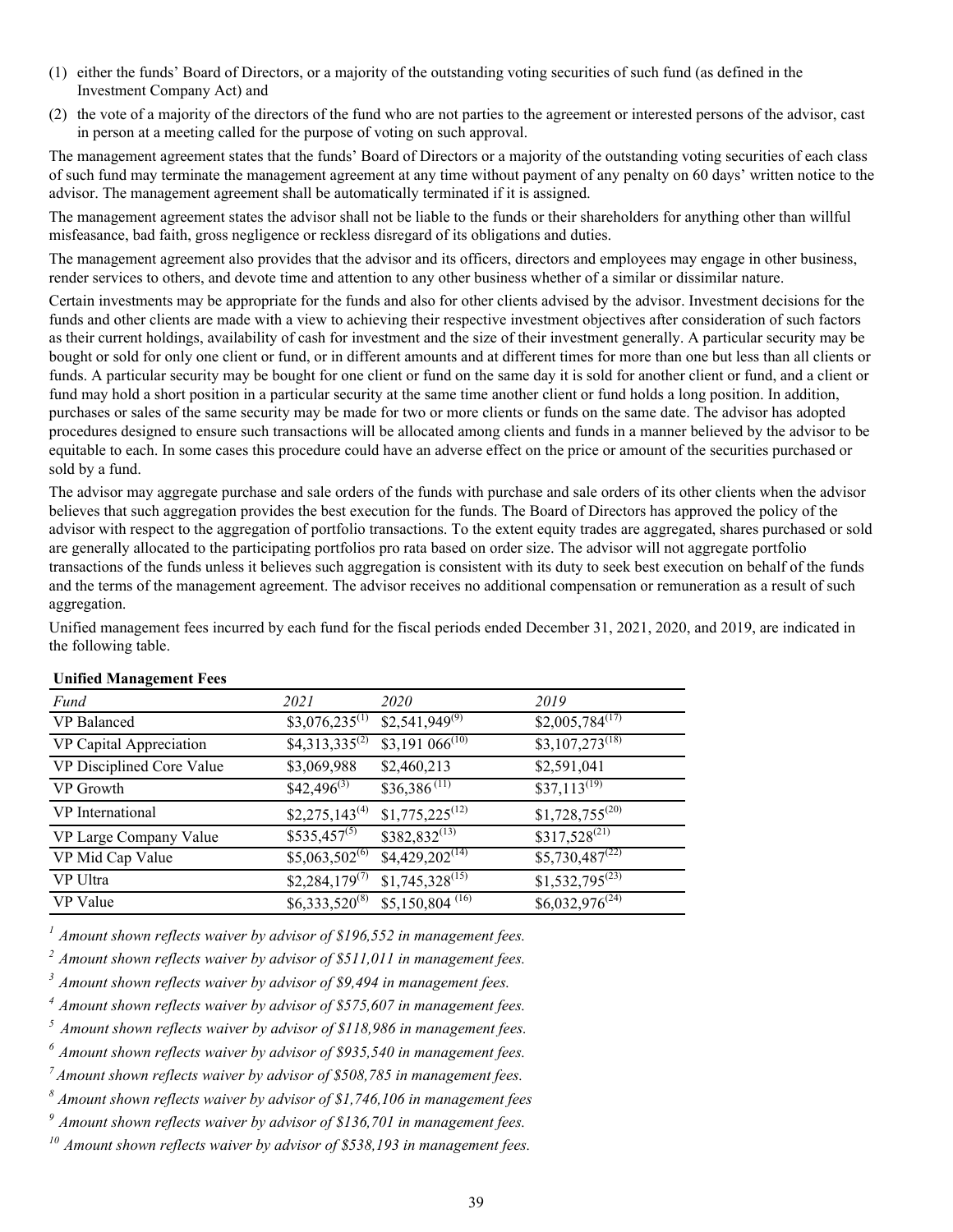*<sup>11</sup>Amount shown reflects waiver by advisor of \$10,678 in management fees.*

*<sup>12</sup>Amount shown reflects waiver by advisor of \$671,852 in management fees.*

*<sup>13</sup> Amount shown reflects waiver by advisor of \$92,670 in management fees.*

*<sup>14</sup>Amount shown reflects waiver by advisor of \$846,770 in management fees.*

*<sup>15</sup>Amount shown reflects waiver by advisor of \$493,223 in management fees.*

*<sup>16</sup>Amount shown reflects waiver by advisor of \$1,721,008 in management fees*

*<sup>17</sup>Amount shown reflects waiver by advisor of \$282,937 in management fees.*

<sup>1</sup>*<sup>8</sup>Amount shown reflects waiver by advisor of \$606,137 in management fees.*

*<sup>19</sup>Amount shown reflects waiver by advisor of \$9,838 in management fees.*

*<sup>20</sup>Amount shown reflects waiver by advisor of \$588,717 in management fees.*

*<sup>21</sup>Amount shown reflects waiver by advisor of \$68,130 in management fees.*

*<sup>22</sup>Amount shown reflects waiver by advisor of \$1,121,375 in management fees.*

*<sup>23</sup>Amount shown reflects waiver by advisor of \$376,718 in management fees.*

*<sup>24</sup>Amount shown reflects waiver by advisor of \$1,763,916 in management fees.*

# **Portfolio Managers**

## **Accounts Managed**

The portfolio managers are responsible for the day-to-day management of various accounts, as indicated by the following table. Unless otherwise noted, these accounts do not have an advisory fee based on performance of the account.

|                                        |                    | Registered Investment<br>Companies (e.g.,<br>American Century<br>Investments funds<br>and American<br>Century Investments -<br>subadvised funds) | Other Pooled<br>Investment<br>Vehicles (e.g.,<br>commingled<br>trusts and 529<br>education<br>savings plans) | Other Accounts<br>(e.g., separate)<br>accounts and<br>corporate accounts,<br>including incubation<br>strategies and<br>corporate money) |
|----------------------------------------|--------------------|--------------------------------------------------------------------------------------------------------------------------------------------------|--------------------------------------------------------------------------------------------------------------|-----------------------------------------------------------------------------------------------------------------------------------------|
| Jeffrey R. Bourke                      | Number of Accounts | $\overline{2}$                                                                                                                                   | 1                                                                                                            | 2                                                                                                                                       |
|                                        | Assets             | \$22.4 billion <sup>(1)</sup>                                                                                                                    | \$98.5 million                                                                                               | \$1.4 billion                                                                                                                           |
| Robert J. Bove                         | Number of Accounts | 5                                                                                                                                                | $\theta$                                                                                                     | $\overline{2}$                                                                                                                          |
|                                        | Assets             | \$5.6 billion <sup><math>(2)</math></sup>                                                                                                        | \$0                                                                                                          | \$121.8 million                                                                                                                         |
| Rob Brookby                            | Number of Accounts | 5                                                                                                                                                | $\mathbf{0}$                                                                                                 | $\overline{2}$                                                                                                                          |
|                                        | Assets             | \$8.0 billion $(3)$                                                                                                                              | \$0                                                                                                          | \$893.3 thousand                                                                                                                        |
| Justin M. Brown                        | Number of Accounts | 7                                                                                                                                                | 1                                                                                                            | 2                                                                                                                                       |
|                                        | Assets             | \$20.8 billion <sup><math>(4)</math></sup>                                                                                                       | \$154.1 million                                                                                              | \$662.1 million                                                                                                                         |
| David Byrns <sup>(5)</sup>             | Number of Accounts | 3                                                                                                                                                |                                                                                                              |                                                                                                                                         |
|                                        | Assets             | \$3.4 billion <sup><math>(6)</math></sup>                                                                                                        | \$17.8 million                                                                                               | \$361.5 million                                                                                                                         |
| Phillip Davidson                       | Number of Accounts | 25                                                                                                                                               | 4                                                                                                            | 7                                                                                                                                       |
|                                        | Assets             | \$36.2 billion <sup>(7)</sup>                                                                                                                    | \$3.2 billion                                                                                                | \$1.6 billion                                                                                                                           |
| Robert V. Gahagan                      | Number of Accounts | 18                                                                                                                                               | $\theta$                                                                                                     | $\overline{2}$                                                                                                                          |
|                                        | Assets             | \$26.4 billion <sup>(2)</sup>                                                                                                                    | \$0                                                                                                          | \$618.3 million                                                                                                                         |
| Rajesh Gandhi                          | Number of Accounts | 8                                                                                                                                                | 5                                                                                                            | 11                                                                                                                                      |
|                                        | Assets             | \$4.6 billion $(8)$                                                                                                                              | \$991.0 million                                                                                              | \$1.9 billion                                                                                                                           |
| Jason Greenblath                       | Number of Accounts | 11                                                                                                                                               | 1                                                                                                            | 1                                                                                                                                       |
|                                        | Assets             | \$14.7 billion <sup><math>(2)</math></sup>                                                                                                       | \$5.0 million                                                                                                | $\mathbf{1}$                                                                                                                            |
| Adam Krenn <sup><math>(5)</math></sup> | Number of Accounts | 8                                                                                                                                                | $\theta$                                                                                                     |                                                                                                                                         |
|                                        | Assets             | \$6.0 billion $(9)$                                                                                                                              | $\boldsymbol{0}$                                                                                             | \$608.8 thousand                                                                                                                        |
| Keith Lee                              | Number of Accounts | 5                                                                                                                                                | 3                                                                                                            | 3                                                                                                                                       |
|                                        | Assets             | \$30.3 billion <sup>(1)</sup>                                                                                                                    | \$409.6 million                                                                                              | \$574.2 million                                                                                                                         |

**Accounts Managed (As of December 31, 2021)**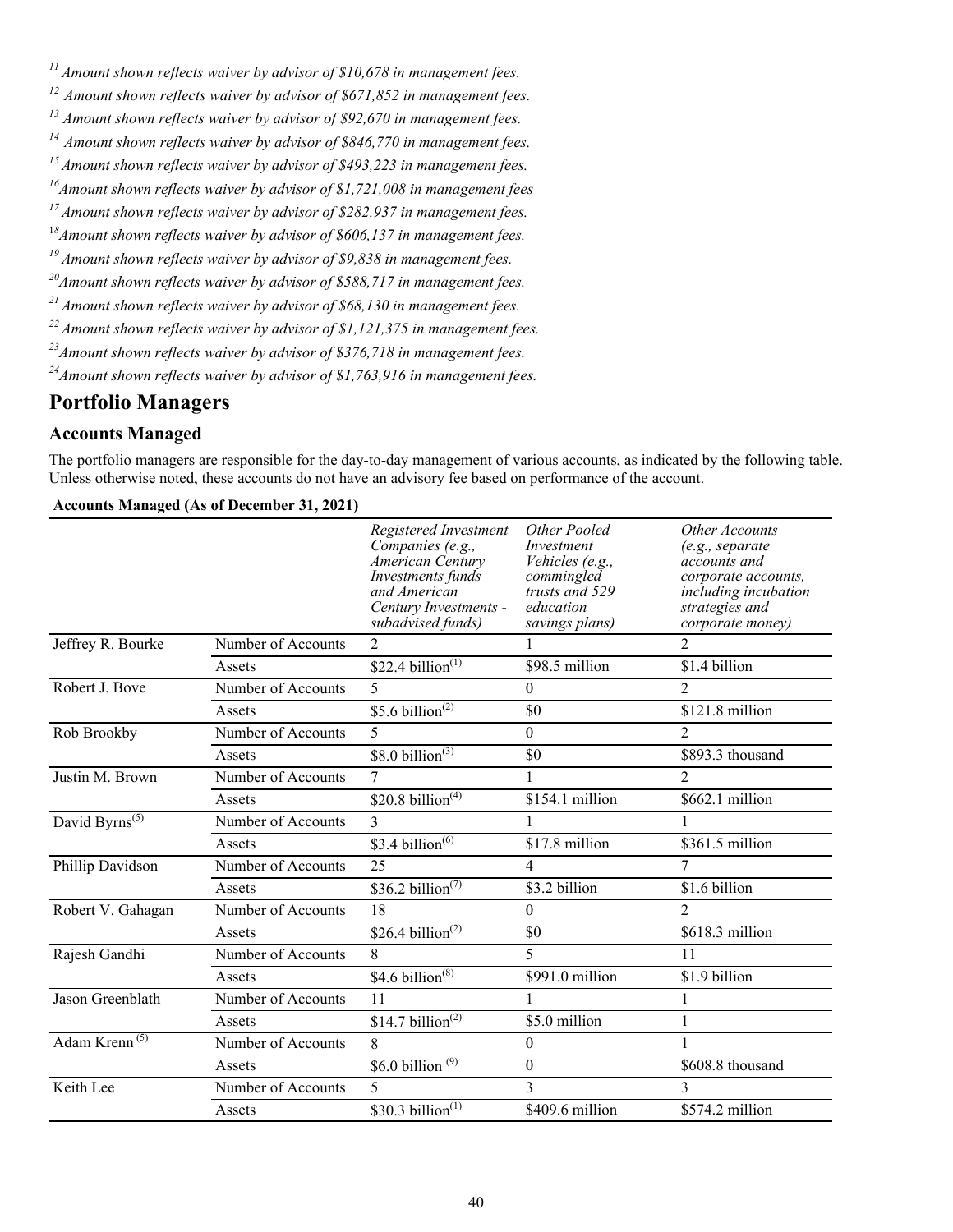#### **Accounts Managed (As of December 31, 2021)**

|                                |                    | Registered Investment<br>Companies (e.g.,<br>American Century<br>Investments funds<br>and American<br>Century Investments -<br>subadvised funds) | Other Pooled<br>Investment<br>Vehicles (e.g.,<br>commingled<br>trusts and 529<br>education<br>savings plans) | Other Accounts<br>(e.g., separate<br>accounts and<br>corporate accounts,<br>including incubation<br>strategies and<br>corporate money) |
|--------------------------------|--------------------|--------------------------------------------------------------------------------------------------------------------------------------------------|--------------------------------------------------------------------------------------------------------------|----------------------------------------------------------------------------------------------------------------------------------------|
| Michael Li                     | Number of Accounts | 5                                                                                                                                                | 3                                                                                                            | 3                                                                                                                                      |
|                                | Assets             | \$30.3 billion <sup>(1)</sup>                                                                                                                    | \$415.4 million                                                                                              | \$3.7 billion                                                                                                                          |
| Michael Liss                   | Number of Accounts | 21                                                                                                                                               | 5                                                                                                            | 9                                                                                                                                      |
|                                | Assets             | $$34.4$ billion <sup>(10)</sup>                                                                                                                  | \$3.9 billion                                                                                                | \$1.7 billion                                                                                                                          |
| Yulin Long                     | Number of Accounts | 8                                                                                                                                                | $\theta$                                                                                                     | $\overline{0}$                                                                                                                         |
|                                | Assets             | $$7.2$ billion <sup>(11)</sup>                                                                                                                   | \$0                                                                                                          | \$0                                                                                                                                    |
| <b>Scott Marolf</b>            | Number of Accounts | $\overline{4}$                                                                                                                                   | 1                                                                                                            | $\overline{2}$                                                                                                                         |
|                                | Assets             | $$15.2$ billion <sup>(12)</sup>                                                                                                                  | \$154.1 million                                                                                              | \$782.0 million                                                                                                                        |
| Nathan Rawlins <sup>(13)</sup> | Number of Accounts | 11                                                                                                                                               | 1                                                                                                            | $\mathbf{1}$                                                                                                                           |
|                                | Assets             | $$13.0$ billion <sup>(14)</sup>                                                                                                                  | \$837.2 million                                                                                              | \$222.2 million                                                                                                                        |
| Joseph Reiland                 | Number of Accounts | 8                                                                                                                                                | 1                                                                                                            | $\mathcal{E}$                                                                                                                          |
|                                | Assets             | $$20.8$ billion <sup>(4)</sup>                                                                                                                   | \$154.1 million                                                                                              | \$782.9 million                                                                                                                        |
| <b>Steven Rossi</b>            | Number of Accounts | 6                                                                                                                                                | $\boldsymbol{0}$                                                                                             | $\boldsymbol{0}$                                                                                                                       |
|                                | Assets             | $$7.6$ billion <sup>(11)</sup>                                                                                                                   | \$0                                                                                                          | \$0                                                                                                                                    |
| Philip Sundell                 | Number of Accounts | 11                                                                                                                                               | 1                                                                                                            |                                                                                                                                        |
|                                | Assets             | $$9.7$ billion <sup>(15)</sup>                                                                                                                   | \$18.4 million                                                                                               | \$606.0 thousand                                                                                                                       |
| Charles Tan                    | Number of Accounts | 12                                                                                                                                               | $\boldsymbol{0}$                                                                                             | 1                                                                                                                                      |
|                                | Assets             | \$14.8 billion <sup>(2)</sup>                                                                                                                    | \$0                                                                                                          | \$172.1 million                                                                                                                        |
| Kevin Toney                    | Number of Accounts | 21                                                                                                                                               | 5                                                                                                            | 9                                                                                                                                      |
|                                | Assets             | \$34.4 billion <sup><math>(10)</math></sup>                                                                                                      | \$3.9 billion                                                                                                | \$1.71 billion                                                                                                                         |
| Brian Woglom                   | Number of Accounts | 25                                                                                                                                               | 4                                                                                                            | 8                                                                                                                                      |
|                                | Assets             | \$36.2 billion <sup><math>(16)</math></sup>                                                                                                      | \$3.2 billion                                                                                                | \$1.7 billion                                                                                                                          |
| Nalin Yogasundram              | Number of Accounts | 5                                                                                                                                                | $\overline{0}$                                                                                               | $\overline{2}$                                                                                                                         |
|                                | Assets             | $$8.0$ billion <sup>(3)</sup>                                                                                                                    | \$0                                                                                                          | \$893.3 thousand                                                                                                                       |
| Jim Zhao                       | Number of Accounts | 8                                                                                                                                                | 5                                                                                                            | 11                                                                                                                                     |
|                                | Assets             | \$4.6 billion <sup>(8)</sup>                                                                                                                     | \$990.9 million                                                                                              | \$1.9 billion                                                                                                                          |

*<sup>1</sup>Includes \$338.1 million in VP Ultra.*

*<sup>2</sup>Includes \$396.6 million in VP Balanced.*

*3 Includes \$654.4 million in VP Capital Appreciation.* 

*4 Includes \$396.6 million in VP Balanced and \$7.3 million in VP Growth.*

*5 Information provided as of February 16, 2022.*

*6 Includes \$1.0 billion in VP Value.*

7  *Includes \$101.0 million in VP Large Company Value, \$724.1 million in VP Mid Cap Value and \$972.5 million in VP Value.*

- *8 Includes \$226.3 million in VP International.*
- *<sup>9</sup>Includes \$107.4 million in VP Large Company Value.*
- *<sup>10</sup>Includes \$724.1 million in VP Mid Cap Value and \$972.5 million in VP Value.*
- *<sup>11</sup>Includes \$451.1 million in VP Disciplined Core Value.*
- *<sup>12</sup>Includes \$7.3 million in VP Growth.*
- *<sup>13</sup>Information provided as of March 1, 2022.*
- *<sup>14</sup>Includes \$700.0 million VP Mid Cap Value.*
- *<sup>15</sup> Includes \$101.0 million in VP Large Company Value and \$972.5 million in VP Value.*
- *<sup>16</sup> Includes \$101.0 million in VP Large Company Value, \$724.1 million in Mid Cap Value and \$972.5 million in VP Value.*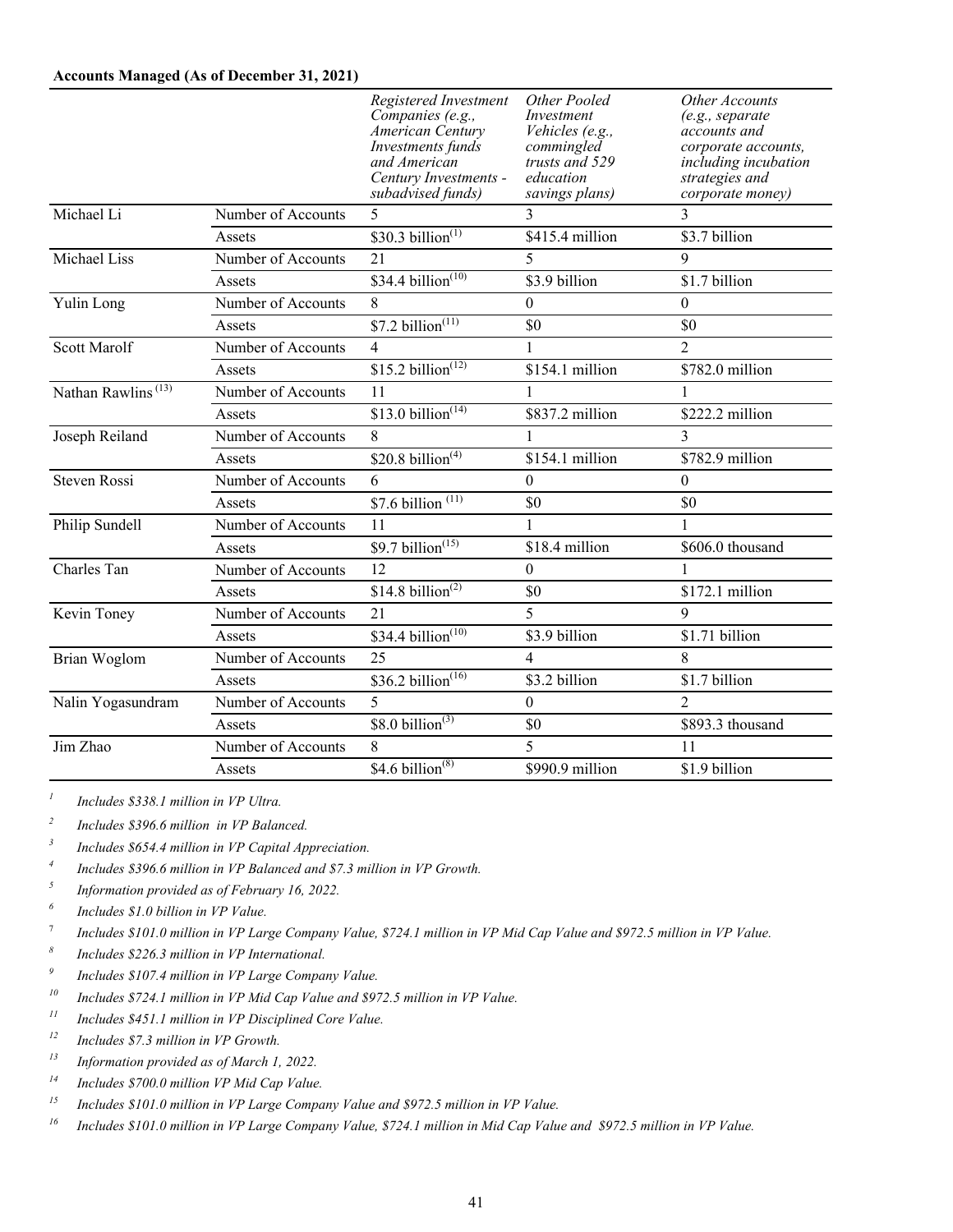# **Potential Conflicts of Interest**

Certain conflicts of interest may arise in connection with the management of multiple portfolios. Potential conflicts include, for example, conflicts among investment strategies, such as one portfolio buying or selling a security while another portfolio has a differing, potentially opposite position in such security. This may include one portfolio taking a short position in the security of an issuer that is held long in another portfolio (or vice versa). Other potential conflicts may arise with respect to the allocation of investment opportunities, which are discussed in more detail below. American Century Investments has adopted policies and procedures that are designed to minimize the effects of these conflicts.

Responsibility for managing American Century Investments client portfolios is organized according to investment discipline. Investment disciplines include, for example, disciplined equity, global growth equity, global value equity, global fixed income, multi-asset strategies, exchange traded funds, and Avantis Investors funds. Within each discipline are one or more portfolio teams responsible for managing specific client portfolios. Generally, client portfolios with similar strategies are managed by the same team using the same objective, approach, and philosophy. Accordingly, portfolio holdings, position sizes, and industry and sector exposures tend to be similar across similar portfolios, which minimizes the potential for conflicts of interest. In addition, American Century Investments maintains an ethical wall that restricts real time access to information regarding any portfolio's transaction activities and positions to team members that have responsibility for a given portfolio or are within the same equity investment discipline. The ethical wall is intended to aid in preventing the misuse of portfolio holdings information and trading activity in the other disciplines.

For each investment strategy, one portfolio is generally designated as the "policy portfolio." Other portfolios with similar investment objectives, guidelines and restrictions, if any, are referred to as "tracking portfolios." When managing policy and tracking portfolios, a portfolio team typically purchases and sells securities across all portfolios that the team manages. American Century Investments' trading systems include various order entry programs that assist in the management of multiple portfolios, such as the ability to purchase or sell the same relative amount of one security across several funds. In some cases a tracking portfolio may have additional restrictions or limitations that cause it to be managed separately from the policy portfolio. Portfolio managers make purchase and sale decisions for such portfolios alongside the policy portfolio to the extent the overlap is appropriate, and separately, if the overlap is not.

American Century Investments may aggregate orders to purchase or sell the same security for multiple portfolios when it believes such aggregation is consistent with its duty to seek best execution on behalf of its clients. Orders of certain client portfolios may, by investment restriction or otherwise, be determined not available for aggregation. American Century Investments has adopted policies and procedures to minimize the risk that a client portfolio could be systematically advantaged or disadvantaged in connection with the aggregation of orders. To the extent equity trades are aggregated, shares purchased or sold are generally allocated to the participating portfolios *pro rata* based on order size. Because initial public offerings (IPOs) are usually available in limited supply and in amounts too small to permit across-the-board pro rata allocations, American Century Investments has adopted special procedures designed to promote a fair and equitable allocation of IPO securities among clients over time. A centralized trading desk executes all fixed income securities transactions for Avantis ETFs and mutual funds. For all other funds in the American Century complex, portfolio teams are responsible for executing fixed income trades with broker/dealers in a predominantly dealer marketplace. Trade allocation decisions are made by the portfolio manager at the time of trade execution and orders entered on the fixed income order management system. There is an ethical wall between the Avantis trading desk and all other American Century traders. The Advisor's Global Head of Trading monitors all trading activity for best execution and to make sure no set of clients is being systematically disadvantaged.

Finally, investment of American Century Investments' corporate assets in proprietary accounts may raise additional conflicts of interest. To mitigate these potential conflicts of interest, American Century Investments has adopted policies and procedures intended to provide that trading in proprietary accounts is performed in a manner that does not give improper advantage to American Century Investments to the detriment of client portfolios.

## **Compensation**

American Century Investments portfolio manager compensation is structured to align the interests of portfolio managers with those of the shareholders whose assets they manage. As of December 31, 2021, it includes the components described below, each of which is determined with reference to a number of factors such as overall performance, market competition, and internal equity.

# **Base Salary**

Portfolio managers receive base pay in the form of a fixed annual salary.

# **Bonus**

A significant portion of portfolio manager compensation takes the form of an annual incentive bonus which is determined by a combination of factors. One factor is investment performance of funds a portfolio manager manages. For most American Century Investments funds, mutual fund investment performance is generally measured by a combination of one-, three- and five-year pretax performance relative to various benchmarks and/or internally-customized peer groups. The performance comparison periods may be adjusted based on a fund's inception date or a portfolio manager's tenure on the fund.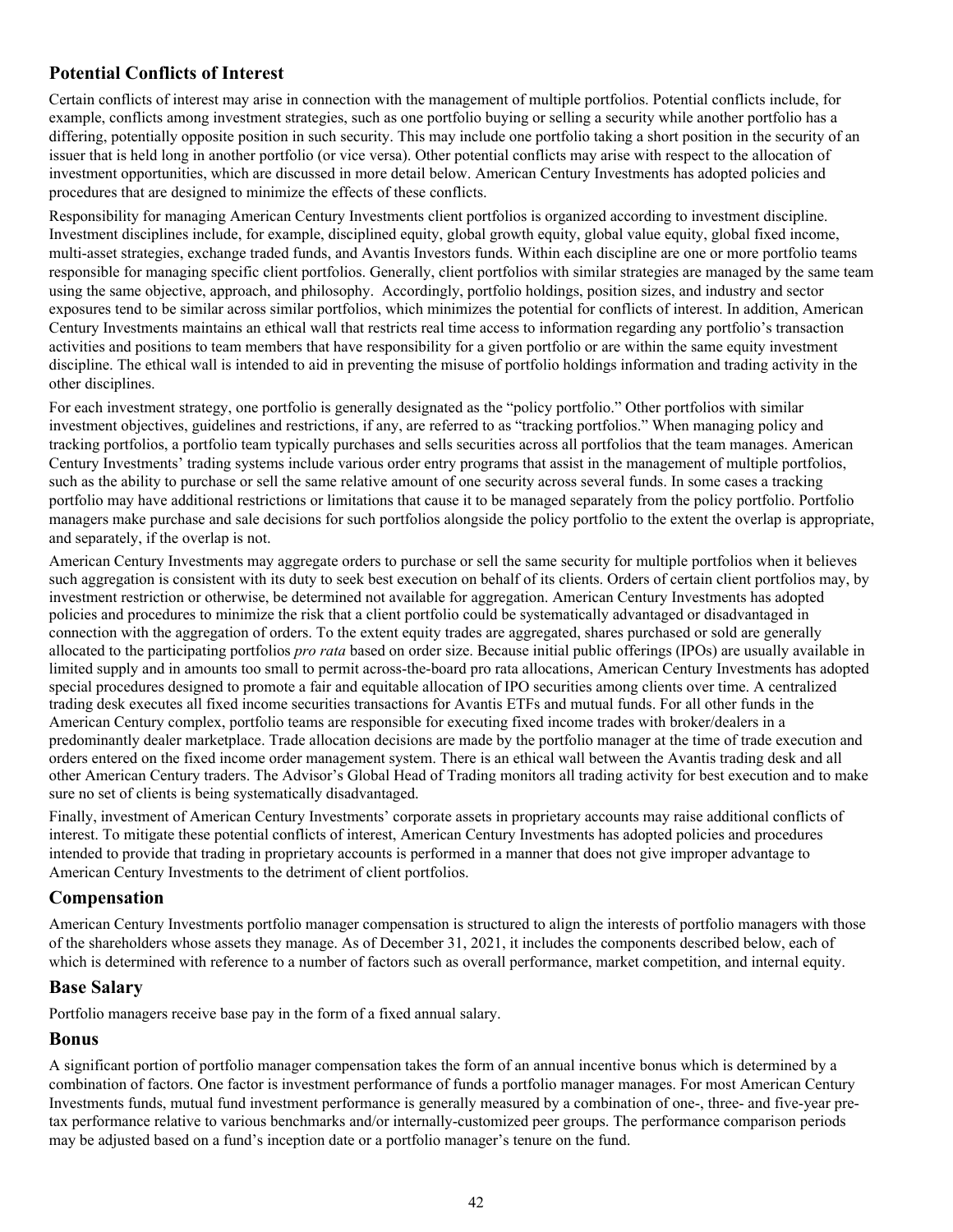Custom peer groups are constructed using all the funds in the indicated categories as a starting point. Funds are then eliminated from the peer group based on a standardized methodology designed to result in a final peer group that is both more stable over the long term (i.e., has less peer turnover) and that more closely represents the fund's true peers based on internal investment mandates.

Portfolio managers may have responsibility for multiple American Century Investments mutual funds. In such cases, the performance of each is assigned a percentage weight appropriate for the portfolio manager's relative levels of responsibility.

Portfolio managers also may have responsibility for portfolios that are managed in a fashion similar to that of other American Century Investments mutual funds. This is the case for all of the funds described in this statement of additional information, except for VP Large Company Value. If the performance of a similarly managed account is considered for purposes of compensation, it is measured in the same way as a comparable American Century Investments mutual fund (i.e., relative to the performance of a benchmark and/or peer group). Performance of VP Balanced, VP Capital Appreciation, VP Disciplined Core Value,VP Growth, VP International, VP Mid Cap Value, VP Ultra and VP Value, is not separately considered in determining portfolio manager compensation.

A second factor in the bonus calculation relates to the performance of a number of American Century Investments funds managed according to one of the following investment disciplines: global growth equity, global value equity, disciplined equity, global fixed income, and multi-asset strategies. The performance of American Century ETFs may also be included for certain investment disciplines. Performance is measured for each product individually as described above and then combined to create an overall composite for the product group. These composites may measure one-year performance (equal weighted) or a combination of one-, three- and five-year performance (equal or asset weighted) depending on the portfolio manager's responsibilities and products managed and the composite for certain portfolio managers may include multiple disciplines. This feature is designed to encourage effective teamwork among portfolio management teams in achieving long-term investment success for similarly styled portfolios.

A portion of portfolio managers' bonuses may be discretionary and may be tied to factors such as profitability, or individual performance goals, such as research projects and/or the development of new products.

### **Restricted Stock Plans**

Portfolio managers are eligible for grants of restricted stock of ACC. These grants are discretionary, and eligibility and availability can vary from year to year. The size of an individual's grant is determined by individual and product performance as well as other product-specific considerations such as profitability. Grants can appreciate/depreciate in value based on the performance of the ACC stock during the restriction period (generally three to four years).

#### **Deferred Compensation Plans**

Portfolio managers are eligible for grants of deferred compensation. These grants are used in very limited situations, primarily for retention purposes. Grants are fixed and can appreciate/depreciate in value based on the performance of the American Century Investments mutual funds in which the portfolio manager chooses to invest them.

## **Ownership of Securities**

As of December 31, 2021, the funds' most recent fiscal year end, none of the portfolio managers beneficially owned shares of the funds they manage. As of February 16, 2022, Adam Krenn did not beneficially own shares of VP Large Company Value and David Byrns did not beneficially own shares of VP Value. As of March 1, 2022, Nathan Rawlins did not beneficially own shares of VP Mid Cap Value.

# **Transfer Agent and Administrator**

American Century Services, LLC (ACS), 4500 Main Street, Kansas City, Missouri 64111, serves as transfer agent and dividendpaying agent for the funds. It provides physical facilities, computer hardware and software and personnel, for the day-to-day administration of the funds and the advisor. The advisor pays ACS's costs for serving as transfer agent and dividend-paying agent for the funds out of the advisor's unified management fee. For a description of this fee and the terms of its payment, see the above discussion under the caption *Investment Advisor* on page 38.

Proceeds from purchases of fund shares may pass through accounts maintained by the transfer agent at Commerce Bank, N.A. or UMB Bank, n.a. before being held at the fund's custodian. Redemption proceeds also may pass from the custodian to the shareholder through such bank accounts.

From time to time, special services may be offered to shareholders who maintain higher share balances in our family of funds. These services may include the waiver of minimum investment requirements, expedited confirmation of shareholder transactions, newsletters and a team of personal representatives. Any expenses associated with these special services will be paid by the advisor.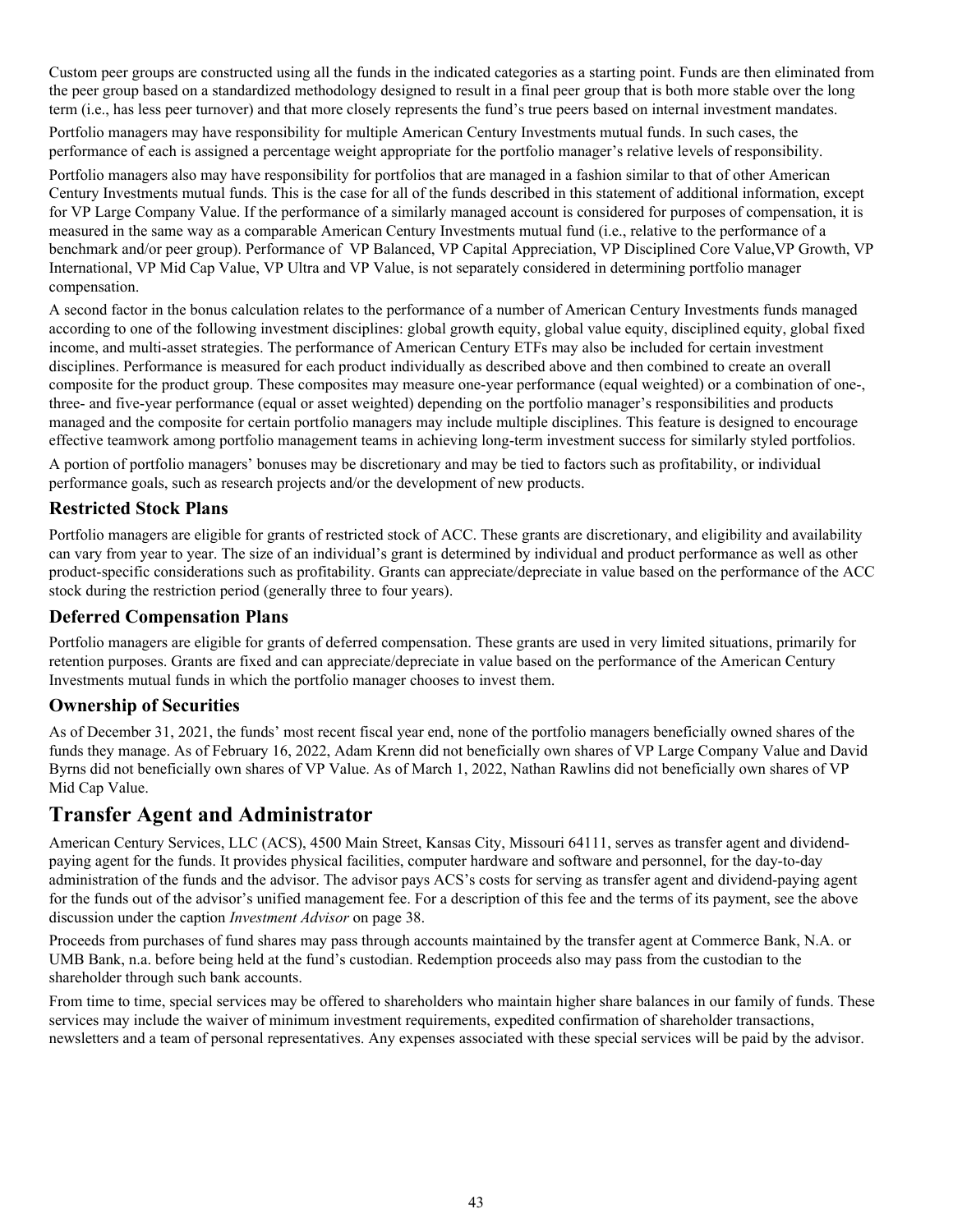# **Sub-Administrator**

The advisor has entered into an Administration Agreement with State Street Bank and Trust Company (SSB) to provide certain fund accounting, fund financial reporting, tax and treasury/tax compliance services for the funds, including striking the daily net asset value for each fund. The advisor pays SSB a monthly fee as compensation for these services that is based on the total net assets of accounts in the American Century complex serviced by SSB. ACS does pay SSB for some additional services on a per fund basis. While ACS continues to serve as the administrator of the funds, SSB provides sub-administrative services that were previously undertaken by ACS.

# **Distributor**

The funds' shares are distributed by American Century Investment Services, Inc. (ACIS), a registered broker-dealer. The distributor is a wholly owned subsidiary of ACC and its principal business address is 4500 Main Street, Kansas City, Missouri 64111.

The distributor is the principal underwriter of the funds' shares. The distributor makes a continuous, best-efforts underwriting of the funds' shares. This means the distributor has no liability for unsold shares. The advisor pays ACIS's costs for serving as principal underwriter of the funds' shares out of the advisor's unified management fee. For a description of this fee and the terms of its payment, see the above discussion under the caption *Investment Advisor* on page 38. ACIS does not earn commissions for distributing the funds' shares.

Certain financial intermediaries unaffiliated with the distributor or the funds may perform various administrative and shareholder services for their clients who are invested in the funds. These services may include assisting with fund purchases, redemptions and exchanges, distributing information about the funds and their performance, preparing and distributing client account statements, and other administrative and shareholder services that would otherwise be provided by the distributor or its affiliates. The distributor may pay fees out of its own resources to such financial intermediaries for providing these services.

# **Custodian Bank**

State Street Bank and Trust Company (SSB), State Street Financial Center, One Lincoln Street, Boston, Massachusetts 02111 serves as custodian of the funds' cash and securities under a Master Custodian Agreement with the corporation. Foreign securities, if any, are held by foreign banks participating in a network coordinated by SSB. The custodian takes no part in determining the investment policies of the funds or in deciding which securities are purchased or sold by the funds. The funds, however, may invest in certain obligations of the custodian and may purchase or sell certain securities from or to the custodian.

# **Securities Lending Agent**

State Street Bank and Trust Company (SSB) serves as securities lending agent for the funds pursuant to a Securities Lending Administration Agreement with the advisor. The following table provides the amounts of income and fees/compensation related to the funds' securities lending activities during the most recent fiscal year:

|                                                                                                                                                                                    | VP Capital<br>Appreciation | VP Growth    |
|------------------------------------------------------------------------------------------------------------------------------------------------------------------------------------|----------------------------|--------------|
| Gross income from securities lending activities                                                                                                                                    | \$8,830                    | <b>\$300</b> |
| Fees and/or compensation paid by the fund for securities lending activities<br>and related services:                                                                               |                            |              |
| Fees paid to securities lending agent from a revenue split                                                                                                                         | \$781                      | \$24         |
| Fees paid for any cash collateral management service (including fees<br>deducted from a pooled cash collateral reinvestment vehicle) that are not<br>included in the revenue split | \$1,008                    | \$13         |
| Administrative fees not included in the revenue split                                                                                                                              | \$0                        | \$0          |
| Indemnification fee not included in the revenue split                                                                                                                              | \$0                        | \$0          |
| Rebate (paid to borrower)                                                                                                                                                          | \$0                        | \$0          |
| Other fees not included in revenue split                                                                                                                                           | \$0                        | \$0          |
| Aggregate fees/compensation for securities lending activities                                                                                                                      | \$1,789                    | \$37         |
| Net income from securities lending activities                                                                                                                                      | \$7,041                    | \$263        |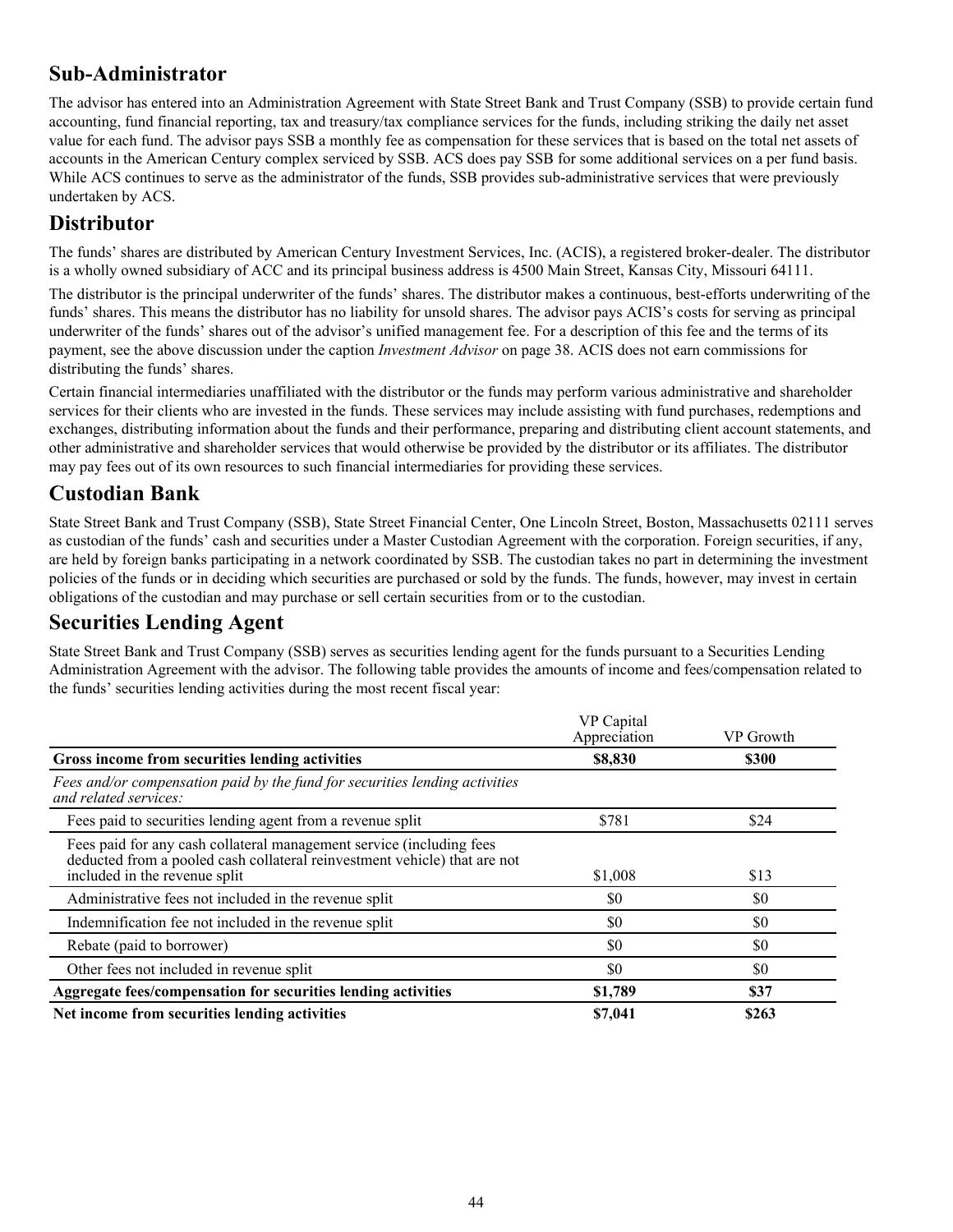|                                                                                                                                                                                    | VP International | VP Mid Cap Value |
|------------------------------------------------------------------------------------------------------------------------------------------------------------------------------------|------------------|------------------|
| Gross income from securities lending activities                                                                                                                                    | \$115,983        | \$32,851         |
| Fees and/or compensation paid by the fund for securities lending activities<br>and related services:                                                                               |                  |                  |
| Fees paid to securities lending agent from a revenue split                                                                                                                         | \$11,676         | \$3,219          |
| Fees paid for any cash collateral management service (including fees<br>deducted from a pooled cash collateral reinvestment vehicle) that are not<br>included in the revenue split | \$712            | \$605            |
| Administrative fees not included in the revenue split                                                                                                                              | \$0              | \$0              |
| Indemnification fee not included in the revenue split                                                                                                                              | \$0              | \$0              |
| Rebate (paid to borrower)                                                                                                                                                          | \$0              | \$54             |
| Other fees not included in revenue split                                                                                                                                           | \$0              | \$0              |
| Aggregate fees/compensation for securities lending activities                                                                                                                      | \$12,388         | \$3,878          |
| Net income from securities lending activities                                                                                                                                      | \$103,595        | \$28,973         |

|                                                                                                                                                                                    | VP Ultra | VP Value |
|------------------------------------------------------------------------------------------------------------------------------------------------------------------------------------|----------|----------|
| Gross income from securities lending activities                                                                                                                                    | \$195    | \$37,285 |
| Fees and/or compensation paid by the fund for securities lending activities<br>and related services:                                                                               |          |          |
| Fees paid to securities lending agent from a revenue split                                                                                                                         | \$15     | \$3,634  |
| Fees paid for any cash collateral management service (including fees<br>deducted from a pooled cash collateral reinvestment vehicle) that are not<br>included in the revenue split | \$6      | \$1,118  |
| Administrative fees not included in the revenue split                                                                                                                              | \$0      | \$0      |
| Indemnification fee not included in the revenue split                                                                                                                              | \$0      | \$0      |
| Rebate (paid to borrower)                                                                                                                                                          | \$0      | \$59     |
| Other fees not included in revenue split                                                                                                                                           | \$0      | \$0      |
| Aggregate fees/compensation for securities lending activities                                                                                                                      | \$20     | \$4,811  |
| Net income from securities lending activities                                                                                                                                      | \$175    | \$32,474 |

As the funds' securities lending agent, SSB provides the following services: locating borrowers for fund securities, executing loans of portfolio securities pursuant to terms and parameters defined by the advisor and the Board of Directors, monitoring the daily value of the loaned securities and collateral, requiring additional collateral as necessary, managing cash collateral, and providing certain limited recordkeeping and accounting services.

# **Independent Registered Public Accounting Firm**

Deloitte & Touche LLP is the independent registered public accounting firm of the funds. The address of Deloitte & Touche LLP is 1100 Walnut Street, Kansas City, Missouri 64106. As the independent registered public accounting firm of the funds, Deloitte & Touche LLP provides services including auditing the annual financial statements and financial highlights for each fund.

# **Brokerage Allocation**

The advisor places orders for equity portfolio transactions with broker-dealers, who receive commissions for their services. Generally, commissions relating to securities traded on foreign exchanges will be higher than commissions relating to securities traded on U.S. exchanges. The advisor purchases and sells fixed-income securities through principal transactions, meaning the advisor normally purchases securities on a net basis directly from the issuer or a primary market-maker acting as principal for the securities. The funds generally do not pay a stated brokerage commission on these transactions, although the purchase price for debt securities usually includes an undisclosed compensation. Purchases of securities from underwriters typically include a commission or concession paid by the issuer to the underwriter, and purchases from dealers serving as market-makers typically include a dealer's mark-up (i.e., a spread between the bid and asked prices).

Under the management agreement between the funds and the advisor, the advisor has the responsibility of selecting brokers and dealers to execute portfolio transactions. The funds' policy is to secure the most favorable prices and execution of orders on its portfolio transactions. The advisor selects broker-dealers on their perceived ability to obtain "best execution" in effecting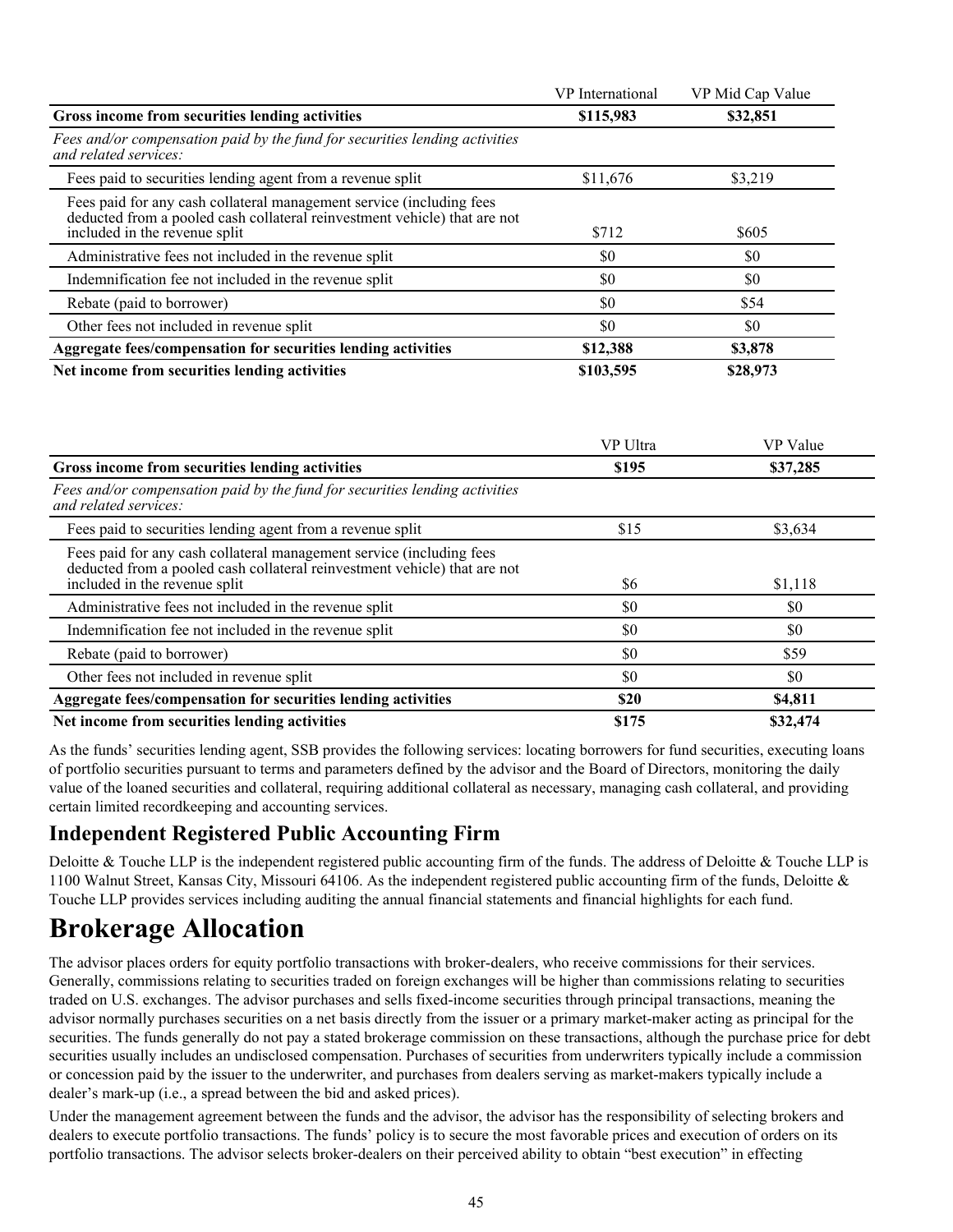transactions in its clients' portfolios. In selecting broker-dealers to effect portfolio transactions relating to equity securities, the advisor considers the full range and quality of a broker-dealer's research and brokerage services, including, but not limited to, the following:

- applicable commission rates and other transaction costs charged by the broker-dealer
- value of research provided to the advisor by the broker-dealer (including economic forecasts, fundamental and technical advice on individual securities, market analysis, and advice, either directly or through publications or writings, as to the value of securities, availability of securities or of purchasers/sellers of securities)
- timeliness of the broker-dealer's trade executions
- efficiency and accuracy of the broker-dealer's clearance and settlement processes
- broker-dealer's ability to provide data on securities executions
- financial condition of the broker-dealer
- the quality of the overall brokerage and customer service provided by the broker-dealer

In transactions to buy and sell fixed-income securities, the selection of the broker- dealer is determined by the availability of the desired security and its offering price, as well as the broker-dealer's general execution and operational and financial capabilities in the type of transaction involved. The advisor will seek to obtain prompt execution of orders at the most favorable prices or yields. The advisor does not consider the receipt of products or services other than brokerage or research services in selecting brokerdealers.

On an ongoing basis, the advisor seeks to determine what levels of commission rates are reasonable in the marketplace. In evaluating the reasonableness of commission rates, the advisor considers:

- rates quoted by broker-dealers
- the size of a particular transaction, in terms of the number of shares, dollar amount, and number of clients involved
- the ability of a broker-dealer to execute large trades while minimizing market impact
- the complexity of a particular transaction
- the nature and character of the markets on which a particular trade takes place
- the level and type of business done with a particular firm over a period of time
- the ability of a broker-dealer to provide anonymity while executing trades
- historical commission rates
- rates that other institutional investors are paying, based on publicly available information

The brokerage commissions paid by the funds may exceed those that another broker-dealer might have charged for effecting the same transactions, because of the value of the brokerage and research services provided by the broker-dealer. Research services furnished by broker-dealers through whom the funds effect securities transactions may be used by the advisor in servicing all of its accounts, and not all such services may be used by the advisor in managing the portfolios of the funds.

Pursuant to its internal allocation procedures, the advisor regularly evaluates the brokerage and research services provided by each broker-dealer that it uses. On a periodic basis, members of the advisor's portfolio management team assess the quality and value of research and brokerage services provided by each broker-dealer that provides execution services and research to the advisor for its clients' accounts. The results of the periodic assessments are used to add or remove brokers from the approved brokers list, if needed, and to set research budgets for the following period. Execution-only brokers are used where deemed appropriate.

In the fiscal years ended December 31, 2021, 2020 and 2019, the brokerage commissions including, as applicable, futures commissions, of each fund are listed in the following table.

| Fund                      | 2021      | 2020      | 2019      |
|---------------------------|-----------|-----------|-----------|
| VP Balanced               | \$81,937  | \$70,131  | \$40,272  |
| VP Capital Appreciation   | \$116,605 | \$158,943 | \$173,752 |
| VP Disciplined Core Value | \$219,204 | \$142,351 | \$107,817 |
| VP Growth                 | \$392     | \$832     | \$744     |
| VP International          | \$106,939 | \$125,218 | \$135,283 |
| VP Large Company Value    | \$12,376  | \$16,331  | \$12,819  |
| VP Mid Cap Value          | \$154,536 | \$184,710 | \$185,327 |
| VP Ultra                  | \$11,439  | \$8,595   | \$15,582  |
| VP Value                  | \$206,507 | \$249,028 | \$243,998 |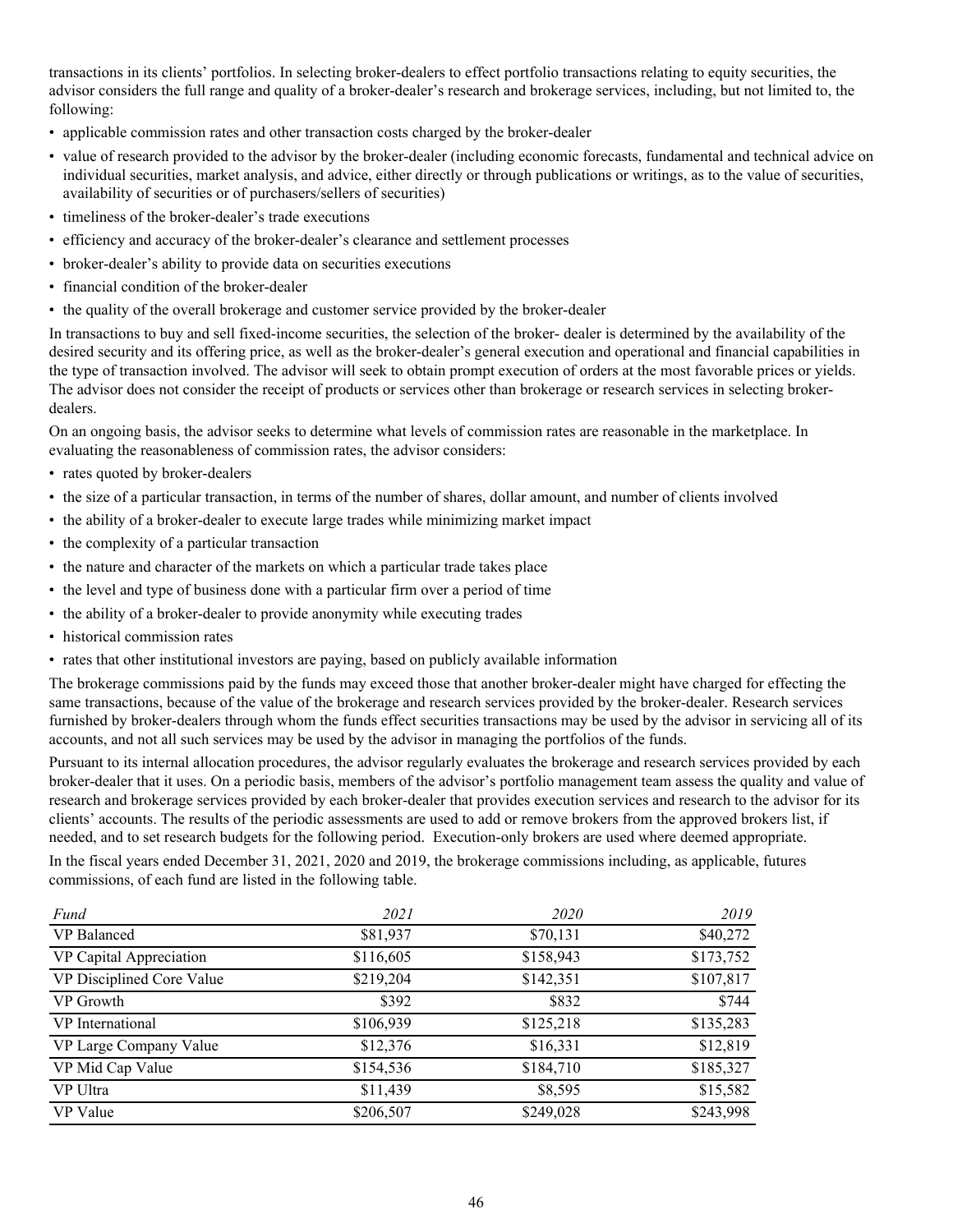Brokerage commissions paid by a fund may vary significantly from year to year as a result of changing asset levels throughout the year, portfolio turnover, varying market conditions, and other factors.

The funds' distributor (ACIS) and investment advisor (ACIM) are wholly owned, directly or indirectly, by ACC. Nomura Holdings, Inc. (Nomura) is an equity investor in ACC. The fund listed below paid a subsidiary of Nomura (Affiliated Broker) the following brokerage commissions for the fiscal years ended December 31, 2021, 2020 and 2019.

| Fund     | 2021 | 2020 | 2019  |
|----------|------|------|-------|
| VP Value | \$0  | ΦU   | \$301 |

For the fiscal year ended December 31, 2021, the following table shows the percentage of the fund's aggregate brokerage commissions paid to the Affiliated Broker and the percentage of the fund's aggregate dollar amount of portfolio transactions involving the payment of commissions effected through the Affiliated Broker.

| Fund     | Percentage of<br><b>Brokerage Commissions Transactions</b> | Percentage of Dollar<br><b>Amount Portfolio</b> |
|----------|------------------------------------------------------------|-------------------------------------------------|
| VP Value | 0%                                                         | $0\%$                                           |

# **Regular Broker-Dealers**

As of the end of its most recently completed fiscal year, each of the funds listed below owned securities of its regular brokers or dealers (as defined by Rule 10b-1 under the Investment Company Act of 1940) or of their parent companies.

|                                  |                                | Value of Securities<br>Owned As of |
|----------------------------------|--------------------------------|------------------------------------|
| Fund                             | Broker, Dealer or Parent       | December 31, 2021                  |
| <b>VP Balanced</b>               | <b>Barclays PLC</b>            | \$365,826                          |
|                                  | Bank of America Corp.          | \$4,519,279                        |
|                                  | Citigroup, Inc.                | \$781,471                          |
|                                  | Goldman Sachs Group, Inc.      | \$831,743                          |
|                                  | JPMorgan Chase & Co.           | \$4,943,059                        |
|                                  | Morgan Stanley & Co., Inc.     | \$4,336,478                        |
| <b>VP Capital Appreciation</b>   | None                           |                                    |
| <b>VP Disciplined Core Value</b> | Bank of America Corp.          | \$9,030,803                        |
|                                  | Citigroup, Inc.                | \$1,238,478                        |
|                                  | Jefferies Financial Group Inc. | \$2,404,708                        |
|                                  | JPMorgan Chase & Co.           | \$12,574,574                       |
|                                  | Morgan Stanley & Co., Inc.     | \$5,151,535                        |
| <b>VP Growth</b>                 | None                           |                                    |
| <b>VP</b> International          | None                           |                                    |
| <b>VP Large Company Value</b>    | JPMorgan Chase & Co.           | \$3,059,797                        |
| <b>VP Mid Cap Value</b>          | State Street Corp.             | \$3,760,362                        |
| <b>VP</b> Ultra                  | JPMorgan Chase & Co.           | \$2,557,353                        |
| <b>VP Value</b>                  | Bank of America Corp.          | \$19,230,802                       |
|                                  | JPMorgan Chase & Co.           | \$25,947,073                       |
|                                  | State Street Corp.             | \$6,383,520                        |

# **Information About Fund Shares**

Each of the funds named on the front of this statement of additional information is a series of shares issued by the corporation, and shares of each fund have equal voting rights. In addition, each series (or fund) may be divided into separate classes. See *Multiple Class Structure,* which follows. Additional funds and classes may be added without a shareholder vote.

Each fund votes separately on matters affecting that fund exclusively. Voting rights are not cumulative, so that investors holding more than 50% of the corporation's (all funds') outstanding shares may be able to elect a Board of Directors. The corporation undertakes dollar-based voting, meaning that the number of votes a shareholder is entitled to is based upon the dollar amount of the shareholder's investment. The election of directors is determined by the votes received from all the corporation shareholders without regard to whether a majority of shares of any one fund voted in favor of a particular nominee or all nominees as a group.

Shares of the funds are sold only to separate accounts of certain insurance companies in connection with the issuance of variable annuity contracts and/or variable life insurance contracts by the insurance companies. Each insurance company separate account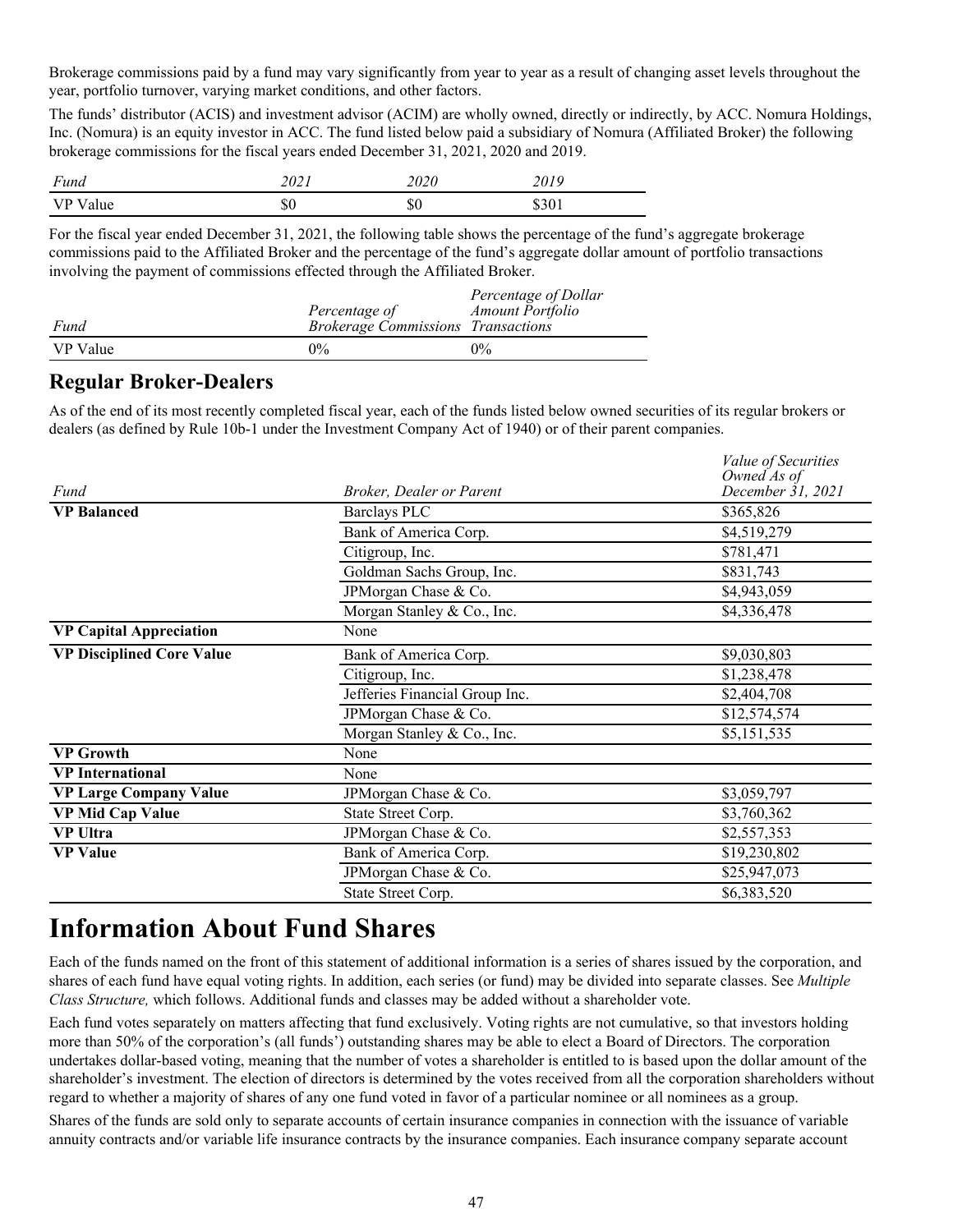requests voting instructions from the variable contract owners and is required to vote its shares of a fund in accordance with the instructions received. Each separate account votes shares for which no voting instructions are received in the same proportion as the shares for which instructions are received. Shares held by an insurance company in its general account, if any, must be voted in the same proportions as the votes cast with respect to shares held in all of the insurance company's variable accounts in the aggregate. Such proportional voting may result in a relatively small number of variable contract owners determining the outcome of a proposal.

The assets belonging to each series are held separately by the custodian and the shares of each series or class represent a beneficial interest in the principal, earnings and profit (or losses) of investments and other assets held for each series or class. Within their respective series or class, all shares have equal redemption rights. Each share, when issued, is fully paid and non-assessable.

Each shareholder has rights to dividends and distributions declared by the fund he or she owns and to the net assets of such fund upon its liquidation or dissolution proportionate to his or her share ownership interest in the fund.

Each fund is offered only to insurance companies for the purpose of offering the fund as an investment option under variable annuity or variable life insurance contracts. Although the funds do not foresee any disadvantages to contract owners due to the fact that the funds offer shares as an investment medium for both variable annuity and variable life products, the interests of various contract owners participating in a fund might, at some time, be in conflict due to future differences in tax treatment of variable products or other considerations. Consequently, each fund's Board of Directors will monitor events in order to identify any material irreconcilable conflicts that may possibly arise and to determine what action, if any, should be taken in response to such conflicts. If a conflict were to occur, an insurance company separate account might be required to withdraw its investments in a fund, and the fund might be forced to sell securities at disadvantageous prices to redeem such investments.

# **Multiple Class Structure**

The corporation's Board of Directors has adopted a multiple class plan pursuant to Rule 18f-3 adopted by the SEC. The plan is described in the prospectus of any fund that offers more than one class. Pursuant to such plan, the funds may issue three classes of shares: Class I, Class II and Class Y.

All classes are sold exclusively to insurance companies to fund their obligations under variable annuity and variable life insurance contracts purchased by their customers. Each class has a different arrangement for shareholder services. In addition to the management fee, Class II shares are subject to a Master Distribution Plan (the Class II Plan) described below. The Class II Plan has been adopted by the funds' Board of Directors in accordance with Rule 12b-1 adopted by the SEC under the Investment Company Act.

# **Rule 12b-1**

Rule 12b-1 permits an investment company to pay expenses associated with the distribution of its shares in accordance with a plan adopted by its Board of Directors and approved by its shareholders. Pursuant to such rule, the Board of Directors of the funds' Class II shares have approved and entered into the Class II Plan. The plan is described below.

In adopting the plan, the Board of Directors (including a majority of directors who are not interested persons of the funds, as defined in the Investment Company Act, hereafter referred to as the independent directors) determined that there was a reasonable likelihood that the plan would benefit the funds and the shareholders of the affected classes. Some of the anticipated benefits include improved name recognition of the funds generally; and growing assets in existing funds, which helps retain and attract investment management talent, provides a better environment for improving fund performance, and can lower the total expense ratio for funds with stepped-fee schedules. Pursuant to Rule 12b-1, information about revenues and expenses under the plan is presented to the Board of Directors quarterly. Continuance of the plan must be approved by the Board of Directors, including a majority of the independent directors, annually. The plan may be amended by a vote of the Board of Directors, including a majority of the independent directors, except that the plan may not be amended to materially increase the amount to be spent for distribution without majority approval of the shareholders of the affected classes. The plan terminates automatically in the event of an assignment and may be terminated upon a vote of a majority of the independent directors or by vote of a majority of outstanding shareholder votes of the affected classes.

All fees paid under the plan will be made in accordance with Section 2830 of the Conduct Rules of the Financial Industry Regulatory Authority (FINRA).

#### **Class II Plan**

As described in the prospectuses, the funds' Class II shares are made available exclusively to insurance companies to fund their obligations under variable annuity and variable life insurance contracts purchased by their customers. The funds' distributor enters into contracts with various insurance companies with respect to the sale of the funds' shares and/or the use of the funds' shares in various insurance products.

The insurance companies provide various distribution services pursuant to the Class II Plan. To enable the funds' shares to be made available through such insurance products, and to compensate the insurance companies for such services, the funds' advisor has reduced its management fee by 0.10% per annum with respect to the Class II shares, except for VP Balanced and VP Disciplined Core Value, which has the same management fee for both classes, and the funds' Board of Directors has adopted the Class II Plan. Pursuant to the Class II Plan, Class II pays the distributor 0.25% annually of the average daily net asset value of the funds' Class II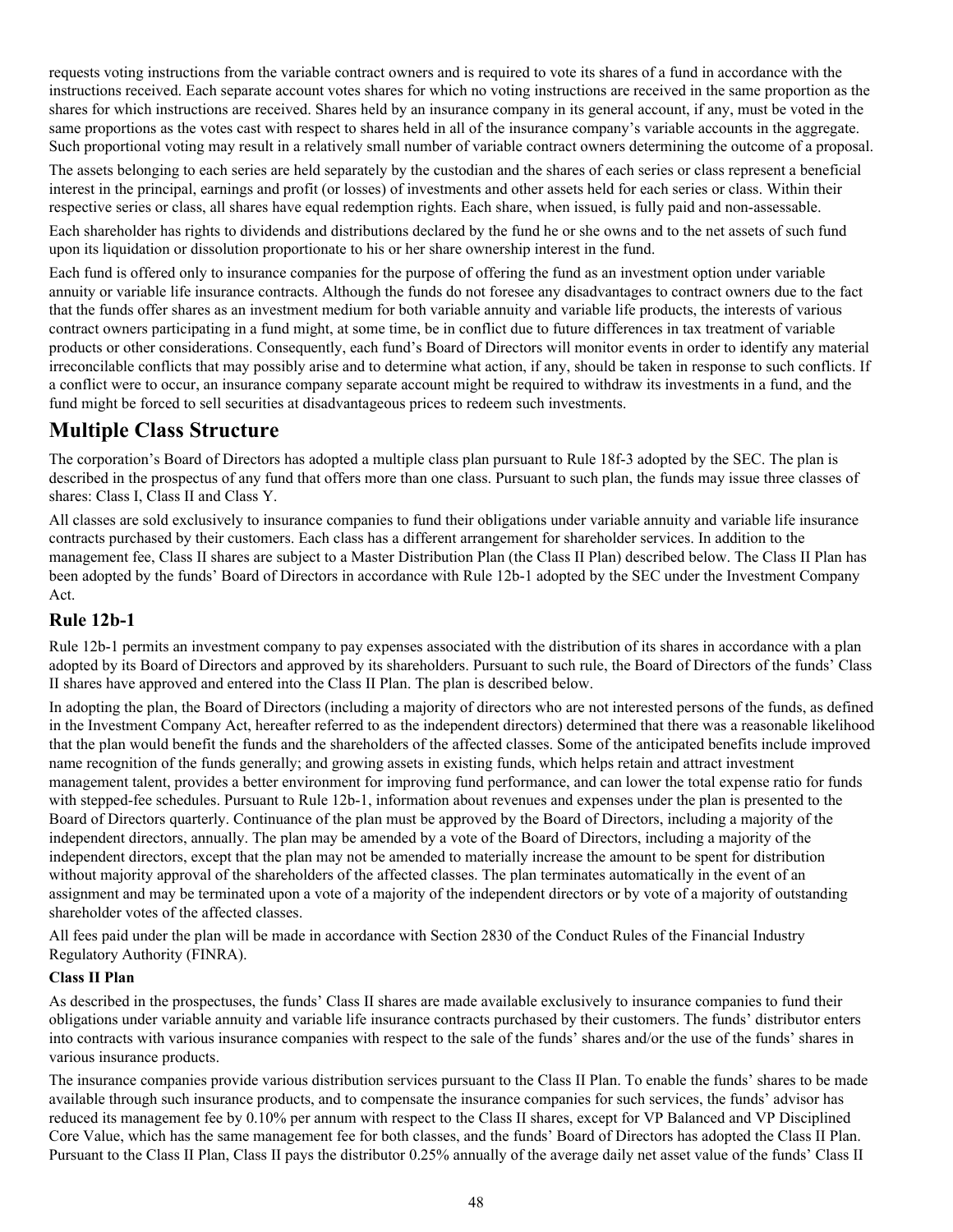shares for distribution services, including past distribution services (as described below). This payment is fixed at 0.25% and is not based on expenses incurred by the distributor. The Class II Plan is a compensation type plan and the amount paid does not depend on the actual expense incurred. During the fiscal year ended December 31, 2021, the aggregate amount of fees paid under the Class II Plan was:

| \$377,873   |
|-------------|
| \$10,774    |
| \$92,551    |
| \$13,694    |
| \$126,349   |
| \$180,485   |
| \$1,296,192 |
| \$531,409   |
| \$1,305,456 |
|             |

The distributor then makes these payments to the insurance companies who offer Class II for the services described below. No portion of these payments is used by the distributor to pay for advertising, printing costs or interest expenses.

Distribution services include any activity undertaken or expense incurred that is primarily intended to result in the sale of Class II shares, which services may include but are not limited to:

- (a) paying sales commissions, on-going commissions and other payments to brokers, dealers, financial institutions or others who sell Class II shares pursuant to selling agreements;
- (b) compensating registered representatives or other employees of the distributor who engage in or support distribution of the funds' Class II shares;
- (c) paying and compensating expenses (including overhead and telephone expenses) of the distributor;
- (d) printing prospectuses, statements of additional information and reports for other-than-existing shareholders;
- (e) preparing, printing and distributing of sales literature and advertising materials provided to the funds' shareholders and prospective shareholders;
- (f) receiving and answering correspondence from prospective shareholders, including distributing prospectuses, statements of additional information, and shareholder reports;
- (g) providing facilities to answer questions from prospective shareholders about fund shares;
- (h) complying with federal and state securities laws pertaining to the sale of fund shares;
- (i) assisting shareholders in completing application forms and selecting dividend and other account options;
- (j) providing other reasonable assistance in connection with the distribution of fund shares;
- (k) organizing and conducting of sales seminars and payments in the form of transactional and compensation or promotional incentives;
- (l) profit on the foregoing; and
- (m) such other distribution and service activities as the advisor determines may be paid for by the funds pursuant to the terms of the agreement between the corporation and the fund's distributor and in accordance with Rule 12b-1 of the Investment Company Act.

#### **Payments to Dealers**

From time to time, the distributor may provide additional payments to dealers, including but not limited to payment assistance for conferences and seminars, provision of sales or training programs for dealer employees and/or the public (including, in some cases, payment for travel expenses for registered representatives and other dealer employees who participate), advertising and sales campaigns about a fund or funds, and assistance in financing dealer-sponsored events. Other payments may be offered as well, and all such payments will be consistent with applicable law, including the then-current rules of FINRA. Such payments will not change the price paid by investors for shares of the funds.

# **Valuation of a Fund's Securities**

The net asset value (NAV) for each class of each fund is calculated by adding the value of all portfolio securities and other assets attributable to the class, deducting liabilities, and dividing the result by the number of shares of the class outstanding. Expenses and interest earned on portfolio securities are accrued daily.

All classes of the funds are offered at their NAV. Each fund's NAV is calculated as of the close of business of the New York Stock Exchange (the NYSE) each day the NYSE is open for business. The NYSE usually closes at 4 p.m. Eastern time. The NYSE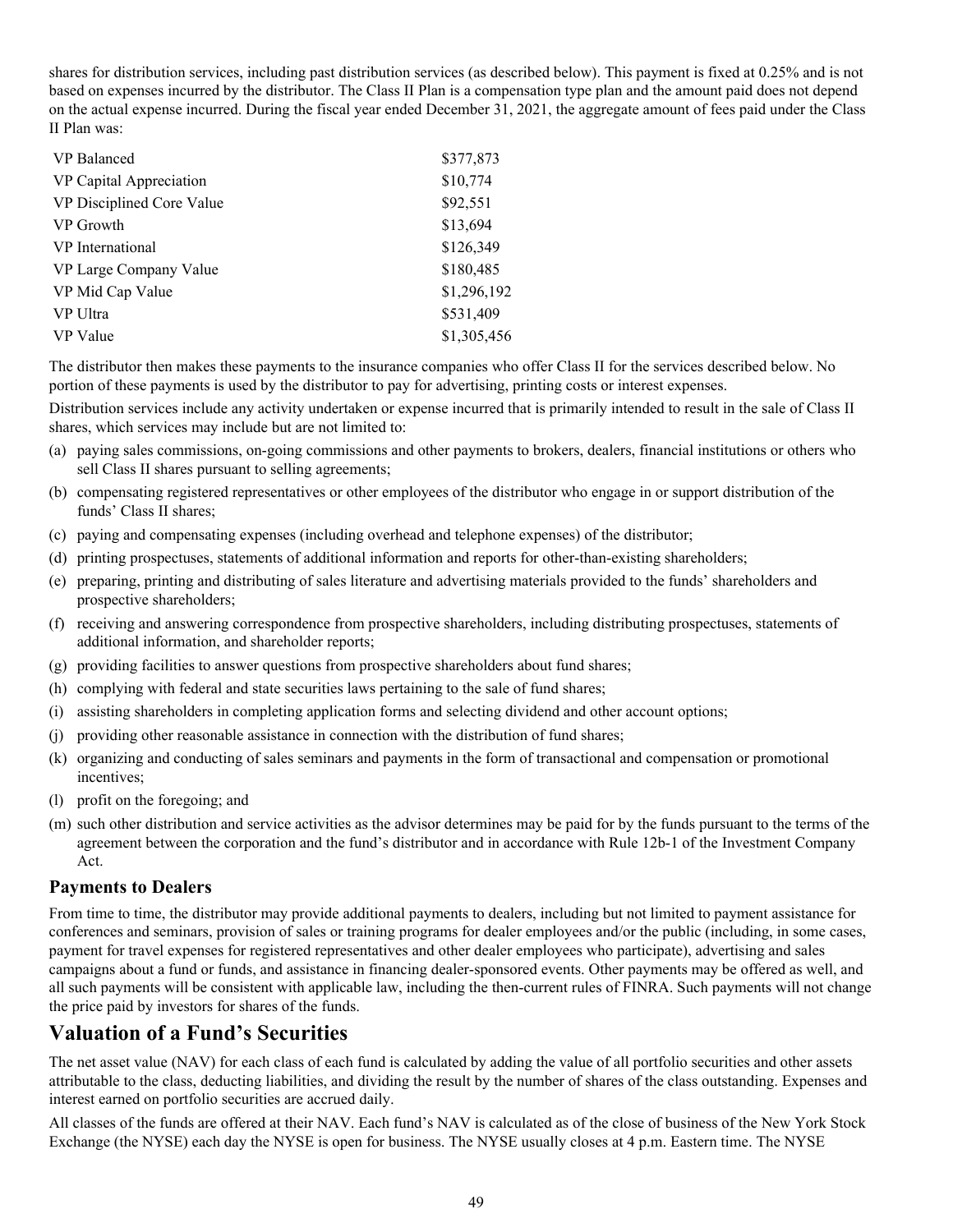typically observes the following holidays: New Year's Day, Martin Luther King Jr. Day, Presidents' Day, Good Friday, Juneteenth National Independence Day, Memorial Day, Independence Day, Labor Day, Thanksgiving Day and Christmas Day. Although the funds expect the same holidays to be observed in the future, the NYSE may modify its holiday schedule at any time.

The fund values portfolio securities for which market quotations are readily available at their market price. As a general rule, equity securities listed on a U.S. exchange are valued at the last reported sale price as of the time of valuation. Portfolio securities primarily traded on foreign securities exchanges are generally valued at the preceding official close price or last sale price of such securities on the foreign exchange where primarily traded or at the time the fund's NAV is determined, if that foreign exchange is open later than the NYSE.

Trading in securities on European and Asian securities exchanges and over-the-counter markets is normally completed at various times before the close of business on each day that the NYSE is open. The funds may apply model-derived factors to the closing prices of equity securities traded on foreign securities exchanges. Factors are based on observable market data as provided by an independent pricing service. If an event were to occur after the value of a security was established, but before the NAV was determined, that was likely to materially change the NAV, then that security would be valued as determined in accordance with procedures adopted by the Board of Directors.

Trading of these securities in foreign markets may not take place on every day that the NYSE is open. In addition, trading may take place in various foreign markets and on some electronic trading networks on Saturdays or on other days when the NYSE is not open and on which the funds' NAVs are not calculated. Therefore, such calculations do not take place contemporaneously with the determination of the prices of many of the portfolio securities used in such calculation, and the value of the funds' portfolios may be affected on days when shares of the funds may not be purchased or redeemed.

The fund may use third party pricing services to assist in the determination of market value. When market quotations are not readily available, securities and other assets are valued at fair value as determined according to procedures adopted by the Board of Directors.

Debt securities are generally valued through valuations obtained from a commercial pricing service or at the most recent mean of the bid and asked prices provided by investment dealers in accordance with procedures established by the Board of Directors.

Because there are approximately one million municipal issues outstanding, and the majority of them do not trade daily, the prices provided by pricing services for these types of securities generally take into account institutional trading activity, trading in similar groups of securities, and any developments related to specific securities. The methods used by the pricing services and the valuations so established are reviewed by the advisor under the oversight of the Board of Directors.

There are a number of pricing services available, and the advisor, on the basis of ongoing evaluation of these services, may use other pricing services or discontinue the use of any pricing service in whole or in part.

Securities maturing within 60 days of the valuation date may also be valued at cost, plus or minus any amortized discount or premium, unless it is determined that this would not result in fair valuation of a given security. Other assets and securities for which quotations are not readily available are valued in good faith using methods approved by the Board of Directors.

The value of any security or other asset denominated in a currency other than U.S. dollars is then converted to U.S. dollars at the prevailing foreign exchange rate at the time the fund's NAV is determined. Securities that are neither listed on a securities exchange or traded over the counter may be priced using the mean of the bid and asked prices obtained from an independent broker who is an established market maker in the security.

# **Special Requirements for Large Redemptions**

If, during any 90-day period, a separate account redeems fund shares worth more than \$250,000 (or 1% of the value of the fund's assets if that amount is less than \$250,000), we reserve the right to pay part or all of the redemption proceeds in excess of this amount in readily marketable securities instead of cash. If we make payment in securities, we will value the securities, selected by the fund, in the same manner as we do in computing the fund's net asset value. To the extent practicable, these securities will represent your pro rata share of the fund's securities. We may provide these securities in lieu of cash without prior notice. Also, if payment is made in securities, you may have to pay brokerage or other transaction costs to convert the securities to cash. These securities remain subject to market risk until sold, and you may incur capital gains and/or losses when you sell the securities.

If your redemption would exceed this limit and you would like to avoid being paid in securities, please provide your insurance company with an unconditional instruction to redeem early enough that it can provide notice to the fund's transfer agent at least 15 days prior to the date on which the redemption transaction is to occur. The instruction must specify the dollar amount or number of shares to be redeemed and the date of the transaction. This minimizes the effect of the redemption on the fund and its remaining shareholders.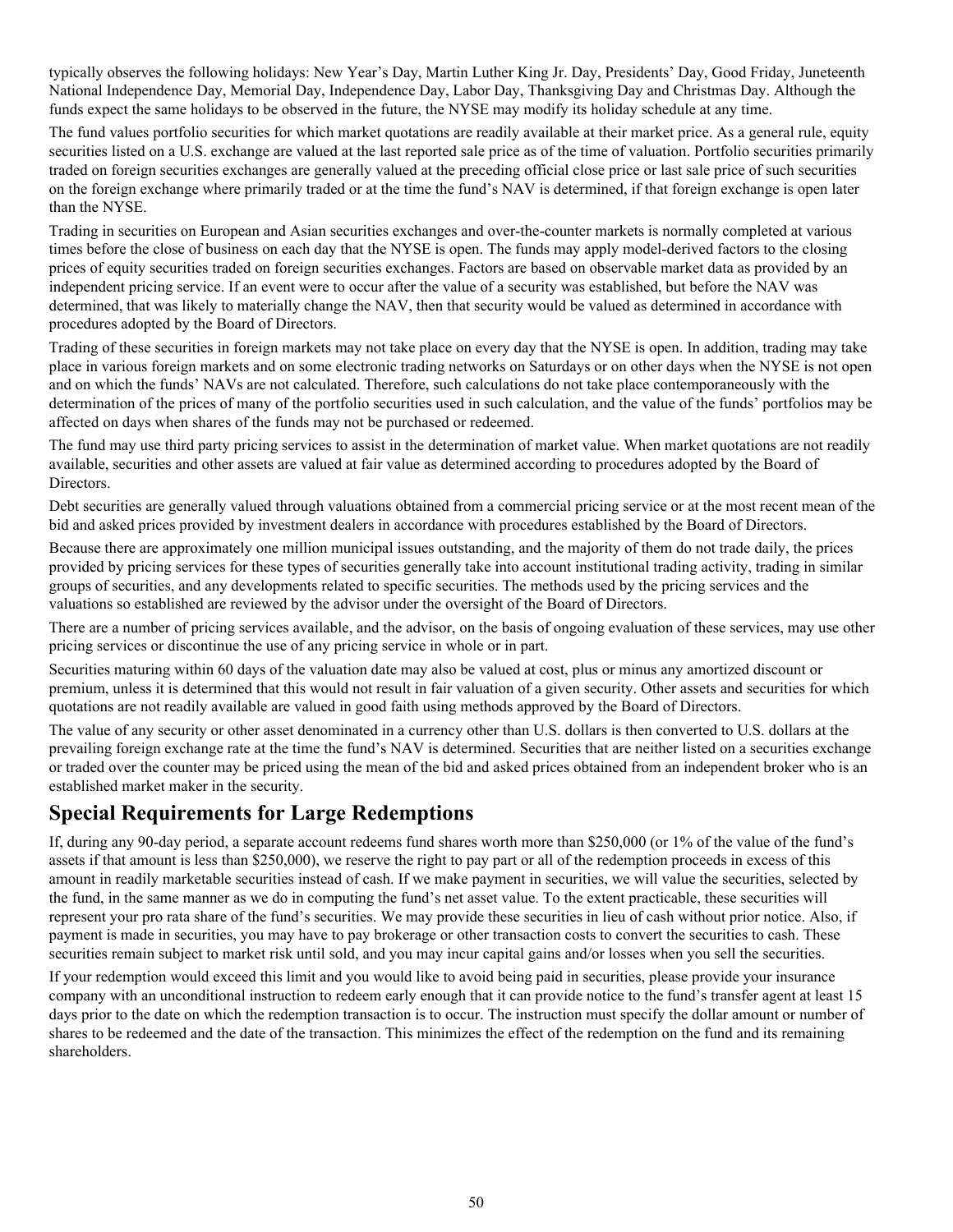# **Taxes**

# **Federal Income Taxes**

Each fund is held as an investment through a variable annuity contract. The following discussion is a summary of some of the federal income tax consequences affecting the participating insurance companies because they are the direct shareholders of each portfolio. Variable product owners may wish to consult their own tax advisor for information relating to the tax consequences of investments in this portfolio. In addition, contract owners may consult the prospectus of your insurance company separate account for discussion of the tax status of your variable annuity contract.

Each fund intends to qualify annually as a regulated investment company (RIC) under Subchapter M of the Internal Revenue Code of 1986, as amended (the Code). RICs generally are not subject to federal and state income taxes. To qualify as a RIC a fund must, among other requirements, distribute substantially all of its net investment income and net realized capital gains (if any) to investors each year. If a fund were not eligible to be treated as a RIC, it would be liable for taxes at the fund level on all its income, significantly reducing its distributions to investors and eliminating investors' ability to treat distributions received from the fund in the same manner in which they were realized by the fund. Under certain circumstances, the Code allows funds to cure deficiencies that would otherwise result in the loss of RIC status, including by paying a fund-level tax.

To qualify as a RIC, a fund must meet certain requirements of the Code, among which are requirements relating to sources of its income and diversification of its assets. A fund is also required to distribute 90% of its investment company taxable income each year. Additionally, a fund must declare dividends by December 31 of each year equal to at least 98% of ordinary income (as of December 31) and 98.2% of capital gains (as of October 31) to avoid the nondeductible 4% federal excise tax on any undistributed amounts.

Each fund also intends to satisfy the diversification requirements of Section 817(h) of the Internal Revenue Code. In addition to the diversification requirements under Subchapter M, 817(h) places certain limitations on the value of investments in a single issuer or a certain number of issuers that the fund can invest in. Because Section 817(h) and the regulations thereunder treat the assets of each fund as the assets of the related insurance company separate account, each fund must also satisfy these requirements. If a fund failed to satisfy these requirements, a variable annuity or variable life insurance product supported by an insurance company separate account invested in the fund may not be treated as an annuity or as life insurance for tax purposes and may no longer be eligible for tax deferral.

Each fund may utilize the consent dividend provisions of Internal Revenue Code Section 565 to make distributions. Provided that all shareholders agree in a consent filed with the return of each fund to treat as a dividend the amount specified in the consent, the amount will be considered a distribution just as any other distribution paid in money and reinvested back into each fund.

A fund's transactions in foreign currencies, forward contracts, options and futures contracts (including options and futures contracts on foreign currencies) will be subject to special provisions of the Code that, among other things, may affect the character of gains and losses realized by the fund (i.e., may affect whether gains or losses are ordinary or capital), accelerate recognition of income to the fund, defer fund losses, and affect the determination of whether capital gains and losses are characterized as long-term or shortterm capital gains or losses. These rules could therefore affect the character, amount and timing of distributions to shareholders. These provisions also may require a fund to mark-to-market certain types of the positions in its portfolio (i.e., treat them as if they were sold), which may cause the fund to recognize income without receiving cash with which to make distributions in amounts necessary to satisfy the distribution requirements of the Code for relief from income and excise taxes. A fund will monitor its transactions and may make such tax elections as fund management deems appropriate with respect to these transactions.

A fund's investments in foreign securities may be subject to withholding and other taxes imposed by foreign countries. However, tax conventions between certain countries and the United States may reduce or eliminate such taxes. Any foreign taxes paid by a fund will reduce its dividend distributions to investors.

If more than 50% of the value of a fund's total assets at the end of its fiscal year consists of securities of foreign corporations, the fund may make an election with the Internal Revenue Service with respect to such fiscal year so that fund shareholders may be able to claim a foreign tax credit. If such an election is made, the eligible foreign taxes will be treated as income received by you. In order for you to utilize the foreign tax credit, you must have held your shares for 16 days or more during the 31-day period, beginning 15 days prior to the ex-dividend date for the mutual fund shares. The mutual fund must meet a similar holding period requirement with respect to foreign securities to which a dividend is attributable. Any foreign taxes withheld on payments made "in lieu of" dividends or interest with respect to loaned securities will not qualify for the pass-through foreign tax credit to shareholders. Any portion of the foreign tax credit that is ineligible will be deducted in computing net investment income.

If a fund purchases the securities of certain foreign investment entities called passive foreign investment companies (PFIC), capital gains on the sale of such holdings will be deemed ordinary income regardless of how long the fund holds the investment. The fund also may be subject to corporate income tax and an interest charge on certain dividends and capital gains earned from these investments, regardless of whether such income and gains are distributed to the fund. To avoid such tax and interest, the fund may elect to treat PFICs as sold on the last day of its fiscal year, mark-to-market these securities, and recognize any unrealized gains (or losses, to the extent of previously recognized gains) as ordinary income each year.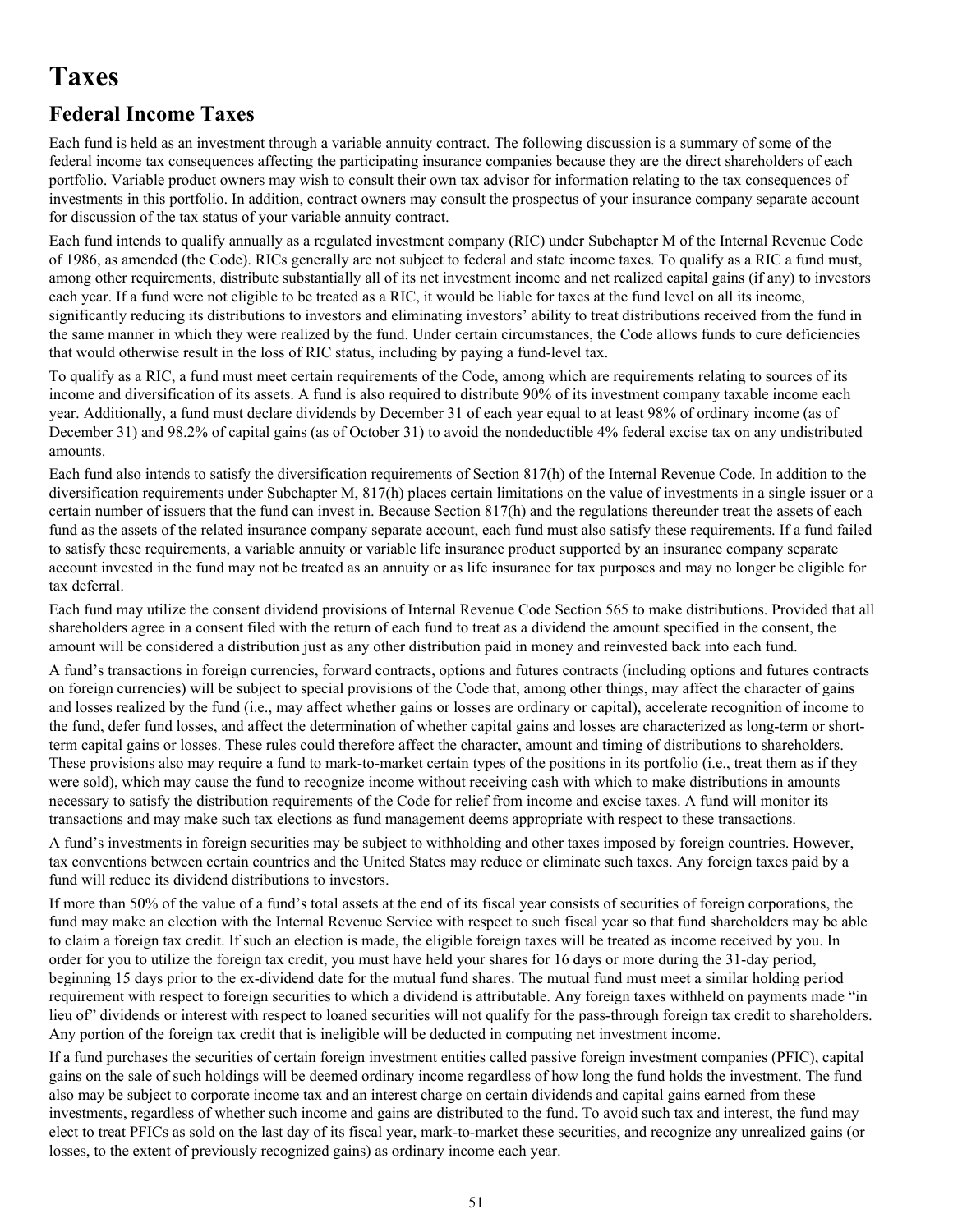Certain bonds purchased by the fund may be treated as bonds that were originally issued at a discount. Original issue discount represents interest for federal income tax purposes and generally can be defined as the difference between the price at which a security was issued and its stated redemption price at maturity. Although no cash is actually received by a fund until the maturity of the bond, original issue discount is treated for federal income tax purposes as income earned by a fund over the term of the bond, and therefore is subject to the distribution requirements of the Code. The annual amount of income earned on such a bond by a fund generally is determined on the basis of a constant yield to maturity that takes into account the semiannual compounding of accrued interest.

In addition, some of the bonds may be purchased by a fund at a discount that exceeds the original issue discount on such bonds, if any. This additional discount represents market discount for federal income tax purposes. The gain realized on the disposition of any bond having market discount generally will be treated as taxable ordinary income to the extent it does not exceed the accrued market discount on such bond (unless a fund elects to include market discount in income in tax years to which it is attributable). Generally, market discount accrues on a daily basis for each day the bond is held by a fund on a constant yield to maturity basis. In the case of any debt security having a fixed maturity date of not more than one year from its date of issue, the gain realized on disposition generally will be treated as short-term capital gain.

As of December 31, 2021, the funds had no capital loss carryovers. When a fund has a capital loss carryover, it does not make capital gains distributions until the loss has been offset. The Regulated Investment Company Modernization Act of 2010 allows the funds to carry forward capital losses incurred in future taxable years for an unlimited period.

# **Financial Statements**

Each fund's financial statements and financial highlights for the fiscal year ended December 31, 2021, have been audited by Deloitte & Touche LLP, independent registered public accounting firm. The funds' Reports of Independent Registered Public Accounting Firm and the financial statements included in the annual report for each of these funds for the fiscal year ended December 31, 2021 are incorporated herein by reference.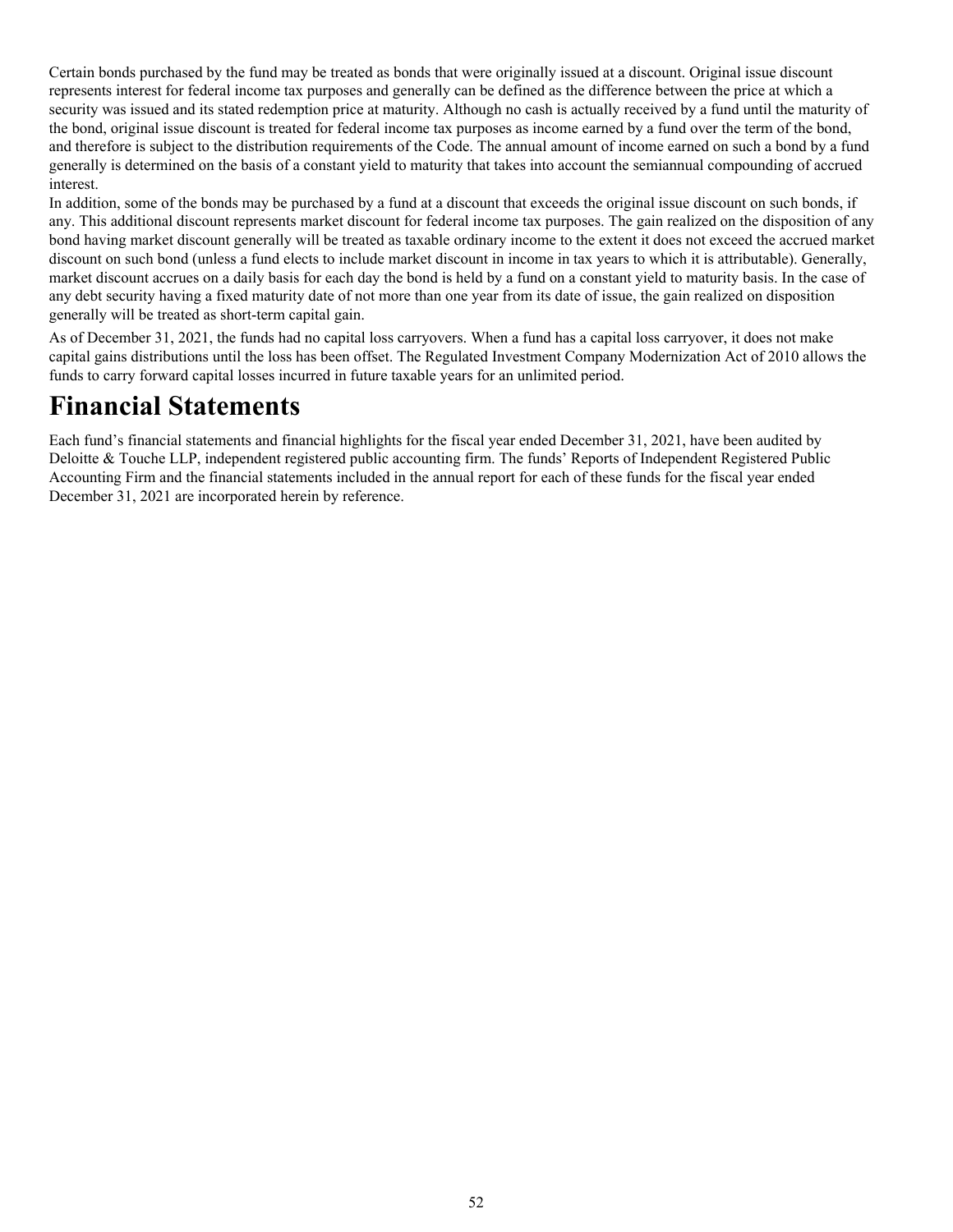# **Appendix A – Principal Shareholders**

As of March 16, 2022, the following companies owned more than 5% of the outstanding shares of a class of the funds. The table shows shares owned of record.

| Fund/<br>Class     | Shareholder                                                                   | Percentage of<br>Outstanding<br>Shares Owned of Record |
|--------------------|-------------------------------------------------------------------------------|--------------------------------------------------------|
| <b>VP Balanced</b> |                                                                               |                                                        |
| Class I            |                                                                               |                                                        |
|                    | Lincoln National Life Insurance Company<br>Fort Wayne, IN                     | 44%                                                    |
|                    | Nationwide Life Insurance Company<br>Columbus, OH                             | 16%                                                    |
|                    | Great-West Life & Annuity<br>Greenwood Village, CO                            | 10%                                                    |
|                    | Jefferson National Life<br>Louisville, KY                                     | $8\%$                                                  |
|                    | Symetra Life Insurance Company<br>Bellevue, WA                                | 7%                                                     |
|                    | First Great West Life & Annuity Insurance Company<br>Englewood, CO            | 6%                                                     |
| Class II           |                                                                               |                                                        |
|                    | Lincoln National Life Ins Co.<br>Fort Wayne, IN                               | 90%                                                    |
|                    | Lincoln New York Corporate Variable Universal Life Series 3<br>Fort Wayne, IN | 7%                                                     |
|                    | <b>VP Capital Appreciation</b>                                                |                                                        |
| Class I            |                                                                               |                                                        |
|                    | Modern Woodmen of America<br>Rock Island, IL                                  | 19%                                                    |
|                    | MetLife Insurance Co of Connecticut<br>Boston, MA                             | 14%                                                    |
|                    | Midland National Life Insurance Co.<br>Sioux Falls, SD                        | 13%                                                    |
|                    | Kansas City Life Insurance Co.<br>Kansas City, MO                             | 10%                                                    |
|                    | Annuity Investor Life Insurance Co.<br>Cincinnati, OH                         | 10%                                                    |
|                    | <b>AUL American Unit Trust</b><br>Indianapolis, IN                            | 10%                                                    |
|                    | Nationwide Life Insurance Co.<br>Columbus, OH                                 | 9%                                                     |
| Class II           |                                                                               |                                                        |
|                    | Principal Life Insurance Co. Cust.<br>Des Moines, IA                          | 97%                                                    |
| Class Y            |                                                                               |                                                        |
|                    | Mid Atlantic Trust Company<br>Pittsburgh, PA                                  | 100%                                                   |
|                    | <b>VP Disciplined Core Value</b>                                              |                                                        |
| Class I            |                                                                               |                                                        |
|                    | Nationwide Life Insurance Company<br>Columbus, OH                             | 29%                                                    |
|                    | Ameritas Life Insurance Corp.<br>Lincoln, NE                                  | 16%                                                    |
|                    | Massachusetts Mutual Life Insurance Co. Variable Life<br>Springfield, MA      | 9%                                                     |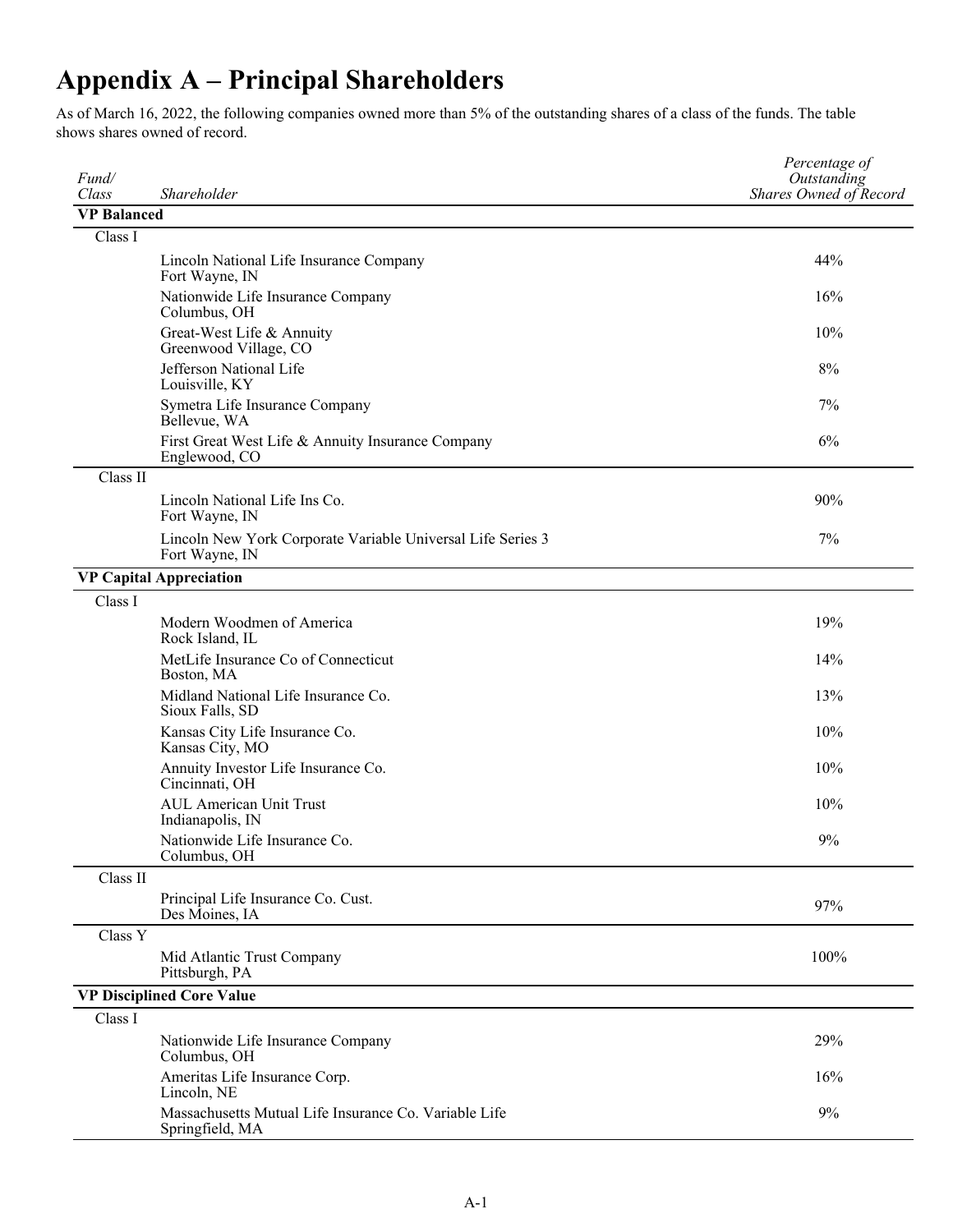| Fund/<br>Class          | Shareholder                                                                      | Percentage of<br>Outstanding<br>Shares Owned of Record |
|-------------------------|----------------------------------------------------------------------------------|--------------------------------------------------------|
|                         | <b>VP Disciplined Core Value</b>                                                 |                                                        |
| Class I                 |                                                                                  |                                                        |
|                         | CM Life Insurance Company Variable Life<br>Springfield, MA                       | 8%                                                     |
|                         | American United Life Ins Co.<br>Indianapolis, IN                                 | 8%                                                     |
|                         | Jefferson National Life<br>Louisville, KY                                        | 7%                                                     |
| Class II                |                                                                                  |                                                        |
|                         | Minnesota Mutual Life<br>Saint Paul, MN                                          | 36%                                                    |
|                         | Principal Life Insurance Co. Cust.<br>Des Moines, IA                             | 33%                                                    |
|                         | Midland National Life<br>West Des Moines, IA                                     | 15%                                                    |
|                         | Nationwide Life Insurance Company<br>Columbus, OH                                | 11%                                                    |
| <b>VP Growth</b>        |                                                                                  |                                                        |
| Class I                 |                                                                                  |                                                        |
|                         | Nationwide Life Insurance Company<br>Columbus, OH                                | 99%                                                    |
| Class II                |                                                                                  |                                                        |
|                         | Forethought Life Insurance Company<br>Indianapolis, IN                           | 64%                                                    |
|                         | Talcott Resolution Life and Annuity Insurance Company<br>Hartford, CT            | 27%                                                    |
|                         | National Life Insurance Company<br>Montpelier, VT                                | 8%                                                     |
| <b>VP</b> International |                                                                                  |                                                        |
| Class I                 |                                                                                  |                                                        |
|                         | American United Life Insurance Co.<br>Indianapolis, IN                           | 26%                                                    |
|                         | AUL Variable Universal Life<br>Indianapolis, IN                                  | 26%                                                    |
|                         | IDS Life Insurance Company Retirement Advisor VBL Annuity 1IF<br>Minneapolis, MN | 15%                                                    |
|                         | Lincoln National Life Insurance Co.<br>Fort Wayne, IN                            | 14%                                                    |
|                         | Midland National Life Insurance Co.<br>Sioux Falls, SD                           | 9%                                                     |
|                         | Symetra Life Insurance Company<br>Bellevue, WA                                   | 6%                                                     |
| <b>VP</b> International |                                                                                  |                                                        |
| Class II                |                                                                                  |                                                        |
|                         | IDS Life Insurance Company<br>Minneapolis, MN                                    | 75%                                                    |
|                         | New York Life and Annuity Corp.<br>Jersey City, NJ                               | 7%                                                     |
|                         | Midland National Life Insurance Co. Annuity Division<br>Des Moines, IA           | 6%                                                     |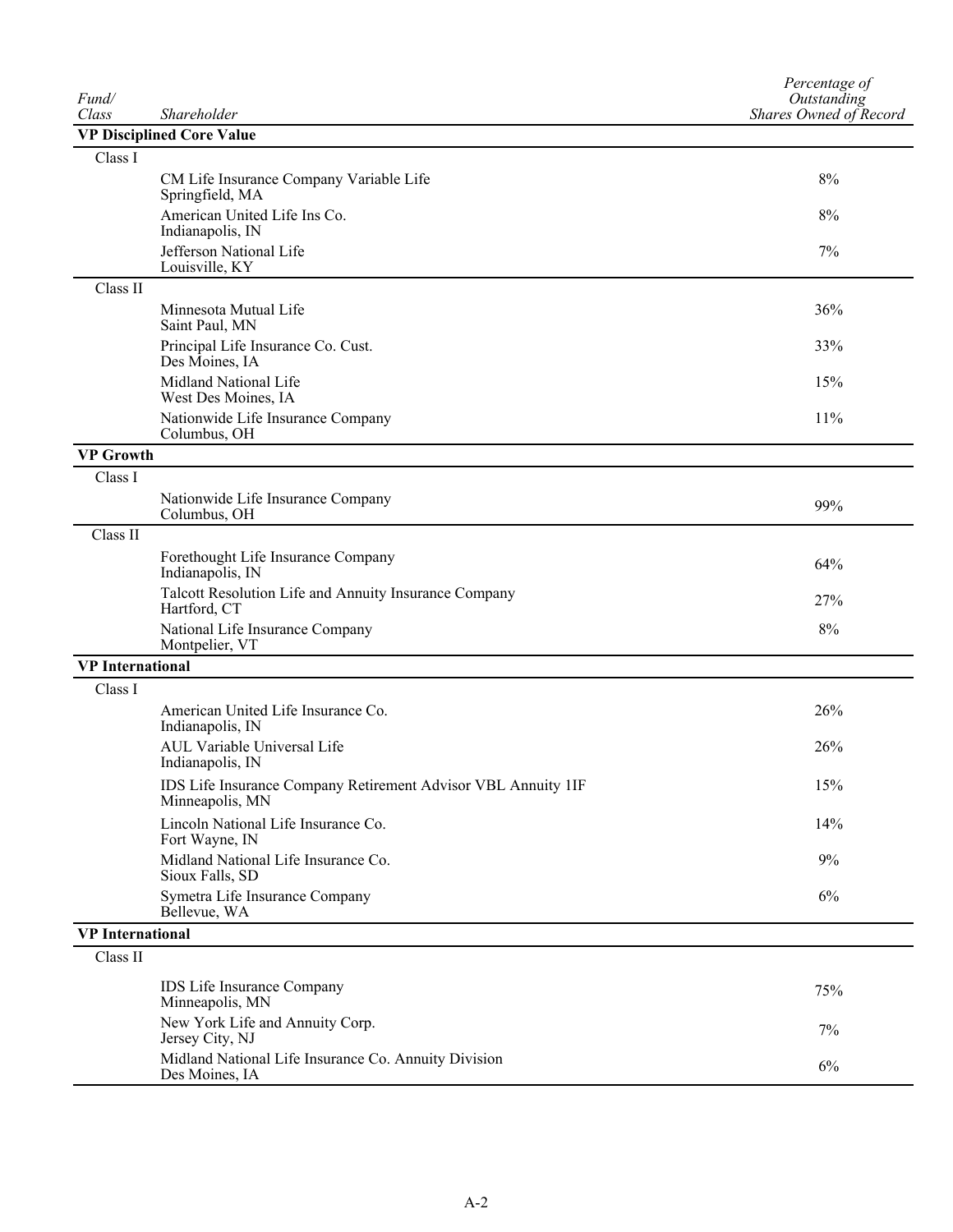| Fund/<br>Class          | Shareholder                                                                   | Percentage of<br>Outstanding<br>Shares Owned of Record |
|-------------------------|-------------------------------------------------------------------------------|--------------------------------------------------------|
|                         | <b>VP Large Company Value</b>                                                 |                                                        |
| Class I                 |                                                                               |                                                        |
|                         | Lincoln National Life Insurance Co.<br>Fort Wayne, IN                         | 33%                                                    |
|                         | Annuity Investor Life Insurance Co.<br>Cincinnati, OH                         | 24%                                                    |
|                         | GWLA Coli Vul-7<br>Greenwood Village, CO                                      | 22%                                                    |
|                         | Jefferson National Life<br>Louisville, KY                                     | 20%                                                    |
| Class II                |                                                                               |                                                        |
|                         | Lincoln National Life Insurance Co.<br>Fort Wayne, IN                         | 83%                                                    |
|                         | Annuity Investor Life Insurance Co.<br>Cincinnati, OH                         | 7%                                                     |
|                         | Lincoln New York Corporate Variable Universal Life Series 3<br>Fort Wayne, IN | 6%                                                     |
| <b>VP Mid Cap Value</b> |                                                                               |                                                        |
| Class I                 |                                                                               |                                                        |
|                         | Nationwide Life Insurance Co.<br>Columbus, OH                                 | 30%                                                    |
|                         | Great West Life & Annuity Insurance Co.<br>Englewood, CO                      | 21%                                                    |
|                         | Ameritas Life Insurance Corp.<br>Lincoln, NE                                  | 14%                                                    |
|                         | Pruco Life Insurance Company of Arizona<br>Newark, NJ                         | 8%                                                     |
|                         | Modern Woodmen of America<br>Rock Island, IL                                  | 8%                                                     |
| Class II                |                                                                               |                                                        |
|                         | Nationwide Life Insurance Company<br>Columbus, OH                             | 33%                                                    |
|                         | Pacific Life Insurance Company<br>Newport Beach, CA                           | 32%                                                    |
|                         | IDS Life Insurance Company<br>Minneapolis, MN                                 | 8%                                                     |
|                         | Midland National Life Insurance Company<br>Des Moines, IA                     | 8%                                                     |
| <b>VP</b> Ultra         |                                                                               |                                                        |
| Class I                 |                                                                               |                                                        |
|                         | Jefferson National Life<br>Louisville, KY                                     | 22%                                                    |
|                         | Modern Woodmen of America<br>Rock Island, IL                                  | 21%                                                    |
|                         | Transamerica Life Insurance Co.<br>Cedar Rapids, IA                           | 10%                                                    |
|                         | Principal Life Insurance Company<br>Des Moines, IA                            | 8%                                                     |
|                         | Annuity Investor Life Insurance Co.<br>Cincinnati, OH                         | 7%                                                     |
|                         | Kansas City Life Insurance Co.<br>Kansas City, MO                             | 7%                                                     |
|                         | Farm Bureau Life Insurance Company<br>W. Des Moines, IA                       | 5%                                                     |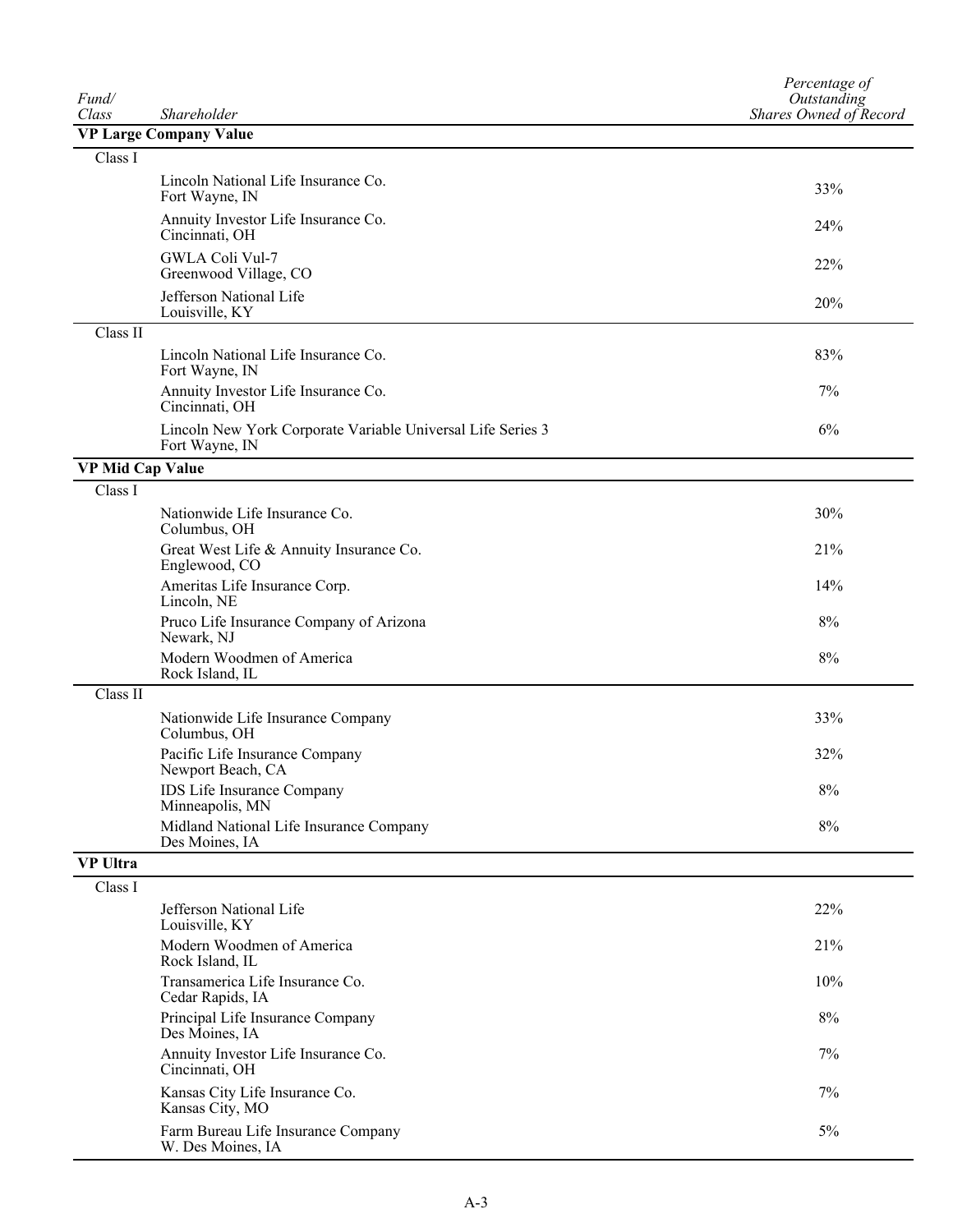| Fund/<br>Class  | Shareholder                                                                                                                                                                   | Percentage of<br>Outstanding<br>Shares Owned of Record |
|-----------------|-------------------------------------------------------------------------------------------------------------------------------------------------------------------------------|--------------------------------------------------------|
| <b>VP</b> Ultra |                                                                                                                                                                               |                                                        |
| Class II        |                                                                                                                                                                               |                                                        |
|                 | Security Benefit Life Insurance Co.<br>Topeka, KS<br>Includes 25.54% registered for the benefit of SBL Variflex Q - NAVISYS, 9.47%<br>registered for the benefit of unbundled | 46%                                                    |
|                 | IDS Life Insurance Company<br>Minneapolis, MN                                                                                                                                 | 25%                                                    |
|                 | Principal Life Insurance Co Cust.<br>Des Moines, IA<br>Includes 11.16% registered for the benefit of Principal Investment Plus Variable<br><b>Annuity</b>                     | 15%                                                    |
| <b>VP Value</b> |                                                                                                                                                                               |                                                        |
| Class I         |                                                                                                                                                                               |                                                        |
|                 | IDS Life Insurance Company Flexible Portfolio Annuity<br>Minneapolis, MN                                                                                                      | 21%                                                    |
|                 | Pruco Life Insurance Company of Arizona<br>Newark, NJ<br>Includes 9.64% registered for the benefit of Plaz Life                                                               | 14%                                                    |
|                 | Midland National Life Insurance Co<br>Sioux Falls, SD                                                                                                                         | 8%                                                     |
| Class II        |                                                                                                                                                                               |                                                        |
|                 | IDS Life Insurance Company RAVA ADV VBL Annuity (3AV)<br>Minneapolis, MN                                                                                                      | 39%                                                    |
|                 | Security Benefit Life<br>Topeka, KS<br>Includes 5.87% for the benefit of unbundled and 8.46% registered for the benefit of<br>SBL Variflex Q - NAVISYS                        | 17%                                                    |
|                 | Midland National Life Insurance Co<br>W. Des Moines, IA                                                                                                                       | 15%                                                    |
|                 | Nationwide Life Insurance Company<br>Columbus, OH                                                                                                                             | 9%                                                     |

A shareholder owning beneficially more than 25% of a corporation's outstanding shares may be considered a controlling person. The vote of any such person could have a more significant effect on matters presented at a shareholders' meeting than votes of other shareholders. The funds are unaware of any shareholders, beneficial or of record, who own more than 25% of the voting securities of the corporation. As of March 16, 2022, the funds' officers and directors, as a group, owned less than 1% of any class of a fund's outstanding shares.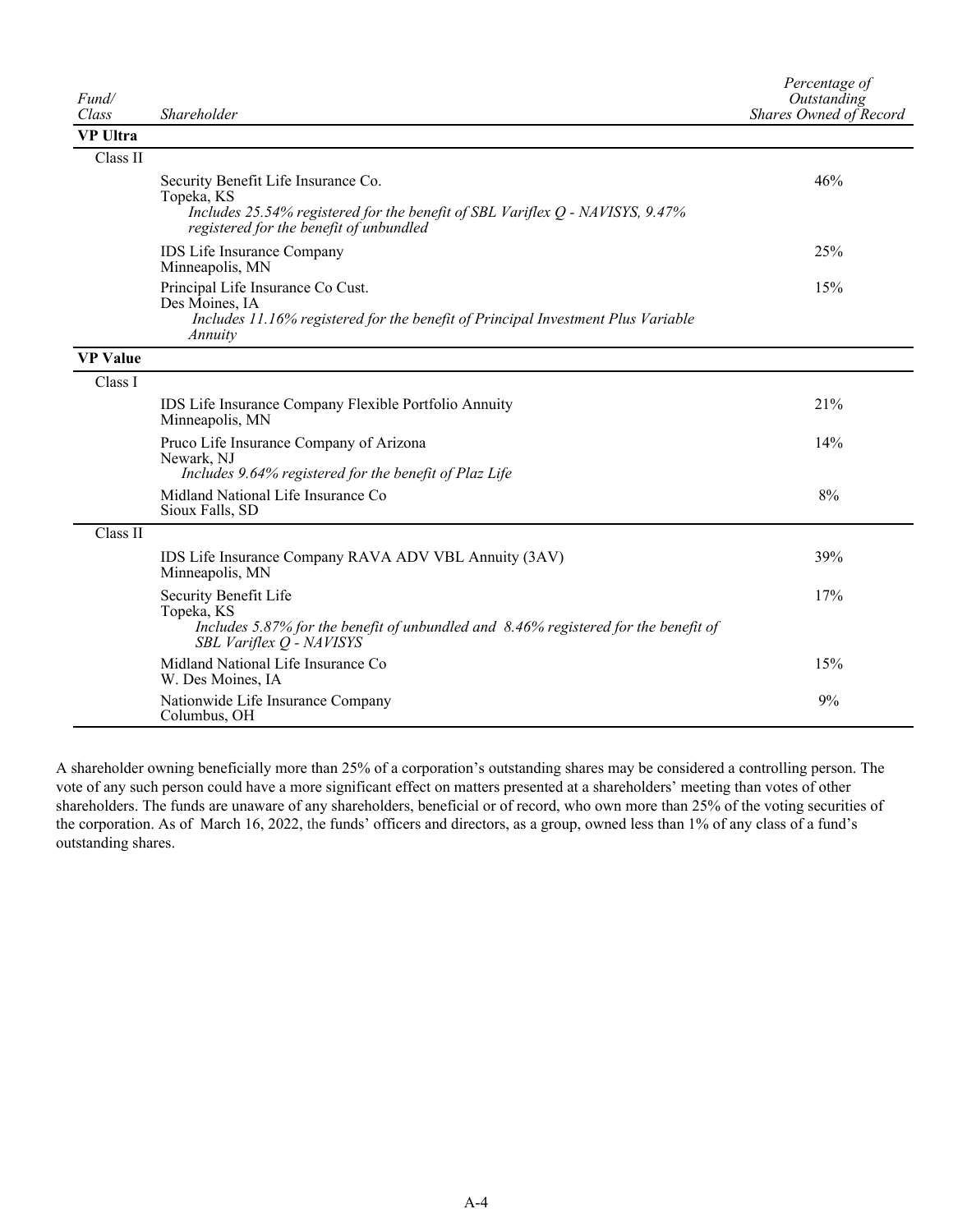# **Appendix B – Explanation of Fixed-Income Securities Ratings**

As described in the prospectuses, the funds invest in fixed-income securities. Those investments, however, are subject to certain credit quality restrictions, as noted in the prospectuses and in this statement of additional information. The following are examples of the rating categories referenced in the prospectus disclosure.

#### **Ratings of Corporate and Municipal Debt Securities**

*Standard & Poor's Long-Term Issue Credit Ratings\**

| Category                   | Definition                                                                                                                                                                                                                                                                                                                                                                                                                                                                                                                                                                                                                                                                                                                                            |
|----------------------------|-------------------------------------------------------------------------------------------------------------------------------------------------------------------------------------------------------------------------------------------------------------------------------------------------------------------------------------------------------------------------------------------------------------------------------------------------------------------------------------------------------------------------------------------------------------------------------------------------------------------------------------------------------------------------------------------------------------------------------------------------------|
| <b>AAA</b>                 | An obligation rated 'AAA' has the highest rating assigned by Standard & Poor's. The obligor's capacity to meet<br>its financial commitment on the obligation is extremely strong.                                                                                                                                                                                                                                                                                                                                                                                                                                                                                                                                                                     |
| AA                         | An obligation rated 'AA' differs from the highest-rated obligations only to a small degree. The obligor's capacity<br>to meet its financial commitment on the obligation is very strong.                                                                                                                                                                                                                                                                                                                                                                                                                                                                                                                                                              |
| $\mathsf{A}$               | An obligation rated 'A' is somewhat more susceptible to the adverse effects of changes in circumstances and<br>economic conditions than obligations in higher-rated categories. However, the obligor's capacity to meet its<br>financial commitment on the obligation is still strong.                                                                                                                                                                                                                                                                                                                                                                                                                                                                |
| <b>BBB</b>                 | An obligation rated 'BBB' exhibits adequate protection parameters. However, adverse economic conditions or<br>changing circumstances are more likely to lead to a weakened capacity of the obligor to meet its financial<br>commitment on the obligation.                                                                                                                                                                                                                                                                                                                                                                                                                                                                                             |
| BB;B;<br>CCC; CC;<br>and C | Obligations rated 'BB', 'B', 'CCC', 'CC', and 'C' are regarded as having significant speculative characteristics.<br>'BB' indicates the least degree of speculation and 'C' the highest. While such obligations will likely have some<br>quality and protective characteristics, these may be outweighed by large uncertainties or major exposures to<br>adverse conditions.                                                                                                                                                                                                                                                                                                                                                                          |
| <b>BB</b>                  | An obligation rated 'BB' is less vulnerable to nonpayment than other speculative issues. However, it faces major<br>ongoing uncertainties or exposure to adverse business, financial, or economic conditions which could lead to the<br>obligor's inadequate capacity to meet its financial commitment on the obligation.                                                                                                                                                                                                                                                                                                                                                                                                                             |
| $\mathbf B$                | An obligation rated 'B' is more vulnerable to nonpayment than obligations rated 'BB', but the obligor currently<br>has the capacity to meet its financial commitment on the obligation. Adverse business, financial, or economic<br>conditions will likely impair the obligor's capacity or willingness to meet its financial commitment on the<br>obligation.                                                                                                                                                                                                                                                                                                                                                                                        |
| <b>CCC</b>                 | An obligation rated 'CCC' is currently vulnerable to nonpayment, and is dependent upon favorable business,<br>financial, and economic conditions for the obligor to meet its financial commitment on the obligation. In the event<br>of adverse business, financial, or economic conditions, the obligor is not likely to have the capacity to meet its<br>financial commitment on the obligation.                                                                                                                                                                                                                                                                                                                                                    |
| CC                         | An obligation rated 'CC' is currently highly vulnerable to nonpayment. The 'CC' rating is used when a default has<br>not yet occurred, but Standard & Poor's expects default to be a virtual certainty, regardless of the anticipated time<br>to default.                                                                                                                                                                                                                                                                                                                                                                                                                                                                                             |
| $\overline{C}$             | An obligation rated 'C' is currently highly vulnerable to nonpayment, and the obligation is expected to have lower<br>relative seniority or lower ultimate recovery compared to obligations that are rated higher.                                                                                                                                                                                                                                                                                                                                                                                                                                                                                                                                    |
| $\overline{D}$             | An obligation rated 'D' is in default or in breach of an imputed promise. For non-hybrid capital instruments, the<br>D' rating category is used when payments on an obligation are not made on the date due, unless Standard $\&$<br>Poor's believes that such payments will be made within five business days in the absence of a stated grace period<br>or within the earlier of the stated grace period or 30 calendar days. The 'D' rating also will be used upon the filing<br>of a bankruptcy petition or the taking of similar action and where default on an obligation is a virtual certainty, for<br>example due to automatic stay provisions. An obligation's rating is lowered to 'D' if it is subject to a distressed<br>exchange offer. |
| <b>NR</b>                  | This indicates that no rating has been requested, or that there is insufficient information on which to base a rating,<br>or that Standard & Poor's does not rate a particular obligation as a matter of policy.                                                                                                                                                                                                                                                                                                                                                                                                                                                                                                                                      |

\*The ratings from "AA" to "CCC" may be modified by the addition of a plus (+) or minus (-) sign to show relative standing within the major rating categories.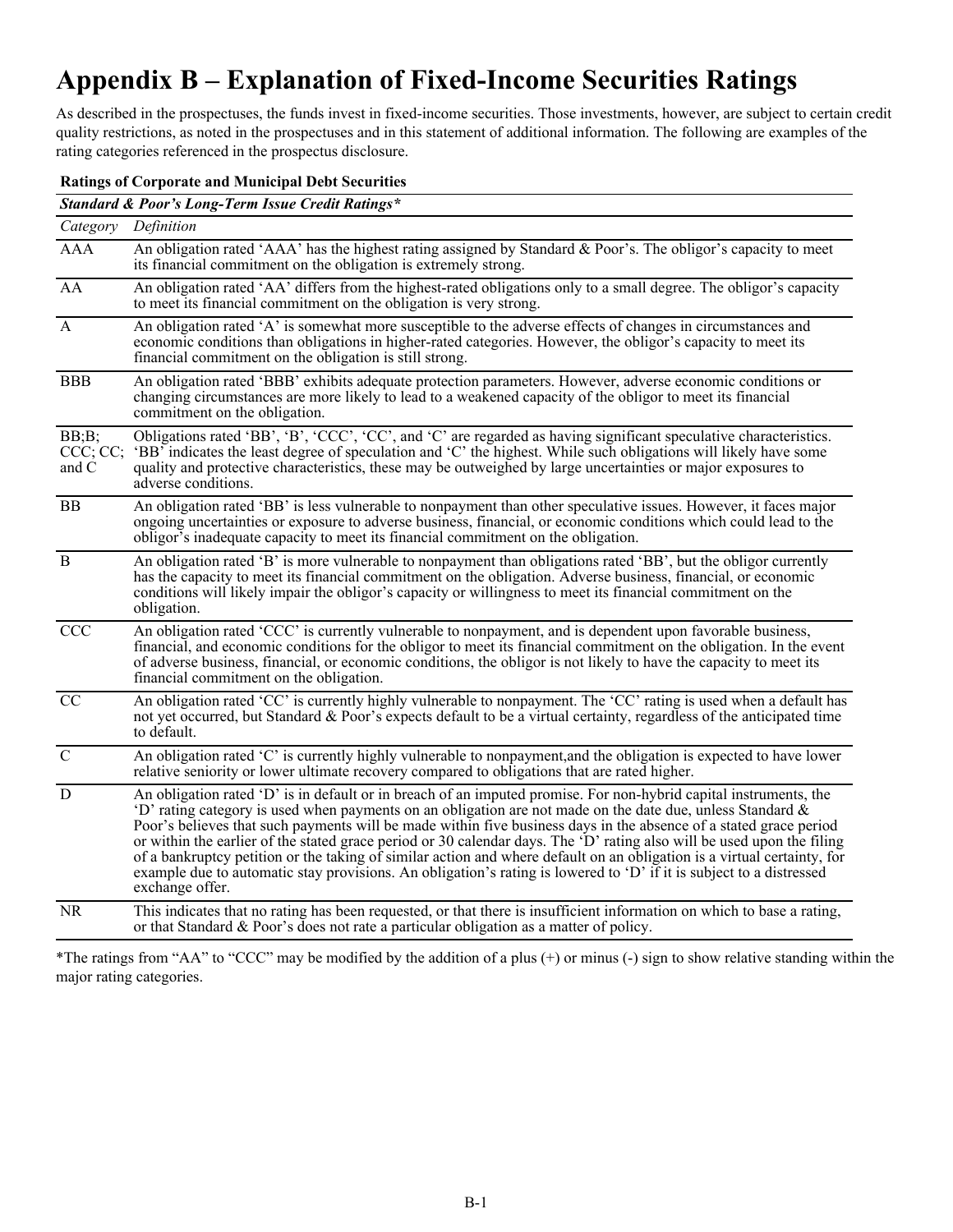*Moody's Investors Service, Inc. Global Long-Term Rating Scale*

| Category     | Definition                                                                                                                                              |
|--------------|---------------------------------------------------------------------------------------------------------------------------------------------------------|
| Aaa          | Obligations rated Aaa are judged to be of the highest quality, subject to the lowest level of credit risk.                                              |
| Aa           | Obligations rated Aa are judged to be of high quality and are subject to very low credit risk.                                                          |
| $\mathsf{A}$ | Obligations rated A are judged to be upper-medium grade and are subject to low credit risk.                                                             |
| Baa          | Obligations rated Baa are judged to be medium-grade and subject to moderate credit risk and as such may possess<br>certain speculative characteristics. |
| Ba           | Obligations rated Ba are judged to be speculative and are subject to substantial credit risk.                                                           |
| B            | Obligations rated B are considered speculative and are subject to high credit risk.                                                                     |
| Caa          | Obligations rated Caa are judged to be speculative of poor standing and are subject to very high credit risk.                                           |
| Ca           | Obligations rated Ca are highly speculative and are likely in, or very near, default, with some prospect of recovery<br>of principal and interest.      |
|              | Obligations rated C are the lowest rated and are typically in default, with little prospect for recovery of principal or<br>interest.                   |

Note: Moody's appends numerical modifiers 1, 2, and 3 to each generic rating classification from Aa through Caa. The modifier 1 indicates that the obligation ranks in the higher end of its generic rating category; the modifier 2 indicates a mid-range ranking; and the modifier 3 indicates a ranking in the lower end of that generic rating category. Additionally, a "(hyb)" indicator is appended to all ratings of hybrid securities issued by banks, insurers, finance companies, and securities firms.

#### *Fitch Investors Service, Inc. Long-Term Ratings*

| Category      | Definition                                                                                                                                                                                                                                                                                        |
|---------------|---------------------------------------------------------------------------------------------------------------------------------------------------------------------------------------------------------------------------------------------------------------------------------------------------|
| AAA           | Highest credit quality. 'AAA' ratings denote the lowest expectation of credit risk. They are assigned only in<br>cases of exceptionally strong capacity for payment of financial commitments. This capacity is highly unlikely to<br>be adversely affected by foreseeable events.                 |
| AA            | Very high credit quality. 'AA' ratings denote expectations of very low credit risk. They indicate very strong<br>capacity for payment of financial commitments. This capacity is not significantly vulnerable to foreseeable events.                                                              |
| $\mathsf{A}$  | <b>High credit quality.</b> 'A' ratings denote expectations of low credit risk. The capacity for payment of financial<br>commitments is considered strong. This capacity may, nevertheless, be more vulnerable to adverse business or<br>economic conditions than is the case for higher ratings. |
| <b>BBB</b>    | Good credit quality. 'BBB' ratings indicate that expectations of credit risk are currently low. The capacity for<br>payment of financial commitments is considered adequate but adverse business or economic conditions are more<br>likely to impair this capacity.                               |
| <b>BB</b>     | Speculative. 'BB' ratings indicate an elevated vulnerability to credit risk, particularly in the event of adverse<br>changes in business or economic conditions over time; however, business or financial alternatives may be<br>available to allow financial commitments to be met.              |
| $\mathbf{B}$  | Highly speculative. 'B' ratings indicate that material credit risk is present-                                                                                                                                                                                                                    |
| <b>CCC</b>    | Substantial credit risk. 'CCC' ratings indicate that substantial credit risk is present.                                                                                                                                                                                                          |
| CC            | Very high levels of credit risk. 'CC' ratings indicate very high levels of credit risk.                                                                                                                                                                                                           |
| $\mathcal{C}$ | <b>Exceptionally high levels of credit risk.</b> 'C' indicates exceptionally high levels of credit risk.                                                                                                                                                                                          |
|               |                                                                                                                                                                                                                                                                                                   |

Defaulted obligations typically are not assigned 'RD' or 'D' ratings, but are instead rated in the 'B' to 'C' rating categories, depending upon their recovery prospects and other relevant characteristics. This approach better aligns obligations that have comparable overall expected loss but varying vulnerability to default and loss.

Notes: The modifiers "+" or "-" may be appended to a rating to denote relative status within major rating categories. Such suffixes are not added to the 'AAA' obligation rating category, or to corporate finance obligation ratings in the categories below 'CCC'.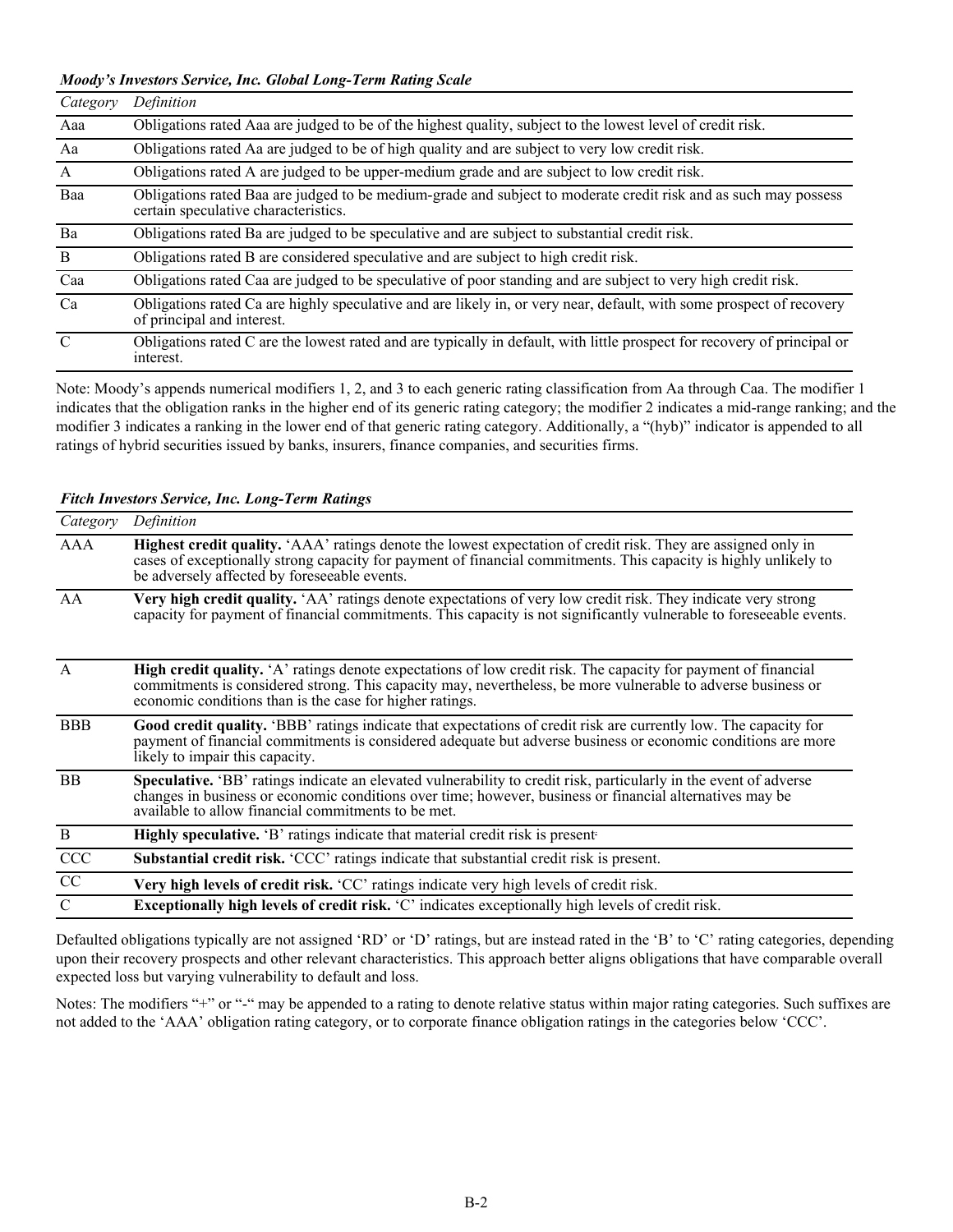*Standard & Poor's Corporate Short-Term Note Ratings*

| Category      | Definition                                                                                                                                                                                                                                                                                                                                                                                                                                                                                                                                                                                                                                                                                                                                                     |
|---------------|----------------------------------------------------------------------------------------------------------------------------------------------------------------------------------------------------------------------------------------------------------------------------------------------------------------------------------------------------------------------------------------------------------------------------------------------------------------------------------------------------------------------------------------------------------------------------------------------------------------------------------------------------------------------------------------------------------------------------------------------------------------|
| $A-1$         | A short-term obligation rated 'A-1' is rated in the highest category by Standard & Poor's. The obligor's capacity<br>to meet its financial commitment on the obligation is strong. Within this category, certain obligations are<br>designated with a plus sign (+). This indicates that the obligor's capacity to meet its financial commitment on<br>these obligations is extremely strong.                                                                                                                                                                                                                                                                                                                                                                  |
| $A-2$         | A short-term obligation rated 'A-2' is somewhat more susceptible to the adverse effects of changes in<br>circumstances and economic conditions than obligations in higher rating categories. However, the obligor's<br>capacity to meet its financial commitment on the obligation is satisfactory.                                                                                                                                                                                                                                                                                                                                                                                                                                                            |
| $A-3$         | A short-term obligation rated 'A-3' exhibits adequate protection parameters. However, adverse economic<br>conditions or changing circumstances are more likely to lead to a weakened capacity of the obligor to meet its<br>financial commitment on the obligation.                                                                                                                                                                                                                                                                                                                                                                                                                                                                                            |
| B             | A short-term obligation rated 'B' is regarded as vulnerable and has significant speculative characteristics. The<br>obligor currently has the capacity to meet its financial commitments; however, it faces major ongoing<br>uncertainties which could lead to the obligor's inadequate capacity to meet its financial commitments.                                                                                                                                                                                                                                                                                                                                                                                                                            |
| $\mathcal{C}$ | A short-term obligation rated 'C' is currently vulnerable to nonpayment and is dependent upon favorable business,<br>financial, and economic conditions for the obligor to meet its financial commitment on the obligation.                                                                                                                                                                                                                                                                                                                                                                                                                                                                                                                                    |
| D             | A short-term obligation rated 'D' is in default or in breach of an imputed promise. For non-hybrid capital<br>instruments, the 'D' rating category is used when payments on an obligation are not made on the date due, unless<br>Standard & Poor's believes that such payments will be made within any stated grace period. However, any stated<br>grace period longer than five business days will be treated as five business days. The 'D' rating also will be used<br>upon the filing of a bankruptcy petition or the taking of a similar action and where default on an obligation is a<br>virtual certainty, for example due to automatic stay provisions. An obligation's rating is lowered to 'D' if it is<br>subject to a distressed exchange offer. |

# *Moody's Global Short-Term Rating Scale*

| Category | Definition                                                                                                       |
|----------|------------------------------------------------------------------------------------------------------------------|
| $P-1$    | Issuers (or supporting institutions) rated Prime-1 have a superior ability to repay short-term debt obligations. |
| $P-2$    | Issuers (or supporting institutions) rated Prime-2 have a strong ability to repay short-term debt obligations.   |
| $P-3$    | Issuers (or supporting institutions) rated Prime-3 have an acceptable ability to repay short-term obligations.   |
| NP.      | Issuers (or supporting institutions) rated Not Prime do not fall within any of the Prime rating categories.      |

| Category       | Definition                                                                                                                                                                                                         |
|----------------|--------------------------------------------------------------------------------------------------------------------------------------------------------------------------------------------------------------------|
| F1             | <b>Highest short-term credit quality.</b> Indicates the strongest intrinsic capacity for timely payment of financial<br>commitments; may have an added "+" to denote any exceptionally strong credit feature.      |
| F <sub>2</sub> | Good short-term credit quality. Good intrinsic capacity for timely payment of financial commitments.                                                                                                               |
| F <sub>3</sub> | Fair short-term credit quality. The intrinsic capacity for timely payment of financial commitments is adequate.                                                                                                    |
| B              | Speculative short-term credit quality. Minimal capacity for timely payment of financial commitments, plus<br>heightened vulnerability to near term adverse changes in financial and economic conditions.           |
|                | High short-term default risk. Default is a real possibility.                                                                                                                                                       |
| <b>RD</b>      | Restricted default. Indicates an entity that has defaulted on one or more of its financial commitments, although it<br>continues to meet other financial obligations. Typically applicable to entity ratings only. |
|                | <b>Default</b> Indicates a broad-based default event for an entity, or the default of a short-term obligation.                                                                                                     |

# *Fitch Investors Service, Inc. Short-Term Ratings*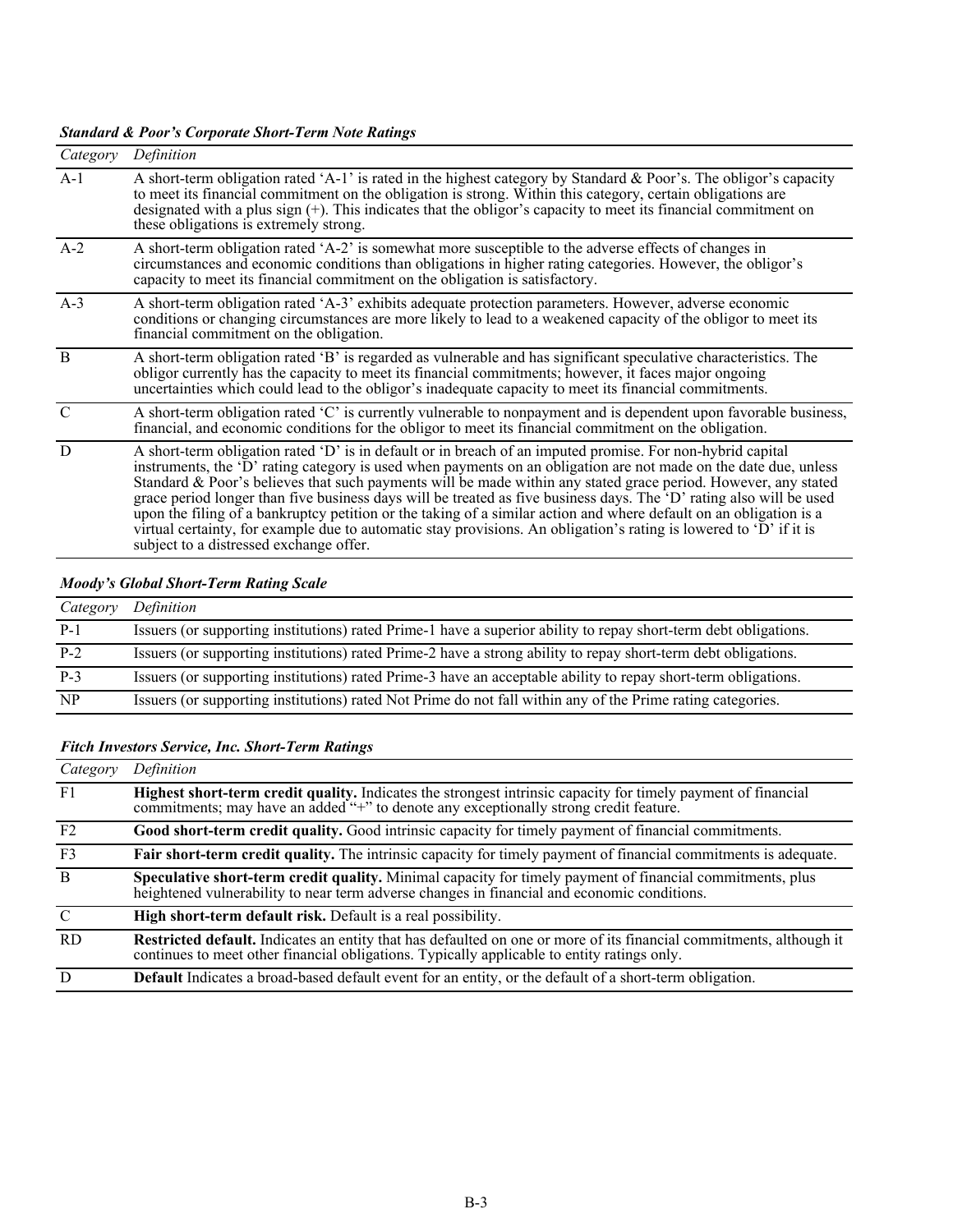*Standard & Poor's Municipal Short-Term Note Ratings*

| Category | Definition                                                                                                                                                     |
|----------|----------------------------------------------------------------------------------------------------------------------------------------------------------------|
| $SP-1$   | Strong capacity to pay principal and interest. An issue determined to possess a very strong capacity to pay debt<br>service is given a plus $(+)$ designation. |
| $SP-2$   | Satisfactory capacity to pay principal and interest, with some vulnerability to adverse financial and economic<br>changes over the term of the notes.          |
| $SP-3$   | Speculative capacity to pay principal and interest.                                                                                                            |

# *Moody's US Municipal Short-Term Debt Ratings*

| Category         | Definition                                                                                                                                                                                                            |
|------------------|-----------------------------------------------------------------------------------------------------------------------------------------------------------------------------------------------------------------------|
| MIG 1            | This designation denotes superior credit quality. Excellent protection is afforded by established cash flows, highly<br>reliable liquidity support, or demonstrated broad-based access to the market for refinancing. |
| MIG <sub>2</sub> | This designation denotes strong credit quality. Margins of protection are ample, although not as large as in the<br>preceding group.                                                                                  |
| MIG <sub>3</sub> | This designation denotes acceptable credit quality. Liquidity and cash-flow protection may be narrow, and market<br>access for refinancing is likely to be less well-established.                                     |
| SG               | This designation denotes speculative-grade credit quality. Debt instruments in this category may lack sufficient<br>margins of protection.                                                                            |

## *Moody's Demand Obligation Ratings*

| Category | Definition                                                                                                                                                                                                                                                                                                                       |
|----------|----------------------------------------------------------------------------------------------------------------------------------------------------------------------------------------------------------------------------------------------------------------------------------------------------------------------------------|
| VMIG 1   | This designation denotes superior credit quality. Excellent protection is afforded by the superior short-term credit<br>strength of the liquidity provider and structural and legal protections that ensure the timely payment of purchase<br>price upon demand.                                                                 |
| VMIG 2   | This designation denotes strong credit quality. Good protection is afforded by the strong short-term credit strength<br>of the liquidity provider and structural and legal protections that ensure the timely payment of purchase price upon<br>demand.                                                                          |
| VMIG 3   | This designation denotes acceptable credit quality. Adequate protection is afforded by the satisfactory short-term<br>credit strength of the liquidity provider and structural and legal protections that ensure the timely payment of<br>purchase price upon demand.                                                            |
| SG       | This designation denotes speculative-grade credit quality. Demand features rated in this category may be supported by a liquidity provider that does not have an investment grade short-term rating or may lack the<br>structural and/or legal protections necessary to ensure the timely payment of purchase price upon demand. |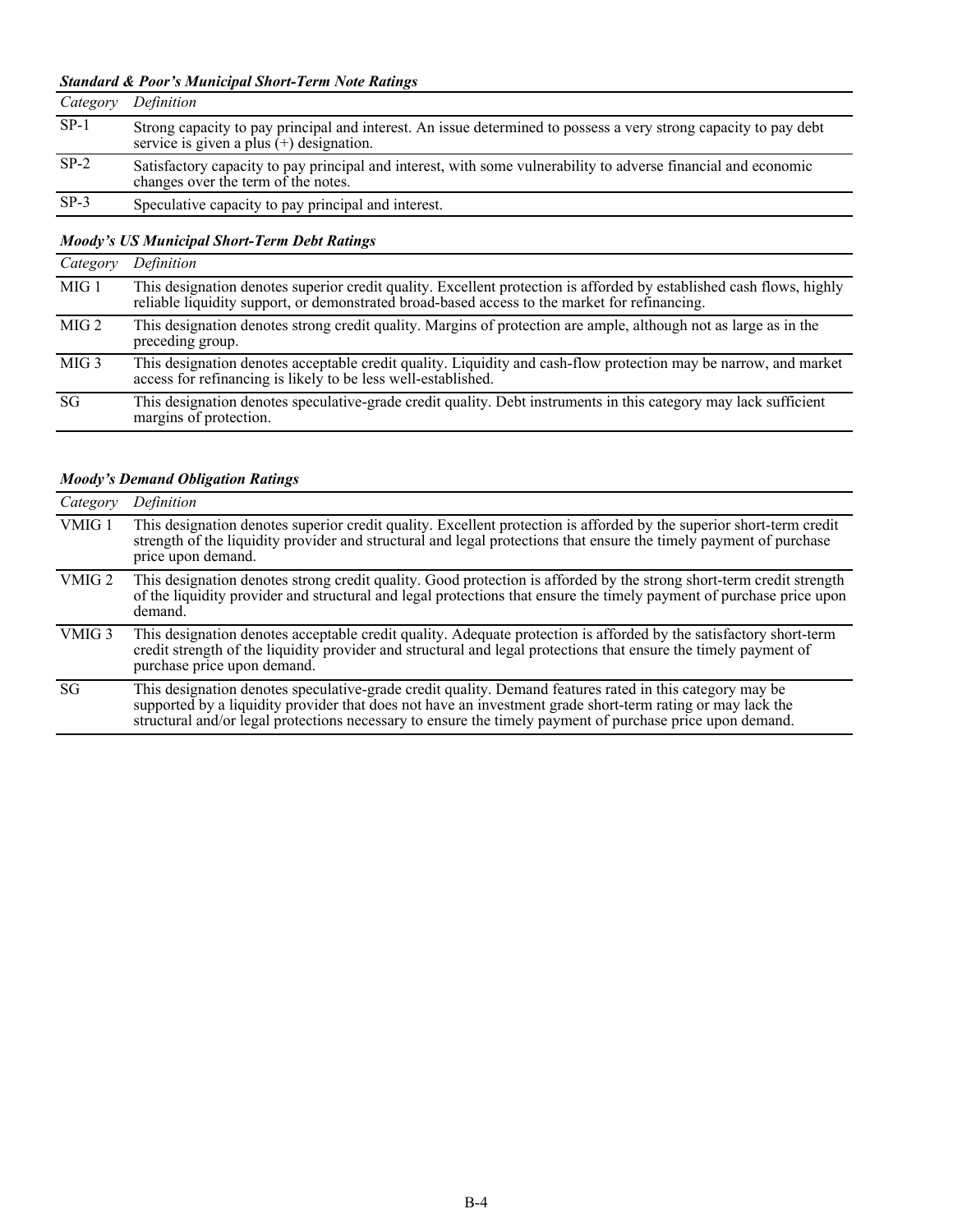# **Appendix C – Proxy Voting Policies**

American Century Investment Management, Inc. (the "Advisor") is the investment manager for a variety of advisory clients, including the American Century family of funds. In such capacity, the Advisor has been delegated the authority to vote proxies with respect to investments held in the accounts it manages. The following is a statement of the proxy voting policies that have been adopted by the Advisor. In the exercise of proxy voting authority which has been delegated to it by particular clients, the Advisor will apply the following policies in accordance with, and subject to, any specific policies that have been adopted by the client and communicated to and accepted by the Advisor in writing.

# **A. General Principles**

In providing the service of voting client proxies, the Advisor is guided by general fiduciary principles, must act prudently, solely in the interest of its clients, and must not subordinate client interests to unrelated objectives. Except as otherwise indicated in these Policies, the Advisor will vote all proxies with respect to investments held in the client accounts it manages. The Advisor will attempt to consider all factors of its vote that could affect the value of the investment. Although in most instances the Advisor will vote proxies consistently across all client accounts, the votes will be based on the best interests of each client. As a result, accounts managed by the Advisor may at times vote differently on the same proposals. Examples of when an account's vote might differ from other accounts managed by the Advisor include, but are not limited to, proxy contests and proposed mergers. In short, the Advisor will vote proxies in the manner that it believes will do the most to maximize shareholder value.

# **B. Specific Proxy Matters**

# **1. Routine Matters**

# **a. Election of Directors**

- (1) *Generally.* The Advisor will generally support the election of directors that result in a board made up of a majority of independent directors. In general, the Advisor will vote in favor of management's director nominees if they are running unopposed. The Advisor believes that management is in the best possible position to evaluate the qualifications of directors and the needs and dynamics of a particular board. The Advisor of course maintains the ability to vote against any candidate whom it feels is not qualified or if there are specific concerns about the individual, such as allegations of criminal wrongdoing or breach of fiduciary responsibilities. Additional information the Advisor may consider concerning director nominees include, but is not limited to, whether (1) there is an adequate explanation for repeated absences at board meetings, (2) the nominee receives non-board fee compensation, or (3) there is a family relationship between the nominee and the company's chief executive officer or controlling shareholder. When management's nominees are opposed in a proxy contest, the Advisor will evaluate which nominees' publicly-announced management policies and goals are most likely to maximize shareholder value, as well as the past performance of the incumbents.
- (2) *Committee Service.* The Advisor will withhold votes for non-independent directors who serve on the audit, compensation, and/or nominating committees of the board.
- (3) *Classification of Boards.* The Advisor will support proposals that seek to declassify boards. Conversely, the Advisor will oppose efforts to adopt classified board structures.
- (4) *Majority Independent Board.* The Advisor will support proposals calling for a majority of independent directors on a board. The Advisor believes that a majority of independent directors can help to facilitate objective decision making and enhances accountability to shareholders.
- (5) *Majority Vote Standard for Director Elections.*The Advisor will vote in favor of proposals calling for directors to be elected by an affirmative majority of the votes cast in a board election, provided that the proposal allows for a plurality voting standard in the case of contested elections. The Advisor may consider voting against such shareholder proposals where a company's board has adopted an alternative measure, such as a director resignation policy, that provides a meaningful alternative to the majority voting standard and appropriately addresses situations where an incumbent director fails to receive the support of the majority of the votes cast in an uncontested election.
- (6) *Withholding Campaigns.* The Advisor will support proposals calling for shareholders to withhold votes for directors where such actions will advance the principles set forth in paragraphs (1) through (5) above.

## **b. Ratification of Selection of Auditors**

The Advisor will generally rely on the judgment of the issuer's audit committee in selecting the independent auditors who will provide the best service to the company. The Advisor believes that independence of the auditors is paramount and will vote against auditors whose independence appears to be impaired. The Advisor will vote against proposed auditors in those circumstances where (1) an auditor has a financial interest in or association with the company, and is therefore not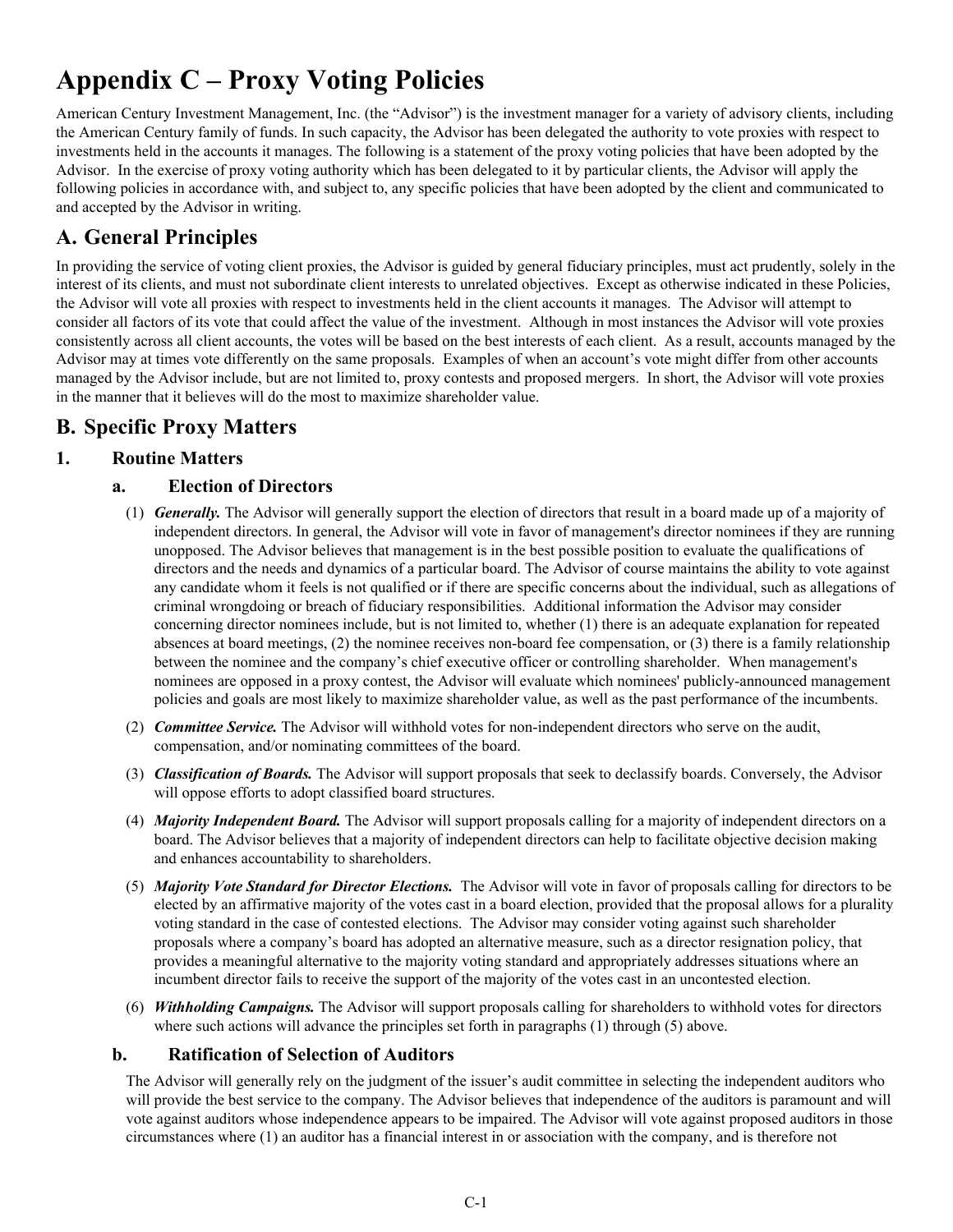independent; (2) non-audit fees comprise more than 50% of the total fees paid by the company to the audit firm; or (3) there is reason to believe that the independent auditor has previously rendered an opinion to the issuer that is either inaccurate or not indicative of the company's financial position.

# **2. Compensation Matters**

## **a. Executive Compensation**

- (1) *Advisory Vote on Compensation.* The Advisor believes there are more effective ways to convey concerns about compensation than through an advisory vote on compensation (such as voting against specific excessive incentive plans or withholding votes from compensation committee members). The Advisor will consider and vote on a caseby-case basis on say-on-pay proposals and will generally support management proposals unless specific concerns exist, including if the Advisor concludes that executive compensation is (i) misaligned with shareholder interests, (ii) unreasonable in amount, or (iii) not in the aggregate meaningfully tied to the company's performance.
- (2) *Frequency of Advisory Votes on Compensation.* The Advisor generally supports the triennial option for the frequency of say-on-pay proposals, but will consider management recommendations for an alternative approach.

# **b. Equity Based Compensation Plans**

The Advisor believes that equity-based incentive plans are economically significant issues upon which shareholders are entitled to vote. The Advisor recognizes that equity-based compensation plans can be useful in attracting and maintaining desirable employees. The cost associated with such plans must be measured if plans are to be used appropriately to maximize shareholder value. The Advisor will conduct a case-by-case analysis of each stock option, stock bonus or similar plan or amendment, and generally approve management's recommendations with respect to adoption of or amendments to a company's equity-based compensation plans, provided that the total number of shares reserved under all of a company's plans is reasonable and not excessively dilutive.

The Advisor will review equity-based compensation plans or amendments thereto on a case-by-case basis. Factors that will be considered in the determination include the company's overall capitalization, the performance of the company relative to its peers, and the maturity of the company and its industry; for example, technology companies often use options broadly throughout its employee base which may justify somewhat greater dilution.

Amendments which are proposed in order to bring a company's plan within applicable legal requirements will be reviewed by the Advisor's legal counsel; amendments to executive bonus plans to comply with IRS Section 162(m) disclosure requirements, for example, are generally approved.

The Advisor will generally vote against the adoption of plans or plan amendments that:

- Provide for immediate vesting of all stock options in the event of a change of control of the company without reasonable safeguards against abuse (see "Anti-Takeover Proposals" below);
- Reset outstanding stock options at a lower strike price unless accompanied by a corresponding and proportionate reduction in the number of shares designated. The Advisor will generally oppose adoption of stock option plans that explicitly or historically permit repricing of stock options, regardless of the number of shares reserved for issuance, since their effect is impossible to evaluate;
- Establish restriction periods shorter than three years for restricted stock grants;
- Do not reasonably associate awards to performance of the company; or
- Are excessively dilutive to the company.

## **3. Anti-Takeover Proposals**

In general, the Advisor will vote against any proposal, whether made by management or shareholders, which the Advisor believes would materially discourage a potential acquisition or takeover. In most cases an acquisition or takeover of a particular company will increase share value. The adoption of anti-takeover measures may prevent or frustrate a bid from being made, may prevent consummation of the acquisition, and may have a negative effect on share price when no acquisition proposal is pending. The items below discuss specific anti-takeover proposals.

#### **a. Cumulative Voting**

The Advisor will vote in favor of any proposal to adopt cumulative voting and will vote against any proposal to eliminate cumulative voting that is already in place, except in cases where a company has a staggered board. Cumulative voting gives minority shareholders a stronger voice in the company and a greater chance for representation on the board. The Advisor believes that the elimination of cumulative voting constitutes an anti-takeover measure.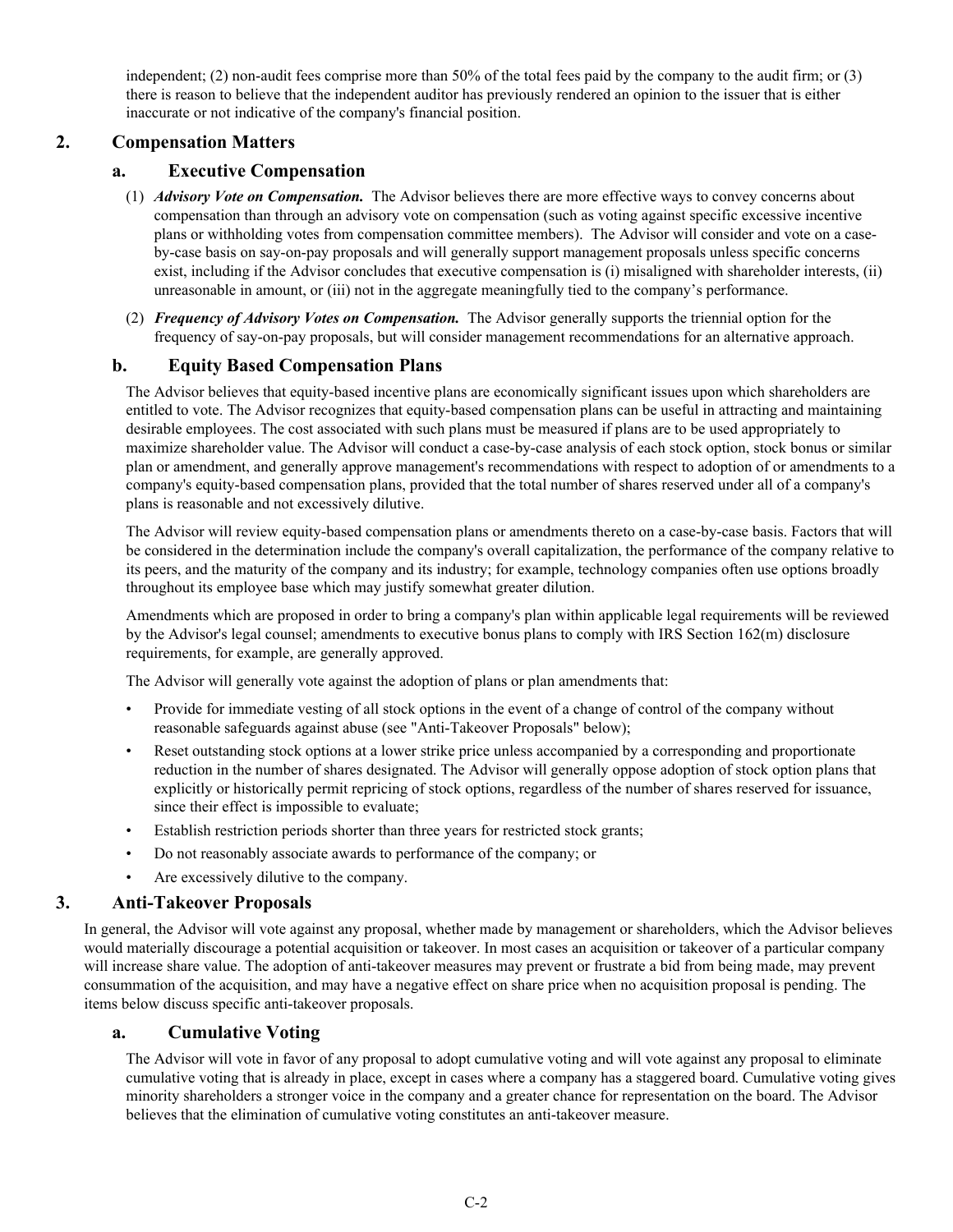## **b. Staggered Board**

If a company has a "staggered board," its directors are elected for terms of more than one year and only a segment of the board stands for election in any year. Therefore, a potential acquiror cannot replace the entire board in one year even if it controls a majority of the votes. Although staggered boards may provide some degree of continuity and stability of leadership and direction to the board of directors, the Advisor believes that staggered boards are primarily an anti-takeover device and will vote against establishing them and for eliminating them. However, the Advisor does not necessarily vote against the re-election of directors serving on staggered boards.

## **c. "Blank Check" Preferred Stock**

Blank check preferred stock gives the board of directors the ability to issue preferred stock, without further shareholder approval, with such rights, preferences, privileges and restrictions as may be set by the board. In response to a hostile takeover attempt, the board could issue such stock to a friendly party or "white knight" or could establish conversion or other rights in the preferred stock which would dilute the common stock and make an acquisition impossible or less attractive. The argument in favor of blank check preferred stock is that it gives the board flexibility in pursuing financing, acquisitions or other proper corporate purposes without incurring the time or expense of a shareholder vote. Generally, the Advisor will vote against blank check preferred stock. However, the Advisor may vote in favor of blank check preferred if the proxy statement discloses that such stock is limited to use for a specific, proper corporate objective as a financing instrument.

# **d. Elimination of Preemptive Rights**

When a company grants preemptive rights, existing shareholders are given an opportunity to maintain their proportional ownership when new shares are issued. A proposal to eliminate preemptive rights is a request from management to revoke that right.

While preemptive rights will protect the shareholder from having its equity diluted, it may also decrease a company's ability to raise capital through stock offerings or use stock for acquisitions or other proper corporate purposes. Preemptive rights may therefore result in a lower market value for the company's stock. In the long term, shareholders could be adversely affected by preemptive rights. The Advisor generally votes against proposals to grant preemptive rights, and for proposals to eliminate preemptive rights.

## **e. Non-targeted Share Repurchase**

A non-targeted share repurchase is generally used by company management to prevent the value of stock held by existing shareholders from deteriorating. A non-targeted share repurchase may reflect management's belief in the favorable business prospects of the company. The Advisor finds no disadvantageous effects of a non-targeted share repurchase and will generally vote for the approval of a non-targeted share repurchase subject to analysis of the company's financial condition.

## **f. Increase in Authorized Common Stock**

The issuance of new common stock can also be viewed as an anti-takeover measure, although its effect on shareholder value would appear to be less significant than the adoption of blank check preferred. The Advisor will evaluate the amount of the proposed increase and the purpose or purposes for which the increase is sought. If the increase is not excessive and is sought for proper corporate purposes, the increase will be approved. Proper corporate purposes might include, for example, the creation of additional stock to accommodate a stock split or stock dividend, additional stock required for a proposed acquisition, or additional stock required to be reserved upon exercise of employee stock option plans or employee stock purchase plans. Generally, the Advisor will vote in favor of an increase in authorized common stock of up to 100%; increases in excess of 100% are evaluated on a case-by-case basis, and will be voted affirmatively if management has provided sound justification for the increase.

# **g. "Supermajority" Voting Provisions or Super Voting Share Classes**

A "supermajority" voting provision is a provision placed in a company's charter documents which would require a "supermajority" (ranging from 66 to 90%) of shareholders and shareholder votes to approve any type of acquisition of the company. A super voting share class grants one class of shareholders a greater per-share vote than those of shareholders of other voting classes. The Advisor believes that these are standard anti-takeover measures and will generally vote against them. The supermajority provision makes an acquisition more time-consuming and expensive for the acquiror. A super voting share class favors one group of shareholders disproportionately to economic interest. Both are often proposed in conjunction with other anti-takeover measures.

## **h. "Fair Price" Amendments**

This is another type of charter amendment that would require an offeror to pay a "fair" and uniform price to all shareholders in an acquisition. In general, fair price amendments are designed to protect shareholders from coercive, two-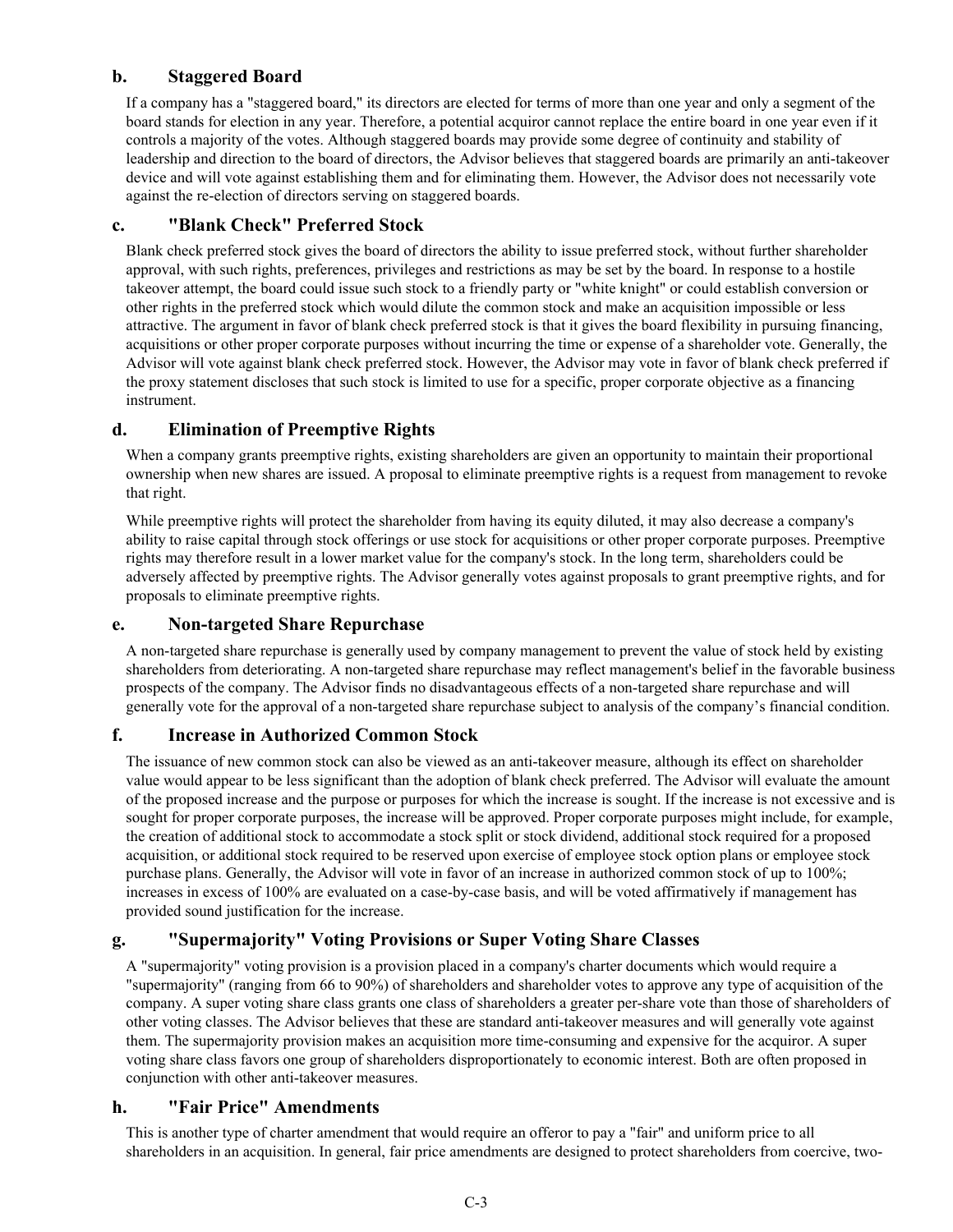tier tender offers in which some shareholders may be merged out on disadvantageous terms. Fair price amendments also have an anti-takeover impact, although their adoption is generally believed to have less of a negative effect on stock price than other anti-takeover measures. The Advisor will carefully examine all fair price proposals. In general, the Advisor will vote against fair price proposals unless the Advisor concludes that it is likely that the share price will not be negatively affected and the proposal will not have the effect of discouraging acquisition proposals.

# **i. Limiting the Right to Call Special Shareholder Meetings.**

The corporation statutes of many states allow minority shareholders at a certain threshold level of ownership (frequently 10%) to call a special meeting of shareholders. This right can be eliminated (or the threshold increased) by amendment to the company's charter documents. The Advisor believes that the right to call a special shareholder meeting is significant for minority shareholders; the elimination of such right will be viewed as an anti-takeover measure and the Advisor will generally vote against proposals attempting to eliminate this right and for proposals attempting to restore it.

# **j. Poison Pills or Shareholder Rights Plans**

Many companies have now adopted some version of a poison pill plan (also known as a shareholder rights plan). Poison pill plans generally provide for the issuance of additional equity securities or rights to purchase equity securities upon the occurrence of certain hostile events, such as the acquisition of a large block of stock.

The basic argument against poison pills is that they depress share value, discourage offers for the company and serve to "entrench" management. The basic argument in favor of poison pills is that they give management more time and leverage to deal with a takeover bid and, as a result, shareholders may receive a better price. The Advisor believes that the potential benefits of a poison pill plan are outweighed by the potential detriments. The Advisor will generally vote against all forms of poison pills.

The Advisor will, however, consider on a case-by-case basis poison pills that are very limited in time and preclusive effect. The Advisor will generally vote in favor of such a poison pill if it is linked to a business strategy that will - in our view likely result in greater value for shareholders, if the term is less than three years, and if shareholder approval is required to reinstate the expired plan or adopt a new plan at the end of this term.

## **k. Golden Parachutes**

Golden parachute arrangements provide substantial compensation to executives who are terminated as a result of a takeover or change in control of their company. The existence of such plans in reasonable amounts probably has only a slight antitakeover effect. In voting, the Advisor will evaluate the specifics of the plan presented.

## **l. Reincorporation**

Reincorporation in a new state is often proposed as one part of a package of anti-takeover measures. Several states (such as Pennsylvania, Ohio and Indiana) now provide some type of legislation that greatly discourages takeovers. Management believes that Delaware in particular is beneficial as a corporate domicile because of the well-developed body of statutes and case law dealing with corporate acquisitions.

The Advisor will examine reincorporation proposals on a case-by-case basis. Generally, if the Advisor believes that the reincorporation will result in greater protection from takeovers, the reincorporation proposal will be opposed. The Advisor will also oppose reincorporation proposals involving jurisdictions that specify that directors can recognize non-shareholder interests over those of shareholders. When reincorporation is proposed for a legitimate business purpose and without the negative effects identified above, the Advisor will generally vote affirmatively.

# **m. Confidential Voting**

Companies that have not previously adopted a "confidential voting" policy allow management to view the results of shareholder votes. This gives management the opportunity to contact those shareholders voting against management in an effort to change their votes.

Proponents of secret ballots argue that confidential voting enables shareholders to vote on all issues on the basis of merit without pressure from management to influence their decision. Opponents argue that confidential voting is more expensive and unnecessary; also, holding shares in a nominee name maintains shareholders' confidentiality. The Advisor believes that the only way to insure anonymity of votes is through confidential voting, and that the benefits of confidential voting outweigh the incremental additional cost of administering a confidential voting system. Therefore, the Advisor will generally vote in favor of any proposal to adopt confidential voting.

# **n. Opting In or Out of State Takeover Laws**

State takeover laws typically are designed to make it more difficult to acquire a corporation organized in that state. The Advisor believes that the decision of whether or not to accept or reject offers of merger or acquisition should be made by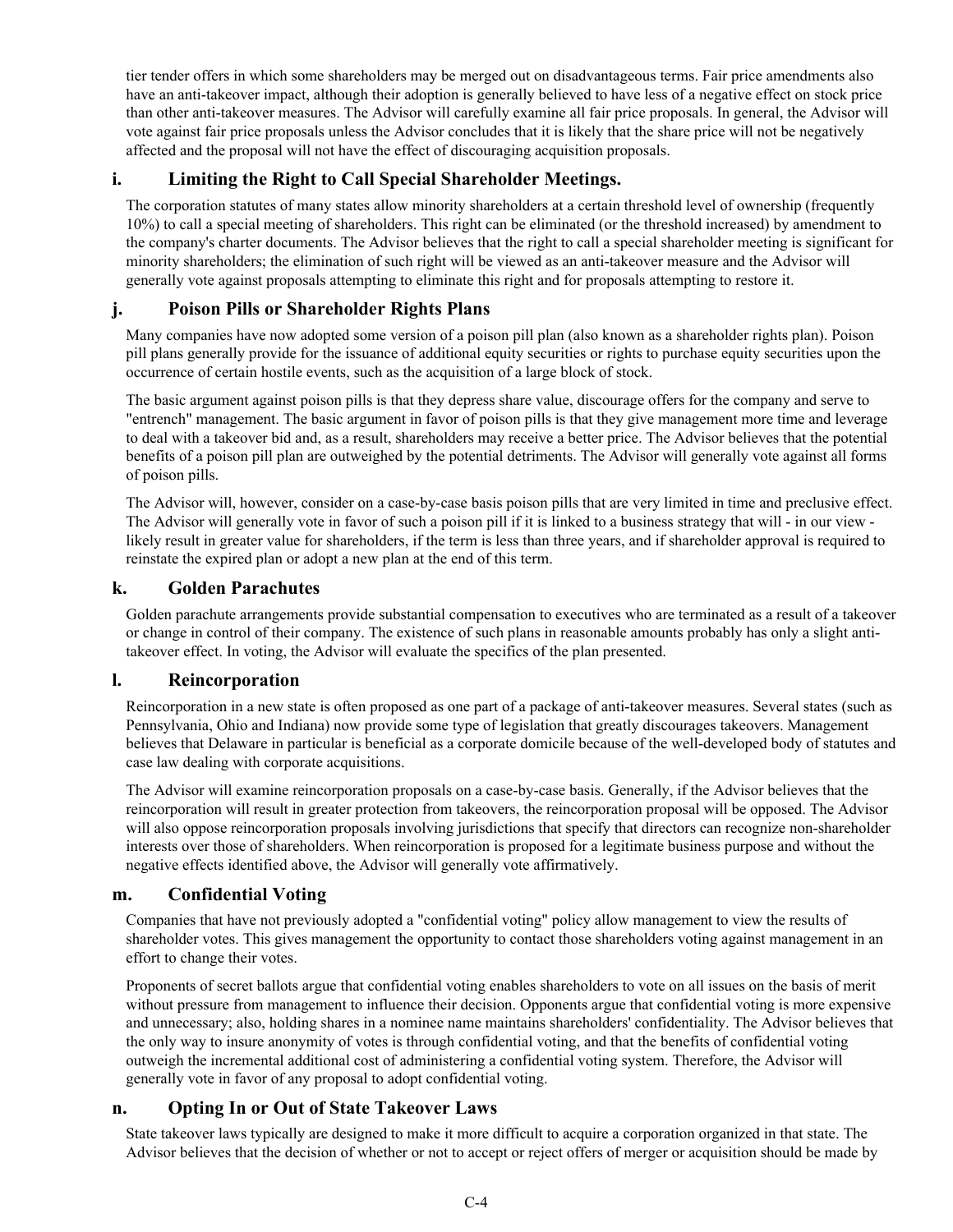the shareholders, without unreasonably restrictive state laws that may impose ownership thresholds or waiting periods on potential acquirors. Therefore, the Advisor will generally vote in favor of opting out of restrictive state takeover laws.

### **4. Transaction Related Proposals**

The Advisor will review transaction related proposals, such as mergers, acquisitions, and corporate reorganizations, on a case-bycase basis, taking into consideration the impact of the transaction on each client account. In some instances, such as the approval of a proposed merger, a transaction may have a differential impact on client accounts depending on the securities held in each account. For example, whether a merger is in the best interest of a client account may be influenced by whether an account holds, and in what proportion, the stock of both the acquirer and the acquiror. In these circumstances, the Advisor may determine that it is in the best interests of the accounts to vote the accounts' shares differently on proposals related to the same transaction.

## **5. Other Matters**

## **a. Proposals Involving Environmental, Social, and Governance ("ESG") Matters**

The Advisor believes that ESG issues can potentially impact an issuer's long-term financial performance and has developed an analytical framework, as well as a proprietary assessment tool, to integrate risks and opportunities stemming from ESG issues into our investment process. This ESG integration process extends to our proxy voting practices in that our ESG Proxy Team analyzes on a case-by-case basis the financial materiality and potential risks or economic impact of the ESG issues underpinning proxy proposals and makes voting recommendations based thereon for the Advisor's consideration. The ESG Proxy Team will generally recommend support for well-targeted ESG proposals if it believes that there is a rational linkage between a proposal, its economic impact, and its potential to maximize long-term shareholder value.

Where the economic effect of such proposals is unclear and there is not a specific written client-mandate, the Advisor believes it is generally impossible to know how to vote in a manner that would accurately reflect the views of the Advisor's clients, and therefore, the Advisor will generally rely on management's assessment of the economic effect if the Advisor believes the assessment is not unreasonable.

Shareholders may also introduce proposals which are the subject of existing law or regulation. Examples of such proposals would include a proposal to require disclosure of a company's contributions to political action committees or a proposal to require a company to adopt a non-smoking workplace policy. The Advisor believes that such proposals may be better addressed outside the corporate arena and absent a potential economic impact, will generally vote with management's recommendation. In addition, the Advisor will generally vote against any proposal which would require a company to adopt practices or procedures which go beyond the requirements of existing, directly applicable law.

#### **b. Anti-Greenmail Proposals**

"Anti-greenmail" proposals generally limit the right of a corporation, without a shareholder vote, to pay a premium or buy out a 5% or greater shareholder. Management often argues that they should not be restricted from negotiating a deal to buy out a significant shareholder at a premium if they believe it is in the best interest of the company. Institutional shareholders generally believe that all shareholders should be able to vote on such a significant use of corporate assets. The Advisor believes that any repurchase by the company at a premium price of a large block of stock should be subject to a shareholder vote. Accordingly, it will generally vote in favor of anti-greenmail proposals.

#### **c. Indemnification**

The Advisor will generally vote in favor of a corporation's proposal to indemnify its officers and directors in accordance with applicable state law. Indemnification arrangements are often necessary in order to attract and retain qualified directors. The adoption of such proposals appears to have little effect on share value.

#### **d. Non-Stock Incentive Plans**

Management may propose a variety of cash-based incentive or bonus plans to stimulate employee performance. In general, the cash or other corporate assets required for most incentive plans is not material, and the Advisor will vote in favor of such proposals, particularly when the proposal is recommended in order to comply with IRC Section 162(m) regarding salary disclosure requirements. Case-by-case determinations will be made of the appropriateness of the amount of shareholder value transferred by proposed plans.

#### **e. Director Tenure**

These proposals ask that age and term restrictions be placed on the board of directors. The Advisor believes that these types of blanket restrictions are not necessarily in the best interests of shareholders and therefore will vote against such proposals, unless they have been recommended by management.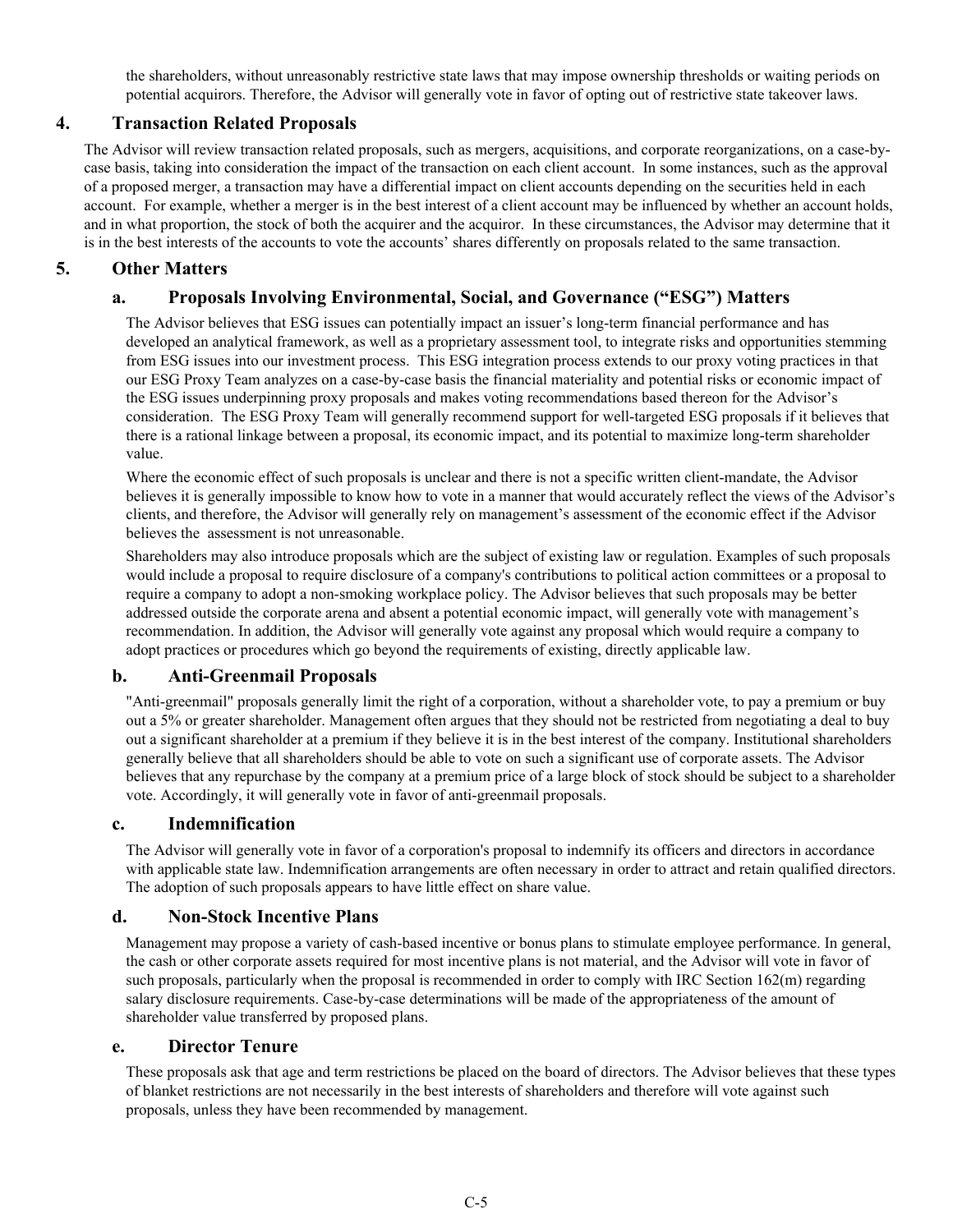# **f. Directors' Stock Options Plans**

The Advisor believes that stock options are an appropriate form of compensation for directors, and the Advisor will generally vote for director stock option plans which are reasonable and do not result in excessive shareholder dilution. Analysis of such proposals will be made on a case-by-case basis, and will take into account total board compensation and the company's total exposure to stock option plan dilution.

## **g. Director Share Ownership**

The Advisor will generally vote against shareholder proposals which would require directors to hold a minimum number of the company's shares to serve on the Board of Directors, in the belief that such ownership should be at the discretion of Board members.

## **h. Non-U.S. Proxies**

The Advisor will generally evaluate non-U.S. proxies in the context of the voting policies expressed herein but will also, where feasible, take into consideration differing laws, regulations, and practices in the relevant foreign market in determining if and how to vote. There may also be circumstances when practicalities and costs involved with non-U.S. investing make it disadvantageous to vote shares. For instance, the Advisor generally does not vote proxies in circumstances where share blocking restrictions apply, when meeting attendance is required in person, or when current share ownership disclosure is required.

# **C. Use of Proxy Advisory Services**

The Adviser may retain proxy advisory firms to provide services in connection with voting proxies, including, without limitation, to provide information on shareholder meeting dates and proxy materials, translate proxy materials printed in a foreign language, provide research on proxy proposals and voting recommendations in accordance with the voting policies expressed herein, provide systems to assist with casting the proxy votes, and provide reports and assist with preparation of filings concerning the proxies voted.

Prior to the selection of a proxy advisory firm and periodically thereafter, the Advisor will consider whether the proxy advisory firm has the capacity and competency to adequately analyze proxy issues and the ability to make recommendations based on material accurate information in an impartial manner. Such considerations may include some or all of the following (i) periodic sampling of votes cast through the firm's systems to determine that votes are in accordance with the Advisor's policies and its clients best interests, (ii) onsite visits to the proxy advisory firm's office and/or discussions with the firm to determine whether the firm continues to have the resources (e.g. staffing, personnel, technology, etc.) capacity and competency to carry out its obligations to the Advisor, (iii) a review of the firm's policies and procedures, with a focus on those relating to identifying and addressing conflicts of interest and monitoring that current and accurate information is used in creating recommendations, (iv) requesting that the firm notify the Advisor if there is a change in the firm's material policies and procedures, particularly with respect to conflicts, or material business practices (e.g., entering or exiting new lines of business), and reviewing any such change, and (v) in case of an error made by the firm, discussing the error with the firm and determining whether appropriate corrective and preventative action is being taken. In the event the Advisor discovers an error in the research or voting recommendations provided by the firm, it will take reasonable steps to investigate the error and seek to determine whether the firm is taking reasonable steps to reduce similar errors in the future.

While the Advisor takes into account information from many different sources, including independent proxy advisory services, the decision on how to vote proxies will be made in accordance with these policies.

# **D. Monitoring Potential Conflicts of Interest**

Corporate management has a strong interest in the outcome of proposals submitted to shareholders. As a consequence, management often seeks to influence large shareholders to vote with their recommendations on particularly controversial matters. In the vast majority of cases, these communications with large shareholders amount to little more than advocacy for management's positions and give the Advisor's staff the opportunity to ask additional questions about the matter being presented. Companies with which the Advisor has direct business relationships could theoretically use these relationships to attempt to unduly influence the manner in which the Advisor votes on matters for its clients. To ensure that such a conflict of interest does not affect proxy votes cast for the Advisor's clients, our proxy voting personnel regularly catalog companies with whom the Advisor has significant business relationships; all discretionary (including case-by-case) voting for these companies will be voted by the client or an appropriate fiduciary responsible for the client (e.g., a committee of the independent directors of a fund or the trustee of a retirement plan).

In addition, to avoid any potential conflict of interest that may arise when one American Century fund owns shares of another American Century fund, the Advisor will "echo vote" such shares, if possible. Echo voting means the Advisor will vote the shares in the same proportion as the vote of all of the other holders of the fund's shares. So, for example, if shareholders of a fund cast 80% of their votes in favor of a proposal and 20% against the proposal, any American Century fund that owns shares of such fund will cast 80% of its shares in favor of the proposal and 20% against. When this is not possible (as in the case of the "NT" funds, where the other American Century funds are the only shareholders), the shares of the underlying fund (e.g. the "NT" fund) will be voted in the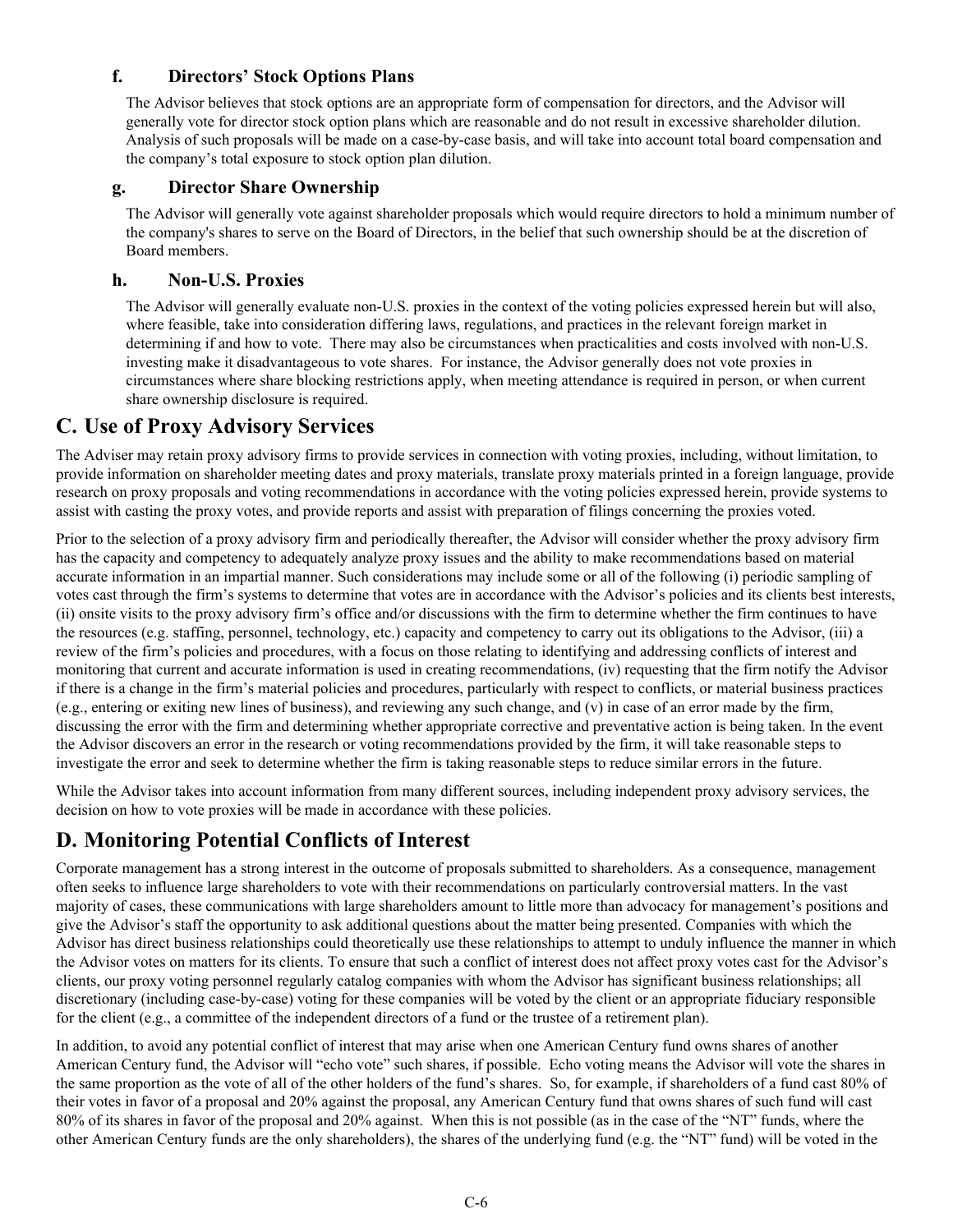same proportion as the vote of the shareholders of the corresponding American Century policy portfolio for proposals common to both funds. For example, NT Growth Fund shares will be echo voted in accordance with the votes of the Growth Fund shareholders. In the case where the policy portfolio does not have a common proposal, shares will be voted in consultation with a committee of the independent directors.

#### \*\*\*\*\*\*\*\*\*\*\*\*\*\*\*\*\*\*\*\*\*\*\*\*\*\*\*\*\*\*\*\*\*\*\*\*\*\*\*\*\*\*\*\*\*\*\*\*\*\*\*\*\*\*\*\*\*\*\*\*

The voting policies expressed above are of course subject to modification in certain circumstances and will be reexamined from time to time. With respect to matters that do not fit in the categories stated above, the Advisor will exercise its best judgment as a fiduciary to vote in the manner which will most enhance shareholder value.

Case-by-case determinations will be made by the Advisor's staff, which is overseen by the General Counsel of the Advisor, in consultation with equity managers. Electronic records will be kept of all votes made.